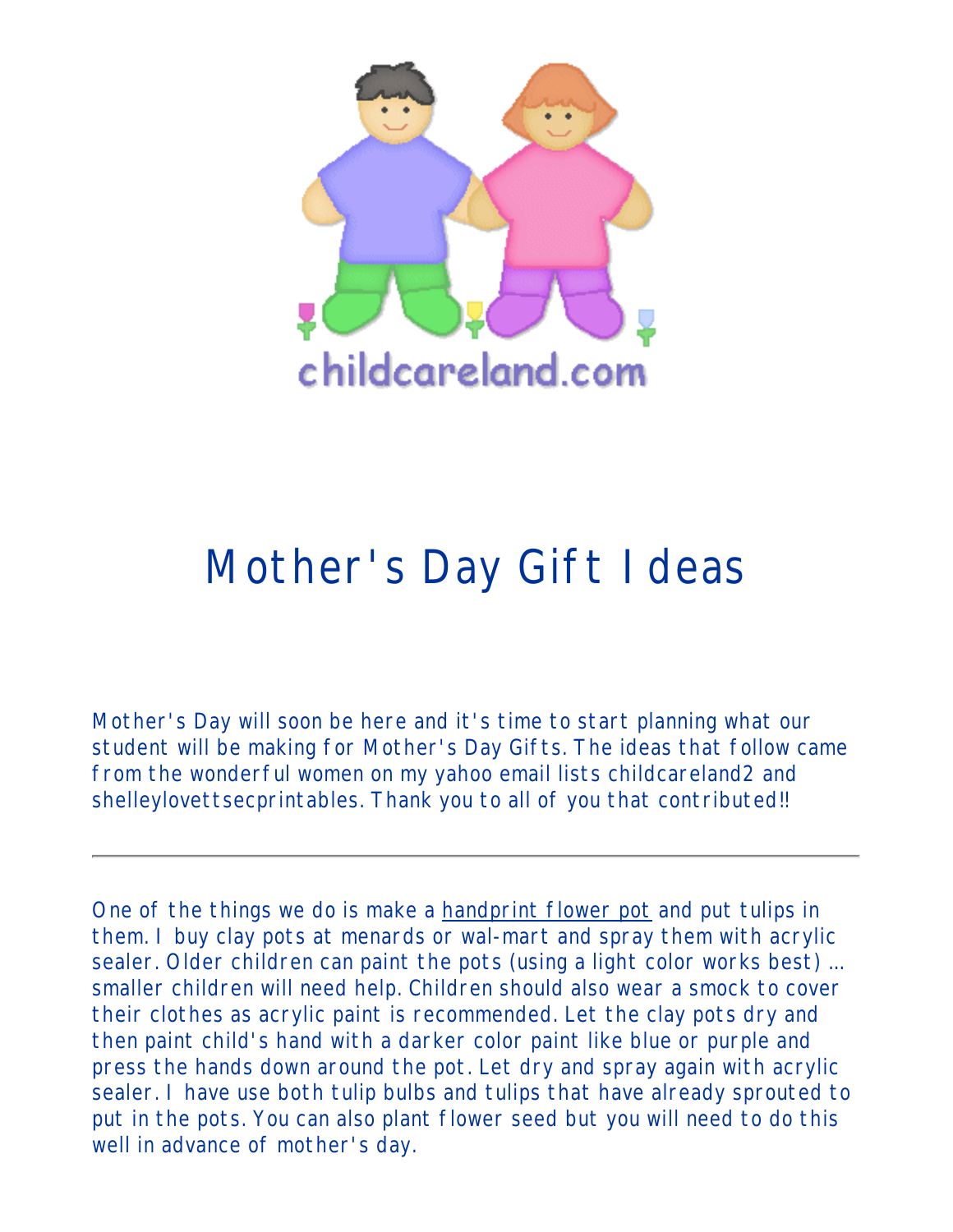Another thing we make are handprint wreaths. Cut the center out of a paper plate ... trace around child's hand on various colors of construction paper ... cut handprints out and glue around paper plate. Apply gold glitter glue drops for an extra sparkle... let dry. Punch hole at top and attach yarn or ribbon.

A coupon book is also an excellent gift. I love using children's handprints ... how fun is it looking back on a child's handprint and remembering when they were so small. For this idea I just trace around the child's hand on various colors of construction paper... I cut the handprints out and write down various things such as "This coupon can be redeemed for one book that we read together" .... "This coupon can be redeem for help setting the table" etc... I then laminate the handprints and punch a hole and attach the handprints together with a book ring.

Shelley Lovett childcareland.com

MOTHER'S DAY LILIES Materials needed: construction paper (different spring colors) pencil (for tracing child's hand) scissors pencils (one for each lily ~ preferably new) tape (to tape lilies to pencils) Instructions: Trace child's hand on different colors of the construction paper (approx. 5 Lilies  $\sim$  can do more). Cut them out and roll them (one at a time) around the eraser end of a pencil. Tape, palm side onto the pencil end allowing the fingers to extend above the pencil end. Shape the fingers by either curling them around your finger or another pencil to represent the lily's petals. Repeat this until you have all lilies made. Adaptation: Placing the pencils in a small terracotta pot with some green floral sponge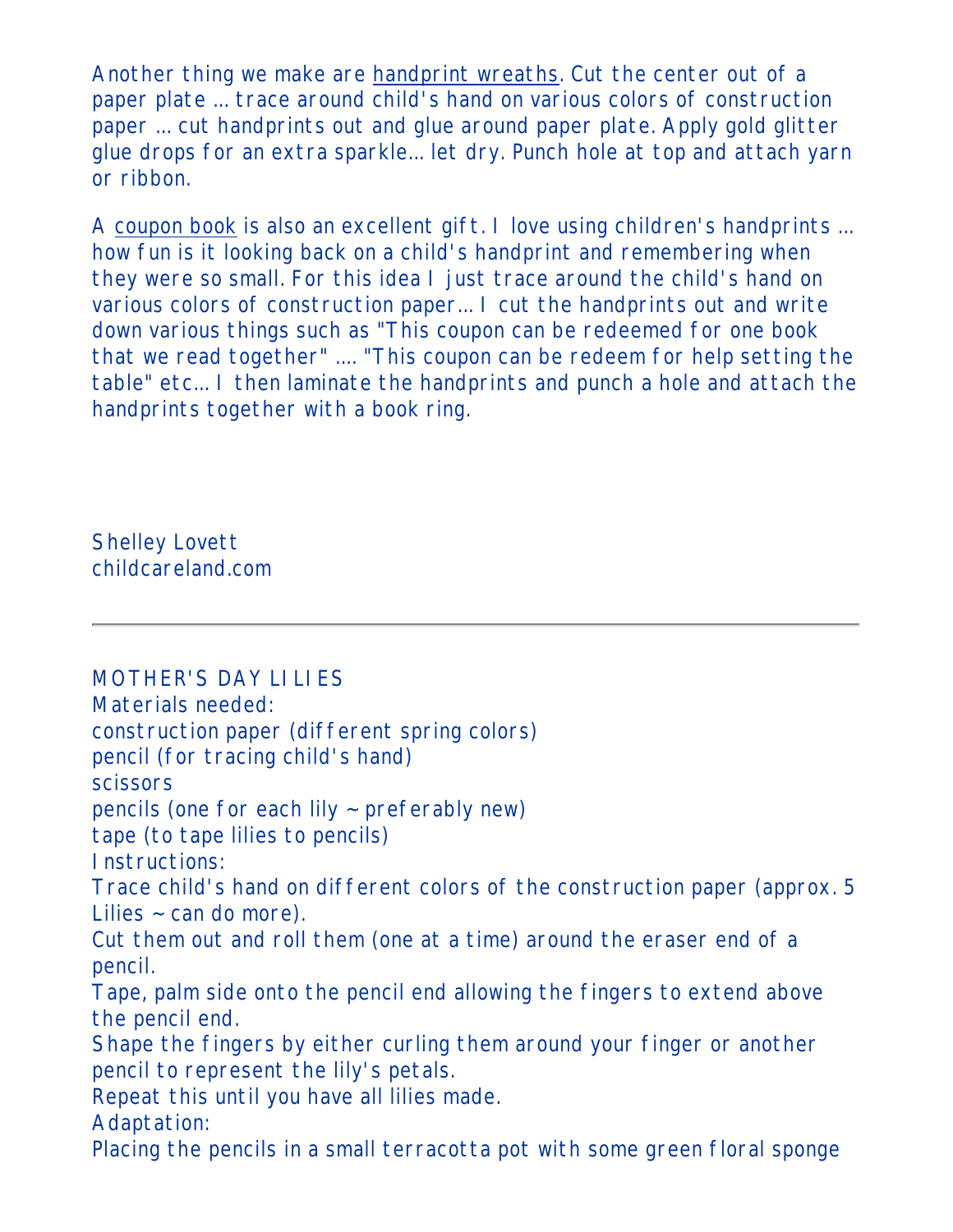in the bottom to hold the pencils is a nice way to present the Mother's Day Lilies.

You can have the children decorate the terracotta pots as well.

I LOVE YOU THIS MUCH (card) (can be used for a Father's Day card as well) Materials: Red or Pink construction paper (for the hands of the card) White or an alternate color (for the arms of the card  $\sim$  pastels work nicely) **Scissors** Tape or Glue Marker or crayons (to decorate) Instructions: Trace child's hands onto Red or Pink construction paper, set aside. Cut an arms length of construction paper in a strip 2" in height for the arms of the card. This should be one piece ~ Tape together if needed. Measure from wrist to wrist for each child for length. Tape or glue the hands to each end of the 2" strip of paper. With the thumbs up lay the card flat and write on the strip "I Love You This Much!". Put the hands together by interlocking the fingers together (Thumbs should still be up and the writing now inside). Fold the Strip behind the interlocked hands with only about an 1" of arm (strip of 2" paper) extending from each side of the hands in the front of the card. Adaptation: Have the children decorate hands with glitter or sequins for a more "sparkly" look. JELLYBEAN TOPIARY (This is generally used best for older preschool children because of the pins ~ Supervise well) Materials needed: Jellybeans (enough to cover a 3" Styrofoam ball ~ can use bigger or smaller) 3" Styrofoam ball 1/4" dowel small terracotta pot floral foam moss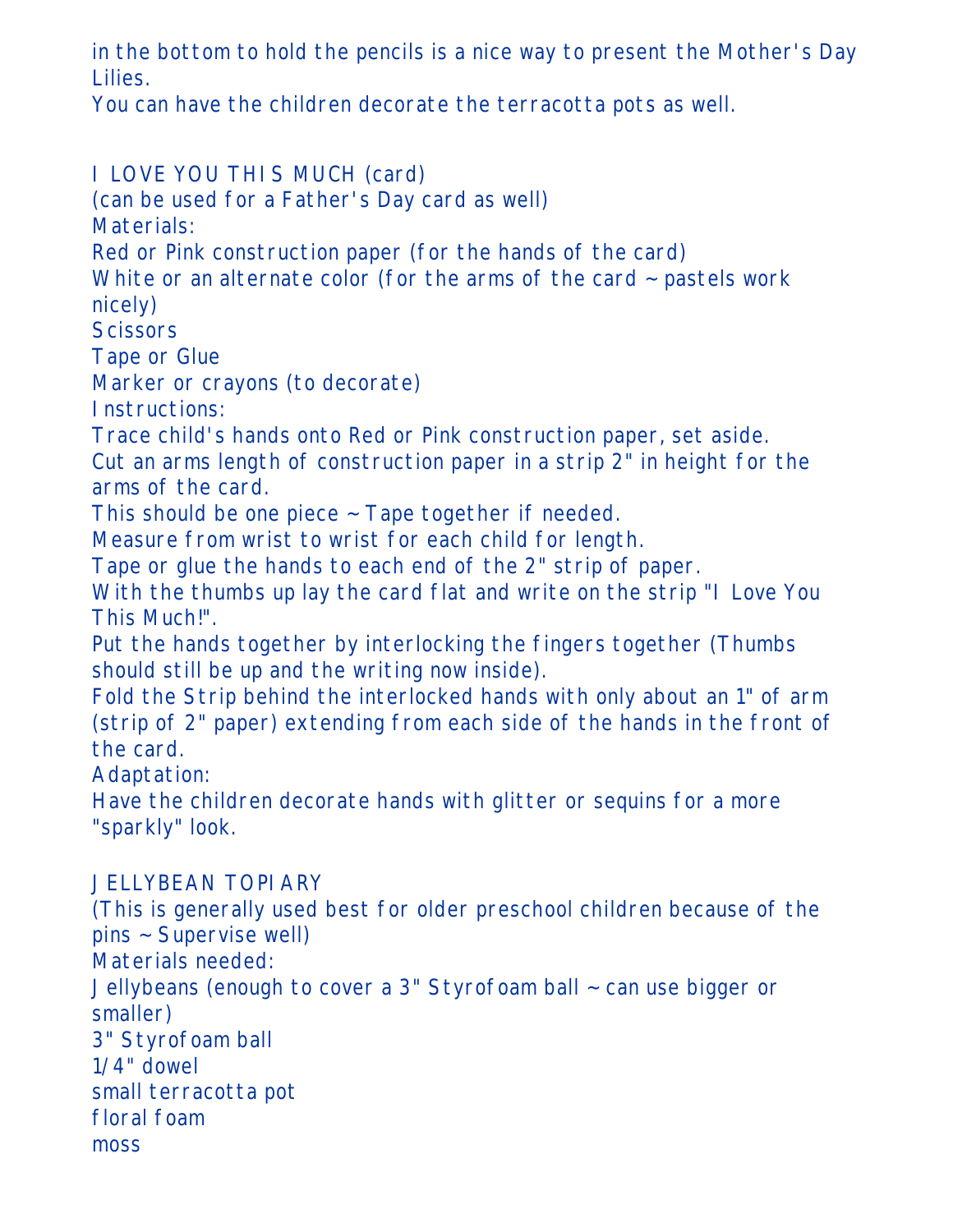glue (tacky) straight pins (one for each jellybean) foam board (or a cardboard box/shoe box  $\sim$  for displaying the pinned jellybeans) Instructions: Ahead of time prepare the jellybeans by pinning them individually with the straight pins. Poke into foam board (or cardboard box) and set aside. Glue floral foam into terracotta pot and the dowel into the floral foam. Have children poke the pinned jellybeans into the Styrofoam ball being sure to cover all empty spaces. Save one space for the dowel to be glued into the Styrofoam ball. Finish by gluing the moss onto the exposed floral foam in the terracotta pot. Adaptations: Have the children decorate the terracotta pot a day ahead by painting them.

DeAyn G. from.the.hart.school.house@gmail.com

One thing we have tried before is to take garden gloves and fill them with batting and make the I LOVE YOU sign out of the fingers. We then hot glue it together and then mount it on a wooden base and write I LOVE YOU MOMMY on the front.

Becki Smith

I do a mothers day spoon and poem:

plastic spoon hershy kisses two per child bridal netting comes in circles ribbon

poem:

a spoonful of love and a couple of wishes hope you enjoy your mothers day kisses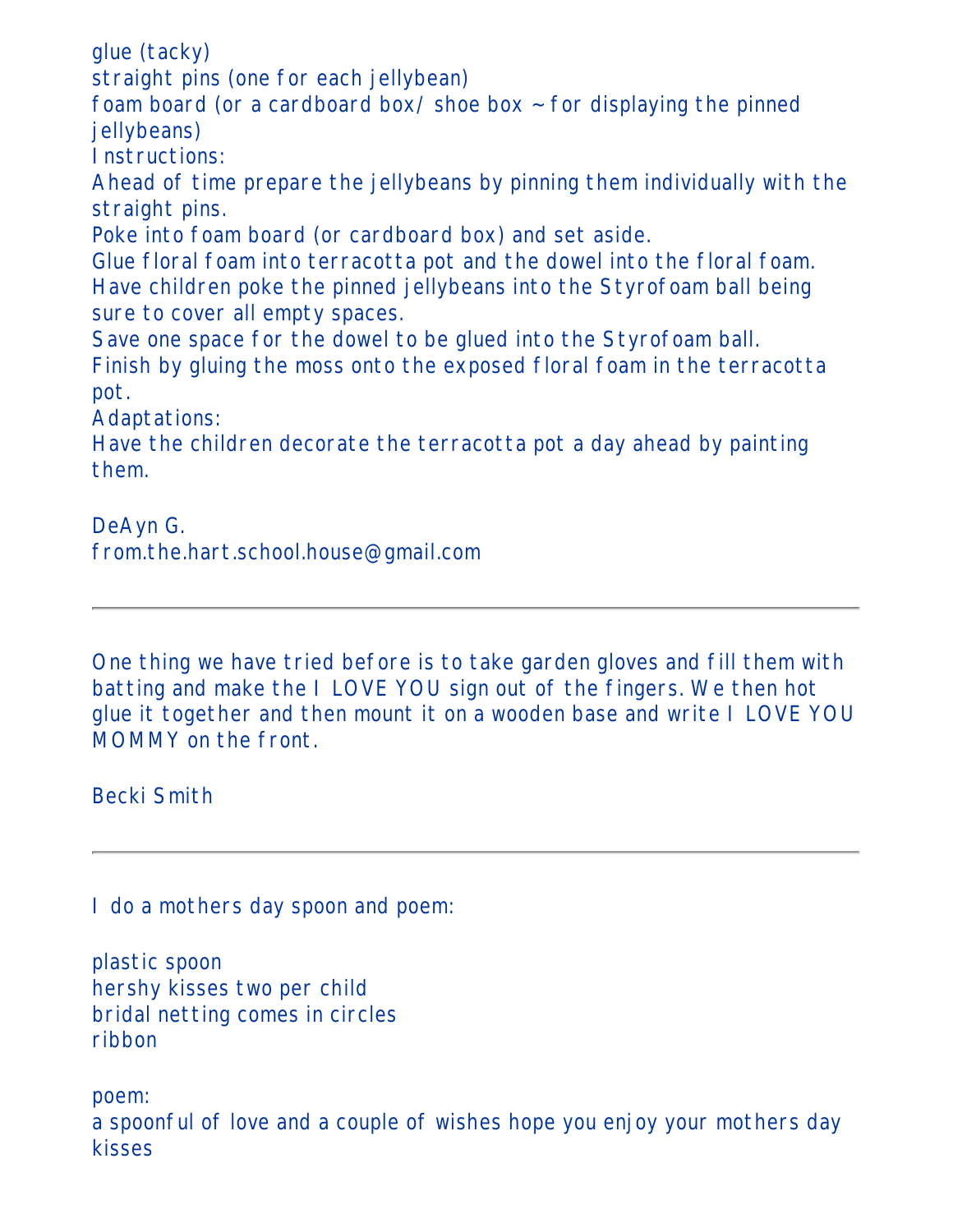wrap kisses in spoon and attach poem

**Becky** 

Two gifts that we have done in our head start classroom are:

1: we took dictation on a favorite recipe from the children and but it into a book.

2; we used crumbled paper(all different types) to paint with and make flowers on a large sheet of paper and laminate it. We used their handprints as the leaves.

**Cathy** 

I was thinking of making the child's handprint in clay. I have a recipe for hardening clay (which is much easier to use than plaster of paris). I would have it made and rolled out into circles for the children to place their hand in the middle. The children will make the impression of their hand, and then make 2 small holes at the top of the circle to put a piece of fabric to hang it with. I will then let them dry for a day or two. When they are dry, the children can take paint, and paint around their hand, to make it colorful. On the bottom, it will have their name and the date on it, so mom can always see her little one's handprint. I did this in Kinder, and my mom still has it hanging up!

Cindy Hodgins

One project that I do for Spring but could work for Mom's Day as well is a flower vase. During the year I save the plastic bottles that yogurt drinks come in (the adult size, not the Danimals for kids)...most of them have a cute hourglass shape to them. Then at the beginning of Spring the kids tear and stick colored masking tape to the bottles (I usually do the mouth of the bottle to ensure it's covered). The result is a mosaic type vase that I then fill with two or three tulips for them to present to mom when they get picked up...the moms are always thrilled. Older children can tear the tape themselves after a quick demo of how to do so (harder than tearing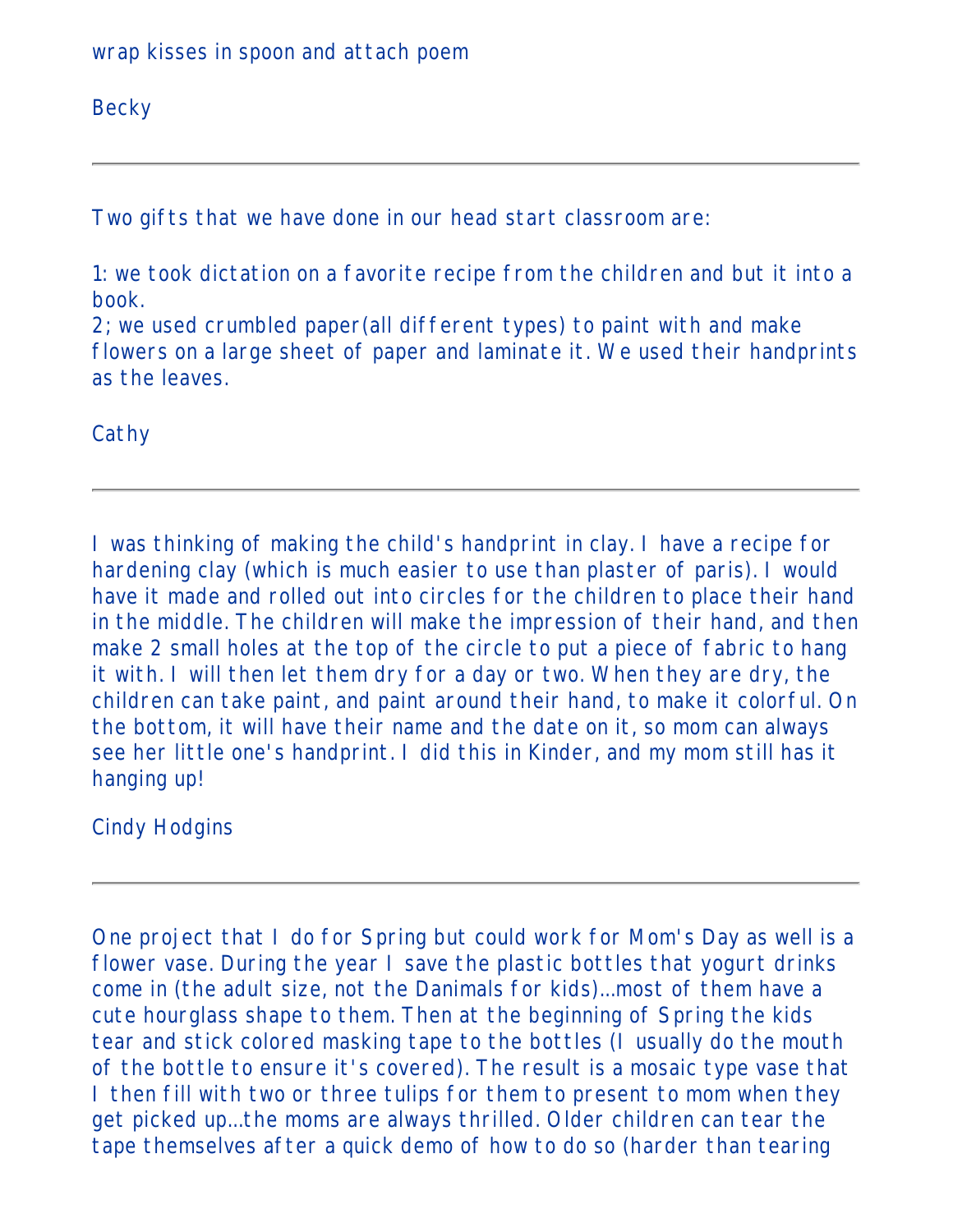paper). For younger ones I have pretorn tape shapes stuck to the edge of the table or tray so that they just have to peel and stick. You can write the child's name and year on the bottom with permanent marker.

Kelly

We plant flowers and decorate flower vases.

Crystal Bowman

We are asking the parents to bring an old shoe that no longer fits there child so we can make shoe planters. I take the shoes out side and paint them we are using gold but you can us any color. You can add beads or plastic flowers to the outside for decorations if you want to. Then you can have the children grow flowers or you can buy flowers and have the children replant them in a small round or square pot. We put fabric around the pot for more color tie it with a ribbon. When you are done you put the pot inside the shoe and make a card to put on it. The MOM"S love it.

Cindy NY

One thing my moms always love is a cookbook. I work with the kids on compiling some of their favorite "recipes". I take the dictation just as they say it. I type them up and have the kids each illustrate their own cover showing them cooking with their mom. I staple or bind them together. Then we have "Muffinswith Mom" and present them their gifts. The moms love it!

Amy/VA

We use baby food jars, we use thin paper, then the kids put stickers on the paper, we print out " I Love You" and the kids cut out the I love you. We take ribbon and wrap around the jar, and attach a saying " whenever you are feeling lonely or blue, just take out a I love you, and the child signs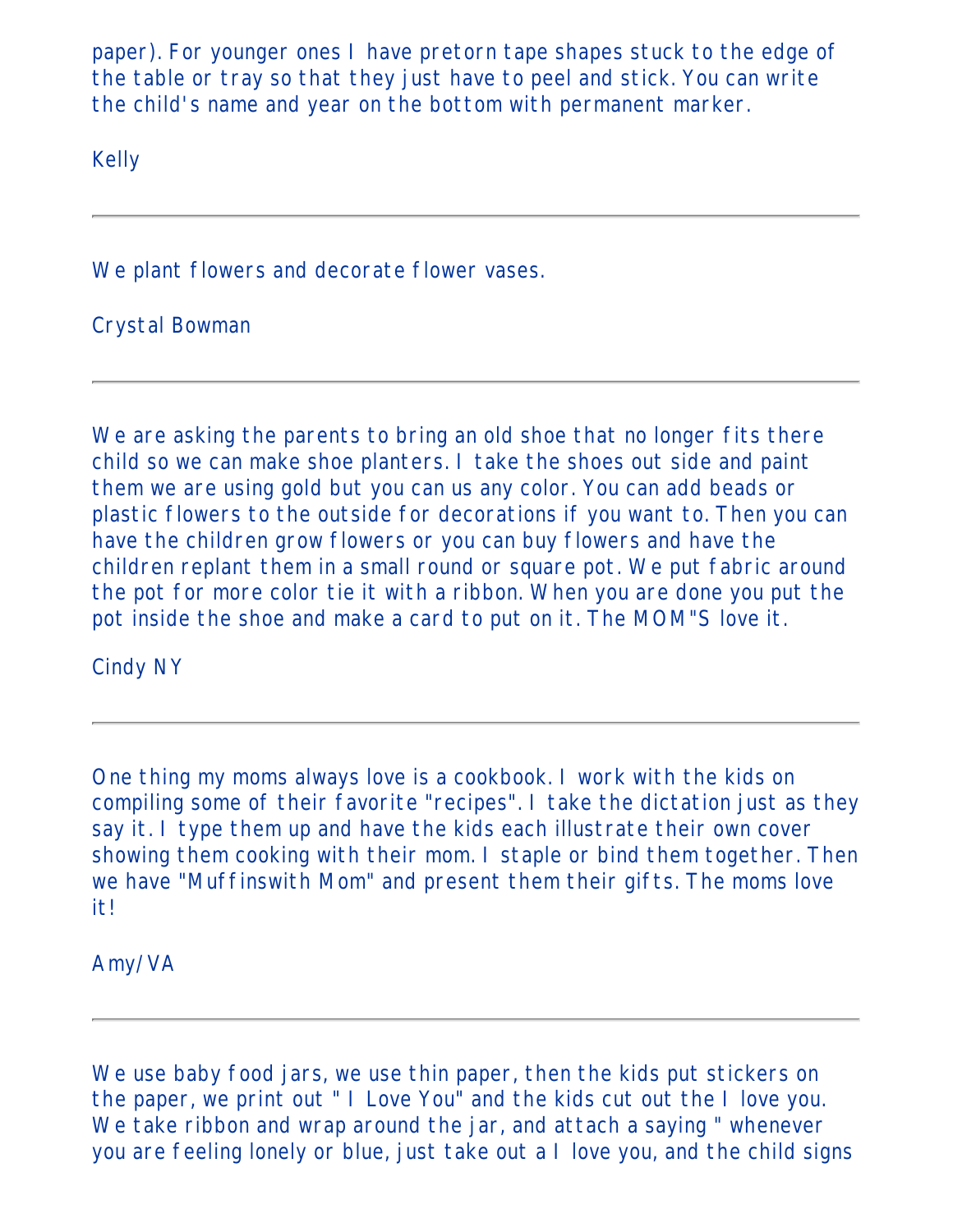their names.

ecnanny@aol.com

Last year I did handprint mugs for Father's Day (could be used for Mother's Day). I used plain white mugs bought for \$1.00 at the local Dollar Store. You would need to buy paint appropriate for whatever the mug type is, I used a ceramic paint because the mugs were glossy, but was able to purchase several colors in small containers for not very much. I painted the child's hand, pressed it on the mug, and then added a short verse on the other side in permanent marker. Oh, and you need to put a sealer over the top to seal the paint. I had the kids put their handprints on, let them dry and sprayed with sealer at night.

We have also done- T-Shirts, I ask the other parent to purchase a plain white shirt in the appropriate size. You can do handprints, footprints, or child's artwork.

- twig vases for older children -- use an empty frozen juice can, cut twigs that

are fairly straight to fit the length and secure around the can with elastics. Use colored yarn and wrap around the elastics to hide them. I had some little stick on bugs and dragon flies and butterflies that we used to decorate the can with. You can add flowers you pick or make.

- picture frames with "I Love (only love is the heart that holds the picture) Mom" I think there is a pattern at DLTK kids crafts.

Debbie Estabrooks

We have made vases. Depending on the kind of vase I can get for a reasonable price they may paint them or glue tissue paper squares on them. I then put fresh flowers in them.

I also have made pots. We paint them and plant flower seeds in them.

T-shirts are also nice. Handprints - footprints. Last year for father's day we made footprints and wrote "My son/daughter walks all over me."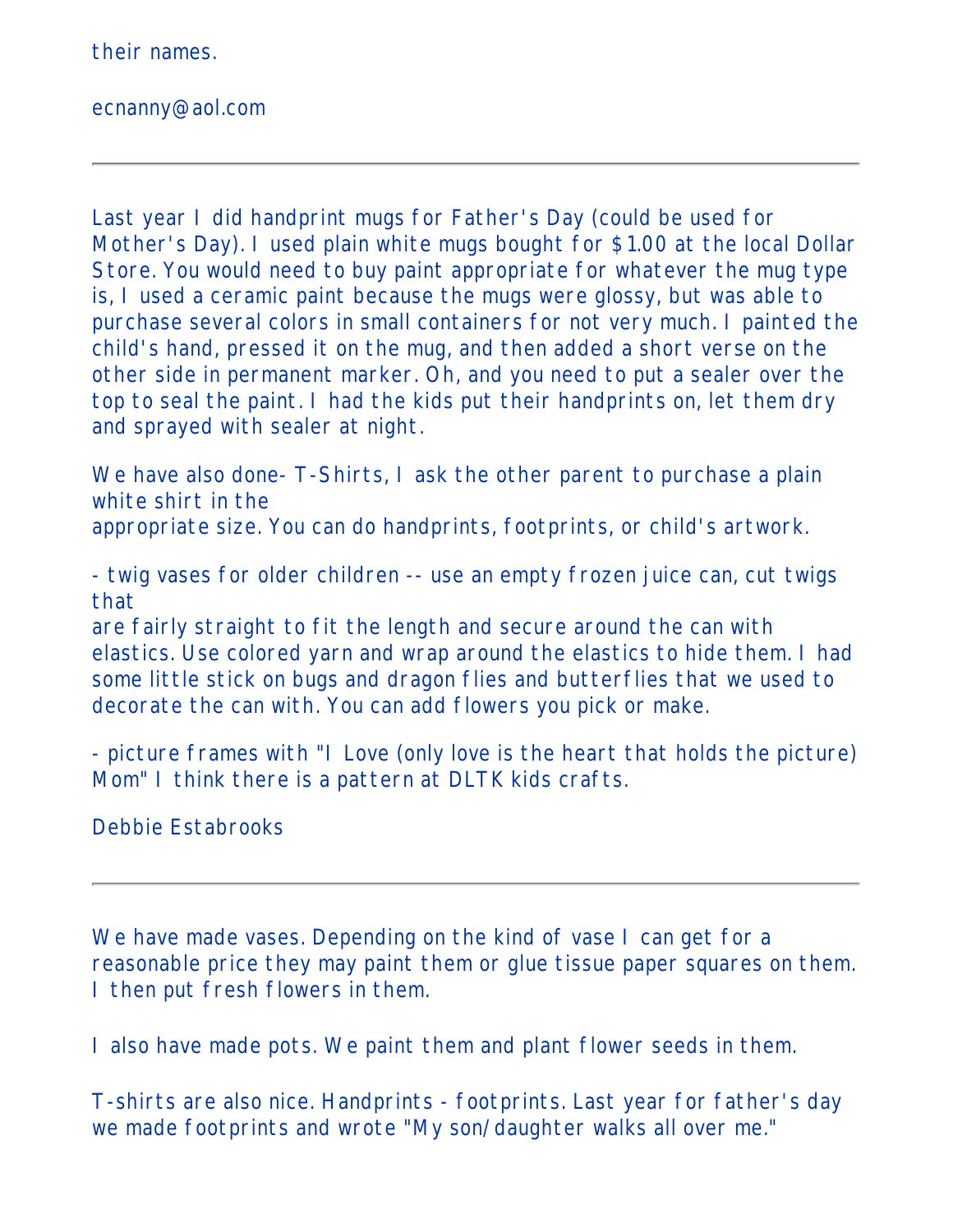You can get canvas tote bags at oriental trading for a reasonable price. Again paint them with handprints/footprints.

A cookbook with recipes collected from all the daycare parents and some of the cooking projects you have done in class or favorite recipes the children enjoy.

IF you plan ahead a scrapbook with their child's pictures would be nice (I make these but give them out when I'm done with one not for any special occassion).

Tina C.

What I usually do is paint the children's hands and feet and they lay them on paper. I then find an appropriate poem to attach to the paper and then laminate. I make sure that I date the project, also being a mom, I enjoy seeing such projects to see how my child has grown.

Michelle Pre-K Ohio

The cookbook suggestion we have done a couple of times over the years, but in addition to a "real" recipe I always added the child's rendition of how his mom makes his favorite dish...they turn out hilarious most of the time..always a big hit..

We also one year did a planter out of one of the child's old shoes..just dipped in polyurethane and let drip dry hung over a fence outside and had the child plant a daisy or some such in it afterwards..mom's loved it..

I also did a photo book one year out of the story "if you give a mom a muffin" (I think that was it..something similar)..took pics of the kids doing each activity on a different page, and tucked it into a basket with muffins the kids had made..BIG hit..

Terri ... Diva Mom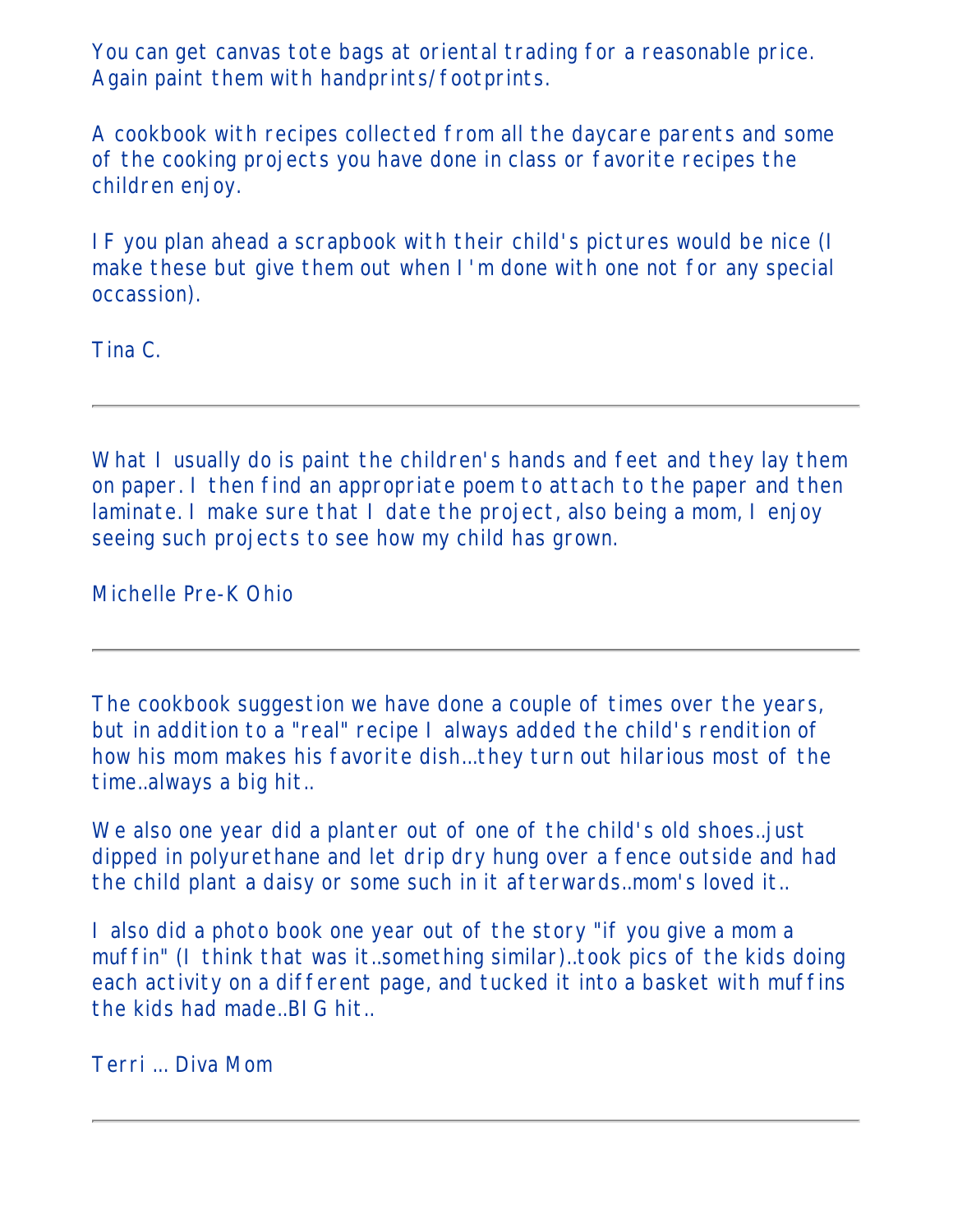Paint Angel Art Impressions

1.Right Hand, Left Hand and 1 Foot 2.Heal and thumbs face top of page 3.Palms face in on both sides of foot 4.Heal is head 5.Hands are wings 6.Lite color paints work best 7.Print or have the child place a message of love,hope or prayer on the back and laminate it when dry.

Laure Heisler

We make bath salts. I get epsom salt and a scented oil - usually vanilla. I let the oil soak in the salt overnight. The kids and I add red food coloring only 1-2 drops to make it pink. It will tend the bathwater but not to much. :) The kids place a scoop full in a square of fabric and then tie it together. They give it with a handmade card. The kid-tied bathsalts look really bad but mom knows the kid wrapped them and not me and this means more to them.

Tracy Harper Shelton ~ SureStart Mannheim Elementary School

This year I had the children help me start marigold seeds in an egg carton. When they are mature we will transfer them to a clear plastic cup. I'm hoping I can get the children to make yellow thumbprints on the cups and have them decorate them to look like bees. I thought it would neat for the children to watch the plants grow and be able to see the roots too.

We've also done the tea cup with a bag of tea.

One year I had the children decorate a female cookie cutout with food colored egg whites and then baked them to add to the tea cup so the mom could have tea and cookies on mother's day. The mom's seem to really enjoy those.

Cheryl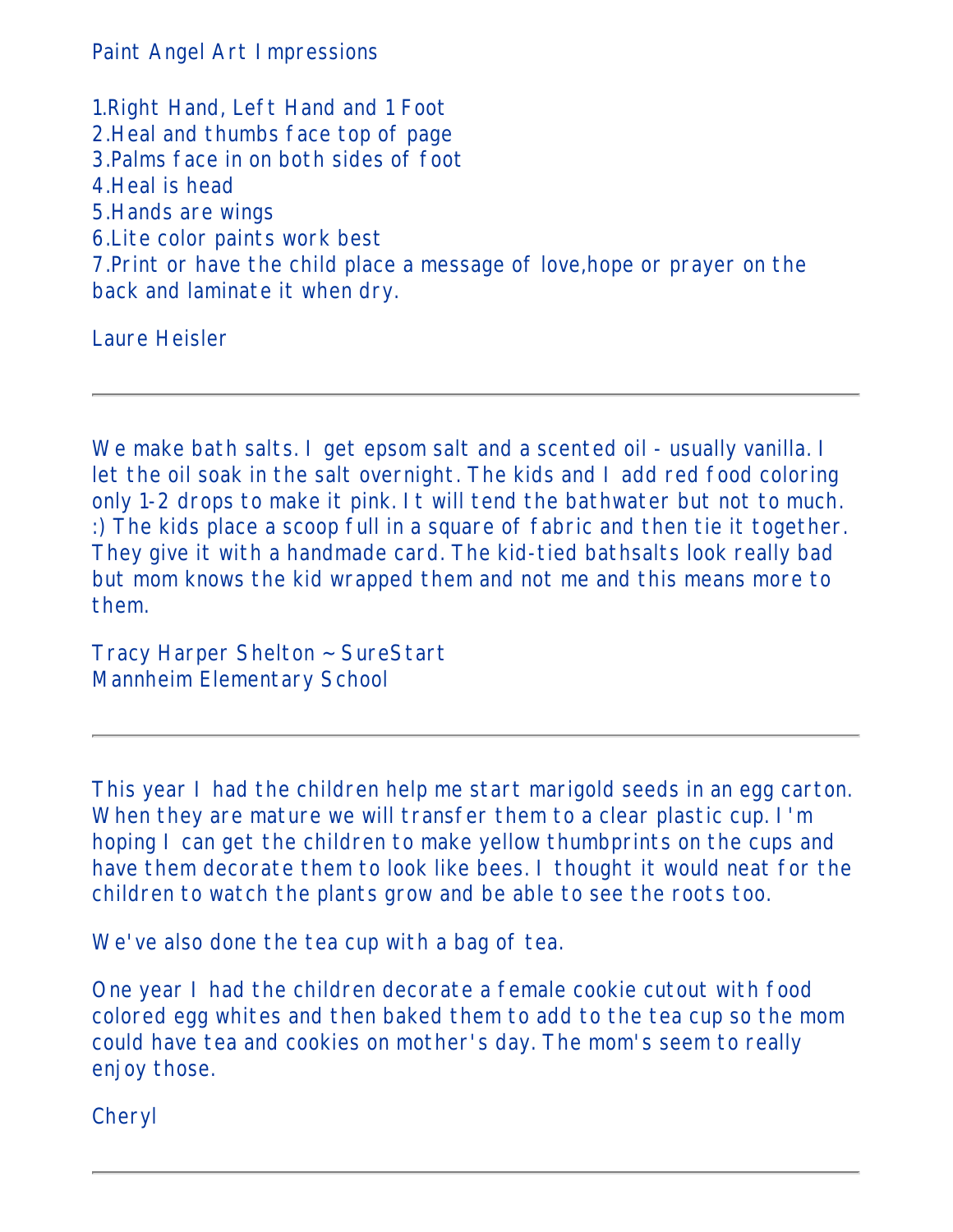Last year we made soap for mother's day gift. I just bought a soap kit at hobby lobby and followed the directions. Some of my kids poured the liquid mixture into mold cups and other pours the soap over bath scrubbies. The kids loved making the craft.

Another year we too made flower pots. I bought clay pots and small square pieces of different colored tiles at hobby lobby. Then we just simply glued the tile pieces onto the flower pot. finally we planted some flowers in the pot. Very easy and fun.

Heather

We make Mother's Day Cards.. on the front we paint each child's handprint with closed fingers and make a tulip from it....

You'll Need: Coffee Filters-2 for each flower Green pipe cleaners Markers Construction paper Start by decorating the filters with markers. Dots, Squiggles, stripes....

Place one filter on top of the another. Pinch the filters together at the middle, wrap a pipe cleaner around and twist, leaving enough for a stem. Do this for each flower. Fold a sheet of construction paper in thirds. Cut out the vase with the sides of the vase remaining on the folds. Tape the flower stems to center vase shape. Fold in the vase on the left to cover the stems and make a pouch by gluing the edges. Write your message on the remaining vase shape and close your card. You can write a note, poem or message on the front as well, but write before you attach the flowers. Give it to mom and watch her smile!

This is pasted on the inside:

I miss you when we're not together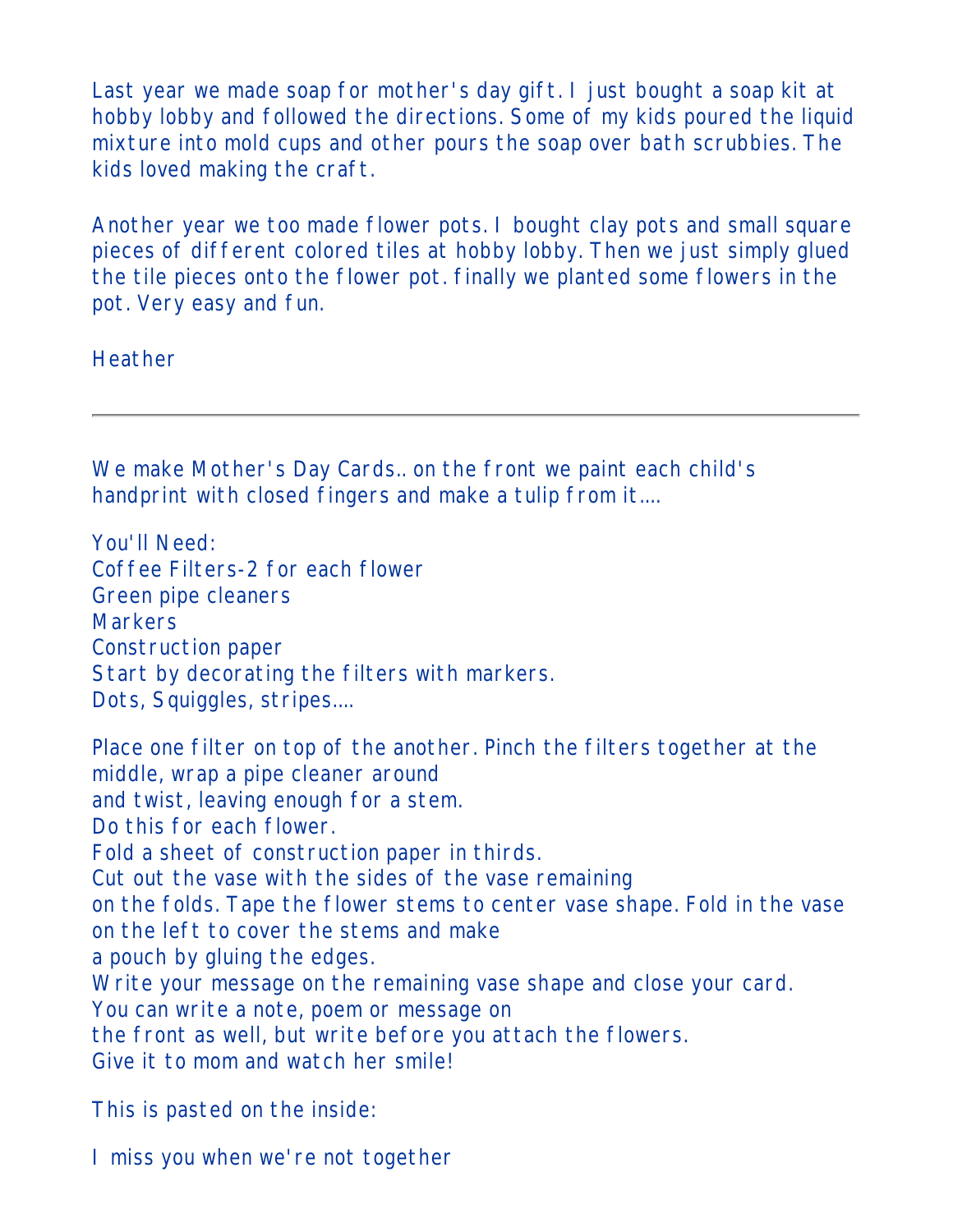I'm growing up so fast See how big I've gotten Since you saw me last? As I grow, I'll change a lot, The years will fly right by. You'll wonder how I grew so quick When and where and why? So save this card in a safe place, And take it out each year. The memories will come back of me, When I was small and dear.

On my door I take each child's picture with their moms. Gluing the picture on construction paper with "My Mom's The Greatest" on the bottom of the paper.

Sherry C. :)

I found some 10 cent can huggies. I am going to let the children decorate them.

Patty, Illinois

For Mother's Day we:

~ Take a black/white picture of our children dressed as grown-ups, i.e., girls in big hats, pearls and a boa, and the boys in a old style men's hat and oversize dress shirt, tie and jacket. We then print a wallet size copy on our printer, cut out the outline and let the children glue them onto a large round tag with metal edging (office supply store). We then fill in the blank space with extra fine irridescent glitter. Punch a hole and thread very thin satin ribbon to hang around mom's neck.

~ We paint a 5" flower pot with fingerprints and make bugs and flowers for a wonderful spring scene. Seal with acrylic sealer. Write Happy Mother's Day and allow the child to sign with pain pens. Fill pot with plaster of paris and quickly, before plaster sets, add the pen tops for ink pens. Then wrap the pens themselves with florist's tape and hot glue a silk flower to the top. Children add the pens to the tops. Looks like a pretty silk flower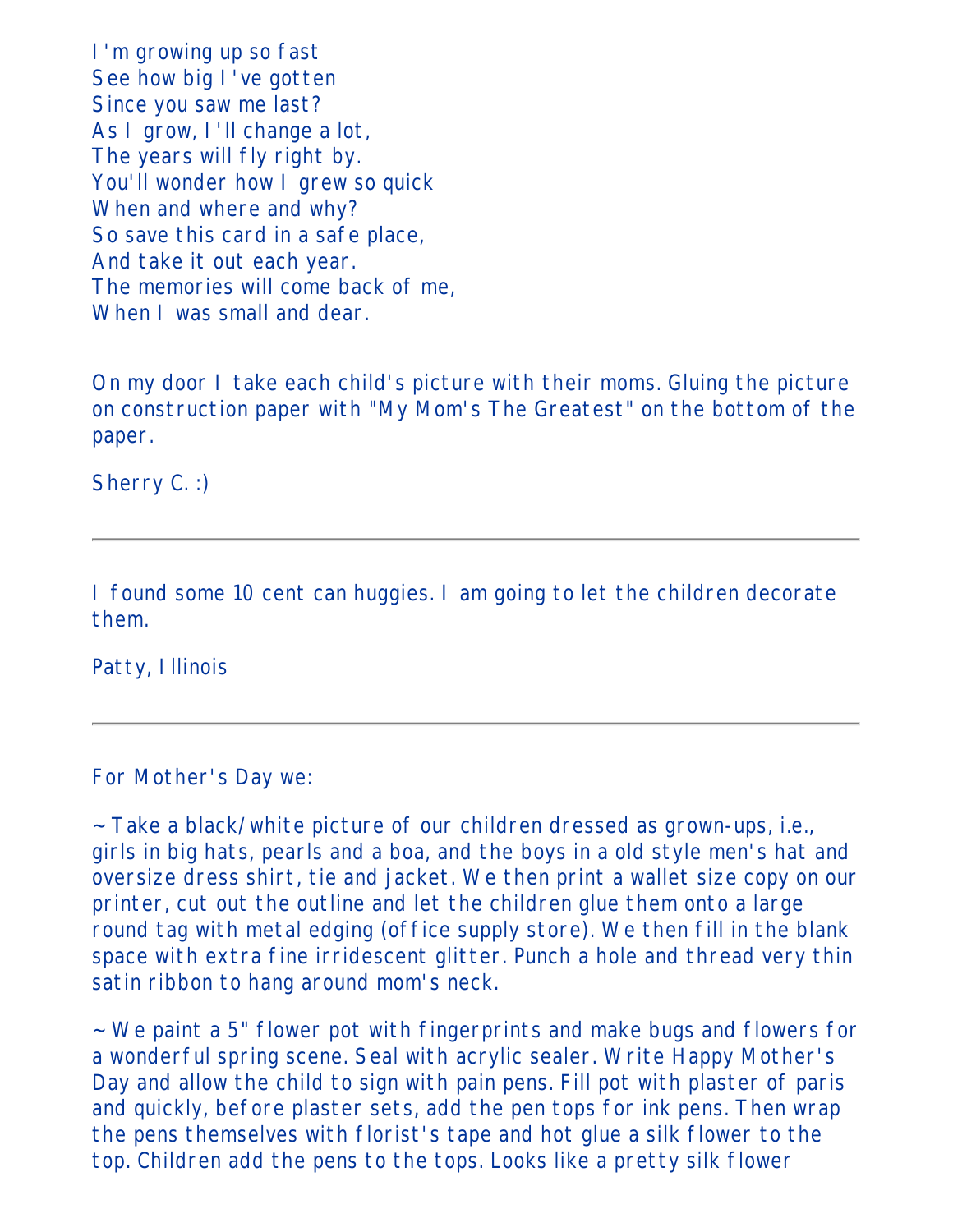arrangement, but is very functional. We buy the big package of Office Max pens, but have had businesses donate them, as well.

~ We make a placemat with the child's hand painted as a beautiful flower and have the children draw the stem, leaves and grass at the bottom. We then type, mat and add a poem about handprints. There are several versions out there. Choose your favorite. We have the child write Happy Mother's Day and sign his/her name.

 $\sim$  We make a paper doll of mom with doll hair and wallpaper book clothes. We add faux pearl necklaces and jewel rings and earrings. We attach these to a questionnaire about each child's mom with questions about age, height, weight, favorite/least favorite thing we do with mom/ mom makes us do, etc.

~ And of course, we sing for our moms. Our favorite is "Little Red Box." We use the Ellison die cut of a chinese takeout box (in red of course) and put our mom's necklace inside with some tissue. After they sing, they present the box to mom.

~ We have a great brunch, purchased and served by our teachers in appreciation of all our mom's do in our classrooms.

Thanks for reading! Hope these ideas help someone!

Renee in GA

Here are some gift ideas that we have used in the past that can be easily adapted for Mother's Day gifts...

for Valentine's day, I photographed each child with their arms outstretched. We painted puzzle pieces and glued them to a wood frame with a note on the frame that said, "I love you this much!". for Christmas, we made a plaster of Paris hand print for each child, painted them gold, attached a tartan ribbon bow to the top and placed the painted finished product on a small easel (purchased from the dollar store). I used a rectangular container for the mould so it fit perfectly on the easel... you could also add a hand print poem (lots to choose from on the Internet...)

for Father's Day last year, we made mini-books with photos of the children with their dads and quotes from the kids when they finished the sentence, "My Daddy is special because....."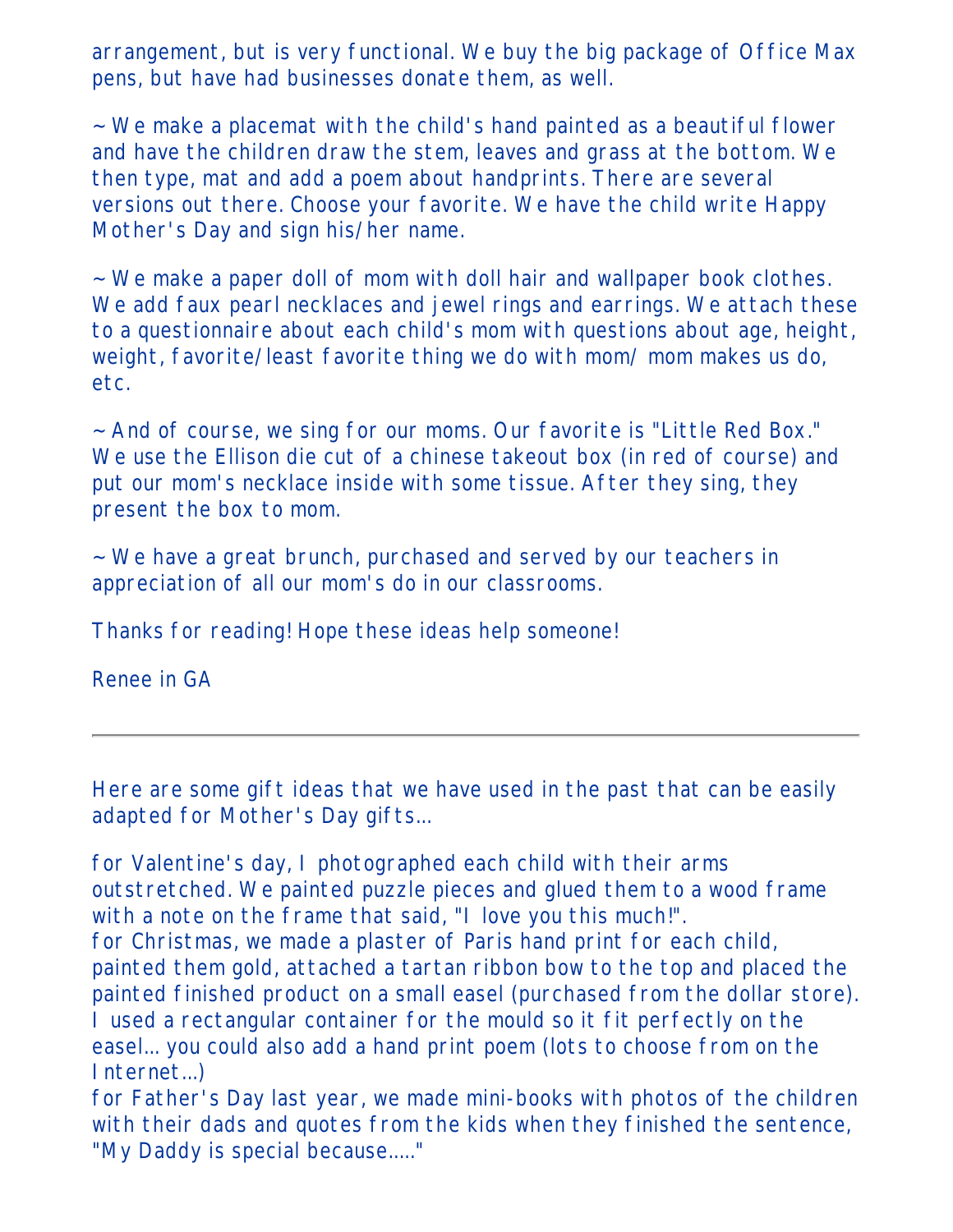have the children design a t-shirt, apron, dish towel, etc. with their artwork or hand prints painted on with fabric paint

Karen Healthy Learning Home Childcare

I am doing the stepping stones this year out of cement and colored stone w/hand prints.

**Mary** 

Make homemade placemats for the dinner table with pictures of your child on it. You can even put their handprints on it or pictures of their favorite things.Whatever you like.

Idea from Kelli H. of Mesa, Az

One year we saved baby food jars, we then painted them with glue and rolled them in pearlized glitter. We put a narrow ribbon and tied a bow around the neck when dry. Inside we placed bath salts. We wrapped them in white tissue paper and tied a bow around the paper. Presentation means alot!

Miss Janice

One year I made stepping stones (concrete) with the kids handprints and alphabet magnets to show Initials and Age. Another year I put their hands in fabric paint, put it on fabric, and wrote..."following you in life" **Ott** 

Mother's day necklaces key tags that can be found at any office supply store such as Office Max ..Staples, Office Depot, even Walmart has them.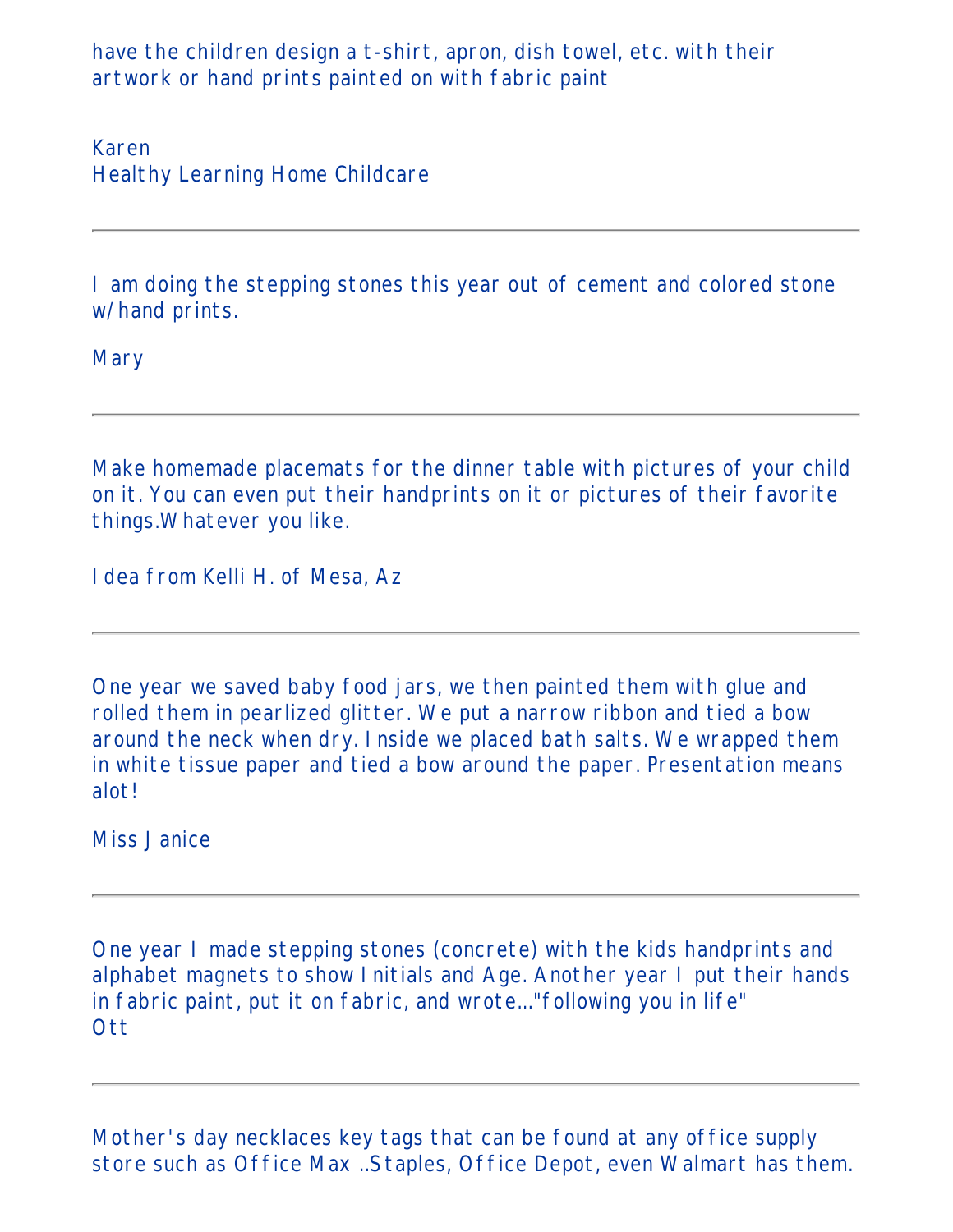Cut the child's picture to fit the tag. Glue the picture to the tag and spread a little of glitter on the picture so it looks shiny and glossy. Add string , yarn or leather cord for necklaces and you have a necklace.

Martha M. Briseno PPCD Teacher Kirk Elementary

A Priceless Gift

There is always a lot of talk about how we can save money over the holidays. And how can we get the kids involved more?

This particular gift idea is so easy and says "I love you" so well, that you won't want to miss out on it! Make several of these wonderful keepsakes and give them to grandparents, aunts, uncles, and anyone who needs a smile.

The best inexpensive Christmas gift I ever received was from my son when he was in Kindergarten.

The class took empty boxes (hair color, toothpaste, etc.), wrapped them in wrapping paper, then tied them up with a ribbon.

Attached to the box was this note:

I took an ordinary box As empty as can be I filled it with a special gift And wrapped it carefully.

But please don't ever open it Just leave the ribbon tied And hold it tightly near your heart Because my love for you's inside!

If you prefer to use bows over ribbon, simply adjust the poem to read:

I took an ordinary box As empty as can be I filled it with a special gift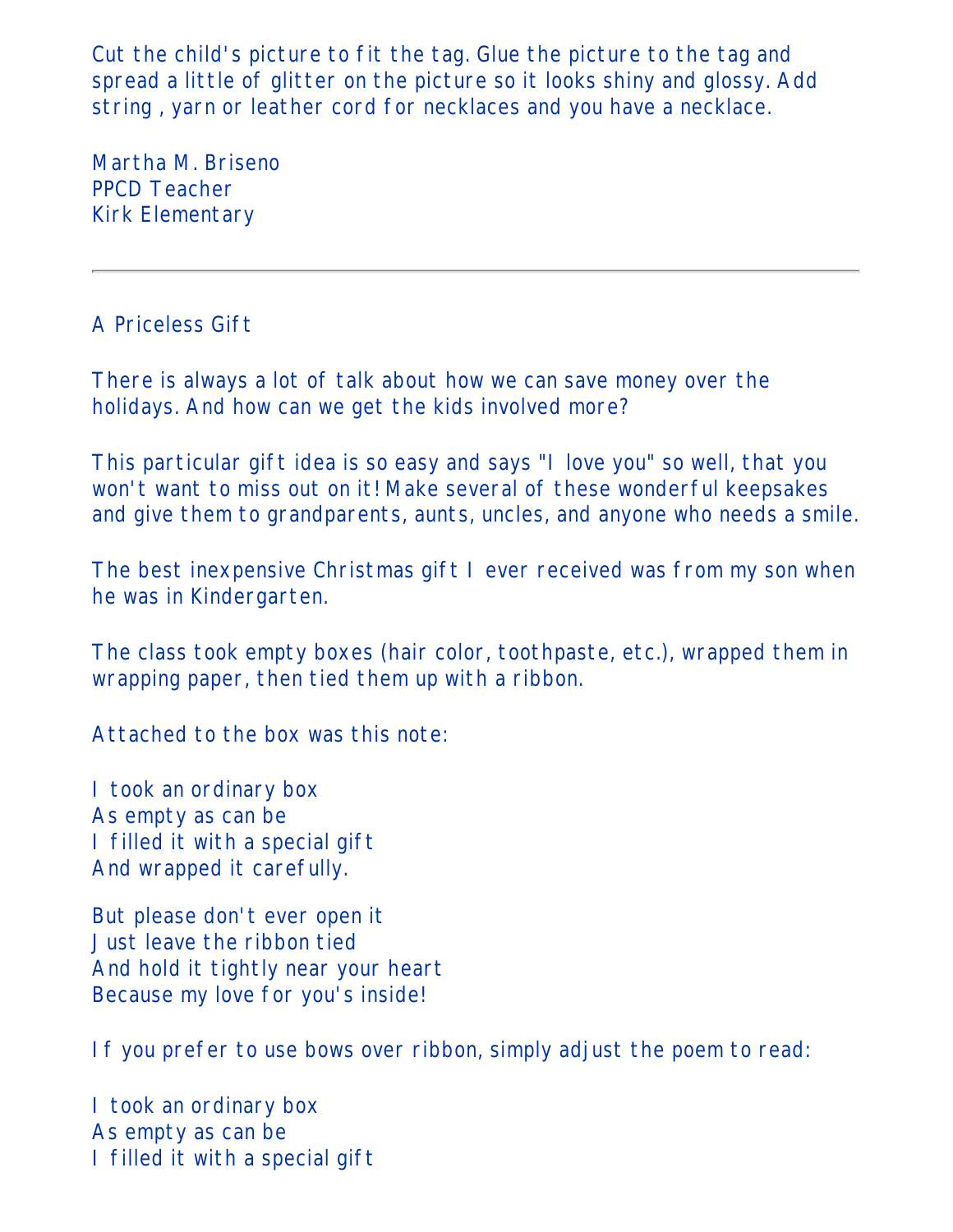And wrapped it carefully.

But please don't ever open it Just leave the bow applied And hold it tightly near your heart Because my love for you's inside!

Using bows, of course, is easier than the ribbon for little ones. To dress up the poem, use pinking shears to cut out the poem you have written or printed out, then glue that to another piece of posterboard or construction paper of another color (for a border effect).

I loved this gift and will keep it FOREVER.

I'm going to do ths with my very little ones this yr. I'm going to have them make a picture with paint of handprints. I will attach it to the box and wrap it, with this little saying on a pretty idex card. This gift is my favorite it was from my daughter she is 13yrs old and I still hve it.

The Tissue Paper Ornament

Your will need these supplies 1 styrofoam ball ( big ones) pretty tissue paper cut in pieces or torn ribbon (abt 11inches this is for hanging) glue (for each child or share) straight pins ( for teachers)

You give each child a styrofoam ball and have them put the tissue papper dipped in glue and press on to the styrofoam ball. The child covers the styrofoam ball with the glue tissue paper. This is a hint for the straight pins you dont have to use them but you put the straight pins around the styrofoam ball half way in to help secure the wet tissue paper on the styrofoam it will look like a porkupine. You can also get straight pins with balls at the end of the pins and just push thm in for added decorations. Last step is to dip the styrofoam ball w/ tissue paper in glitter (clear colorful glitter) The best way to do this without the kids making a huge mess is take the glitter and put it in a storage bag, now put the styrofoam ball in the bag with the glitter and shake it. Teacher take it out of the bag and let it dry for a few dys. After it dries take the straght pins out of the ball or leave in for additional decorations. Now poke at the top of the styrofoam ball with a little glue attach the ribbon to the ball. This is a beautiful gift for the moms, and the moms will adore it....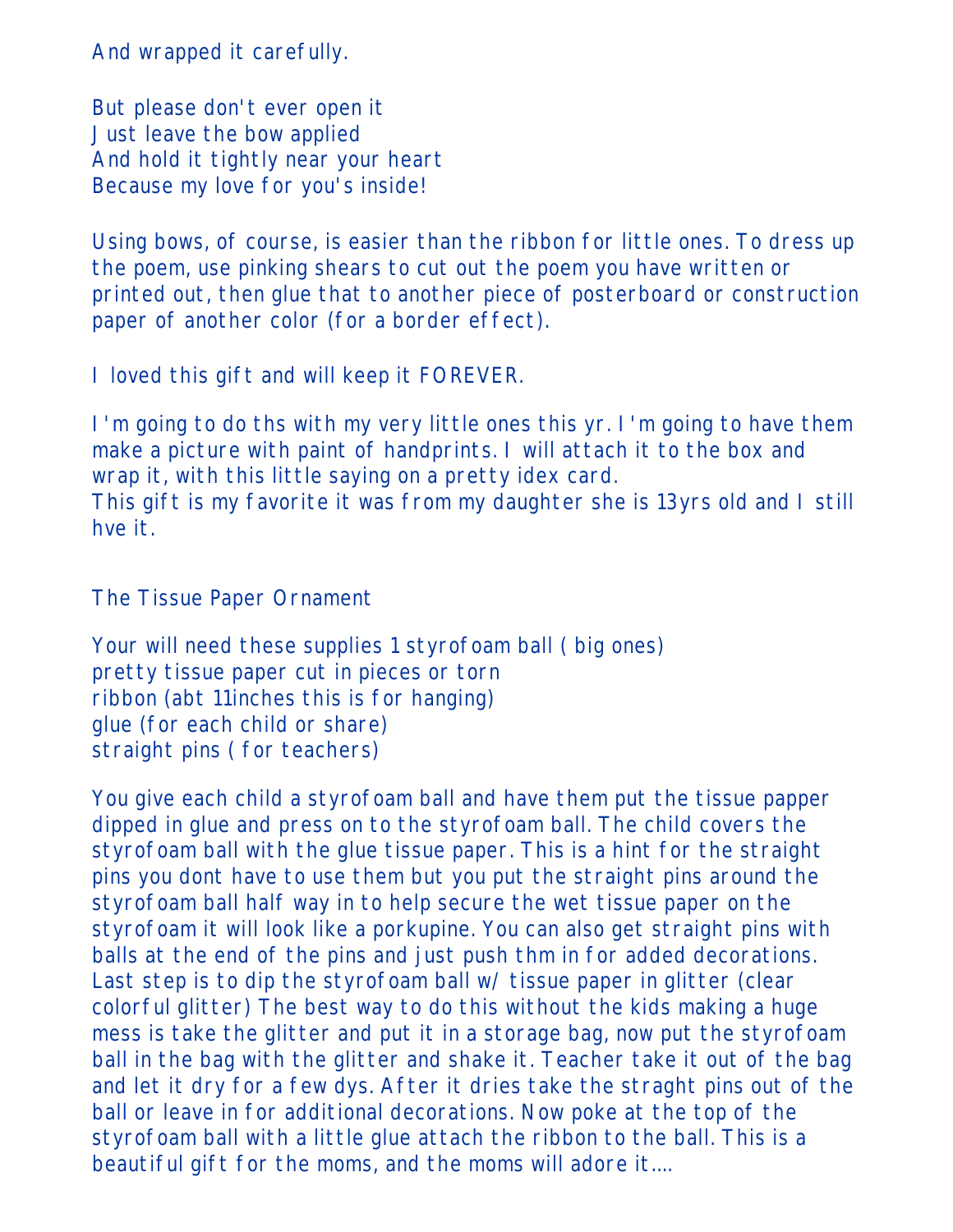I don't teach a class of preschoolers only my own son so what we are going to do or would like to do is paint some sun catchers. I found the ones that are in the Oriental Trading catalogs and they are so neat. These are vases, tealight holders, picture frames, etc. They also have them for fathers day.

My DS does not like to sit still and do a lot with construction paper or fun foam, he says those things are boring. He does like to sit still for painting and putting together model cars though.

I have also thought about letting DS make a crown out of fun foam. I don't care much for any kinds of gifts, he is my gift along with my two older children and my 2 beautiful granddaughters. We will probably do more for father's day and grandparents day.

Robin Howell

I teach preschool (4 year olds) and this is what we do:

I have the children draw a picture for their mom on white construction paper with new markers. I take them home and scan them in my computer and print them out on iron on transfer paper (you have to choose the reverse print on your print program). I then iron them onto a bag that I have ordered from Oriental Trading (cost around \$15 for 12) or in the past I have ordered some off of ebay. I use the cool peel paper. I iron them on at work and let the kids peel off the paper after it cools. It only takes 2-3 minutes to cool.

On the other side of the bag with a fabric marker they write "Mom". Most of my kids have done this very well. They like to write their own name on the bottom of the bag.

It adds their own personal touch

As an added bonus we make "kiss" coupons. On my print shop program I choose the business card paper and write good for one kiss. I print out about 5 for each kid. I have them put on lipstick and "kiss" the card. They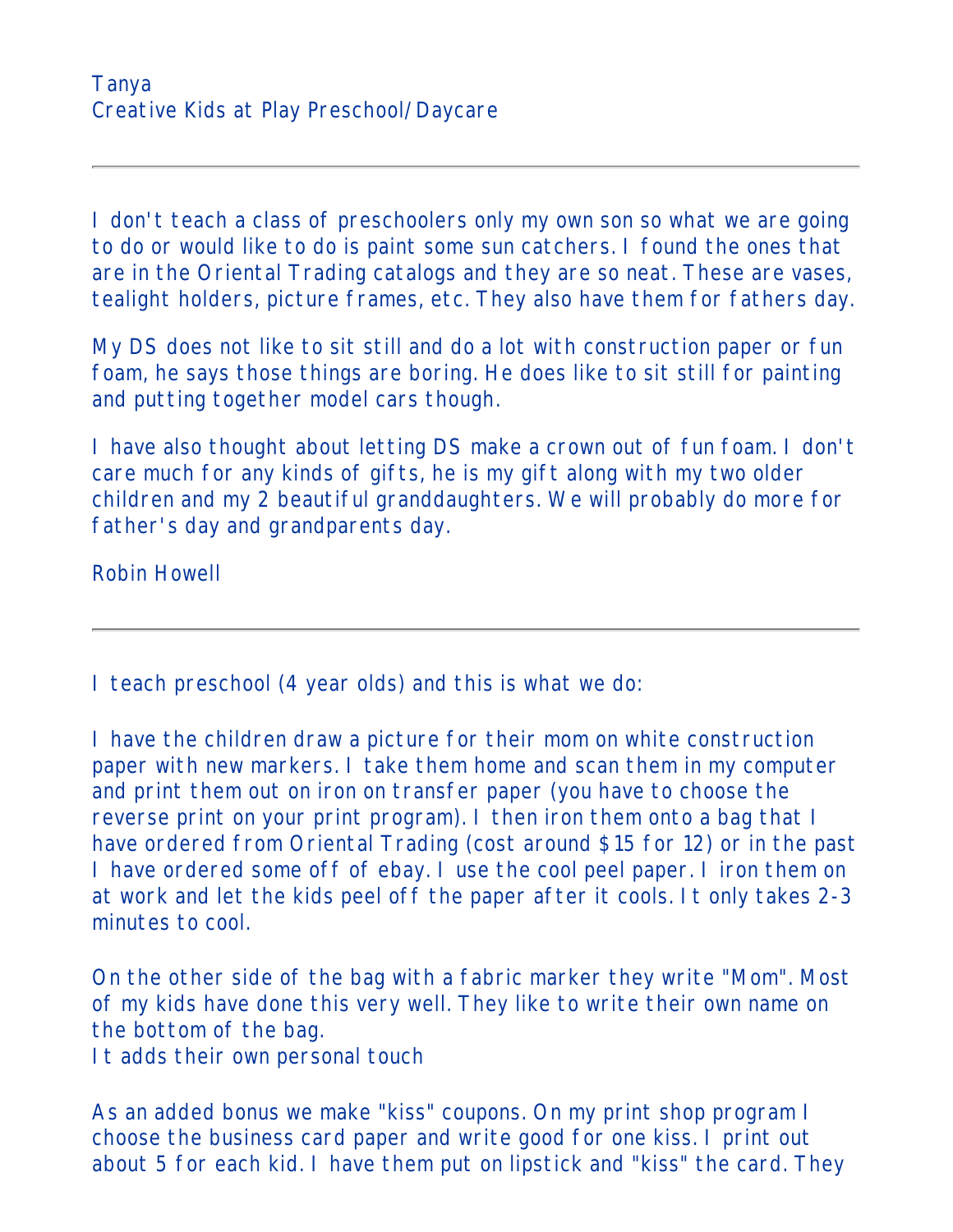turn out so cute. I make a cover that says kiss coupon book. Most of the kids get a kick out of kissing the cards. In the event I have some boy that refuses I have lip stickers on stand by. In four years I only had one kid refuse to kiss the coupons.

Laura Perron

## Mothers Day Craft Ideas

\* Make a coupon Book for mom \*Flower pot from air drying clay (Pitch Pot) and have the children paint it. \*Hand Cut out Flowers (Use childs hand)

Laurie Heisler

Make a "plant" for mother. Make a pot from construction paper with a tall green stem. Use two hand prints for the flower and two foot prints for the leaves.

Linda Inzer

Homemade bath salts. The kids could decorate a jar with modge podge and tissue paper to place them in.

Add the salts to a large bowl in these proportions:

3 parts Epsom salts 2 parts baking soda 1 part table salt (or borax) Essential (scented, herbal/floral) Oils

Mix thoroughly using your hands to stir the ingredients. Some people will tell you to use a spoon or other utensil, although if you are like me, you will find the salts work better if you use your hands. This is now the base from which you can create a wide variety of bath salts. Its wise to add colors to bath salts. Use plain food coloring for this purpose, letting it fall drop by drop onto the salt base.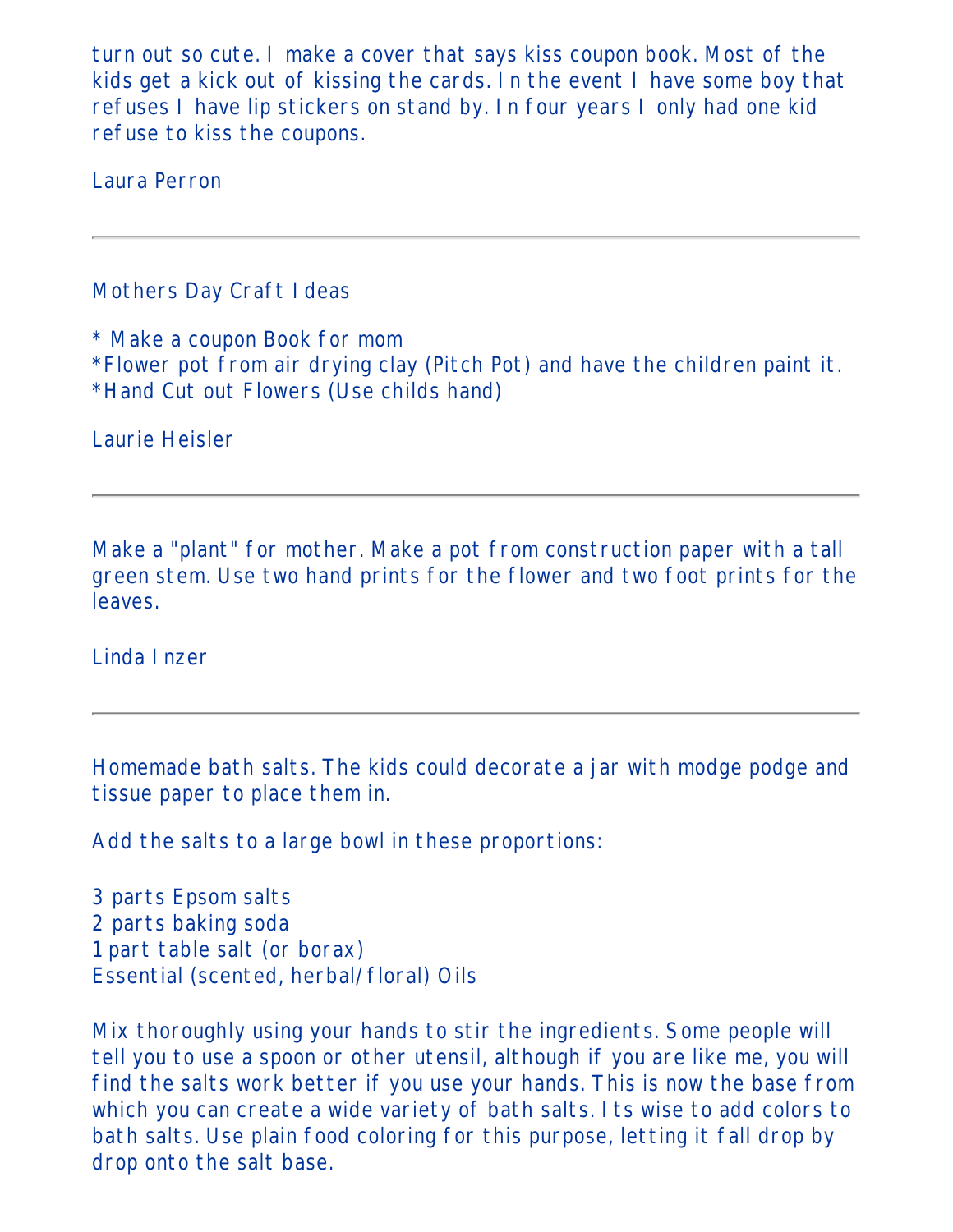This year we are making tulip t-shirts. The child's handprint is the flower, their forearm print is the stem and their footprints are the leaves. I use fabric paint. The kids love making these and the moms really enjoy them. I usually do the Mother survey to put in the card. Some of the answers are hysterical!

Mother's Day Poems

A Mom Is Like A Flower

A mom is like a flower On a sunny summer day. You´d pick her in a minute If you could have your way.

A mom is like the sunshine; She warms your heart each day And makes you feel like smiling. It´s just her special way Of saying that she loves you The way that mothers do.

A mom is very special. That´s why you love her, too.

I have used this poem for years- it can be signed too. I googled to find the exact wording and found this site with other Mother's Day poems

http://www.tooter4kids.com/classroom/mothers\_day.htm

This isn't just an empty pot. There's something you should know. Inside the pot there is a seed That, just like me, will grow.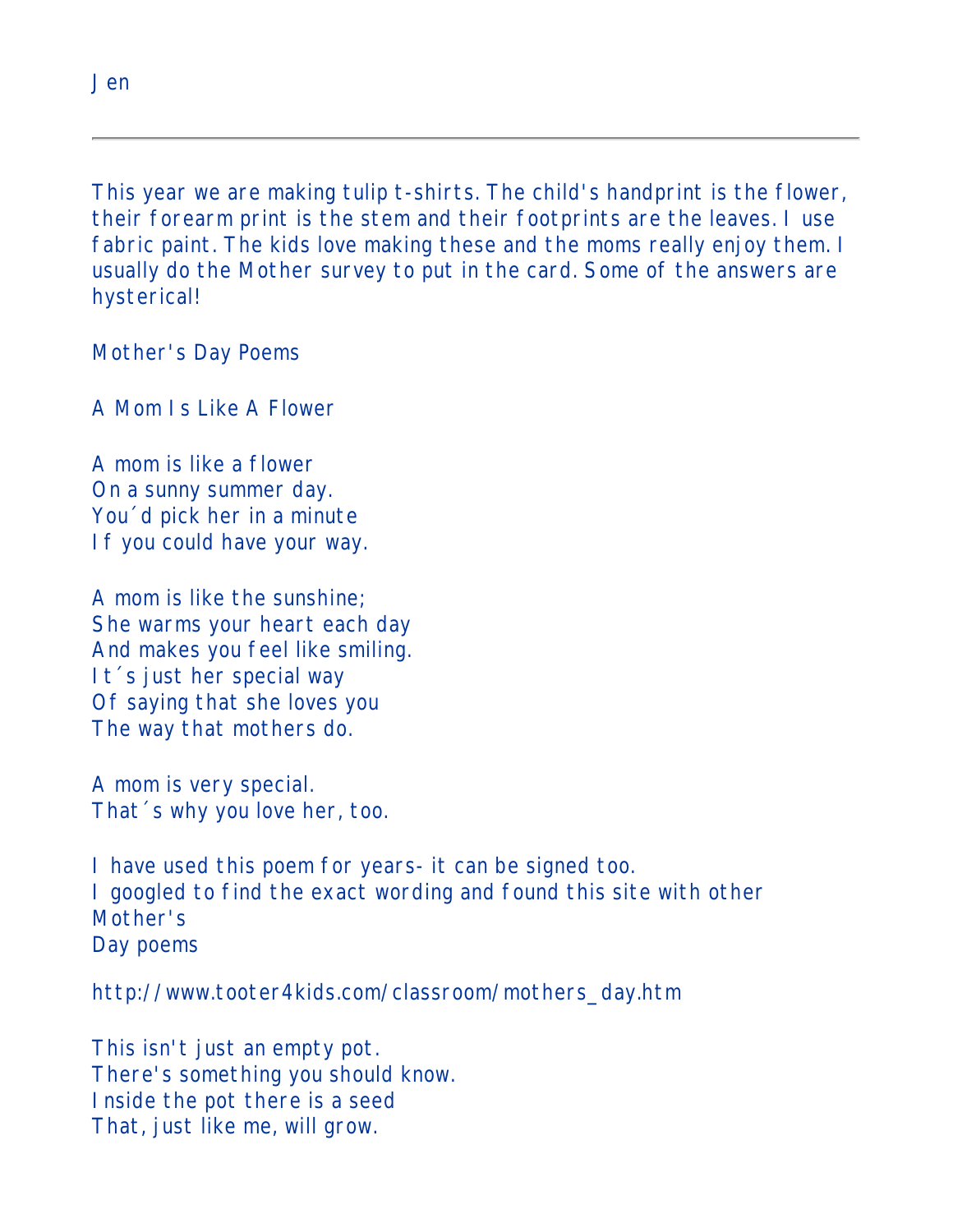The plant that grows will someday bloom And remind you of the seed so small. But without your love and tender care, The seed wouldn't grow at all.

Thanks for helping me grow! Happy Mother's Day!

Mommy, Mommy, I love you And the many things you do. You take care of me each day, Read me books and even play.

Mommy, Mommy, I love you, Happy Mother's Day to you!

I am your little flower, Mom Please help me grow and bloom; Take the weeds, but leave the roots And give me lots of room.

Mom, you are my gardener; My sunshine and my rain. Too much will make me wither With enough, I'll bloom again.

I am your little flower, Mom I'm different from the rest; Don't pick me Mom, just help me grow To be my very best.

Written by: Rebecca Armstrong May, 1998

#### Mother's Day ideas

We take each child's individual picture holding a bouquet of flowers. We then attach the poem that goes:

I will love you forever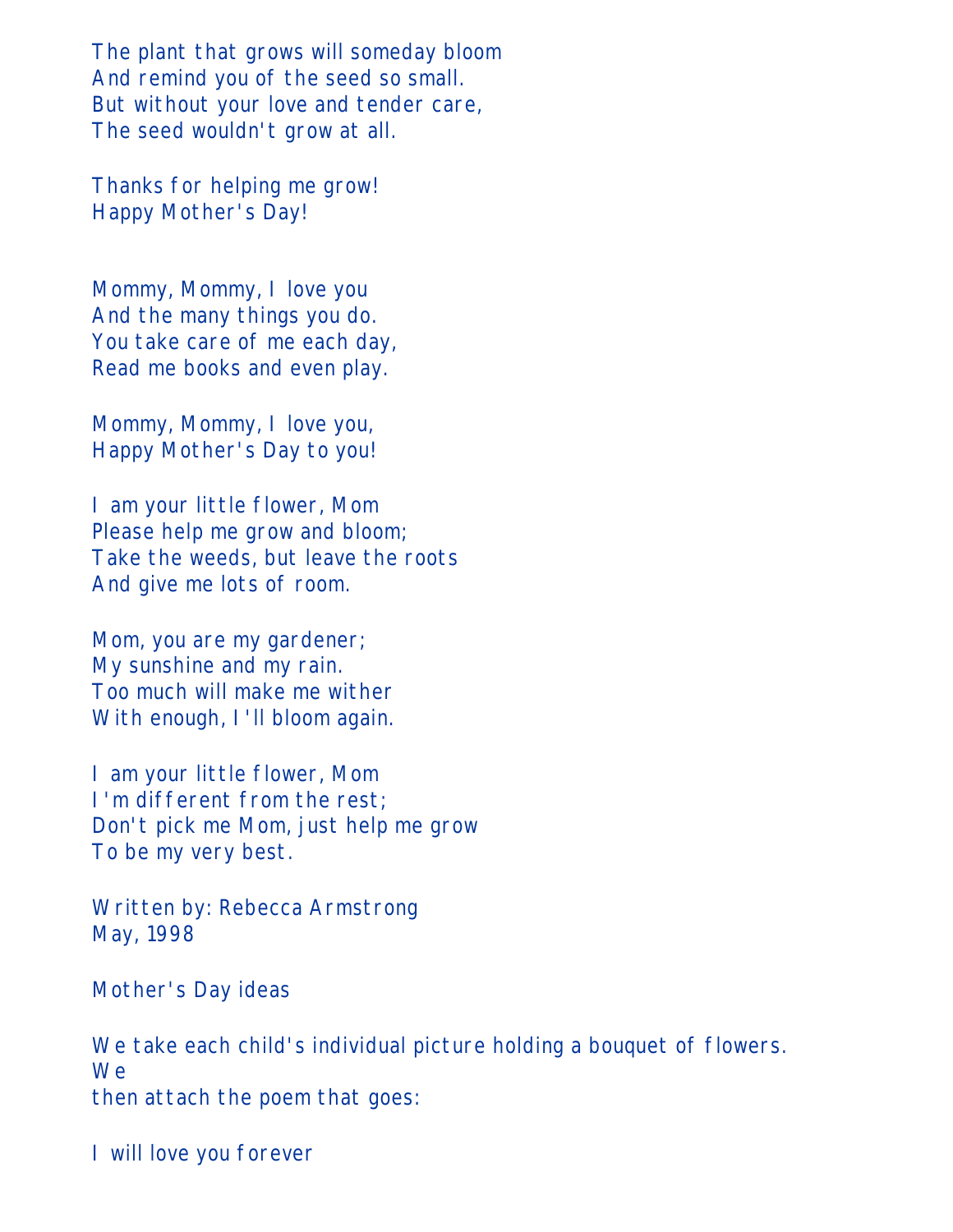and forever you will be the most wonderful mother you mean everything to me.

Instead of giving you a gift in the usual way I though you would prefer A forever bouquet!

Love, \_\_\_\_\_\_\_

Sticky Fingers and Big Wet Kisses Sticky fingers and big wet kisses Dirty toes and stars with wishes Splashing through puddles and hugs too tight Afternoon naps and sleepless nights I'm growing so fast, I'll soon be grown So I've made you this handprint for your very own So tuck it away and keep it, please So years from now I can see How much I changed as time went by And you can always remember my... Sticky fingers and big wet kisses Dirty toes and stars with wishes......

Little ducklings all have a mom to tell them wise-quacks.

Little piglets all have a mom to take them piggy back.

Little bugs all have a mom to give them buggy rides.

Little fawns all have a mom who is a deer besides.

Little skunks must have a mom who's sweet (at least to them).

And little flowers have a mom to keep them on the stem.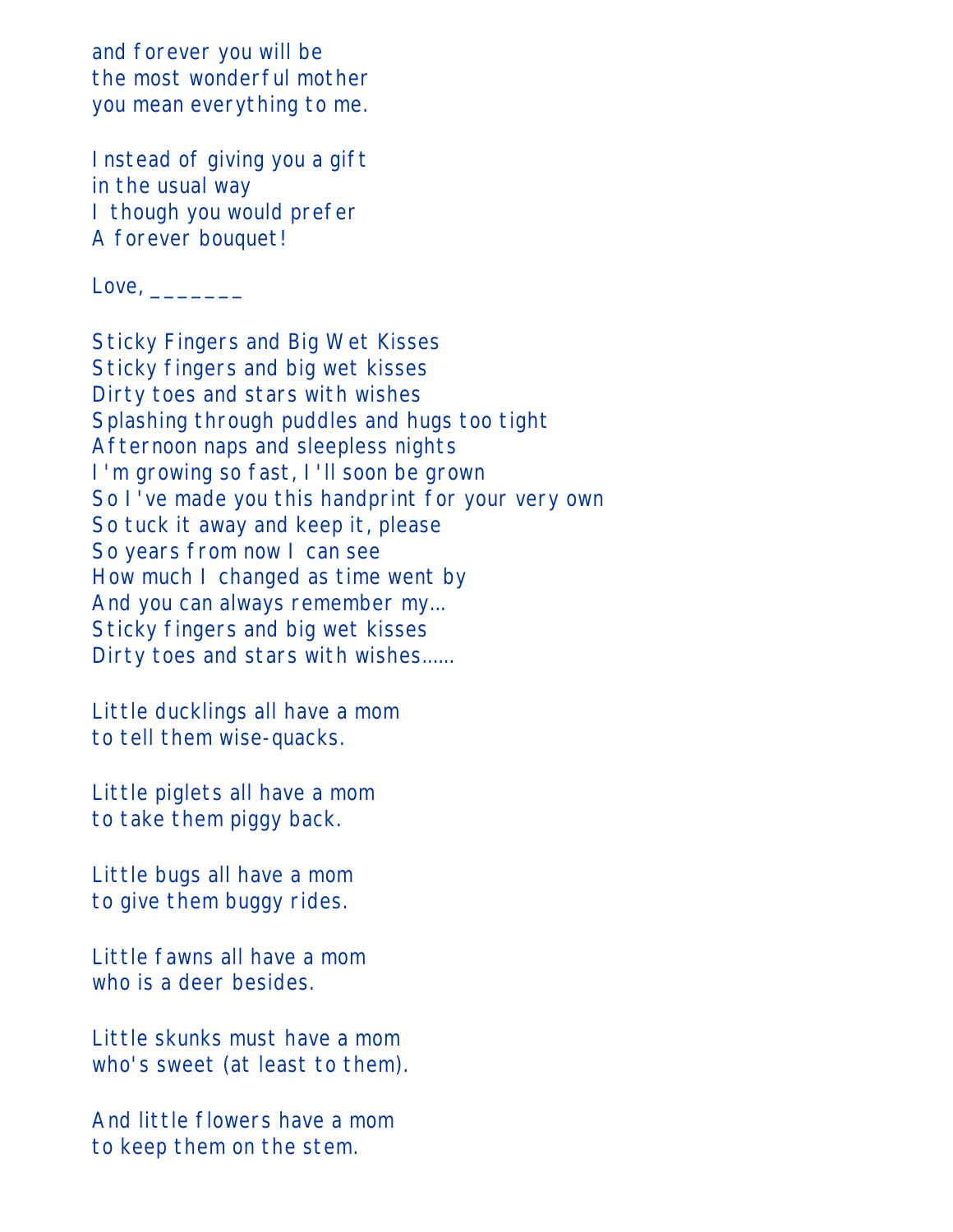Little bookworms have a mom to teach them wrong from "write".

Little glowworms have a mom to keep their tail lights bright.

Little bunnies have a mom to teach them when to hop.

And little fishies have a mom to show them how to belly flop.

Now, they think that their moms are great. And probably it's true. But then they haven't met the BEST 'Cuz mom they don't know you!

## THE READING MOTHER

I had A MOTHER who read to me

Sagas of pirates who scoured the sea,

Cutlasses clenched in their yellow teeth,

"Blackbirds" stowed in the hold beneath

I had a Mother who read me lays

Of ancient and gallant and golden days;

Stories of Marmion and Ivanhoe,

Which every boy has a right to know.

I had a Mother who read me tales Of Gelert the hound of the hills of Wales,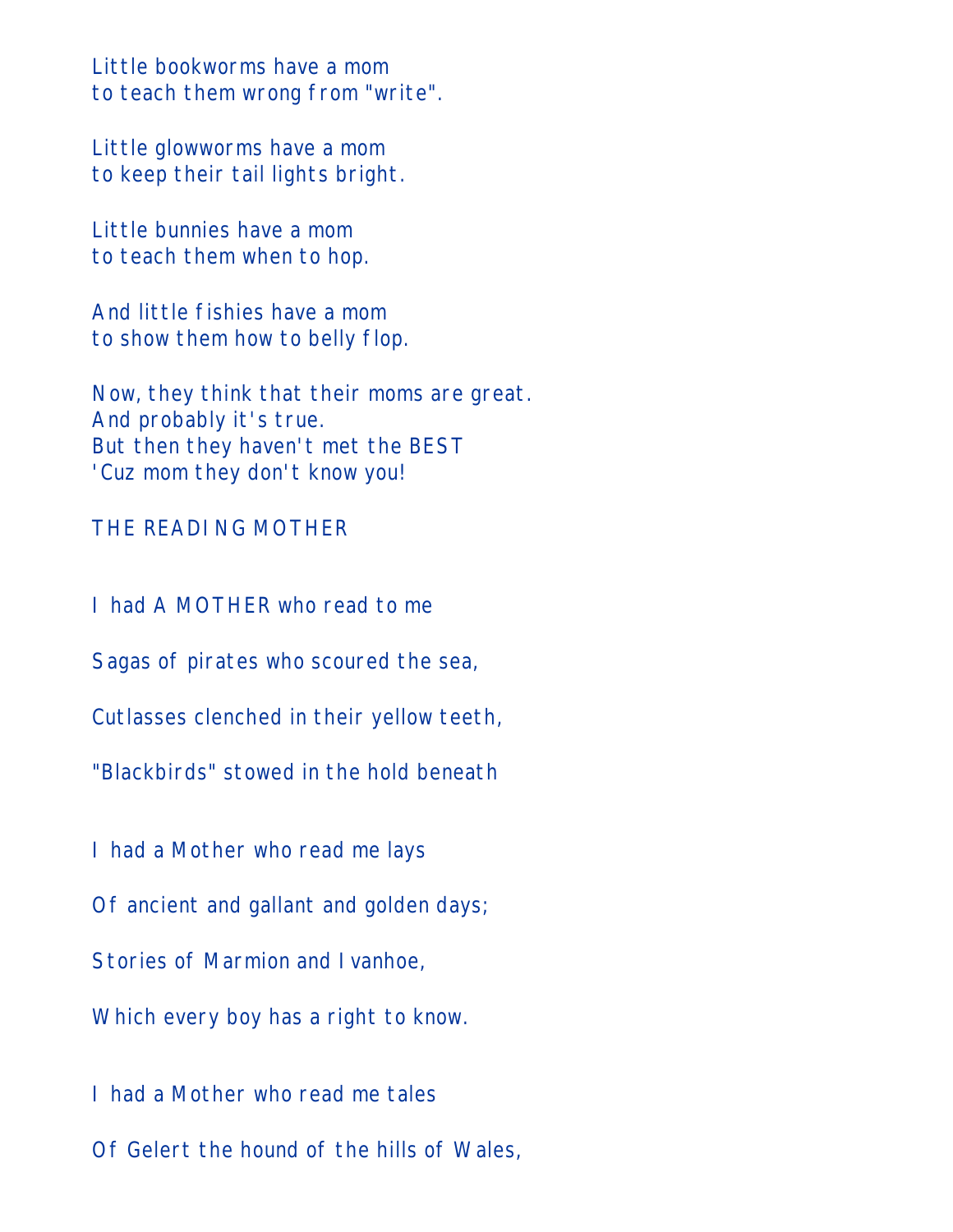True to his trust till his tragic death, Faithfulness blent with his final breath.

I had a Mother who read me the things

That wholesome life to the boy heart brings-

Stories that stir with an upward touch,

Oh, that each mother of boys were such!

You may have tangible wealth untold;

Caskets of jewels and coffers of gold.

Richer than I you can never be-

I had a Mother who read to me.

A Candle Votive Mom, you light up my life everyday, and I want to remind you in a special way, just how much you mean to me.

When the candle is lit, and there are bright colors to see let it remind you of all of the love you give to me.

Every mouse and bumblebee, Every bird up in a tree, Every caterpillar and ladybug, Loves to feel his mother's hug.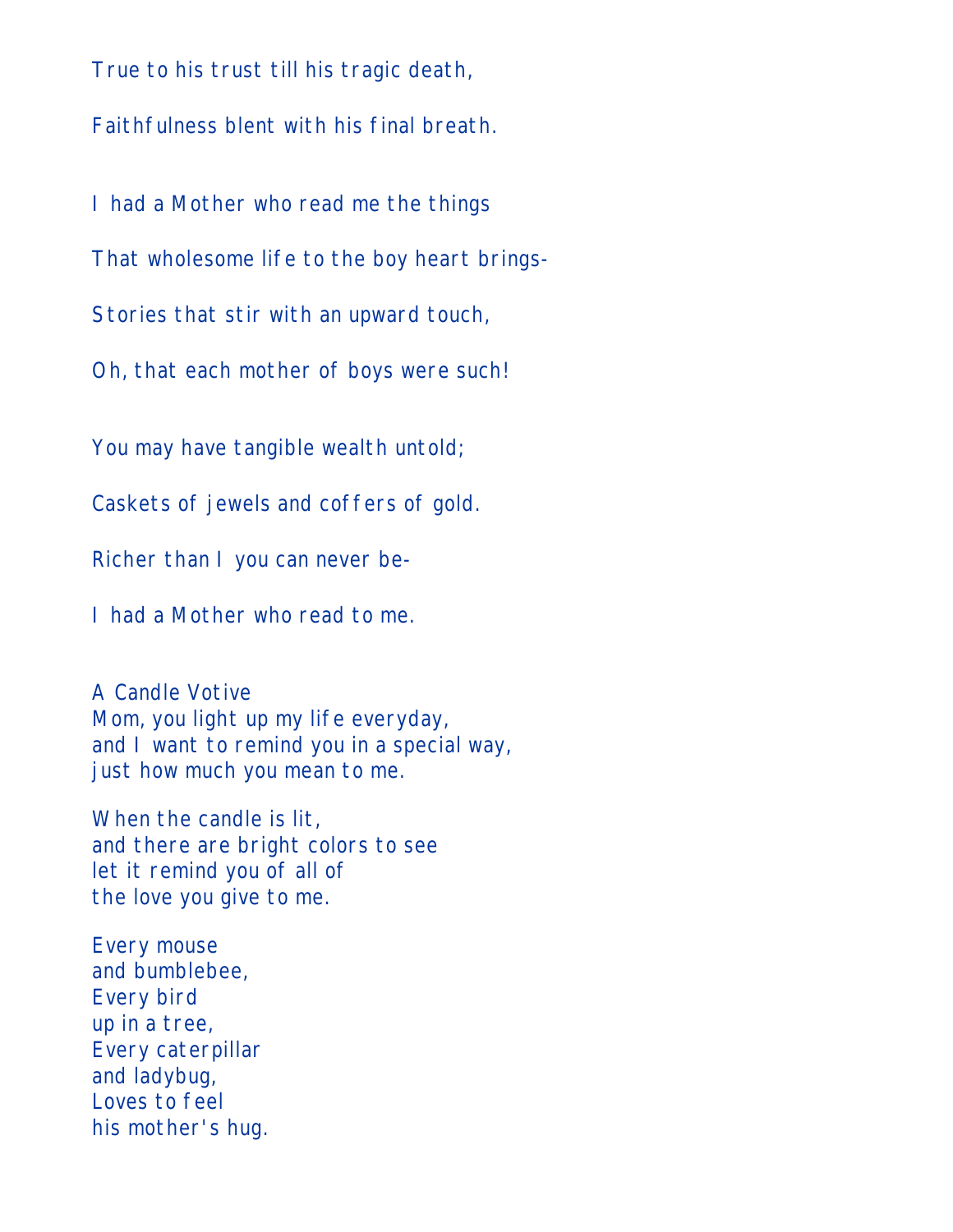Every bear so fat and funny, Loves his mother more than honey. Just as woodland creatures do... I love my mother That is true!

I LOVE MY MOM!!!

When we did a Mother's Day placemat last year it featured this poem and the kid's paintings of a flower gardern. Then were very pretty so we laminated them.

A mother's love is special, It cannot help but show... Like flowers in a garden, Her love makes children grow!

Mother's Day Gift

These little hands will never grow, These little hands will stay, just so, When I'm grown and far away, These little hands with you will stay.

# MORE MOTHER'S DAY IDEAS

The kids loved painting the flower pots, cutting out their recipe tulips, pushing the Styrofoam into the pot and then adding the green fork. When they weaved the tulip through the fork prongs, many of them exclaimed "Look, it's a flower ! " We then added the Spanish Moss with tacky glue. Friday they will decorate white lunch bags and wrap up the present for mom. I've attached a few pictures of the craft from my afternoon preK class.

Poem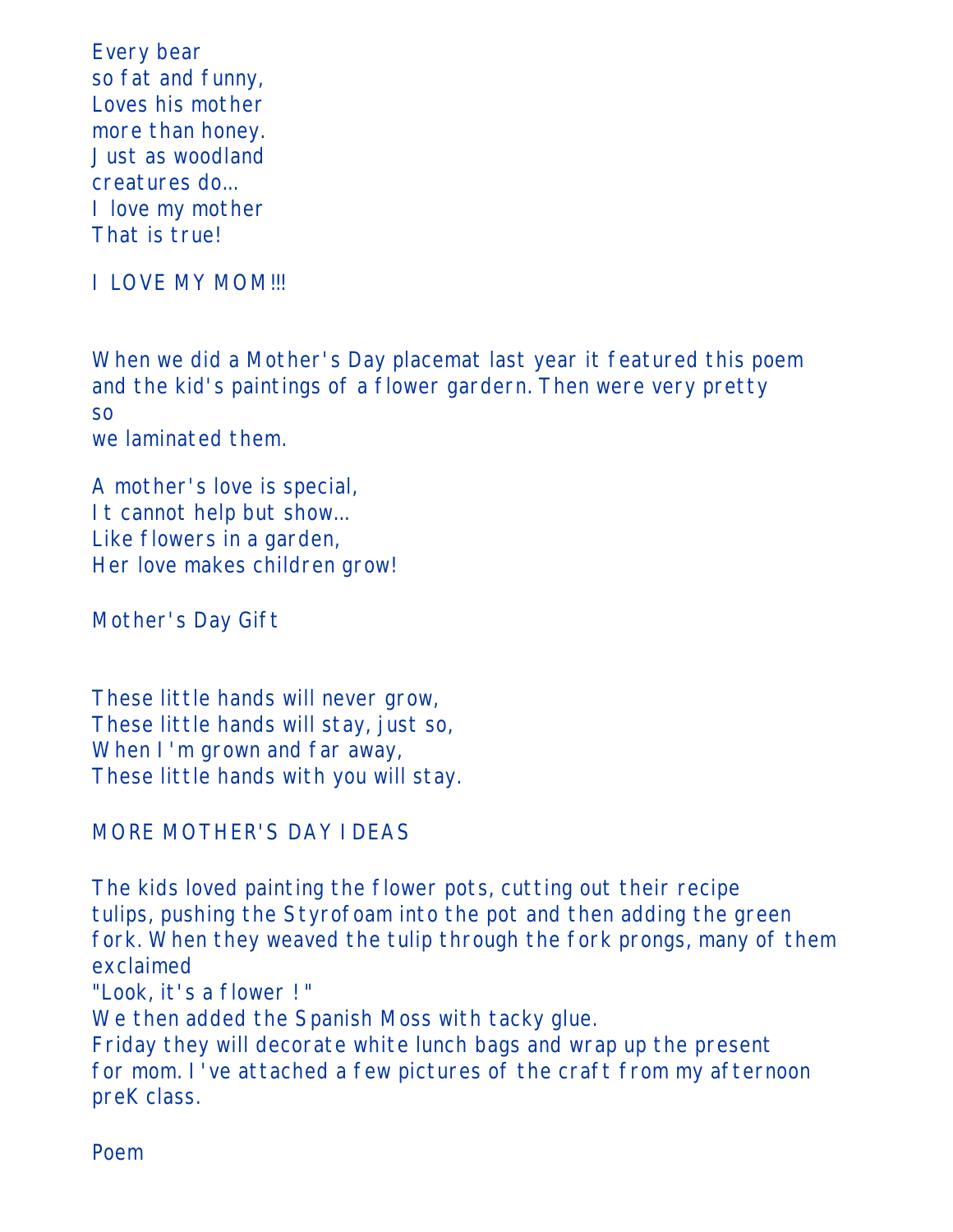# Mother's Stew

1 full quart love 1 heaping cup laughter Cream together and add 1 lb. patience, 1 Tbsp. tolerance, dash of courage, and a sprinkling of praise. Add Alternately with a gallon of understanding. Stir well and simmer for several prayer filled hours or until done to taste.

#### Popsicle sticks

My kiddos are making a recipe card holder thing. It involve gluing sticks across two others to make a 'raft' and then building up stacks (5) of sticks on three sides of the raft. We glued 4-5 across the top of the stacks to make an open ended box. We glued two sticks in a triangle shape on the back to create a hanger. Next week we are decorating them with artificial flowers and maybe some foam sticker hearts. At one of my centers last week they put finger prints on 10 index cards and we are going to add black lines ala Ed Emberly to create critters. This is turning out WAY cute and cost me \$1.00 for 2 pkgs of index cards as I had all of the other materials on hand from other projects. I plan to have them trace their hand and fold it into an 'I Love You' sign language sign to glue to a paper lunch bag to hold the gift. A teaching partner and I were chatting about Mother's day gifts and came up with a very neat corsage project. One of our hot lunches come packed in a plastic container like flower corsages some in so we raided the lunch room and have a nice collection for projects. My kids enjoyed doing coffee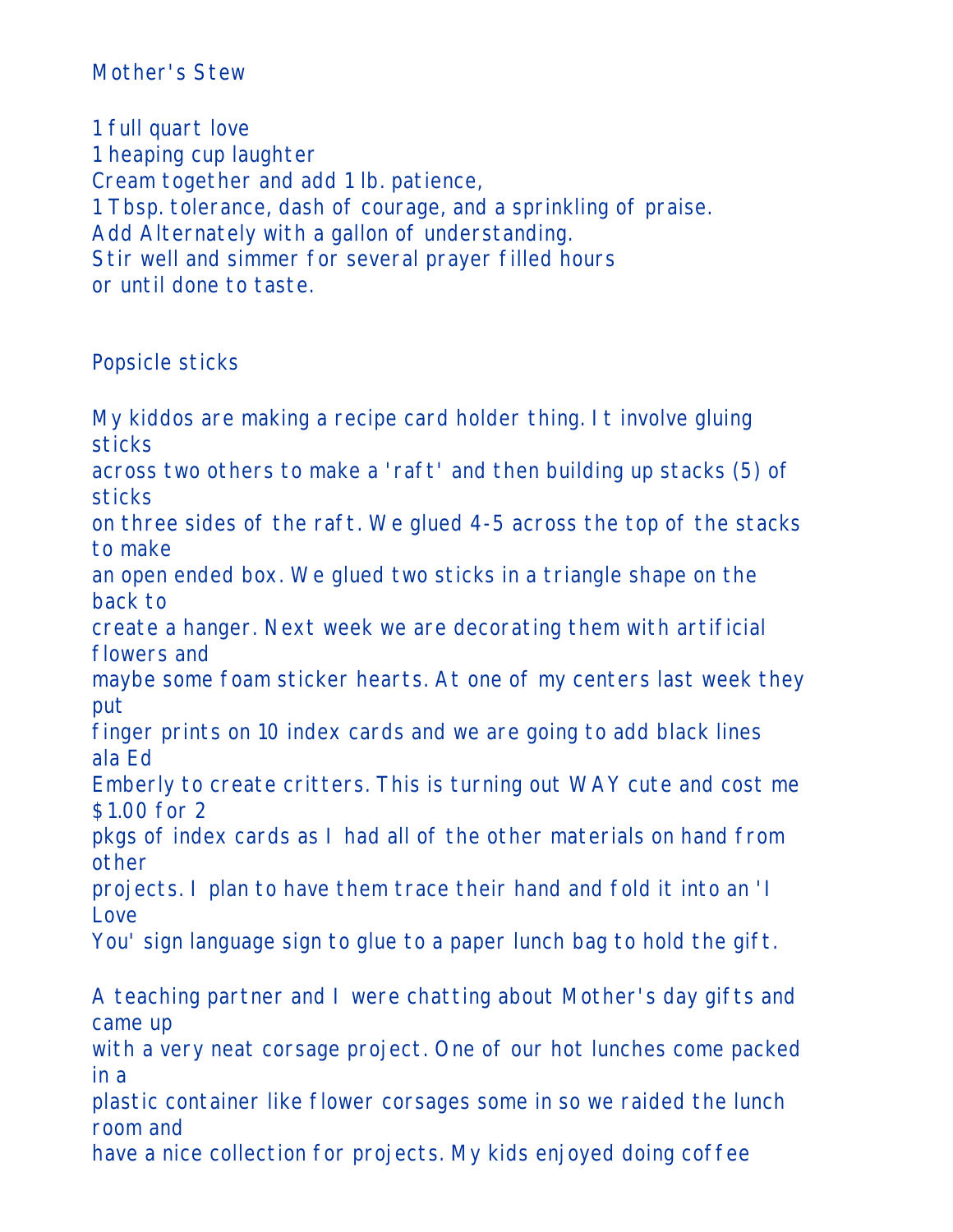filter flowers for a pumpkin project earlier in the year so I thought about having them make something similar for Moms. Then I found the popsicle stick project and the flower thing fell by the wayside. My teaching partner however took the corsage idea and made it her own. Her students used water color markers to color on a coffee filter paper and then dipped it quickly in water so the colors all ran together. After they were dried she used green florist tape to twist them and create a stem. They added a hat pin and put them in the clear plastic containers with green tissue paper. They are wonderful! Mother's Day and Mothers & Babies Simple Activities Tear or cut pictures of mothers and babies together from parenting magazines Texture collage- include different things like a drawing of self, a family picture and hand/footprints Make egg carton bouquets with egg cartons and plastic flowers Visit the zoo to see baby animals recently born Visit a pet shop to see baby animals Have children bring pictures of themselves as babies to talk about at

circle

time

Make a list to display in the classroom (like a mural) asking children to

tell you how moms show love to their children

put baby toys in the home living area

French Toast Breakfast for Mom

Put one egg and one tablespoon milk in bowl. Beat with a fork. Take one slice

of bread and dip on both sides. Measure one tablespoon butter and melt in

pan. Brown bread on both sides. Sprinkle with powdered sugar, serve with butter

and syrup.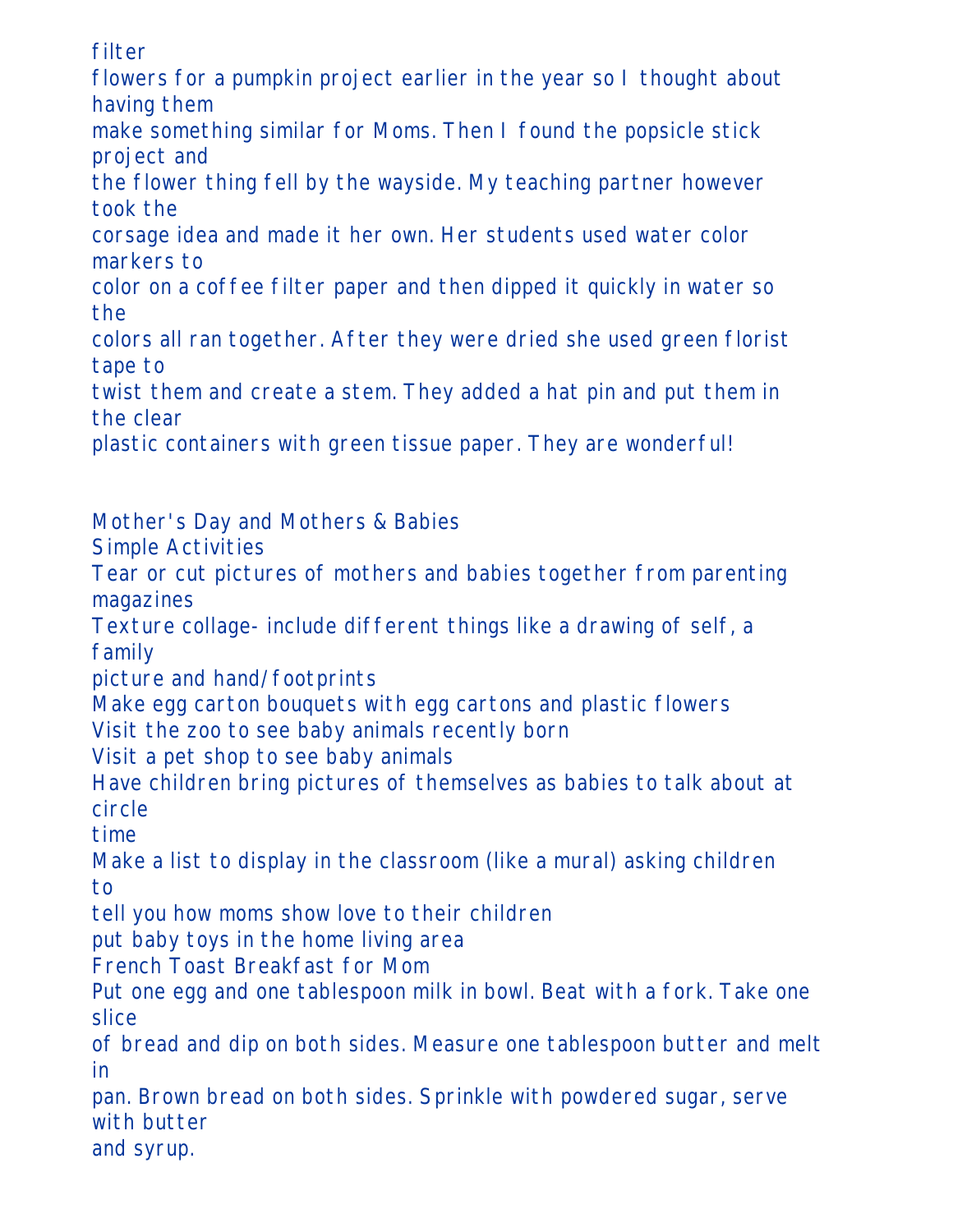Note Holder GiftFind a rock with a flat side. Glue a clothespin to the rock, letting dry overnight. Decorate the clothespin and rock with small shells or pebbles. **Stars** At night I see the twinkling stars And a great big smiling moon My mommy tucks me into bed and sings a good night tune Spring Babies Babies are born in the spring Tiny Robins are learning to sing Tadpoles and polliwogs wriggle Spotted hyena pups giggle Tiger cubs show off their stripes Puppies try out their first "yipes" The lambs and the foals test their legs Yellow chicks peck out of their eggs Kittens meow for warm milk The calves' baby hair feels like silk The young hippopotamus yawns The does lick their newborn fawns The ducklings are learning to quack and little snake eggs start to crack Hush Little Baby Hush little baby don't say a word, mama's gonna buy you a mocking bird If that mocking bird won't sing, mama's gonna buy you a diamond ring If that diamond ring turns brass, mama's gonna buy you a looking glass If that looking glass gets broke, mama's gonna buy you a billy goat If that billy goat gets bony, mama's gonna buy you a shetland pony If that pony runs away, Mama's going to buy you another some day Poem for Handprints Use this poem with handprints made with paint or plaster

of paris as a gift for mom

These little hands can give a hug Pat-a-cake or throw a ball They put smudges on the wall Because I'm only just so tall They love to clap or hold your hand Whenever you can play But when I'm grown and far away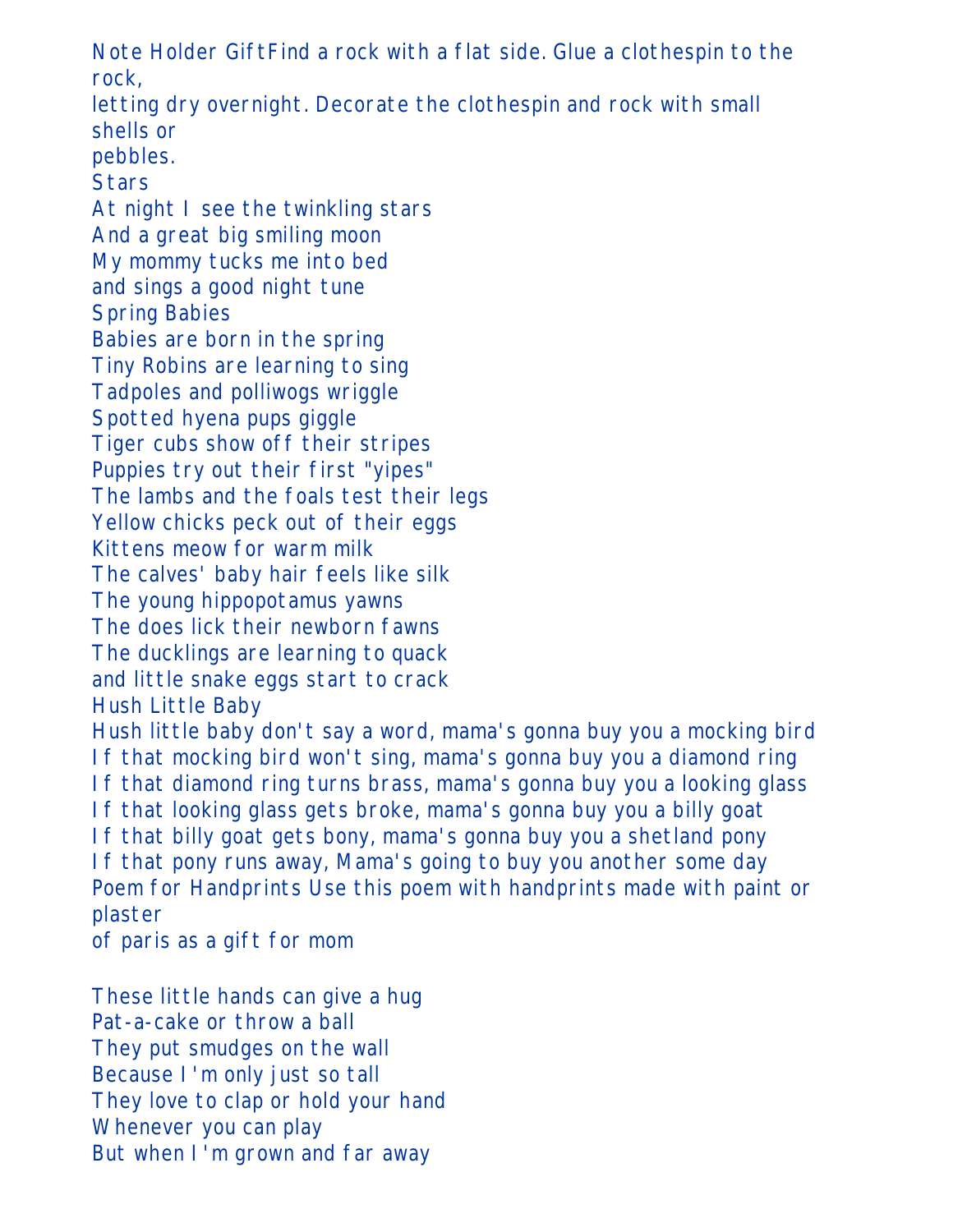These little hands with you will stay Funny Mother's Day Survey Make copies of the survey questions below. Ask each child these questions about his/her mother and write down the answers they give... mount on construction paper and give to Moms. They'll get quite a laugh!

What is your Mother's name? How old is she? How tall is she? How much does she weigh? What color is her hair? What does she do around the house? What is her favorite thing to eat? What is her favorite TV show? What does she cook? Where does she like to go? What is her favorite hobby? My mother is special to me and I love her so much because... Mother's Day Pencil Holder Cut off an empty half gallon milk carton about 2 inches from the bottom. Glue construction paper to the sides and decorate it with paper cutouts. Cut off the top rim of a plastic berry basket. Turn the basket upsidedown and put it into the milk carton. Place pencils and pens in the holder.

Everything Mother's Day: http://www.everythingmothersday.com/

Junior Chefs Cook Fro Mother's Day: http://homecooking.about.com/library/weekly/aa050898.htm

Mother's Day: http://morning-glow.com/holidays/mother/mother.html

A Mother's Song: http://www.kididdles.com/mouseum/m052.html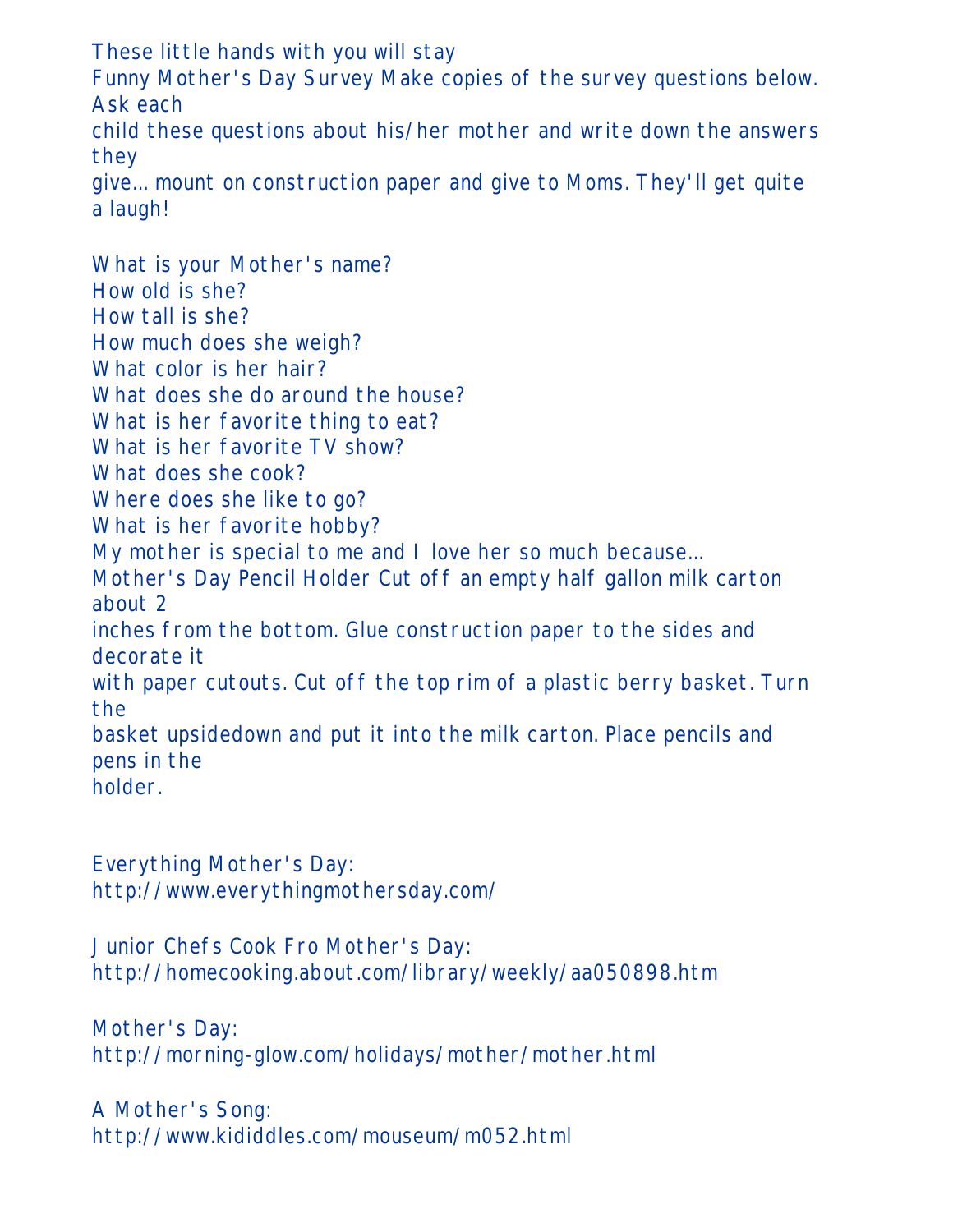Gifts To Give: http://www.canteach.ca/elementary/songspoems57.htm

Mother's Day Cardshttp://www.123greetings.com/events/mothersday/happymothersday/

Mother's Day Chocolates at Virtual Chocolate: http://www.virtualchocolate.com/mothersday/

Free Stuff For Mother's Day: http://www.myfree.com/mother.htm

Mother's Day Cards & Graphics: http://www.rexanne.com/mday-cards.html

Mother's Day Game: http://www.kidsdomain.com/games/cocoa/mom.html

Recipes and Crafts For Mother's Day: http://www.garvick.com/annual/mothers\_day/

Handprint Dishcloth: http://www.kinderart.com/seasons/mother5.shtml

I Love My Mom: http://www.janbrett.com/i\_love\_my\_mom.htm

Kindergarten Island Fever Mother's Day: http://teachers.net/lessons/posts/434.html

Mother's Day Butterfly and Poem: http://teachers.net/lessons/posts/1061.html

Mother's Day Crafts: http://www.angiesrealm.com/mothers-day/crafts/

Mother's Day Gift: http://www.agirlsworld.com/amy/pajama/mothersday/mom-craft.html

As Good As Gold: http://www.education-world.com/a\_lesson/02/lp263-04.shtml

Mom's Day Colorings: http://www.kidsdomain.com/holiday/mom/color.html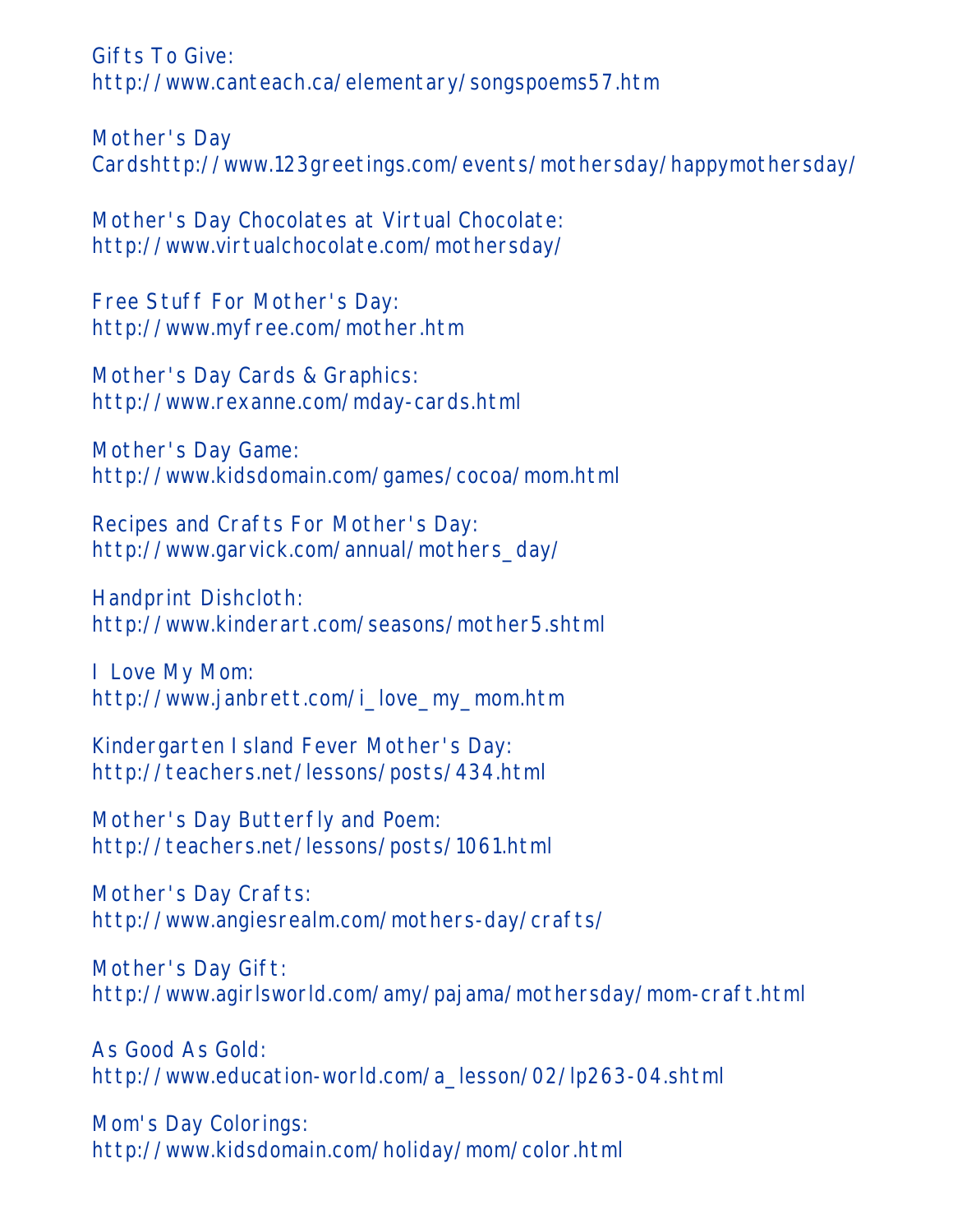Mom's Day Gifts: http://www.kidsdomain.com/holiday/mom/gifts.html http://blackdog4kids.com/holiday/mom/gift.html

Mom's Day Mazes: http://www.kidsdomain.com/holiday/mom/maze.html

M-O-T-H-E-R Poem: http://www.holidays.net/mother/poem.htm

Mother's Day Goodies: http://www.holidays.net/mother/goodies.htm

Mother's Day Awards: http://blackdog4kids.com/holiday/mom/award/

Mother's Day Cards: http://blackdog.net/postcards/cardrack19.html

Mother's Day Coupons: http://blackdog4kids.com/holiday/mom/coupon/

Mother's Day Match Game: http://blackdog4kids.com/holiday/mom/match/

Mother's Day Quotations: http://www.jeannepasero.com/mompoems.html

This isn't just an empty pot. There's something you should know. Inside the pot there is a seed That, just like me, will grow.

The plant that grows will someday bloom And remind you of the seed so small. But without your love and tender care, The seed wouldn't grow at all.

Thanks for helping me grow! Happy Mother's Day!

volunteer idea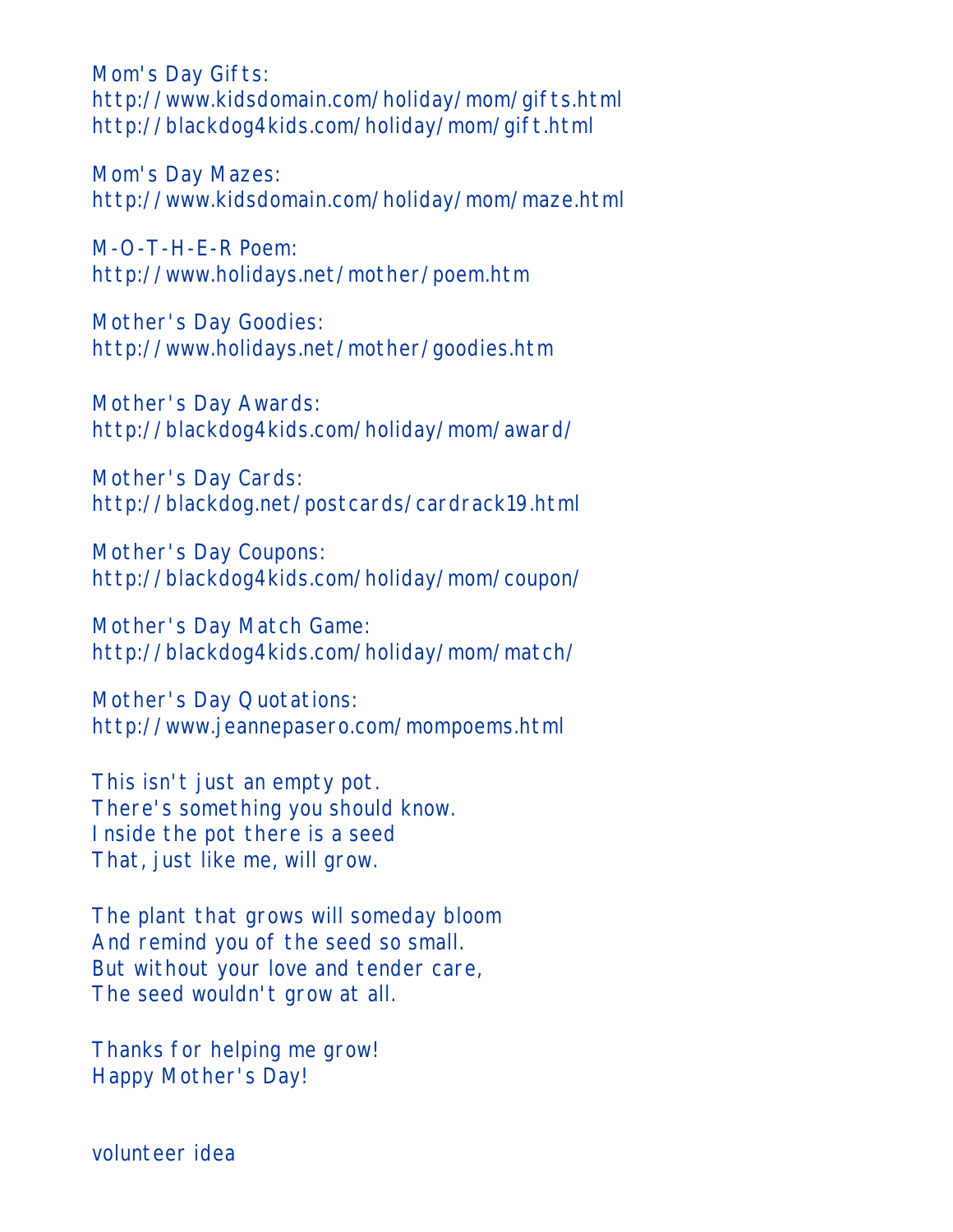One of our teachers just showed us what she is doing for her volunteers. She took individual pictures of each student, probable digital since

she is a computer whiz, and then made copies of each set for each of her volunteers. Next she used the elison die for the daisy flower with the center cut out. She put each child's picture in the middle part, then used floral tape to tape to a floral stick. She rizzoed a leaf pattern where the students thanked the volunteers for however they had helped the child or room. (writing activity) She added the leaf with the floral tape and then made each set into a bunch of flowers with tissue paper. The card said Thanks A Bunch for your Help. It looked really cute and the volunteers were delighted!

Mother's Day Tea

I have done a Mother's Day Tea for several years now and it is one of my favorite events! And the mothers LOVE it!

I serve a simple light luncheon such as chicken salad sandwiches on small party bread, fruit & cheese tray, chocolate covered strawberries (that we make in class...so easy and the children really do it by themselves!), and sugar cookies. I serve raspberry/lemon flavored iced tea instead of hot tea not only for the safety reasons but since we are in the south...it is much more refreshing than hot tea.

Here's how the event goes:

I ask all the mothers to wait in the hallway. Then I introduce them one by one as their child comes to the doorway, takes their hand, and leads them to their chair. After they are seated, the child gives them a hug/kiss and a flower which they can put in a vase we have decorated for them. It is on the table along with placemats we've made. Next the children stand in front of the moms and sing a couple of songs. Songs like "You are my sunshine" or "I love you a bushel and a peck". I also have the children recite the M-O-T-H-E-R poem for the moms. By the end of it, everyone is in happy tears! Next, the children go to sit with their moms and I read a poem or a short story about mothers. Then we eat. I talk to the children beforehand about the importance of this day for their mothers and we discuss manners. It is adorable to watch as the children let their moms go first in line and then offer their help. Quite a nice change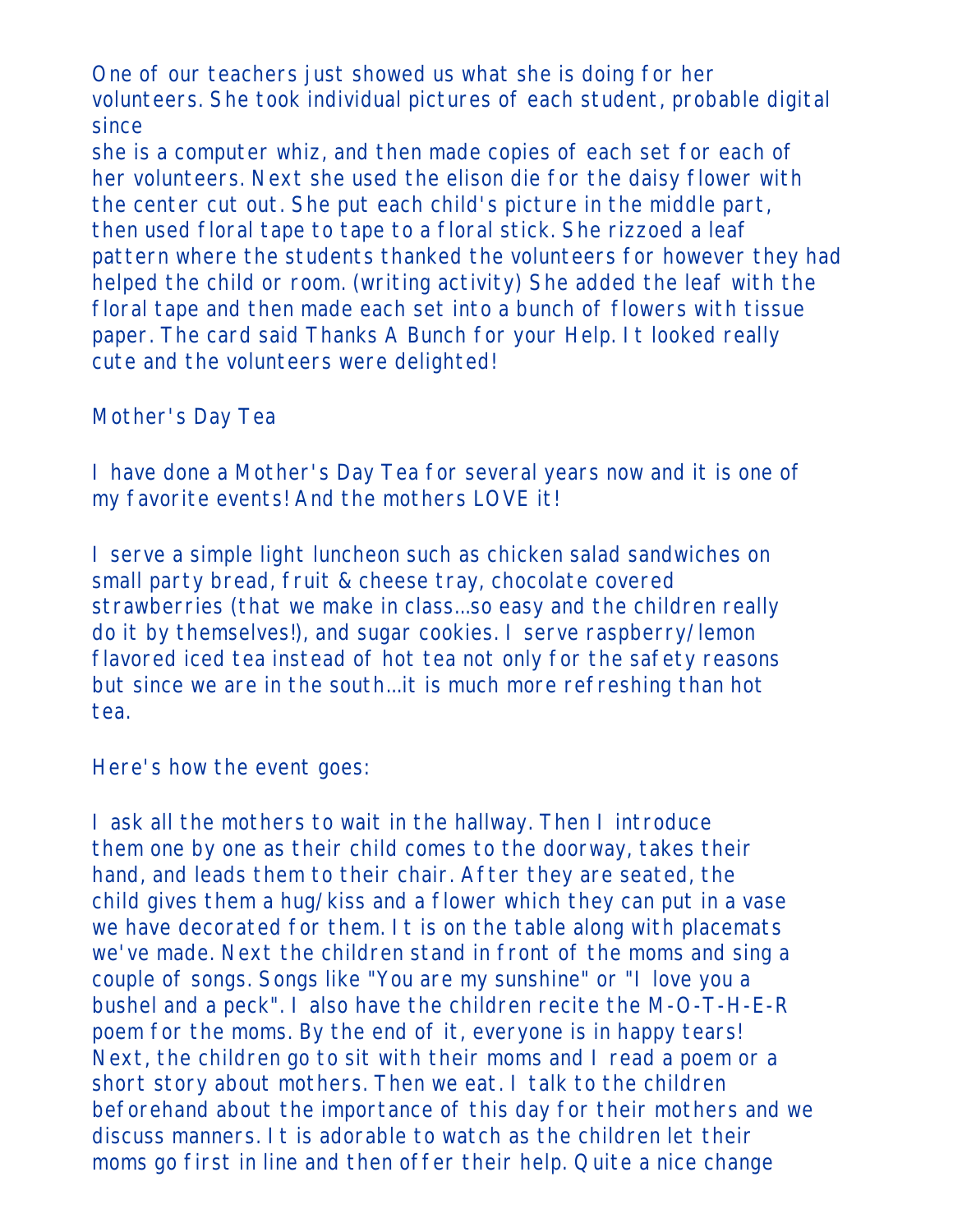for the mom to be waited on!

I also type up a program of the event. It makes a nice keepsake or something for the moms to put in their scrapbooks. I usually include the words to the poems/songs so they'll have that.

Mother's Day Tea

I forgot to tell you about our Mother's Day cards. This takes advance prep but it well worth it. In March, we have a Dessert with Dad night where the Dad and the child make a card for the mom. The child decorates it and a poem is glued in the card. Dad writes a message to mom and the child signs the card. We keep the cards until the Mother's Day Tea. At the Tea, mom opens her card and is astounded to see that dad signed it too! Many of the dads write some incredibly touching stuff! Things they might not ordinarily say and the moms are so surprised. They always wonder how we pull it off!

Mother's Day Tea

My partner and I make Minute Maid Berry Punch from frozen concentrate. Then we add a bottle of pop to make it a bit fizzy. We made ice cubes ahead of time out of fruit punch too.

We serve carrot cake from Costco.

We turn our desks around to make tables of four. The kids sit on Mom's lap.

My teaching partner made small tablecloths out of cheap material but they

look great.

Ahead of time the kids make a placemat on which they write about their mom and draw her picture in a frame. We laminate them for keepsakes. Every year the kids make a different gift and wrap it, a card and a corsage with a sucker as the center. Sometimes we make a napkin holder too. We have cheap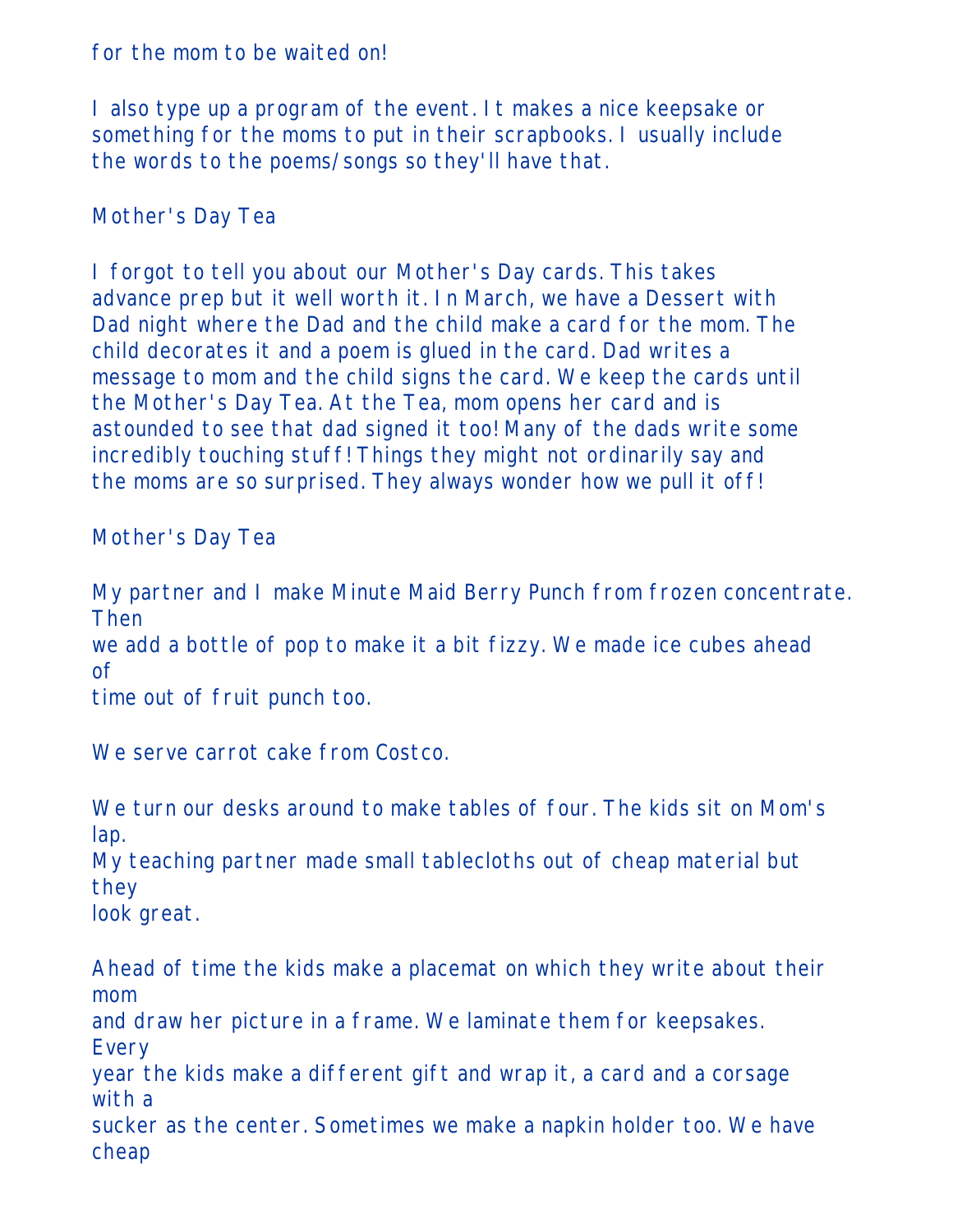flower vases and that's in the center of each table.

The moms arrive and we ask them to remain outside. Once all the moms are

there, the kids come to the door individually to greet mom, take her to their seat and give her a corsage (which Mom pins on). SOme moms are so

touched, there are tears! It is touching to watch! The Moms are "allowed"

to open their gifts and admire the cards as they arrive.

When everyone has arrived, we begin the tea. The kids come to the food

table and carry cake to Mom and then come back to get their punch. Kids eat

too. We spend some time before the tea party to discuss expectations regarding serving the food and manners and being patient while everyone has

a chance to eat etc.

While the kids and moms are eating, we take photos of Mom and child. **They** 

hold the gift in the picture too.

After the food we either sing a song or read a story we have written etc.

There's usually not much time.

Then it's over. It's about 45 min. in length. It's one of my favourite days!

You could look at Linda Critchell's links about her Mother's Day Tea. We

corresponded for a year or so and shared many ideas. Some of the ideas I

mentioned are in photos on Linda's site:

http://www.kinderteacher.com/MothersDayIdeas.htm

1.. Mother's day magnet--In advance, color some rotini pasta in a variety of floral colors. Break each colored pasta piece in half. For each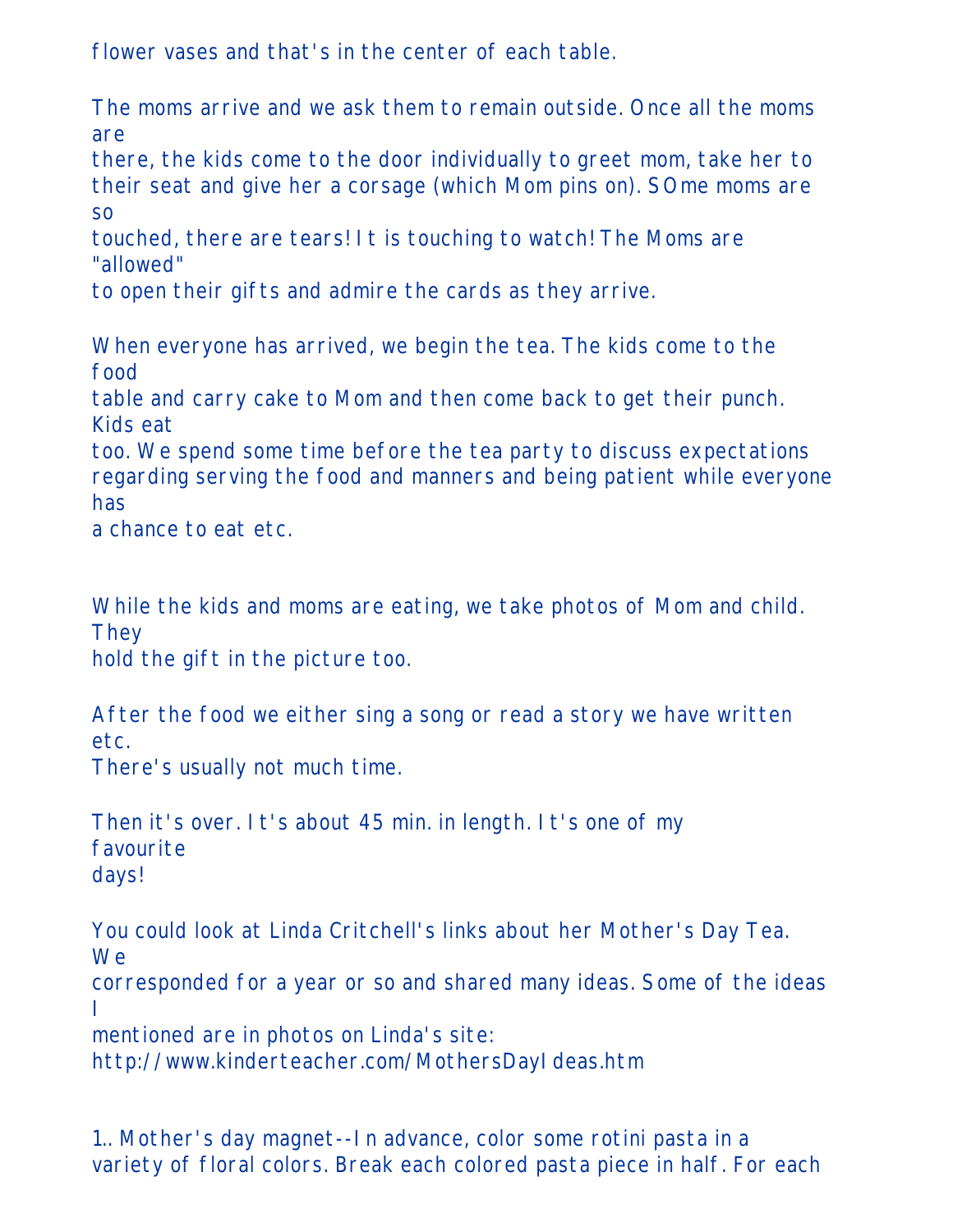child, cut a 2 inch circle from white poster board or tagboard. Use a pencil to draw a small center circle. Cover the small inner circle with tacky glue and then sprinkle on some millet birdseed. Allow to dry. Spread tacky glue over the remainder of the cutout circle and arrange the pasta "petals" around the millet center. Glue on a tagboard stem and leaves, and then add a length of self adhesive magnetic tape to the back of the flower.

2.. Kleenex box photo frame-Paint each side of an unfinished wood tissue box a different color using acrylic paints. Let dry. dab on contrasting polka dots with an unused pencil eraser dipped in paint. Let dry. Color copy four photos. Trim to fit and then glue one to center of each side. Protect with an acrylic spray sealer or decoupage glue. 3.. Hand bouquet--Make a dozen roses! Have each child make 12 red or pint paint handprints on a large sheet of white construction paper. Then each child should dip one finger into green tempera paint and paint a green stem for each "rose". When the paint is dry, glue the bouquet painting to a sheet of green floral paper. They write a note for mom on a heart shaped cutout and glue it to the bottom of the painting. the pick is really cute and resembles a vase.

#### Mommy Doll

Materials Needed: Large White Sock Poly Fiber Fill or Cotton Balls Rubber Band Yarn or Ribbon **Glue** Unwanted Clothing **Markers** 

## Instructions:

Start out with a large, white sock. Fill it up to the cuff with polyfill or cotton balls.... (EVEN TISSUE PAPER)! Tie a little rubber band around the lowest part, right above the filling. Next, cut the cuff all the way down to the rubber band and fold over the extra sock. You can sew it together with embrodery floss. Cut up and glue on yarn or ribbon as hair on top of the "doll" in all sorts of directions. Cut up unwanted clothes, cloths, towels, etc. and use as clothing (this can be sewn or glued). Use a marker to draw on the face, and you may use googly eyes for the eyes!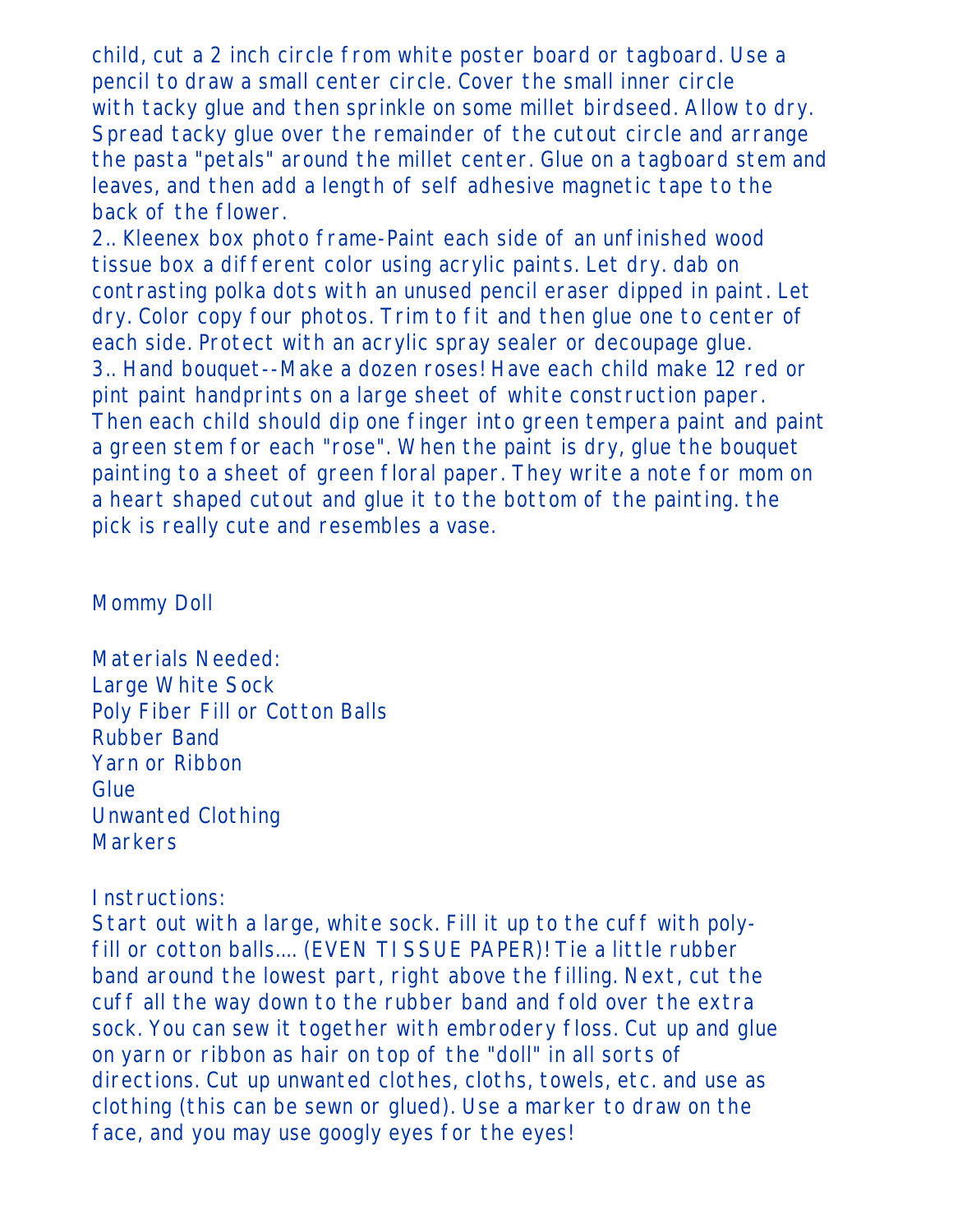:).,.,.,.,.,.,.,.,.,.,.,.,.,.,.,.,,:)

Mom's Special Place Mat

I made one of these for my mom last year of pictures of my son(her only grandbaby:) It is her FAVORITE gift she has ever gotten-qoute from her!!

Family photos (ask permission first) or your own drawings Light weight cardboard or heavy construction paper ( I used a piece of legal size paper and it worked fine) **Glue** Contact paper

You will need to find some photos of mom, the kids, family shots etc.. Or, draw pictures of why you love your mom. Glue photos or pictures onto light cardboard or construction paper in decorative fashion the size of a place mat.

Cover this collage with clear contact paper to seal the place mat. Be sure to date and sign it.

Candy Gram To Mom

A candy Gram is a letter written with candy bars in place of some of the words. Here is a cute one to use for Mom's Day.

Mom-

(Starbust) in the (Milkyway) to proclaim my love for you! We've been through (Mounds) of (Rocky Road)s, each time you have been my (Lifesaver). If I had (100 Grand) I'd take you on a shopping (Spree) to New (York) City on (5th Avenue). Some say you're a (Shock Tart) (Snickers), but I think you're a (Sweet Tart)! Have a (Carefree) day! (Dove)

(your name here)

 $:),\ldots,.,\ldots,.,\ldots,.,\ldots,.,\ldots,..,..)\}$ 

BIG PICTURE CARD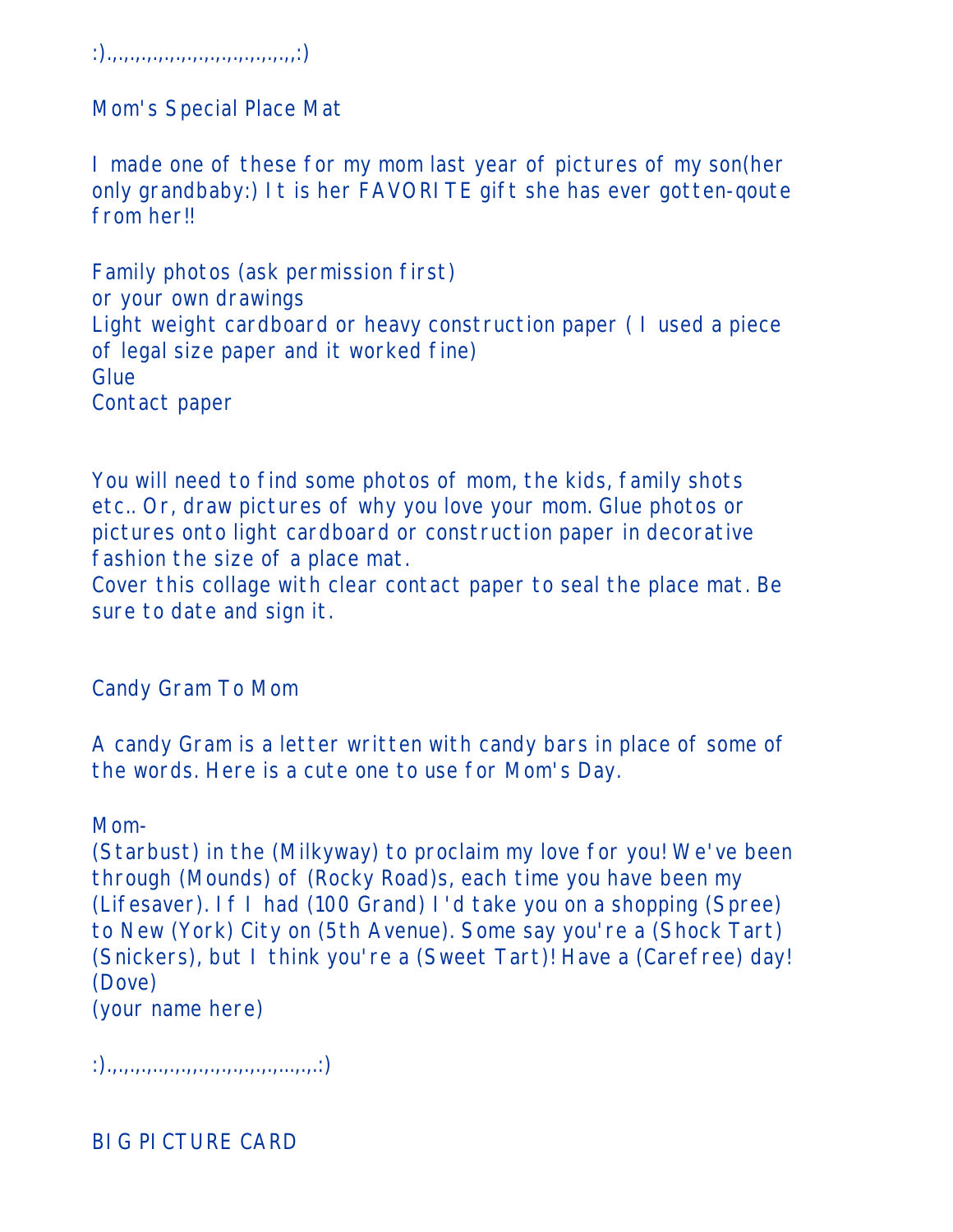This program makes BIG PIC's of anything! It is a ton of fun to use and people love the results:)

www.recipes4learning.com/modules.php?name=News&file=article&sid=453

 $:),\ldots, \ldots, \ldots, \ldots, \ldots, \ldots, \ldots, \ldots, \ldots, \ldots)$ 

Baby Food Jar Flower Garden

\*\*Homemade playdough is the best for this because it dries a lot faster than the kind you can buy in stores, plus it's cheaper.

What You Will Need:

Baby-food jar with lid Small dried or silk flowers Rolling pin Craft or hot glue Homemade (or store bought) playdough

Making the 'garden'

Roll out playdough with a rolling pin. Use the mouth of the jar as a cookie cutter (if you use the lid, you can't close the jar). Hot glue (adults only) the play dough into the lid and wait about 10 seconds. Have the kids stick flowers into the dough. Leave lids on a cookie sheet to dry over night.

When the playdough is dry, screw on the lid carefully.

You can write a name on the jar with glitter or decorate any way you want.

 $:),...,...,...,...,...,...,...,...,...,...;$ 

Dough Handprints

Last year I made dough handprints of my son. It is real simple. They make wonderful gifts for grandparents, too! (of course I saved them for me:)

What You Will Need: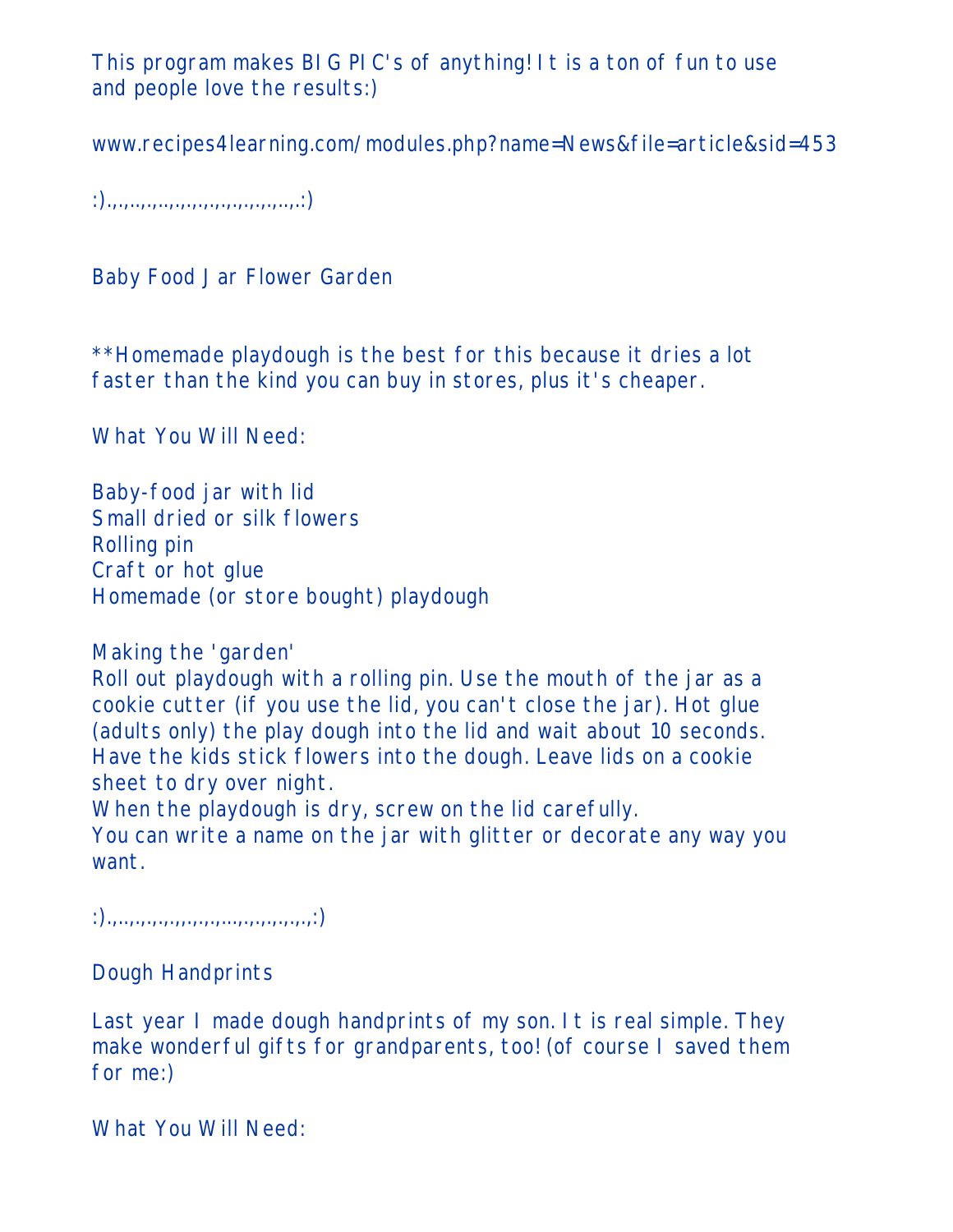2 cups of flour 1 cup salt 1 cup water Food coloring Ribbon Gold marker Wax paper

How To Make It:

Add food coloring to the water.

Mix all ingredients well, kneading until smooth. Dough should be pretty stiff, not soft or runny or it will fill with air bubbles when baking.

Form dough into a ball, of about what you can enclose in your two hands, and form into a round smooth ball.

Using a rolling pin with the dough on wax paper, roll out into as round of a circle as you can. Dough will be about 1/2 inch thick. Press your child's hand with fingers splayed into the dough. Depending on child's age, you will have to help and individually press their fingers. Make sure to press deep enough without going completely to the bottom. (When it bakes it tends to raise the handprint up.)

Put on a cookie sheet.

Use a chop stick or pencil, etc. to make two holes in the top about 1/2 inch apart. This will be used to string the ribbon through. Bake at 200 degrees for about 2-3 hours. Dough should be fairly hard but watch to see that it doesn't burn.

When they are done and cooled, use a gold marker pen and write the child's name and date (year). I put the child's name on top and the year on bottom, if there is room. If not, I put name on one side and year on one side. I tie a ribbon at the top to use as a loop to hang.

 $:),\ldots, \ldots, \ldots, \ldots, \ldots, \ldots, \ldots, \ldots, \ldots)$ 

Handprint Poem

You can add this poem to the Dough Handprint on a separate card:

Sometimes you get discouraged Because I am so small And always leave my fingerprints On furniture and walls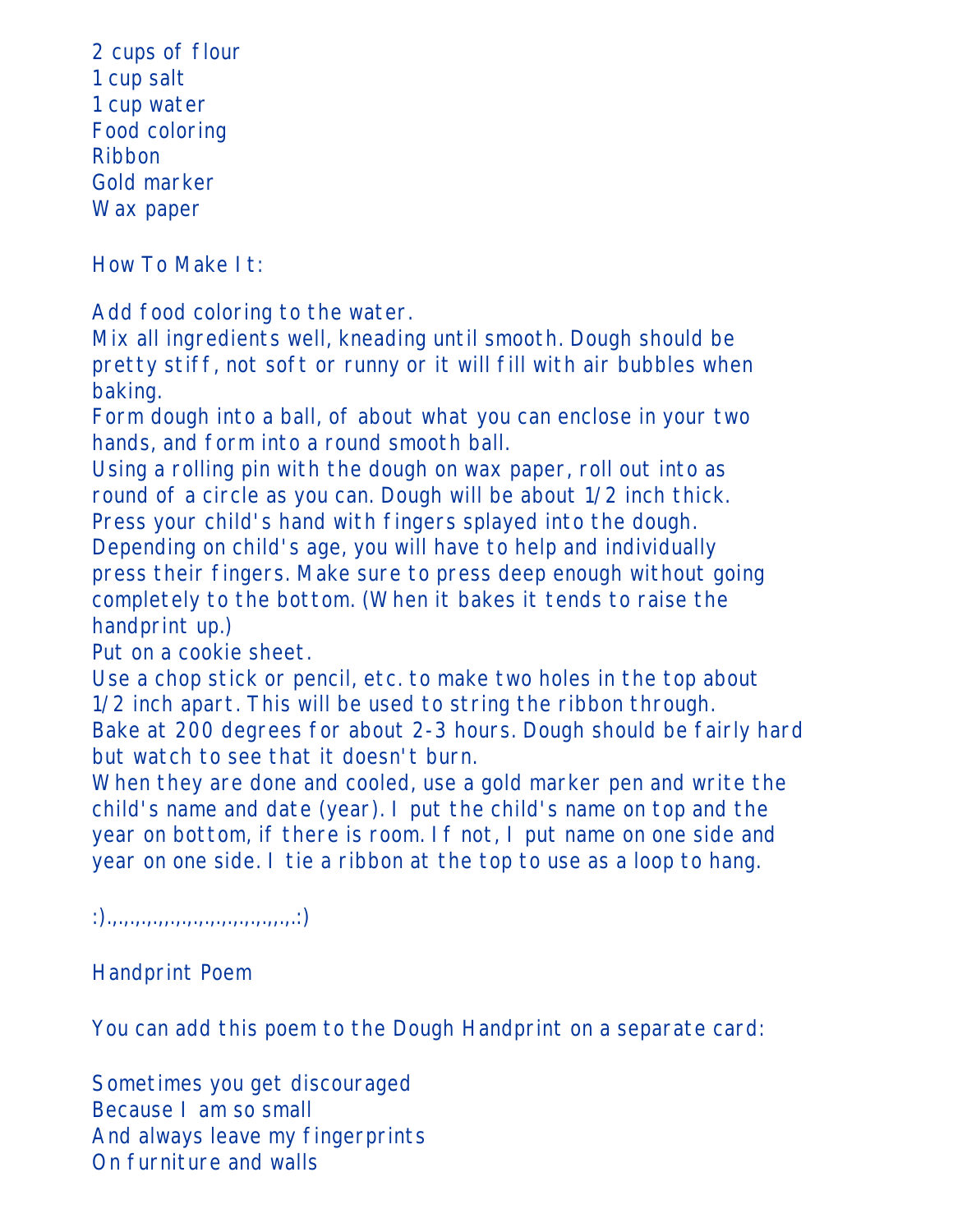But every day I'm growing -- I'll be grown some day And all those tiny handprints Will surely fade away

So here's a little handprint Just so you can recall Exactly how my fingers looked When I was very small

Put a date here Love, put child's name here

:).,.,,.,.,.,.,.,.,.,.,.,.,.,.,.,,.:)

here are just a few more fun ideas for you to make for mom:) Be sure to keep them handy for Dad's Day too:)

1. Ages newborn and up: Handprint paperweights. Supplies: 2 cups of flour, 1 cup of salt, about 1 cup of water, wax paper, rolling pin, cookie/bread board, children's non-toxic paint, paint brush, sparkly art sprinkles.

To make homemade "dough," first mix the flour and salt. Then, add water to the flour mixture gradually, adding just enough water to make a stiff dough. Roll dough out on wax-paper-covered board with rolling pin, making a circular shape about 1/2-inch thick. Help children press their outstretched hands carefully into the dough, going fairly deep but not all the way through.

Place the handprints on a cookie sheet and bake at 200 degrees for about 2 1/2 hours or until dough has hardened. Remove the handprints from the oven and cool completely, preferably overnight.

Then, help kids paint their handprints with non-toxic, children's art paint, and decorate by shaking sparkly sprinkles onto the wet paint. Let handprints dry.

This is a great project for all ages, from newborns up to older kids, and, ever since they were pressed in the baby book, Moms never get tired of seeing their kids' handprints.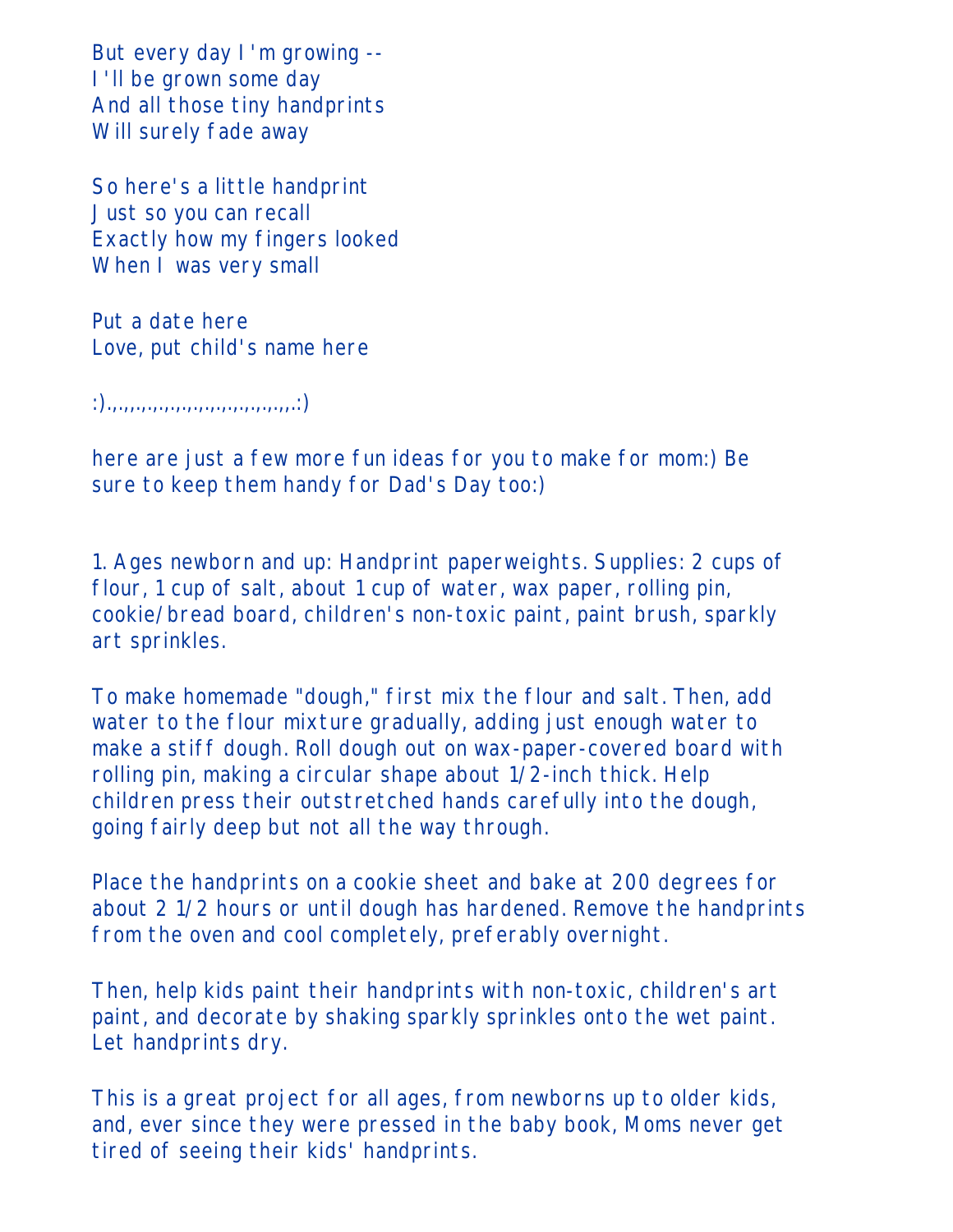2. Ages 3 and up: My Favorite Story About Mom. Supplies: Paper to write on; construction paper or stiff paper for covers; markers, pencils, crayons, paints.

Have each kid write a one-page story about a special time with Mom. Kids who are younger than about 6 can narrate the story for an adult to write. Teen-agers can write short stories or poetry. Have the kids draw a picture or design other art work to go with it. Put the pages together with a cover.

3. Ages 3 and up: Pretty "vases" or votive candleholders. Supplies: Baby jars or other food jars, pretty wrapping tissue paper, white glue, water, paint brush.

First, let kids tear up pretty floral, pastel or other tissue paper into small pieces. Toddlers will especially love this activity! Then, dilute white glue with water. Let kids "paint" glue on baby food or other jars. Press pieces of tissue paper onto jar, using your fingers and paint brush to smooth all edges with glue. Larger jars can be vases; small baby food jars can hold votive candles. Let the jars dry and add a small votive candle if desired.

4. Ages newborn and up: Little piggy pictures. Supplies: Camera with film, photo frame or matte, art supplies like paints, stickers, crayons or markers.

This will require more effort on your part, but the results can be precious. Have the kids take off of their socks and lie down with their feet next to each other in a row. Take a photo of the row of feet (from the soles, with toes pointing up). Let the kids decorate a photo frame or matte with stickers or doodles or paint and frame the photo.

5. Ages 3 and up: Chunky necklace or bracelet. Supplies: String or thick thread, large wood or plastic beads, uncooked spaghetti rings or other things with holes.

Help kids string the beads or other items onto the string. Toddlers can do this if you provide items with large holes. Older kids can manipulate smaller objects. Encourage elementary kids to make patterns based on color or style ("red-blue-red-blue" or "heart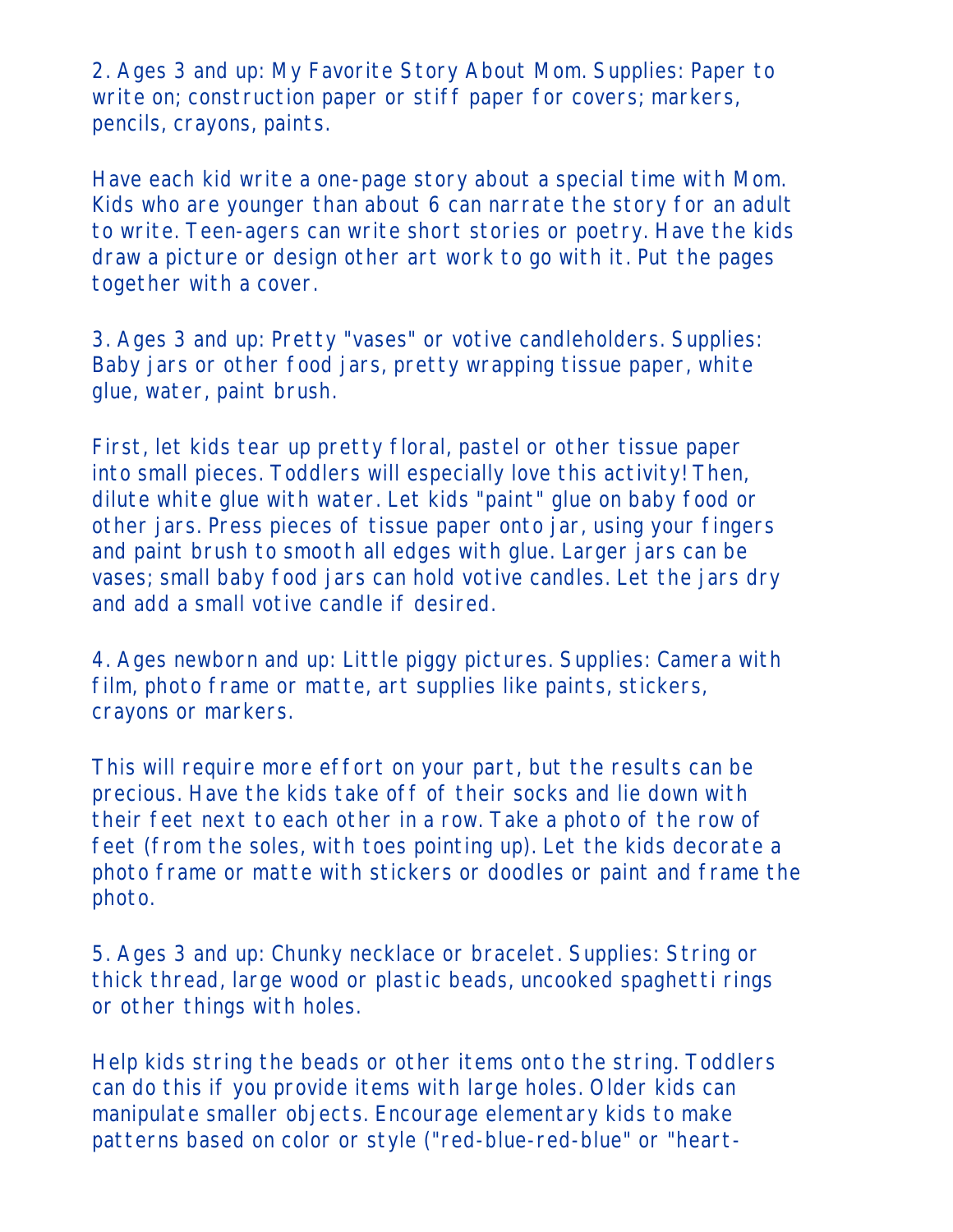diamond-square-heart-diamond-square.")

6. All ages: The sounds of Mommy's angels. Supplies: Casette recorder, blank casette tape. Make a cassette recording of the kids singing. Great for moms to hear on the way to work or when they are traveling.

Handprint Flower...

Mount a piece of white paper on top of a larger piece of colored construction paper. Paint the child's palm of hand any color he wants. Have him press down onto about the center or a little above. Next paint the child's fingers using another color of choice and have him press down above the palm print.(A perfect hand print now.) When the paint is dry the child may add a cut out heart for the center of the flower. Leaves and stem using construction paper. Here is the poem to provide:

A piece of me I give to you. I painted this flower To say "I love you."

The heart is you. The hand is me. To show we are friends-The best there can be.

I hope you will save it And look back someday At the flower we shared On your special day. -Kathleen Lademan

Card Or Book For Mom... Use this along with a gift you've made as part of a card or make a book. You sew the buttons on my clothes (glue button on this page) You gave me a hankie for my nose (kleenex on this one) You make good things for me to eat (picture from magazine) You buy me candy for a treat (glue piece of candy on) You wash my clothes and mend my socks(picture from mag and a cut our sock)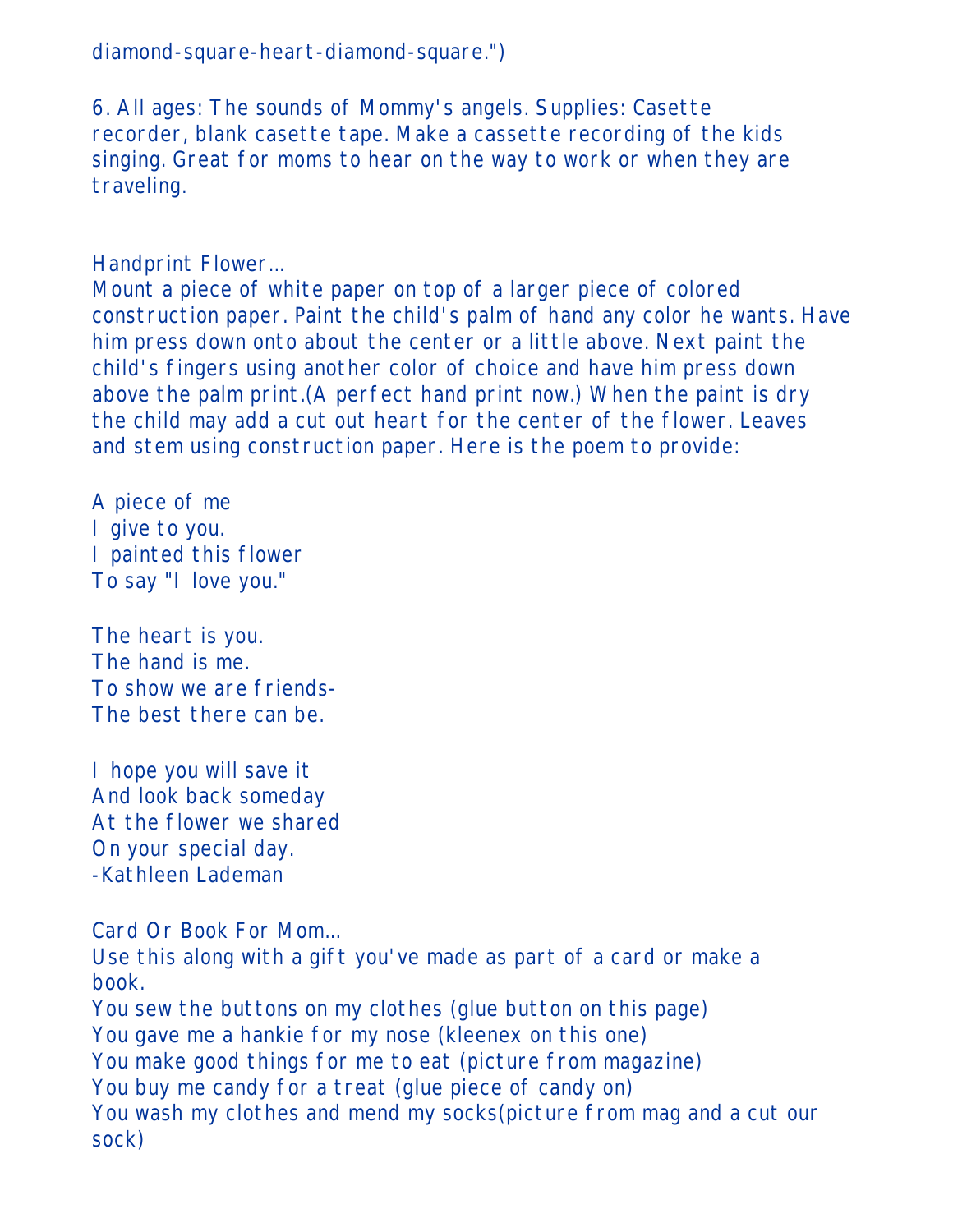Dear Mother, I love you lots and lots!!(big heart - can put childs picture in it)

#### Mother's Day Kisses...

You will need 2 wrapped candy kisses, 1 plastic spoon, a 4x4 piece of netting, and ribbon.Place the two kisses back to back in the bowl of the spoon. Cover with the netting and tie with small ribbon. To the ribbon's bow attach the following poem: "Happy Mother's Day! A spoonful of love And a couple of wishes, That you enjoy your Mother's Day kisses!"

#### Mothers day Poems

My little hands play pat-a-cake they peek-a-boo and wave... they catch me when I learn to walk and splash me when I bathe. My little hands reach up to you for hugs before I sleep... and fold together when I pray the Lord my soul to keep. My little hands are tiny now but yours will serve to guide me.. And when I'm grown I'll still reach out and know your beside me!

#### **HEARTPRINTS**

Whatever our hands touch--- We leave fingerprints! On walls, on furniture, On doorknobs, dishes, books, As we touch we leave our identity.

Oh please where ever I go today, Help me leave heartprints! Heartprints of compassion Of understanding and love.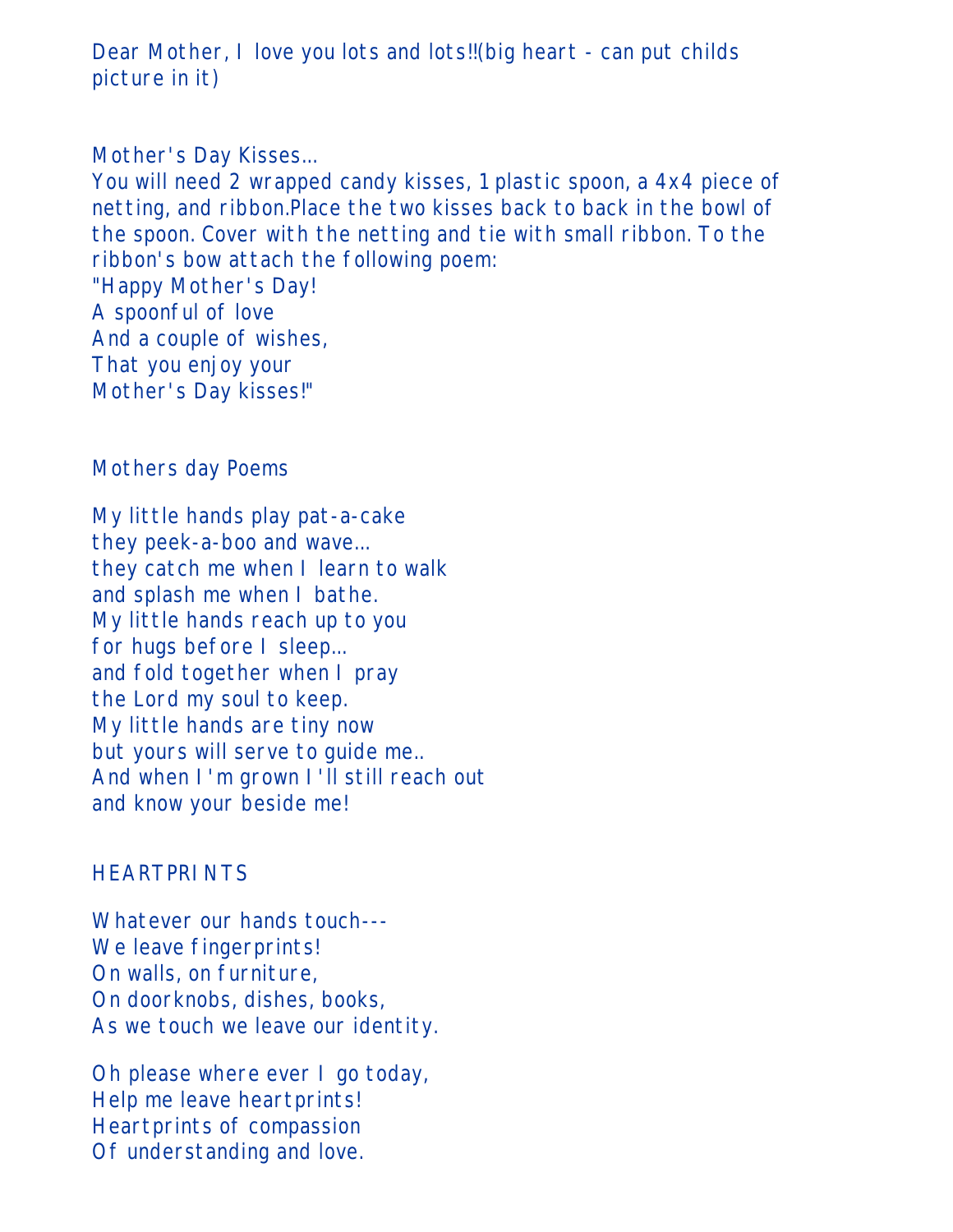Heartprints of kindness and genuine concern.

May my heart touch a lonely neighbor Or a runaway daughter, Or an anxious mother, Or, perhaps, a dear friend!

I shall go out today To leave heartprints, And if somone should say "I felt your touch," May that one sense be...YOUR LOVE Touching through ME...

Here it is in a back issue of the Teachers.Net Gazette: http://teachers.net/gazette/MAY02/lessons.html (from the Teachers.Net Lessons Bank)

Holly Ziwicki wrote:

I must have deleted the Mother's Day idea - the butterfly made by painting your ;hand and making a print and a poem came with it.

Here it is in a back issue of the Teachers.Net Gazette: http://teachers.net/gazette/MAY02/lessons.html (from the Teachers.Net Lessons Bank)

Mothers Day Flower Poem \*\*

Need: construction paper red and green tempra paint markers glue

Cut a flower stem and leaves from colored construction paper. Assemble and glue them onto another sheet of paper. Cut out a red heart and glue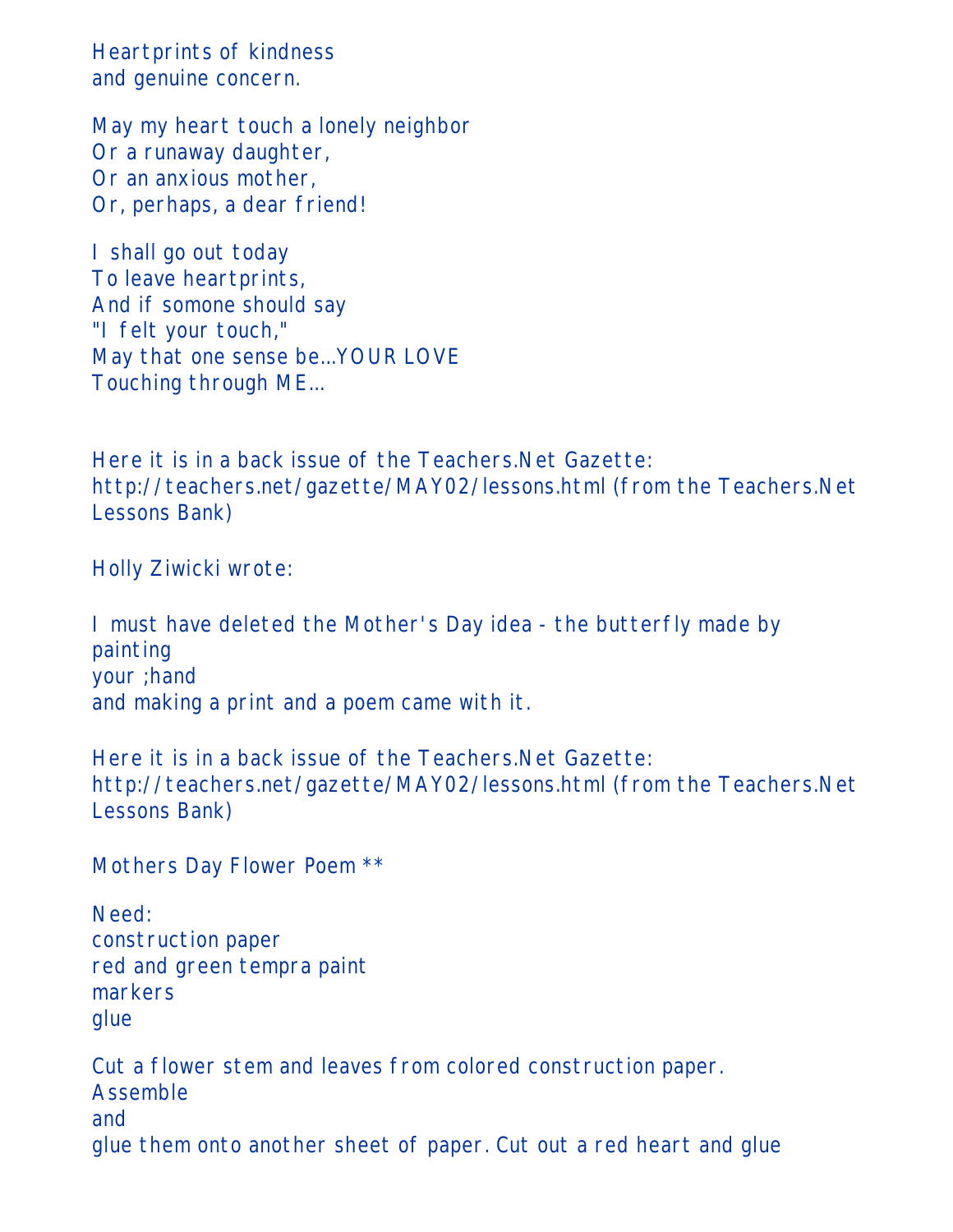on top of the stem and paint child's hand with tempra paint and put the print on top of heart. Attach the following poem. A piece of me I give to you. I made this flower to say "I love you." The heart is you. The hand is me. To show we are friends-The best there can be. I hope you will save it And look back someday At the flower we shared On your special day. ~~~~~~~~~~~~~~~~~~~~~~~~~~~~~~~~~~~~~~~~

\*\* Coupons for Mom \*\*

Need: paper pen/pencil stapler scissors ideas markers

Take the paper and cut it into rectangles, then on as many as you want

write

things like you "Get a free hug on this day:\_\_\_\_\_\_", or "I will make my

bed on this day:\_\_\_\_\_.", "Good for one free Hug!", "Good for one Room Clean

Up",

"Good for Breakfast in Bed (with help from Dad)", "Good for one Kiss",

etc.

Then have the child draw a little picture on each "Coupon" and color with

markers. You can also add little black dashes around the edges of each to

resemble a real coupon. Make a cover for the coupon book that says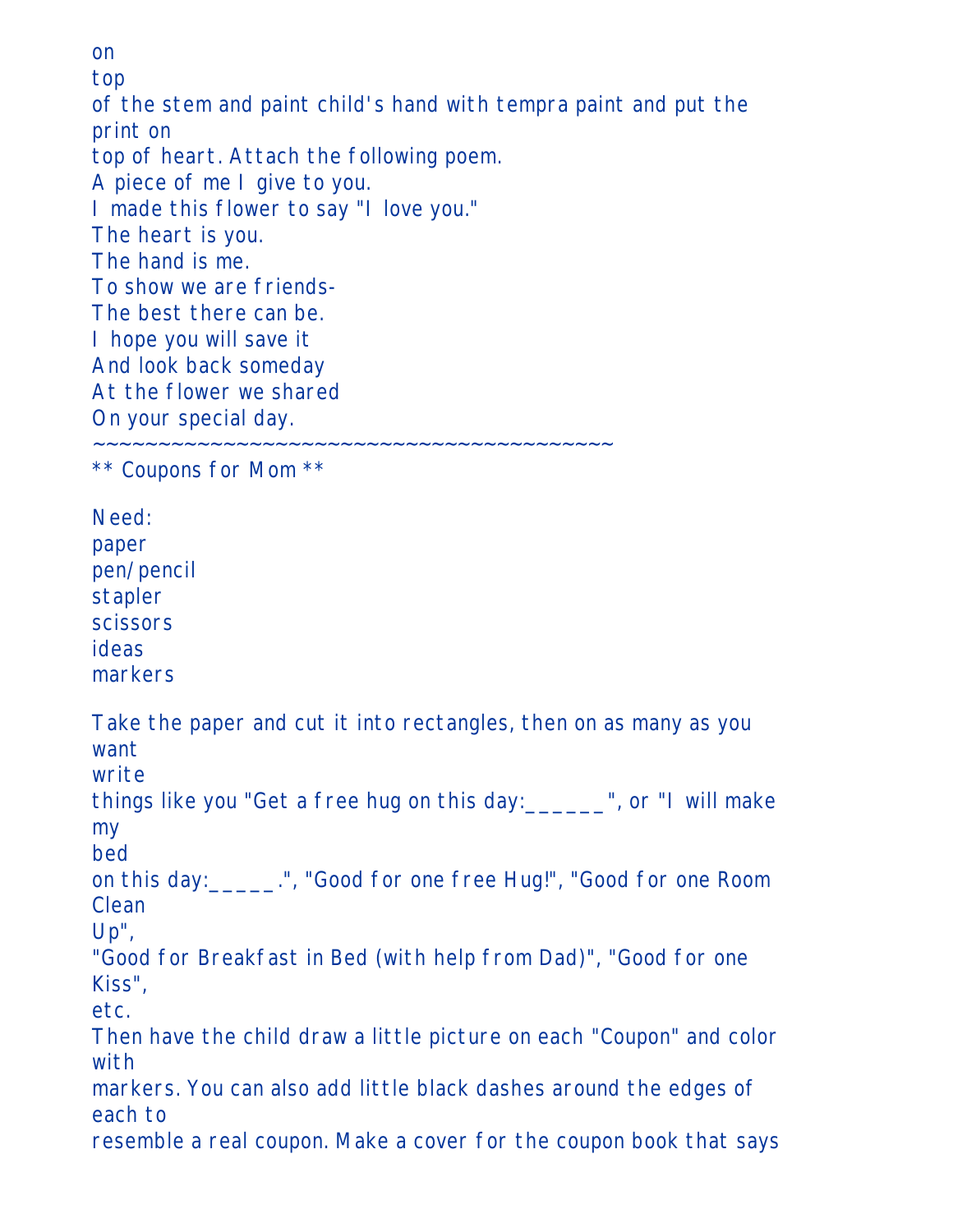"Coupon Book For Mom". Then when you are finished, staple it together and you have a sweet little coupon book for Mom. ~~~~~~~~~~~~~~~~~~~~~~~~~~~~~~~~~~~~~~~~~~~ ~\*\* Mother's Day Kisses \*\*

Need: 2 wrapped candy kisses 1 plastic spoon a 4x4 piece of netting and ribbon

Place the two kisses back to back in the bowl of the spoon. Cover with netting and tie a small ribbon. To the ribbon bow attach the following poem:

- Happy Mother's Day! - A spoonful of love And a couple of wishes That you enjoy your Mother's Day Kisses!

Mother's Day Theme

Allow children to paint the outside of an inexpensive flower pot with acrylic paints. When dry coat the inside and outside with a sealant. Provide the children with live flowers or houseplants, potting soil, and watering can. Painted Flower Pots

~~~~~~~~~~~~~~~~~~~~~~~~~~~~~~~~~~~~~~~~~~~

We had our class of 3, 4 and 5 year olds paint the outside of a medium sized clay pot with flowers. We had them use stamps for the actual flower and then they painted the stem on and put the grass at the bottom. The pots were then filled with a baggie of potting soil, a

flower packet and a poem. We wrapped the entire pot in clear wrap and tied it with ribbons. The poem we enclosed was: Here's a little pot, I painted just for you, Inside is a special project, For the two of us to do. Happy Mother's Day.

Variation on Flower Pot

Write "Bee cause I love you" and took the children's thumb prints of yellow paint and made bee's along the top of a ceramic flower pot.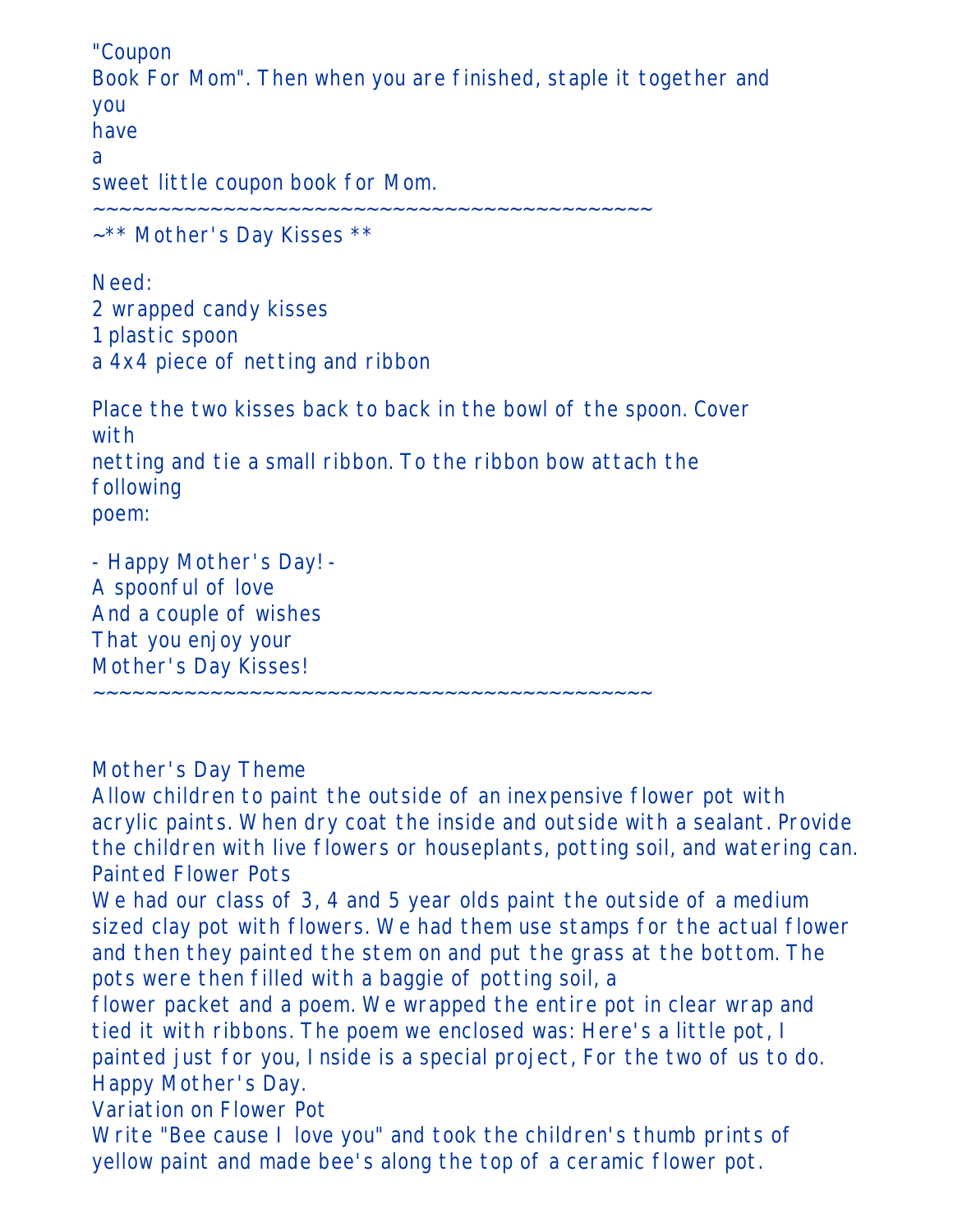Here's a new version of an old tried and true poem....... Here's a card for Mother's Day, I'll try to be my best each day. When you sit to read to me, Relax and have a cup of tea! Attach a bag of tea and maybe a coffee mug.

Mother's Day Pin color plastic champagne glass (from party store) completely with permanent markers. bake at 200 degrees until melted to look like a flower. hot glue pin back on for a pretty mother's day pin

I paint the children's hands or feet (with babies it is easier to paint their feet) and make prints and add this poem afterwards with the Year. This activity can be for any Holiday, just change the bottom : This Is To Remind You When I Have Grown So Tall That Once I Was Quite Little And My (Feet or Hands) Were Very Small Happy Mother's Day 2003

Send home with each child a small cellophane package containing about 6 Hershey's Kisses, and a note to the mother stating something like, Everytime you catch your child doing something good, or putting forth an exemplary effort, "Share a Kiss." Be sure to place an even number of Kisses into the bag.

Prepare a list of questions about mom an print out. Ask each child to answer the questions during the week, and record their answers exactly as given. Glue the answer sheet onto construction paper to create a border. The children can be given stickers, glitter, or other decorative effects to enhance border. An example of some questions would be:

How old is your mother? Where does she work? Does she like to cook? How tall is mommy? What is mother's hair and eye color? What is your favorite thing to do with your mother?

This year for Mother's Day I am making an imprint of the children's hands in Faster Plaster. Around the outside I will be adding this poem: A mother holds her child's hand for only a little while, But, she holds their hearts forever.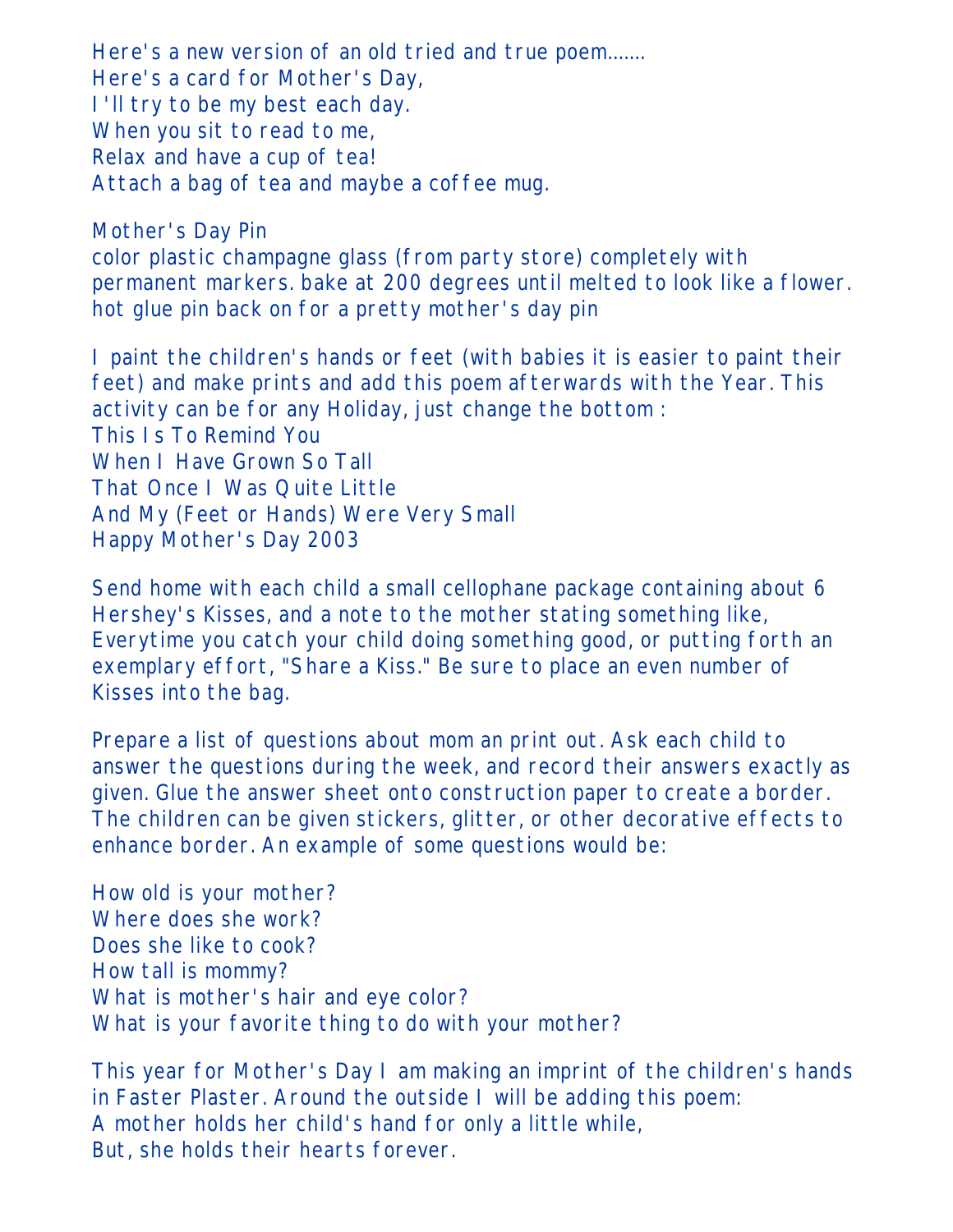Candle Holders

Recycle baby food jars. Have children tear tissue paper in small pieces and with white glue glue to jar and lid. Put an extra coat of glue on all when done. Put a votive candle inside and tie a ribbon around the top. We cut daisies out of cardstock for the card and attached this to the ribbon.

Mother's Day Crafts

Gifts for the Bath Gifts for the Kitchen Potpourri Gifts Jewelry for Mom Other Gifts for Women Photo Gifts & Frames Teacher's Gifts

Mother's Day Activities

Mother's Day Poems Mother's Day Songs Mother's Day Books Miscellaneous Easy Ideas and Activities Mother's Day Free E-Cards

Mother's Day Crafts & Gifts to Make

Flower Magnet Best Cook Hands Down Aprons Pasta Necklace Jewlery Garden Stepping Stones Craft Stick Picture Frames Mom's Placemat Book of Kisses Mother's Day Handprint Card Stained Glass Candle Jar Sand Candles Yummy Cups Pat on the Back Shirts Wooden Keepsake Plaques Mother's Day Pins Mom's Recipe Holder Plaster Handprints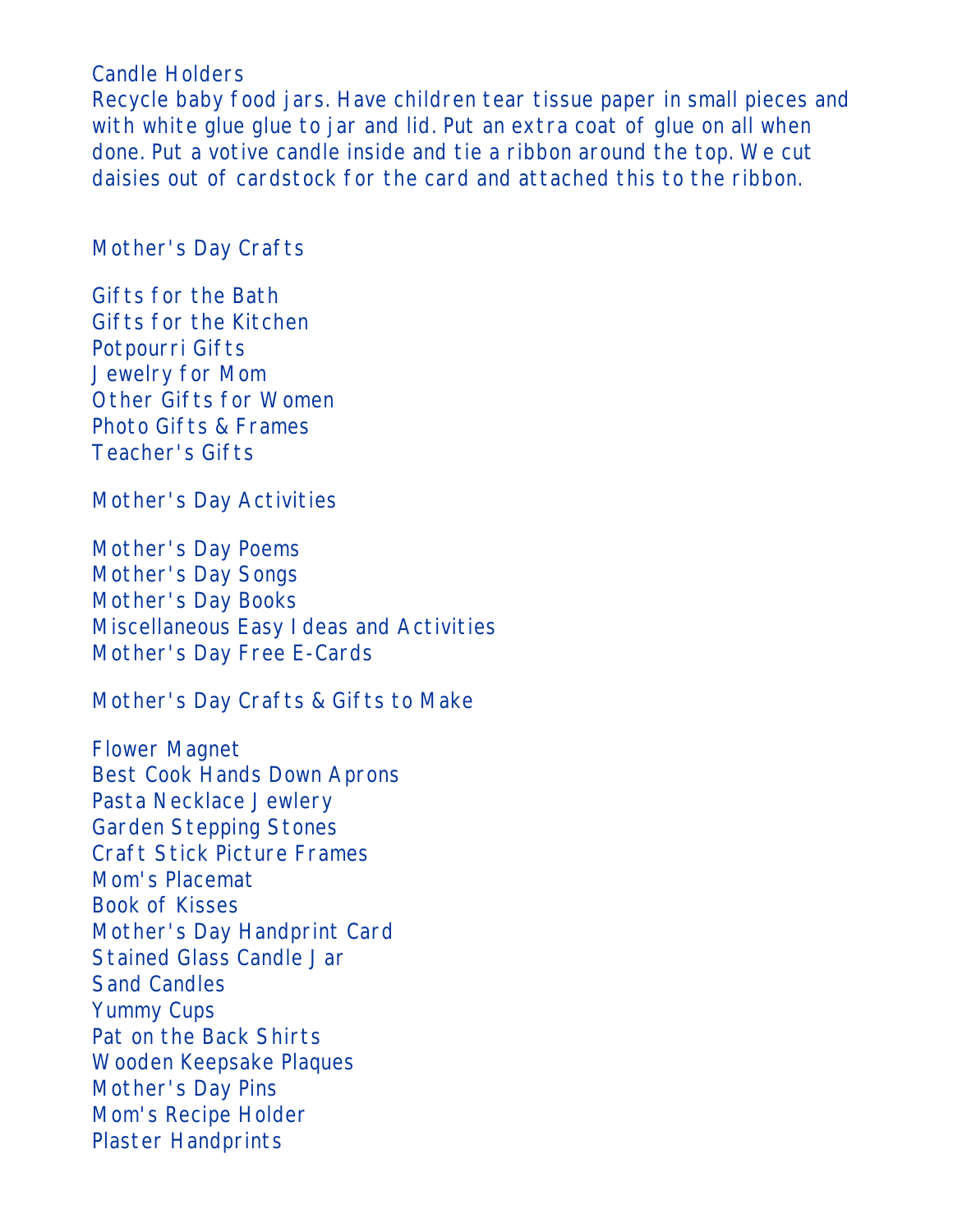Fun Foam Flower Pot Window Knick Knack Mommy Fact Sheet Wrapped Around My Finger Painting Share a Snack With Mom I Love You This Much Card Care Package Wrapped Around My Finger

**Materials** Good watercolor paper acrylic paint foam brush fame, glass and mats gold metallic marker pen black calligraphy pen

**Directions** 

Using foam brush, paint child's hand with paint and press onto center of paper. (Wear smocks, this paint does NOT wash out :)) Let dry. With gold marker, draw a fancy bow around one finger. In the upper right corner, write in fancy writing, "Mom, I have you wrapped around my finger".

After dry, insert in frame with mat. This makes a beautiful lasting gift for Moms or Dads.

Mother's Day Theme

Allow children to paint the outside of an inexpensive flower pot with acrylic paints. When dry coat the inside and outside with a sealant. Provide the children with live flowers or houseplants, potting soil, and watering can.

#### Painted Flower Pots

We had our class of 3, 4 and 5 year olds paint the outside of a medium sized clay pot with flowers. We had them use stamps for the actual flower and then they painted the stem on and put the grass at the bottom. The pots were then filled with a baggie of potting soil, a

flower packet and a poem. We wrapped the entire pot in clear wrap and tied it with ribbons. The poem we enclosed was: Here's a little pot, I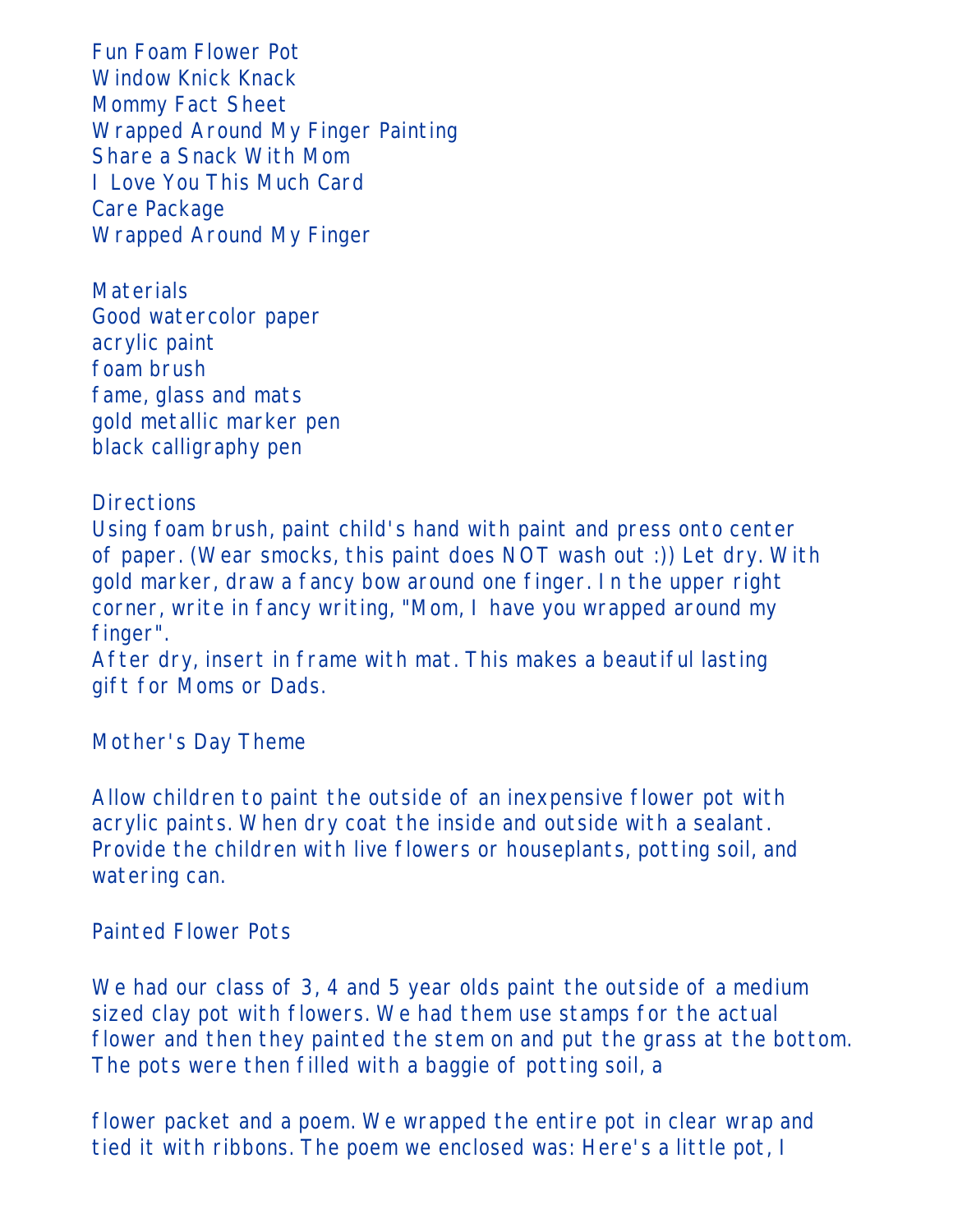painted just for you, Inside is a special project, For the two of us to do. Happy Mother's Day.

Variation on Flower Pot

Write "Bee cause I love you" and took the children's thumb prints of yellow paint and made bee's along the top of a ceramic flower pot.

Here's a new version of an old tried and true poem.......

Here's a card for Mother's Day,

I'll try to be my best each day.

When you sit to read to me,

Relax and have a cup of tea!

Attach a bag of tea and maybe a coffee mug.

Mother's Day Pin

color plastic champagne glass (from party store) completely with permanent markers. bake at 200 degrees until melted to look like a flower. hot glue pin back on for a pretty mother's day pin

I paint the children's hands or feet (with babies it is easier to paint their feet) and make prints and add this poem afterwards with the Year. This activity can be for any Holiday, just change the bottom :

This Is To Remind You

When I Have Grown So Tall

That Once I Was Quite Little

And My (Feet or Hands) Were Very Small

Happy Mother's Day 2003

Send home with each child a small cellophane package containing about 6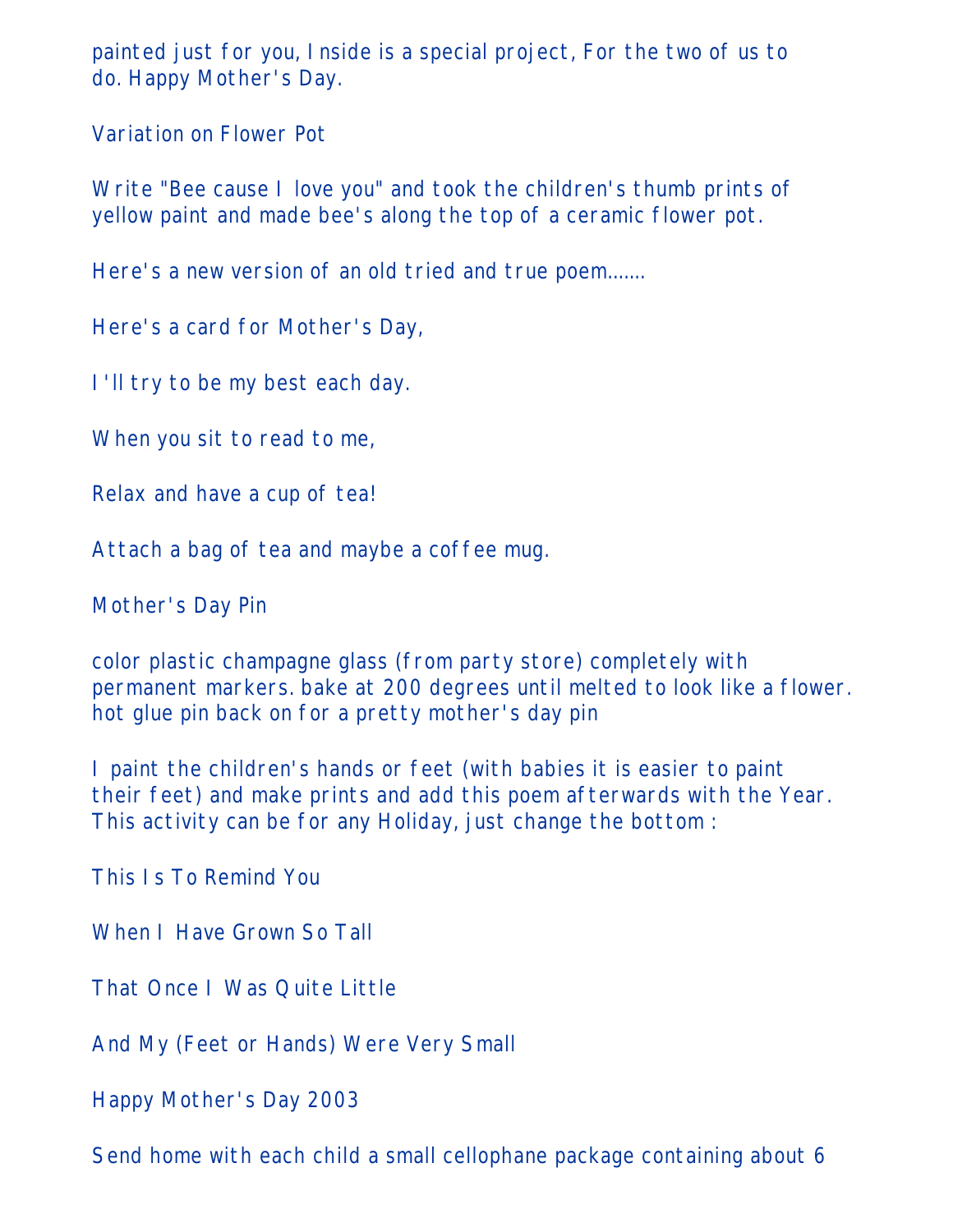Hershey's Kisses, and a note to the mother stating something like, Everytime you catch your child doing something good, or putting forth an exemplary effort, "Share a Kiss." Be sure to place an even number of Kisses into the bag.

Prepare a list of questions about mom an print out. Ask each child to answer the questions during the week, and record their answers exactly as given. Glue the answer sheet onto construction paper to create a border. The children can be given stickers, glitter, or other decorative effects to enhance border. An example of some questions would be:

How old is your mother?

Where does she work?

Does she like to cook?

How tall is mommy?

What is mother's hair and eye color?

What is your favorite thing to do with your mother?

This year for Mother's Day I am making an imprint of the children's hands in Faster Plaster. Around the outside I will be adding this poem:

A mother holds her child's hand for only a little while,

But, she holds their hearts forever.

Candle Holders

Recycle baby food jars. Have children tear tissue paper in small pieces and with white glue glue to jar and lid. Put an extra coat of glue on all when done. Put a votive candle inside and tie a ribbon around the top. We cut daisies out of cardstock for the card and attached this to the ribbon.

Mom's Memory Box

Christine Dvornik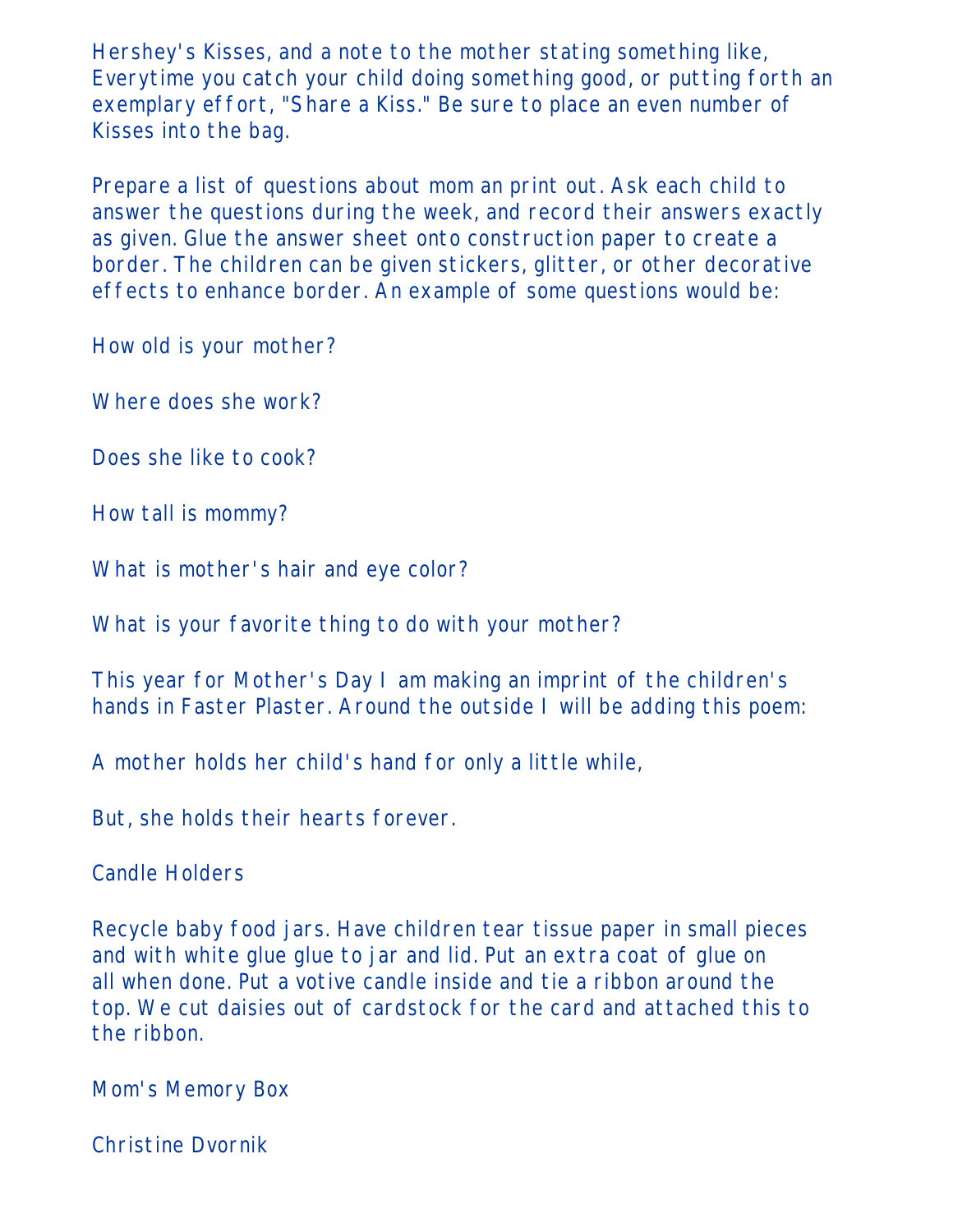Age: Preschool and up Time: An afternoon Type of activity: Arts and Crafts Make Mother's Day -- or any day -- special when you give this gift that's made of love and happy memories.

#### Parents.

This activity enhances your child's awareness of textures and design. It will also give her a greater meaning of "family" as she reminisces with you about the past.

More Fun for Kids: Try another activity!

Materials needed:

- Newspaper
- Shoe or hat box
- Acrylic paint
- Color copies of family photos and keepsake objects
- Mod Podge (can be purchased at any local craft store)
- Paintbrush
- Sponge
- Flat-edged dull knife
- Ribbon
- Pieces of fabric, buttons, and other decorative objects
- Magazine clippings or wrapping paper scraps
- Baby or other family photo
- One sheet of colored construction paper
- Scissors

What to do:

Step One: Lay newspapers over your work area in case of spills.

Step Two: Paint the box and let it dry. Paint any designs on the box that you want to appear as a background (trees, clouds, sun, stars.).

Step Three: Tear the edges of your family and keepsake photographic images to give them a frayed, antique look.

Step Four: Experiment with the layout of the photographic images,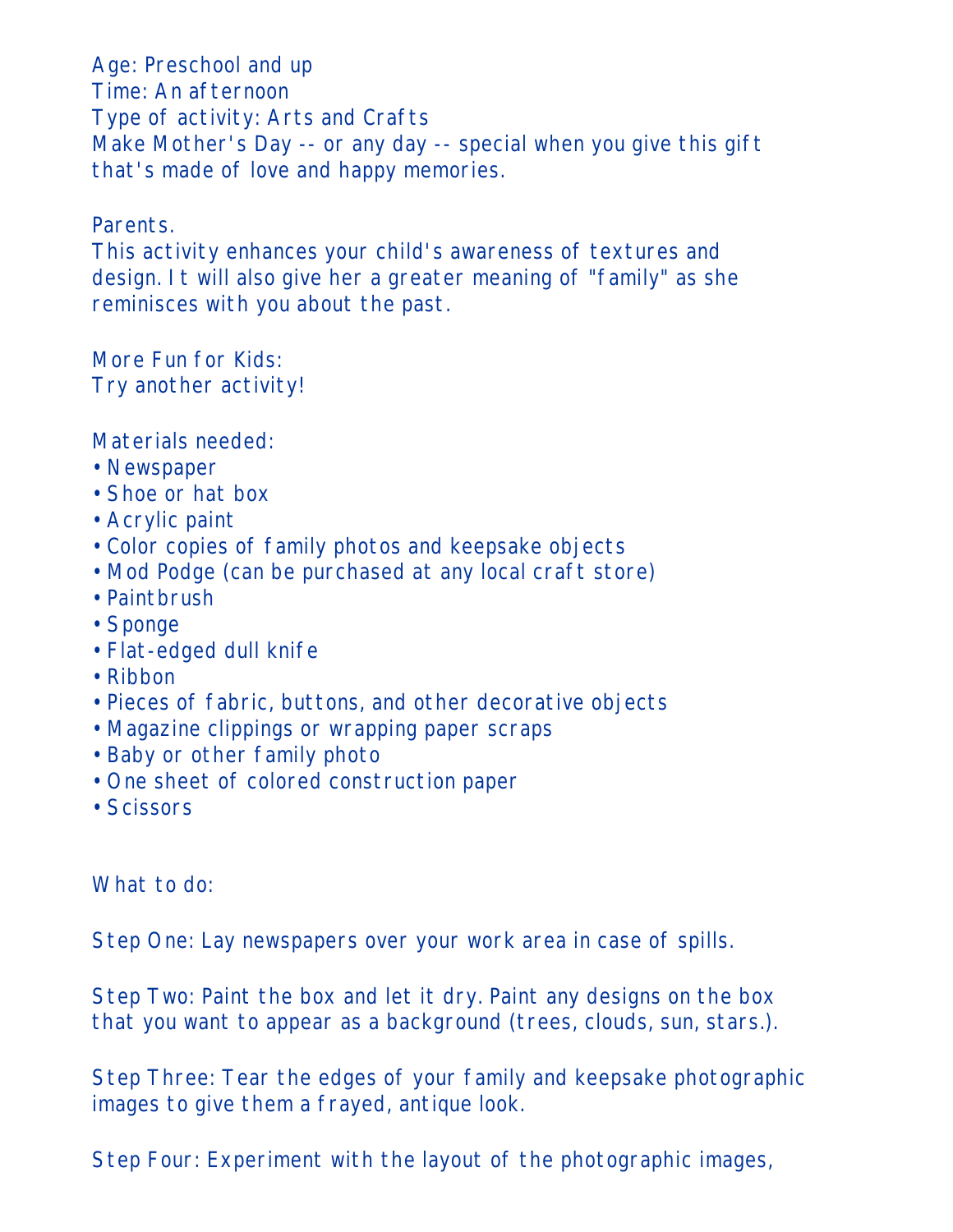magazine clippings, and/or wrapping paper scraps you'll glue to the box. When you've decided on a design, paste the images on the box using the Mod Podge and paintbrush.

Step Five: Keep layering the images. Be sure to eliminate all the air bubbles as the paste dries, using the flat edge of the dull knife.

Step Six: Wipe up any excess Mod Podge around the images with the sponge.

Step Seven: Using clear glue, attach any buttons, fabric scraps, or other decorative items you'd like to the box.

Step Eight: Punch two holes (with a pencil or scissors) a few centimeters apart in the box top. Pull a piece of ribbon through the holes and

tie it in a bow at the top of the box.

Step Nine: Cut out a frame from the construction paper that fits your baby or family photo. Sandwich the photo between the frame and the underside of the box's cover. Glue the frame to the box, covering the ribbon.

Step Ten: Give the entire box a final coat of Mod Podge. Let it dry completely.

Now Mom, Grandma, or someone special will treasure this "keepsake keeper" for years to come!

Thankful Bag

Dear

Thank you for your loving care Thank you for all the kindness that you share Thank you for helping me to learn and grow Thank you for showing me all that you know That's why I just want to say "THANK YOU" in the biggest way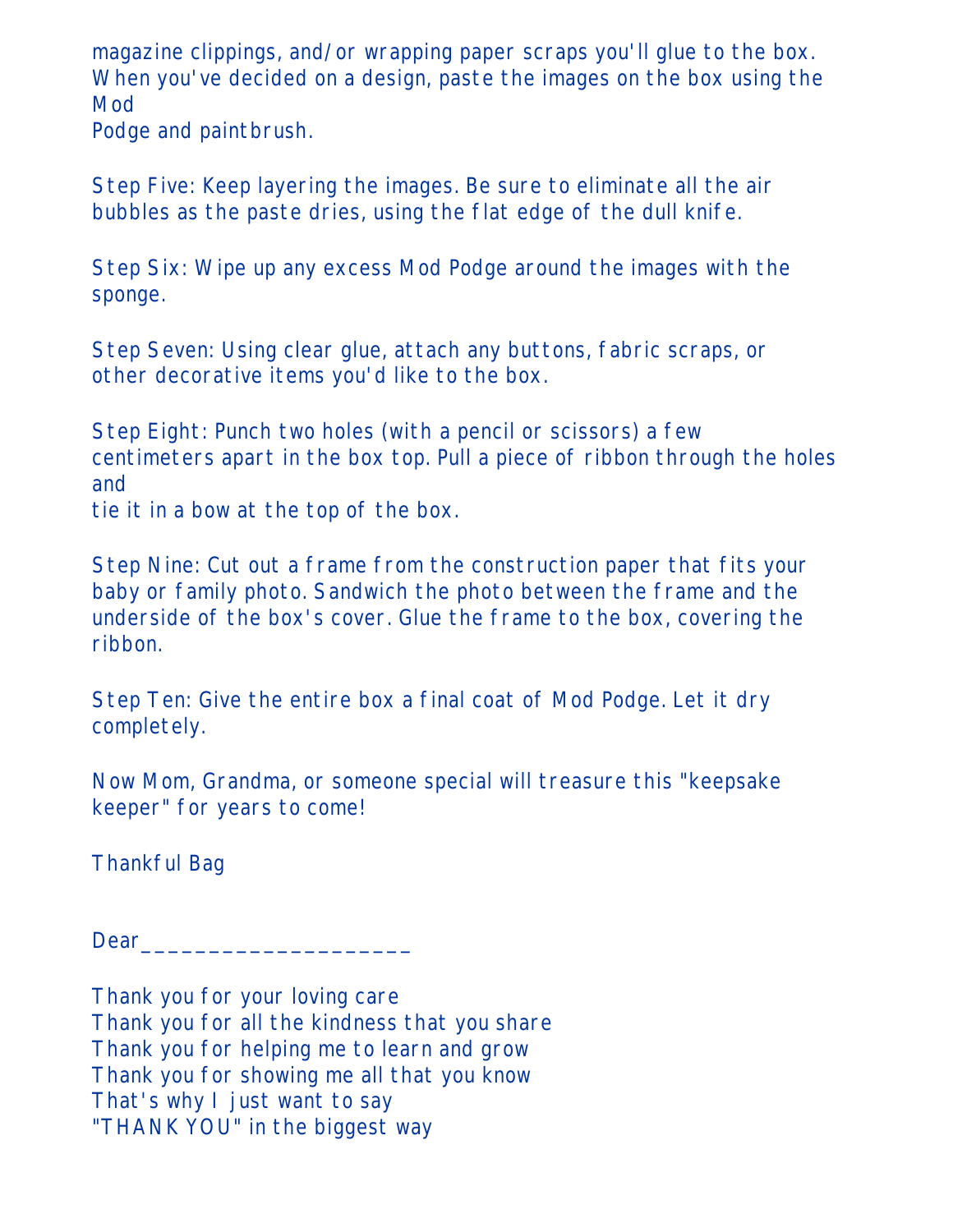This thankful bag contains:

- A rubber band-to keep our hearts tied together always
- A candy kiss-to say thank you for all your love
- A penny-to say thank you for sharing my thoughts and letting me know

they

are important to you

• A warm fuzzy-to make you feel good when you are sad like you always do

for me.

• A band-aid - to say thank you for all the times you make my hurts feel

better

- A facial tissue-to say thank you for all the times you dry my tears
- And a piece of lifesaver candy-a circle to show that my love for

you

will never end.

•

Love:

Hugs and Kisses Mother's Day poem

For Mother's Day gifts this year, the kids painted terra cota flower pots which will be decorated with buttons. I have silk gerber daisies that I will put in each pot and then mound hershey hugs and kisses around the flower. Does anyone have a Mother's Day poem that talks about hugs and kisses?

Dear Mommy

I want to tell you what a good mommy you are to me. You fill my days with hugs and kisses and talks upon your knee. When I'm sick you make me better, when I'm crabby you make me smile. Having you for a mommy makes me a lucky child. So thank you for being my mommy and, for all the things you do, I give these beautiful flowers with love from me to you!!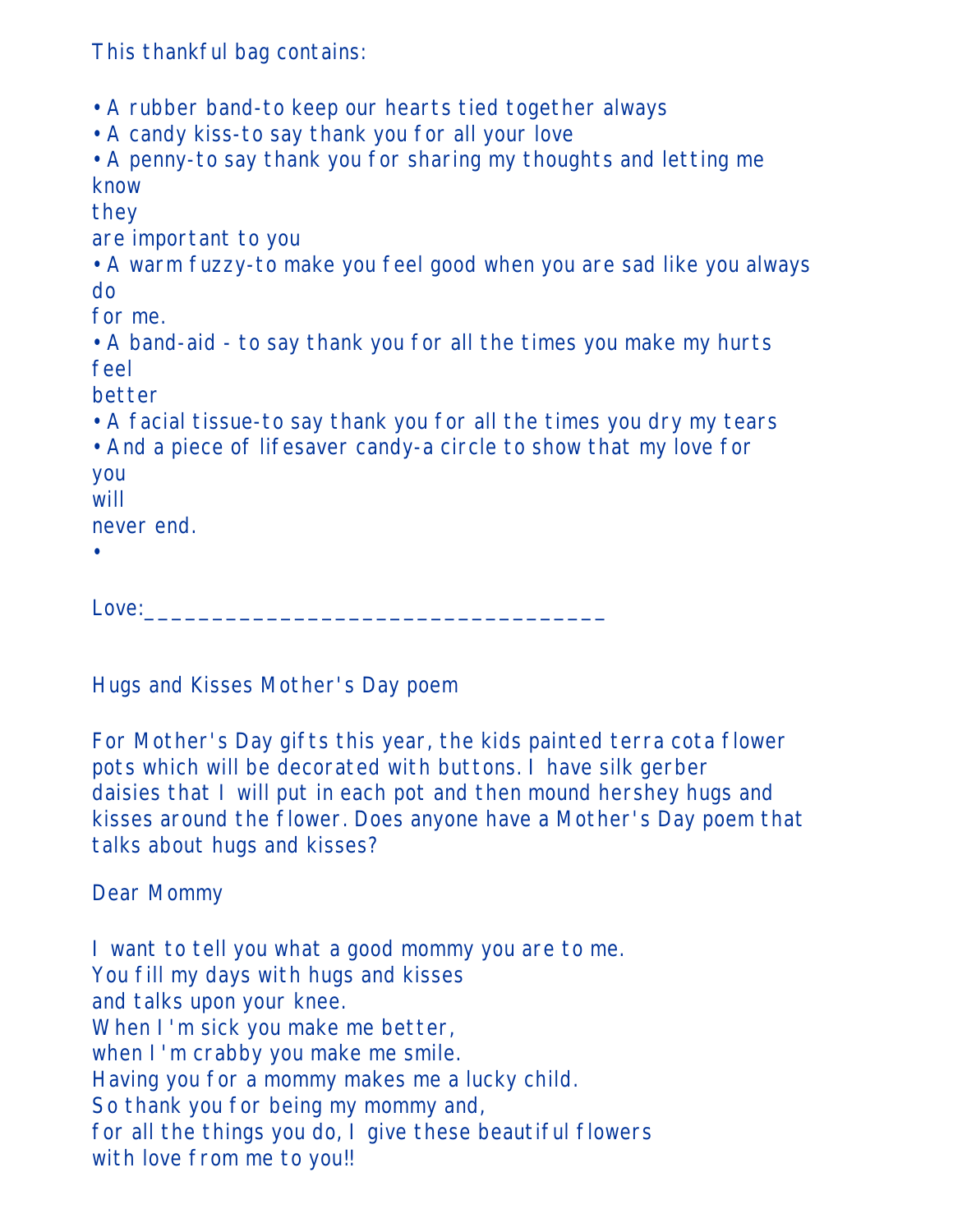From: http://www.4momdad.com/mommy.htm

Mommy I love you for all that you do, I'll Kiss you and hug you, cause you love me too. You feed me and need me to teach you to play. So SMILE cause I love you this MOTHER'S DAY

From:

http://www.geocities.com/christinaponcia/themes/mothers/poems.html

Mother's Day

This yer we are making MOM Pins. I am using SHRINK IT.. I cut out figures and had the kids color to look like their mothers... I punched 3 holes in

the head. put them in the oven. and now I am tying a piece of yarn in each

hole.. fray it and it looks like hair they are cute

Sticky Fingers and Big Wet Kisses Sticky fingers and big wet kisses Dirty toes and stars with wishes Splashing through puddles and hugs too tight Afternoon naps and sleepless nights I'm growing so fast, I'll soon be grown So I've made you this handprint for your very own So tuck it away and keep it, please So years from now I can see How much I changed as time went by And you can always remember my... Sticky fingers and big wet kisses Dirty toes and stars with wishes......

Mother's Day Ideas

This is one of the things I do for Mother's Day. Trace both hands of each student on Shrink-a-dink plastic. Have the child color their "hands on the plastic" with a permanent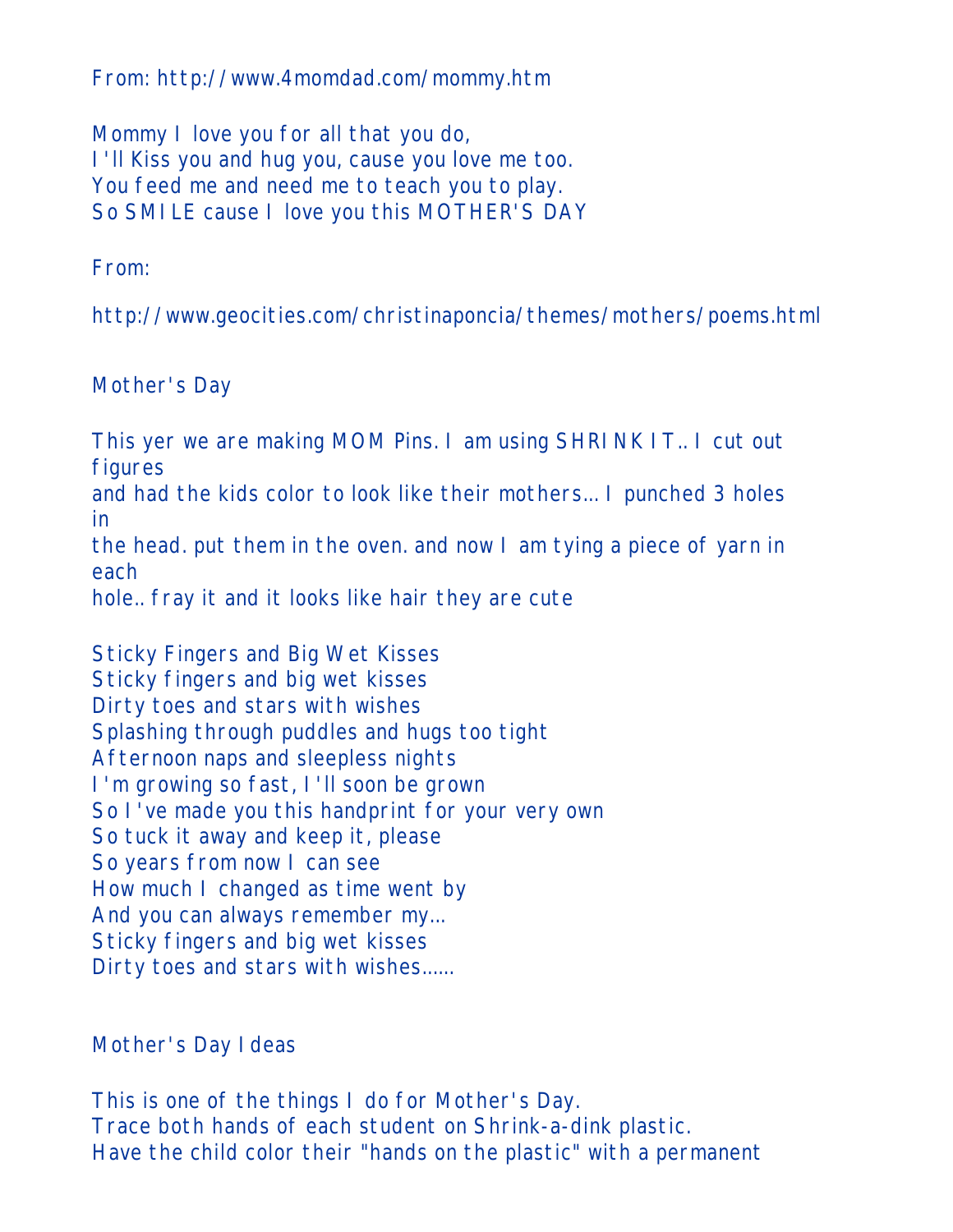marker, any color works (I use sharpies). They don't even have to stay within the lines. After they are colored you will have to cut them out. Follow the baking directions on the plastic(usually its baked at 250 degrees for 10 min.)When they are finished cooling and "shrinking" glue pin backs to the hand. The mothers just loved these. I still see them wearing them.

I do two hands because sometimes the little fingers curl the wrong way or I don't watch them close enough to help flatten them if they need it.

Good Luck and let me know if you have any questions.

I got the Shrink-a-dink stuff through discount school supplies, but Michaels crafts store carries it too.

Take a picture of the child holding a bouquet of flowers. Take a piece of

construction paper and put the poem below on it. Below the poem put the

picture you took, laminate it. They will love it!

Poem:

Dear Mom, I will love you forever And forever you will be The most wonderful mother You mean everything to me So instead of buying you flowers In the usual way I thought you would prefer A FOREVER BOUQUET! Love,

(The picture is the bouquet that never dies)

Mother's Day Ideas

We illustrate the following poem each year and make a card. The poem is an original by me and has been published. I use clear solo cups and fill them with potting soil. Our local wal-mart will donate a tray of potting plants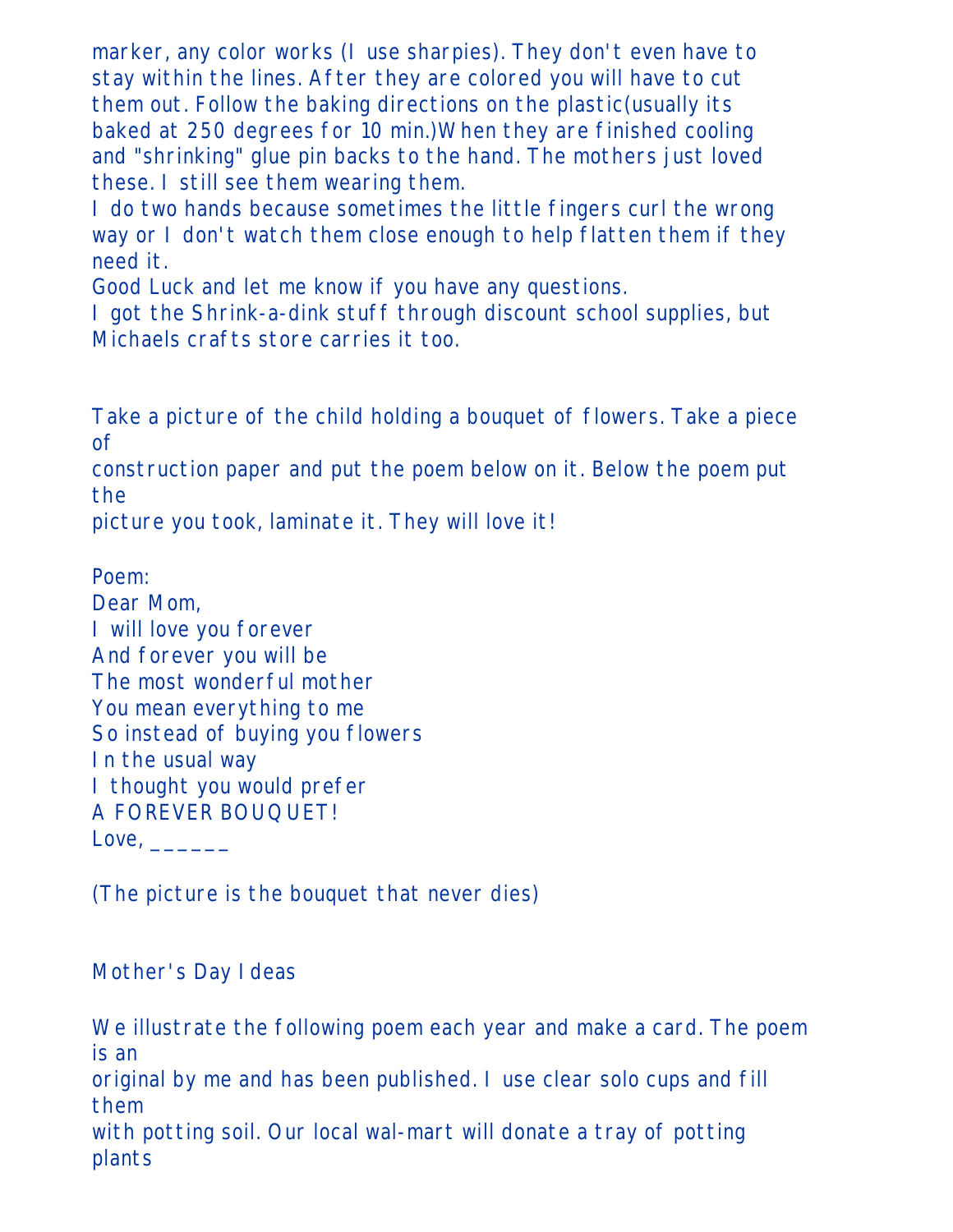to me (usually red begonias) and they plant their flower. I give each child two sheets of white tissue paper and they decorate with markers. All they have to do is dot the marker onto the tissue paper and it spreads and creates a shape. We put the flower-filled cup onto the center of the paper, pull the paper up and tie with a ribbon. Here's the poem and Happy Mother's Day to all you wonderful moms!

I am your little flower, Mom, Please help me grow and bloom; Take the weeds, but leave the roots And give me lots of room.

Mom, you are my gardener My sunshine and my rain. Too much will make me wither; With "just enough" I'll bloom again.

Just like the other flowers I'm different from the rest. Don't pick me, mom, just help me grow To be my very best.

Here's a gift I do for Mother's Day...it might be a good idea for the teacher of 70 children!

I have the children design a border for stationery - at the top I print "A Note from my Mom" and at the bottom they write their names. Then along the sides only they draw a design - vines, flowers, squiggly lines something simple. I have the paper divided into half so they do it twice. Then I run it off on colored paper (5 copies per child) and they have 10 notecards for mom! This part costs me nothing, as we have colored paper at school and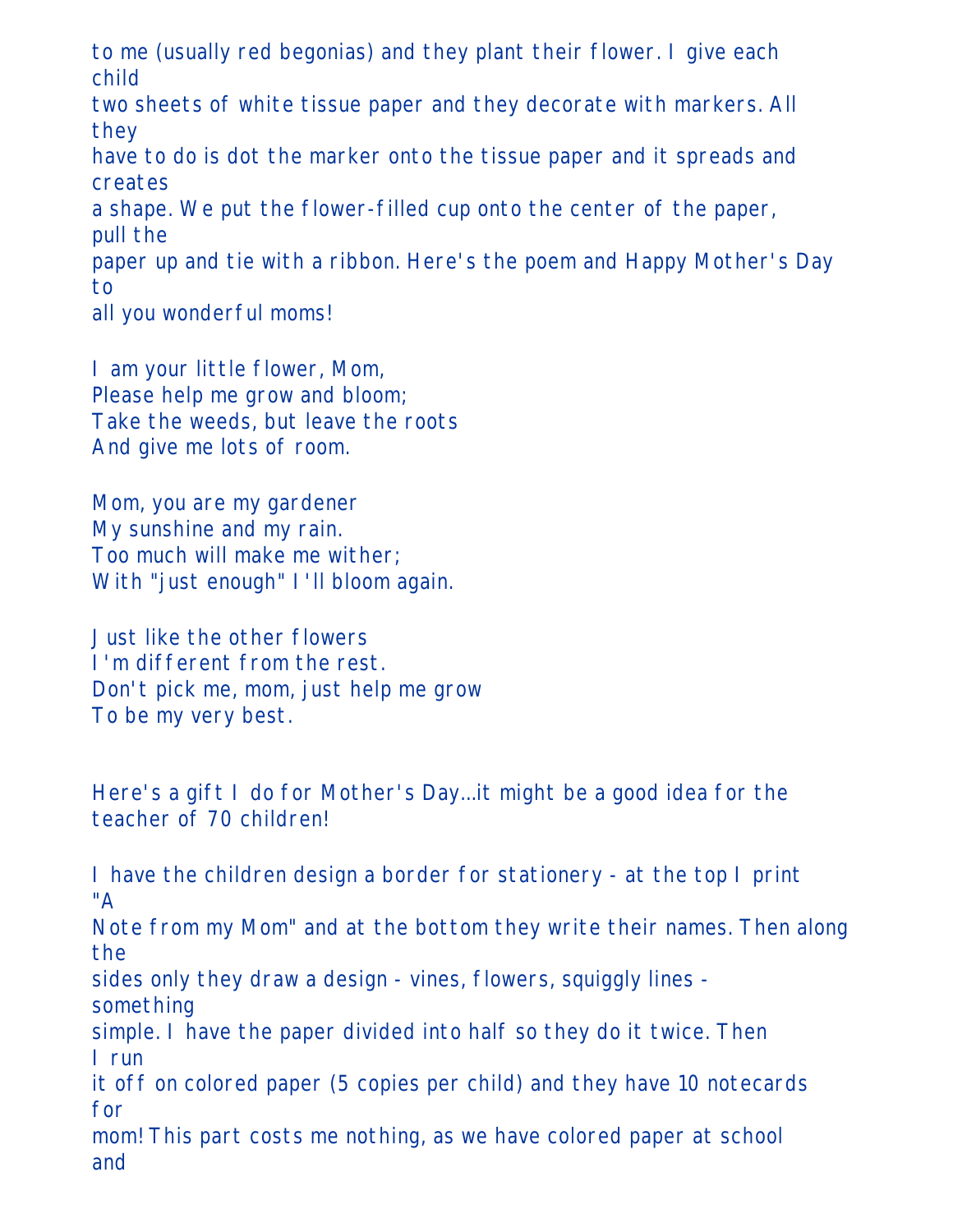unlimited copies.

Because I only have 20 children, they also make a note holder. I hot glue a wooden flower shape (available for a few cents at crafts stores) onto a wooden spring-type clothespin. Then they paint the clothespin green for the stem and the flower anyway they'd like. Then we clip the notecards in the clothespin and we're done!

Mother's Day idea

Hi all,

I went to my room today and got out the book I use for Mothers day (Well one

of them). It is called Celebrating Mother's Day--Mom's Memory Box. It is a

Creative Teaching Press Learn to Read book ISBN 1-57471-573-9. I just type

the words to the book in poem format and small font to roll up and put in the

small box with the items in the poem. The box we cut out from our materials

center from an Ellison die cut in about 2 1/2 inches square with a top which

forms a heart when closed. I cut them out of a pastel color(s) so when the

kids water color them they look great. As I said before, a few days before

Mother's Day Tea, the kids and I enjoy the book and drop the items in their

boxes one at a time. (Paint the boxes a couple of days before).

Here is the poem and accompanying item to drop in:

Mom's Memory Box It's almost Mother's Day. I want to show my mom I love her a special way. I'll paint a little box. I'll put in a teddy bear.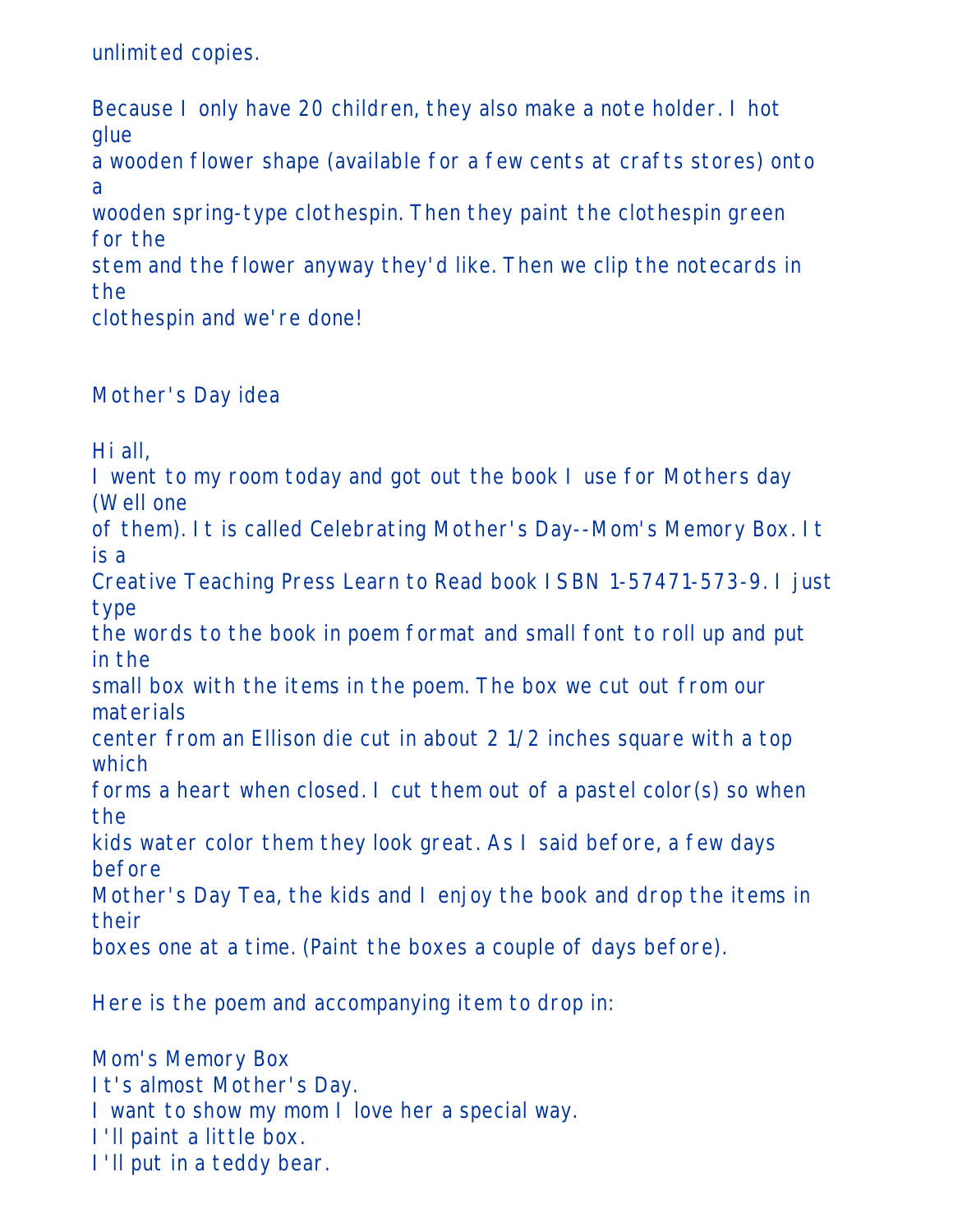( small fuzzy bear about 3/4 in purchased at craft store) It shows how we love to bear hug. I'll put in a piece of gum. (obviously, a piece of bubble gum) It shows how we always stick together. I'll put in some nuts. (Peanut in shell) They show how silly we like to be. I'll put in a bandage. (band-aid) It shows how she always comes to my rescue. I'll put in a chocolate kiss. (hershey's kiss) It shows how good it feels to be loved. And, Mom, don't forget... I'll love you forever!

Hope this is clear. It is loved by all and fairly cheap. I would definitely get the book (copywriting infringement is not my style) to read. The pics are cute, kind of small to read to whole group of moms and kinders though. I wish it came in big book. Oh well, email me for more information if needed. Laura in Upland

The History of Mother's Day

The first known observance of Mother's Day in America occurred in Albion, Michigan on the second Sunday in May, 1877. It was the actions of an Albion Pioneer woman, Juliet Calhoun Blakeley that set Mother's Day in motion. Two days before her 59th birthday on May 11th, 1877, three young men, all sons of staunch temperance advocates, were found drunk on the streets of Albion's business district. They had been the victims of antitemperance shenanigans.

One of the young men was the son of the pastor of the local Methodist Episcopal Church. On Sunday (Mrs. Blakeley's birthday) the pastor was so distraught that he had to leave the pulpit before the services were concluded. Mrs Blakeley, sitting near the front, stepped to the pulpit to take over the remainder of the service and called other mothers to join her.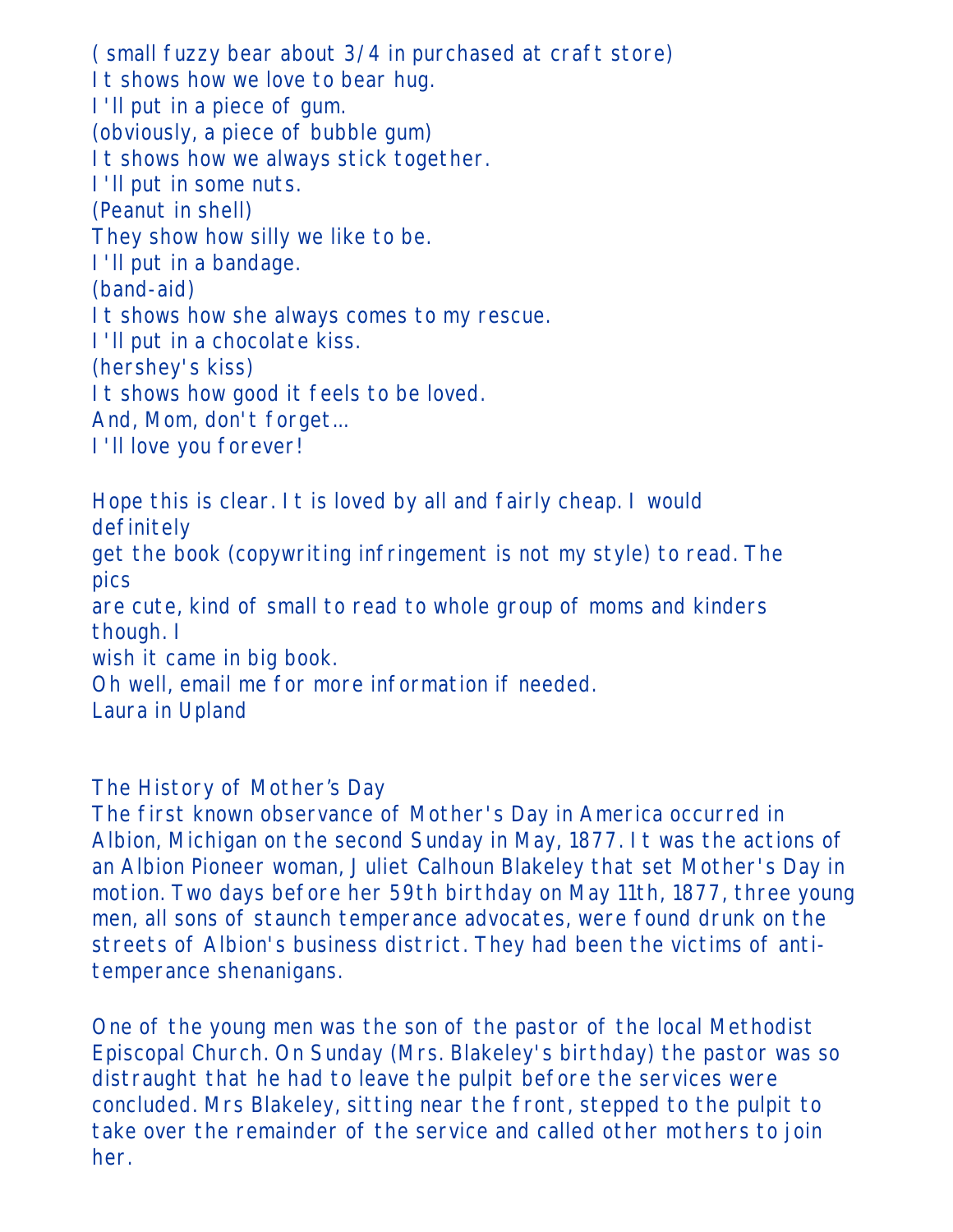Mrs. Blakeley's sons, Charles C. and Moses A. were traveling salesmen. They were so moved by her gesture that they vowed to return to Albion every year to mark their mother's birthday anniversary and to pay tribute to her. In addition, the two brothers made it a practice to urge business associates and those they met on the road to honor their mothers accordingly on the second Sunday of May. Because of the brothers urgings, the Methodist Episcopal Church in Albion set aside the second Sunday of each May to pay special recognition to mothers, and especially to Juliet Calhoun Blakeley "The Original Mother of Mother's Day", early in the 1880's.

But it is Anna Jarvis of Philadelphia who is credited with bringing about the official observance of Mother's Day. Her campaign to establish such a holiday began as a remembrance of her mother, who died in 1905 and who had, in the late 19th century, tried to establish "Mother's Friendship Days" as a way to heal the scars of the Civil War.

Today, most of us celebrate Mother's Day with little awareness of how it began. But we can identify with the respect, love and honor that Anna Jarvis displayed nearly a century ago. Women, especially mothers, face new challenges in society today, but motherhood remains a lasting influence on us as individuals and as a nation.

#### Mother's Day Activities

This year, Mother's Day falls on May 11th. To help your class get ready for this special time, here are some of the best ideas that have been submitted over the last few weeks.

Submitted By Jeanette This year for Mother's Day we are buying small wreaths and having the children paste dried flowers on them as presents.

Submitted By Marilyn Bath crystals! -Container of Epsom Salts (from 99 cent store, or drugs store) -Small zip-lock bags -Food coloring -Any perfume -Dropper

Give each child a zip-lock bag.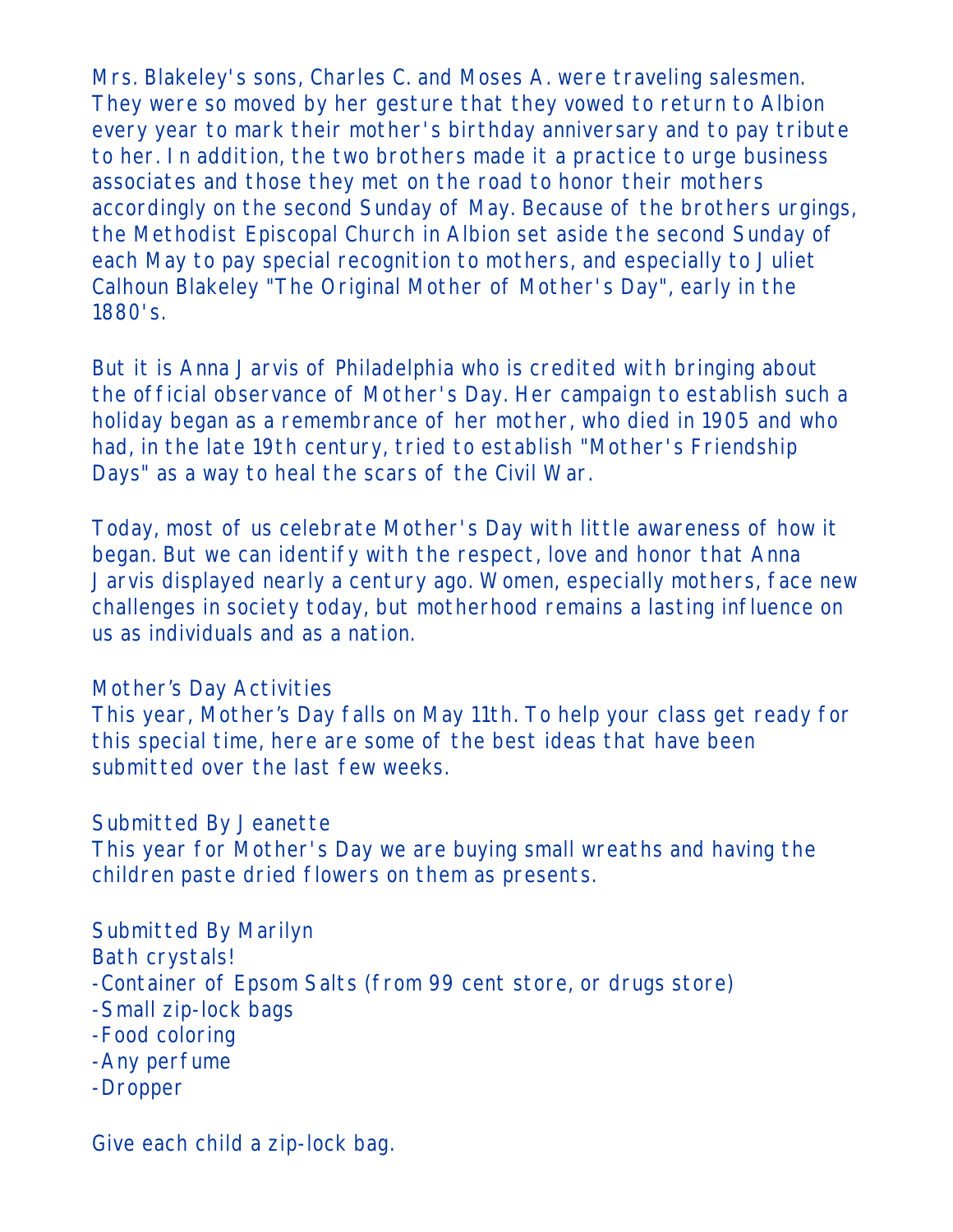Have them measure out 1/2 to 1 cup Epsom Salts (depending how much you have) Pour in bags. Add one drop of food coloring into the bag. NOTE. One drop to one half cup will make it a pastel color. Zip bag tightly and shake, shake, shake. When they have the color they desire, open the bag and add a drop or two to fragrance. Close again and shake. Give the children a piece of masking tape, put it on the table and let them decorate it and transfer it to the bag.

I find that the small 4 ounce plastic water bottles are very nice, but you will need a funnel. The kids can make nice labels and tie ribbon around the neck of the bottles.

### Submitted By Sandy

For an inexpensive Mother's Day corsage, I placed about 9 tissue paper squares (5x5")on a table. I traced the child's hand and then cut them out. I folded the palm of the hand into points and added floral tape to make the base of the flower. I fluffed out the "petals" and voila instant corsage. The mothers loved them.

### Submitted By Paige

We are fortunate to be within walking distance of a greenhouse. We walk to the greenhouse and each child purchases the flower of their choice for their mom. We "plant" them in the tops saved from Tide Free. They are a lovely spring green..add a bow and we're done. The children are so proud to present them at our Mother's Day Lunch.

## Submitted By Victoria

Cut a 3x5 opening in the center a 5x7 piece of heavy cardboard. This will be your picture frame. Paint jigsaw puzzle pieces (primary colors look great) and glue them to the perimeter when dry (tacky glue works best). Add a 4x6 picture of your student to the back using a glue gun (laminate if possible for durability). Attach a small inscription "I love you to pieces" This activity is sensitive to the fact that not every child may have a mother present to share a Mother's day gift with.

## Submitted By Audrey

Materials needed: potholders, fabric paint, permanent marker Simply dip child's hand in paint and press onto potholder. Have child write name on the bottom. On the other side, print in marker: Mommy's special helper and the year. My children gave one to my mother three years ago, and it's still hanging up! Easy, lovely!

Check out more Mother's Day ideas at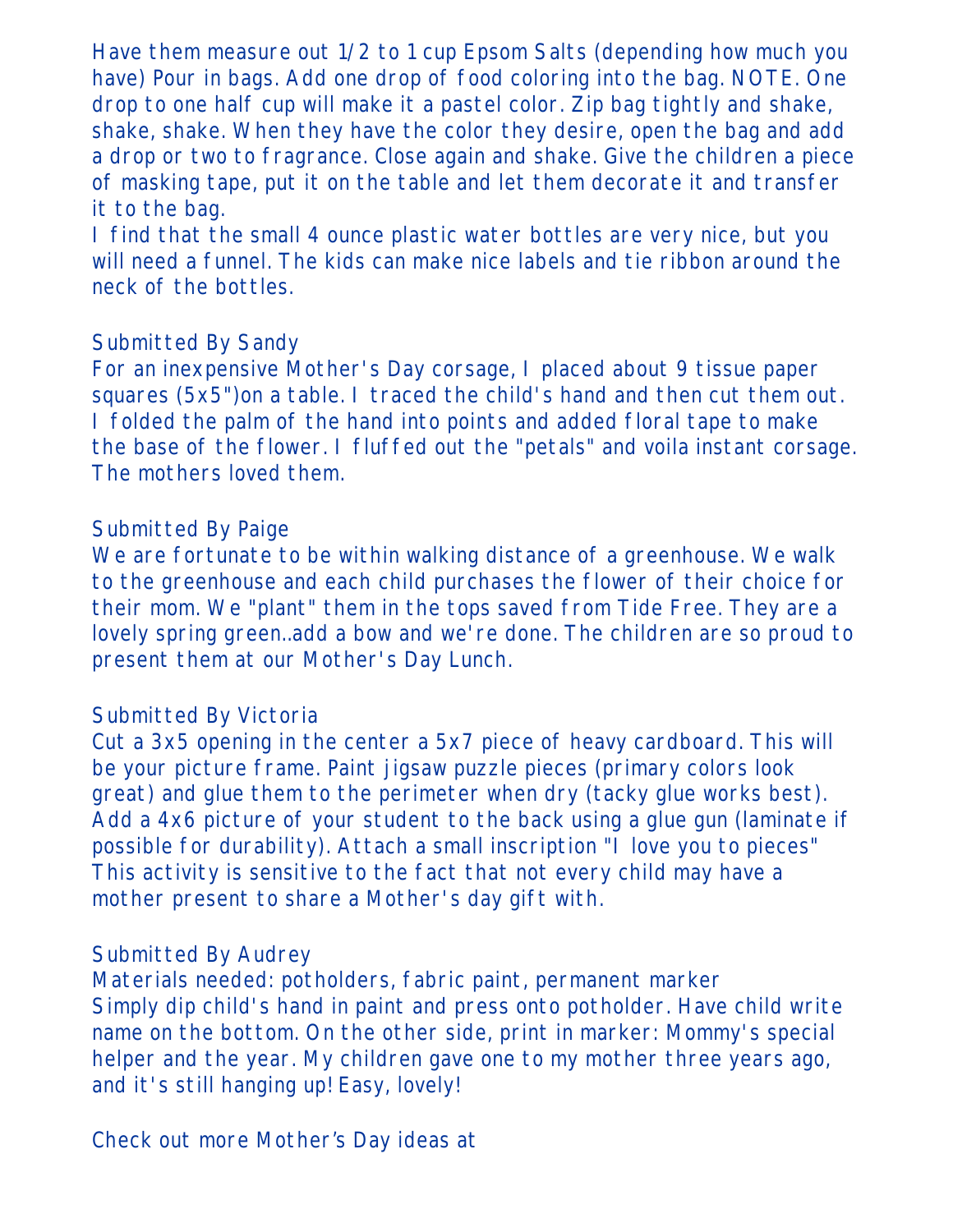http://www.perpetualpreschool.com/holiday\_themes/mother.html

Projects for tea cups:

\* Fill with potpourri or dried flowers.

\* Someone has already mentioned making a candle by adding wax and a wick. You could also use the cups as candle holders by filling them with water and adding a floating candle, or by filling them with colored sand, pebbles, or bath salts, and then inserting a votive candle.

\* I have a decorating book that has a charming project for hanging candles made from teacups and saucers. Since you're right here in Bakersfield, write to me offlist if you'd like to borrow the book ... I keep meaning to come visit your classroom, and am home for several days this week as well as most of next week.

Projects for coffee mugs:

\* Glue mug to saucer and have children decorate, if appropriate (adding art with permanent markers or paints, decorating the saucer with fingerprint art, or gluing on shells, dried or silk flowers, etc.). Mug can be used to hold pencils, scissors, wooden spoons, etc., as long as the base is heavy enough to avoid tipping.

\* A pretty decorated mug and saucer would also make a nice desktop vase for fresh or dried flowers. If you know how to make the roses from Hershey Kisses wrapped in red cellophane, you could place a piece of styrofoam in the bottom of each mug to hold a small bouquet of chocolate roses in place. You could also make a bouquet of diecut flowers, with a photo of a child's face in the center of one of the flowers.

\*If the mugs are plain/solid colored, the kids could decorate them in many different ways: paint, markers, glued on string/yarn, tissue paper glued on to look like stained glass, decoupaged magazine pictures, etc.

One thing I am doing with both my 2nd graders and the K's (with help!) is making 'flower pens' and memo pads. What I do is get some silk/plastic flowers and some florist tape, and one ball point pen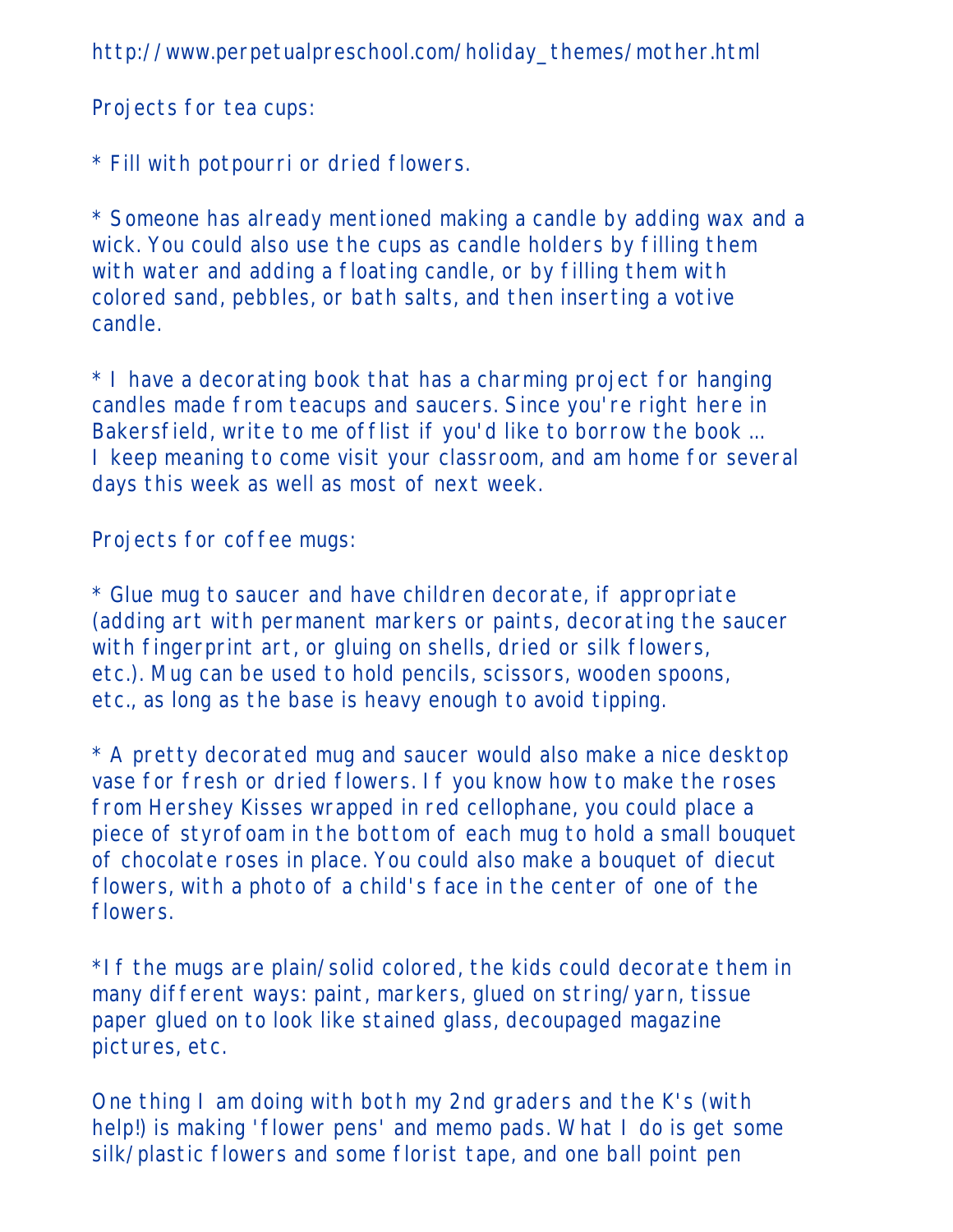for each child. Cut the flower so there is just a stem and maybe a leaf up by the blossom, and wrap the florist tape around it and the pen, till the pen is covered in green, up to the point. These are cute enough but I go one step further and have the kids create memo pad paper. I just have them fold a sheet of copy paper into 4ths and design a border around each quadrant. Then copy 10 or so for each kid on pastel colored copy paper. Cut them apart and tie with a bow along with the pretty flower pen. Last year the parents loved these! They can put things on the note paper like "Just a Note" or draw a picture of a telephone along the border, or whatever. I can't remember all I did but I got ideas from real note pads and they came out really cute!

We do a Mother's Day Tea each year and have a lot of fun. Some of the ideas of mine and other buddies are on my web site at: http://www.kinderteacher.com/Mother'sDayIdeas.htm Hope this helps.

I have had wonderful results in both a grade 3 class and a kindergarten class with making a booklet "I Know My Mother Well". On each page I program a sentence starter and the children fill in the rest. Examples: a)My mom's favourite food is b)My mom likes to relax by c)My mom's favourite colour is d)My mom REALLY likes to e)You can tell when my mother is mad when f)I love my mom because You get the idea. You can write any sentences that seem appropriate. The answers are often hilarious. With kinders, I used "Microsoft Publisher" template for the sentence starters and then called each child one at a time to the computer to orally give me their answers as I typed. Grade threes could write their own responses. Each page was illustrated to match the sentence. I have the children complete the booklet over a longish period of time so that the work is not too onerous, and the results are their best work.

I have had many mothers show great appreciation for this booklet. It's a "keeper".

Mother's Day Cookbooks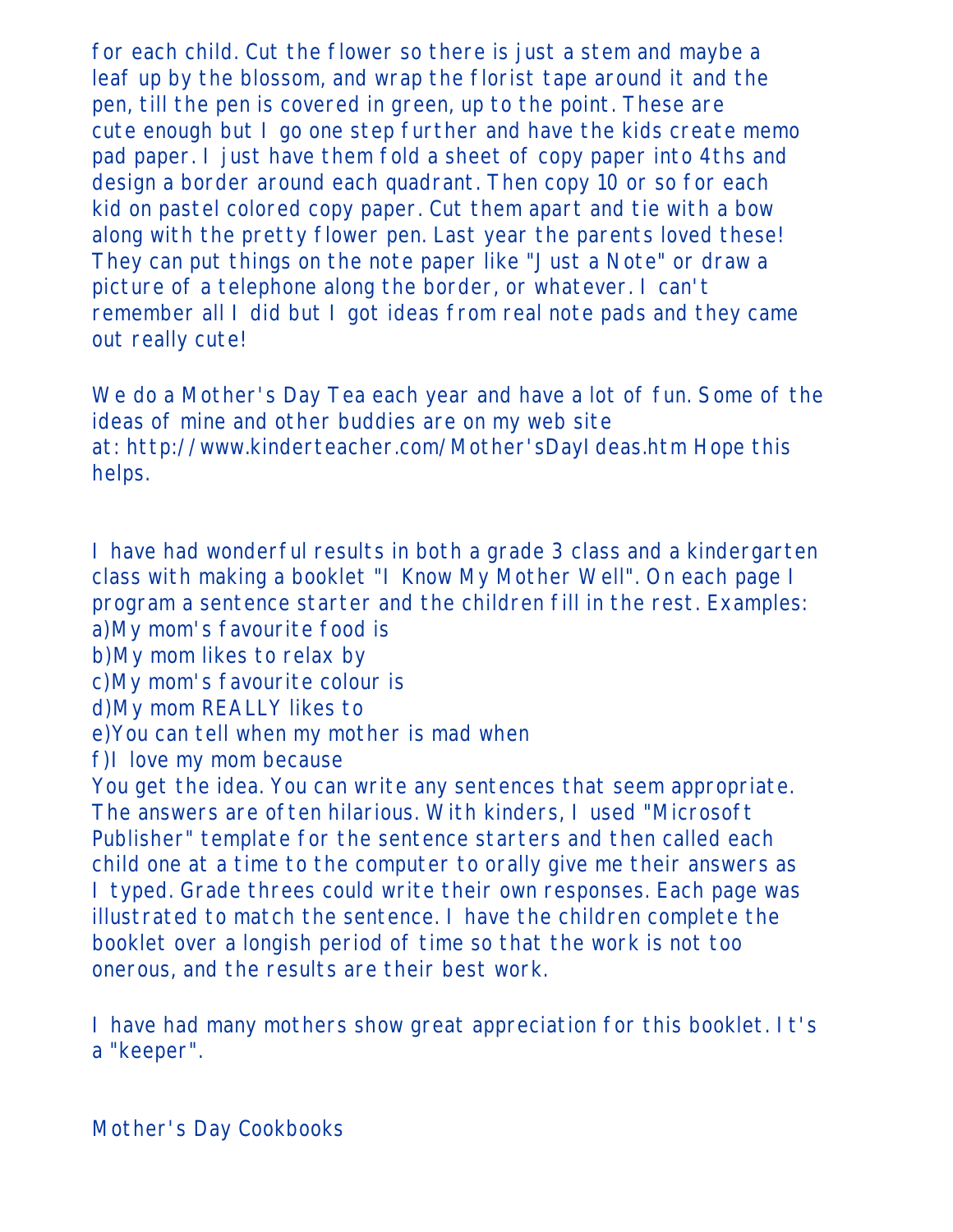Each year I do a cookbook for Mom. I ask each child "What does your Mom cook

that you like best?" It takes some time to get them started. I ask lots of

questions "How long does she cook it",

"How hot does she cook it". "What does she put in it, how much". You get the

idea. It is time consuming and has to be done iindividually. I type each

recipie on an 8 1/2 x 11 sheet and have the child draw their mother with

pencil. I then assemble into a cookbook which is given to each mother. My

mom did this years ago and sent the recipies to Johnny Carson who read them

over T.V. It is harder now with the languages, but unless the child has no

English whatsoever, they can do it. I am including a couple for you to read:+

+

Macaroni and Cheese

3 drinks of water 30 macaronis+

Mix it up, then while it cooks on the baker for 3 min at as hot as it's supposed to be, you wait. Then you eat it when it's done. Don't put cheese

on it cause I'll throw up. I like this because it's so good. Tina (I

always ask them why they like it)+

+

Foster Farms Chicken

```
+
```
Get 4 naked chickens from the store, some bones and meat. I don' know where

their heads went. I wouldn't eat them anyhow. Put on 1 gallon of flour, 4

inches of salt and 3 inches of pepper. Shake it all over. Cook it on the

stove for 6 minutes at 1`5 hots. It tastes like a bird. (always ask them

how it tastes)+

## Scott

+

Meat and Corn+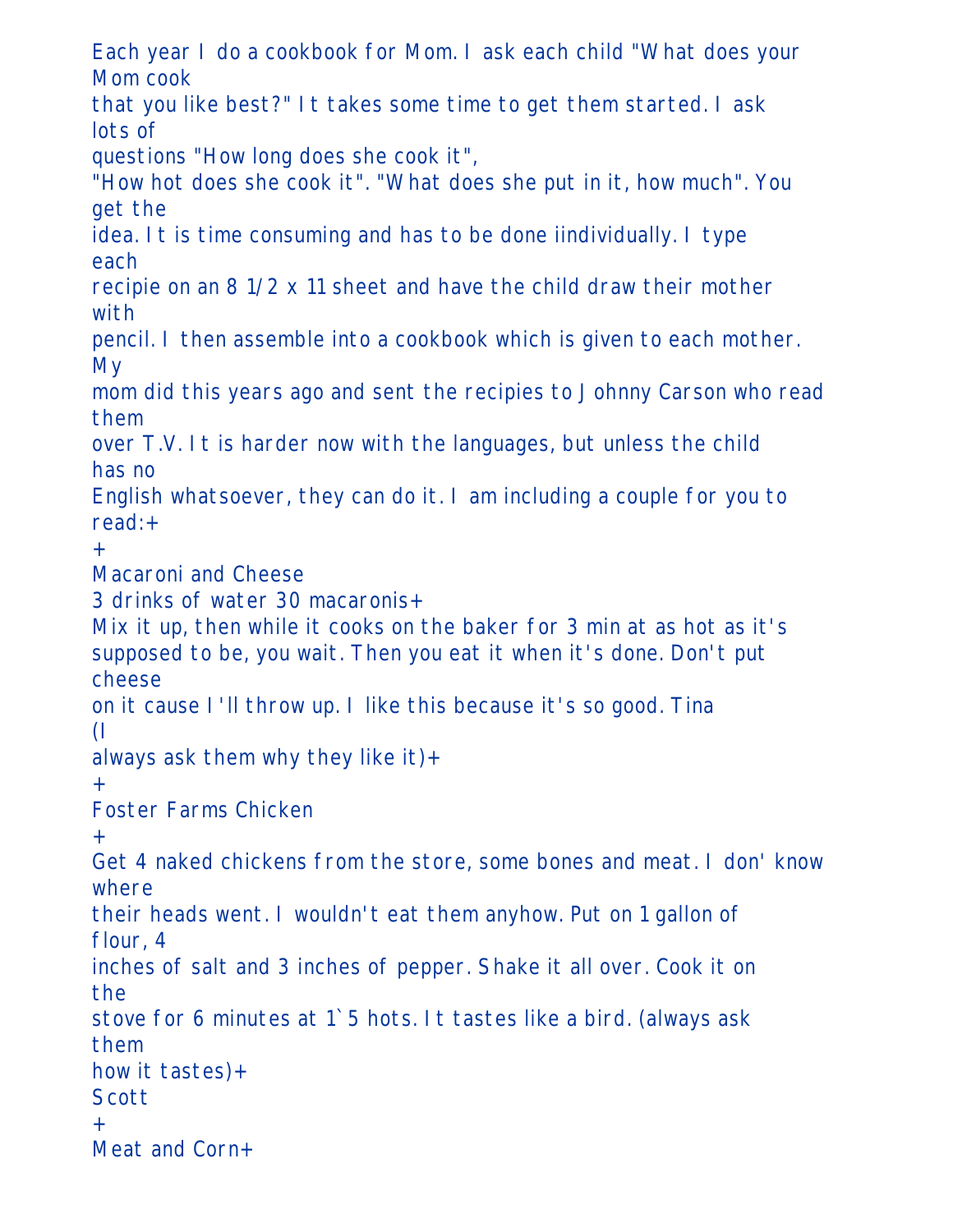+ Use 2 pounds of cow meat from the waist part of the cow. Put it in the oven at 1 degree for 1 minute. Come back to check it it is ready. Go to the corn man and get 12 pieces of corn. Pull off the hair and cook it 2 degrees for 1 hour. Put it on the dinner table when dad comes home. Sometimes he yells if it is not ready.+ + Brian+ + Turkey and Vegetables+ +2 cups gravy 2 big bones of turkey+ 5 carrots 12 beets 2 strings of corn+ + Mix it so it gets wet. Cook it on the stove. We go bowling and when we come back it is done. The big people eat the turkey and me and Richard eat peanut butter cause we don't like turkey. It takes too long to chew. We only like to chew gum. Put the turkey on the plate with the painted turkeys. Put 2 cherries on each side. Daddy sometime swears when he cuts it up.+ + Jimmy+ + You have to pull these recipies out of some kids and other open up and I can't type fast enough. + Give it a try. Mom's love them! Hi all, I went to my room today and got out the book I use for Mothers day (Well one of them). It is called Celebrating Mother's Day--Mom's Memory Box. It is a Creative Teaching Press Learn to Read book ISBN 1-57471-573-9. I just type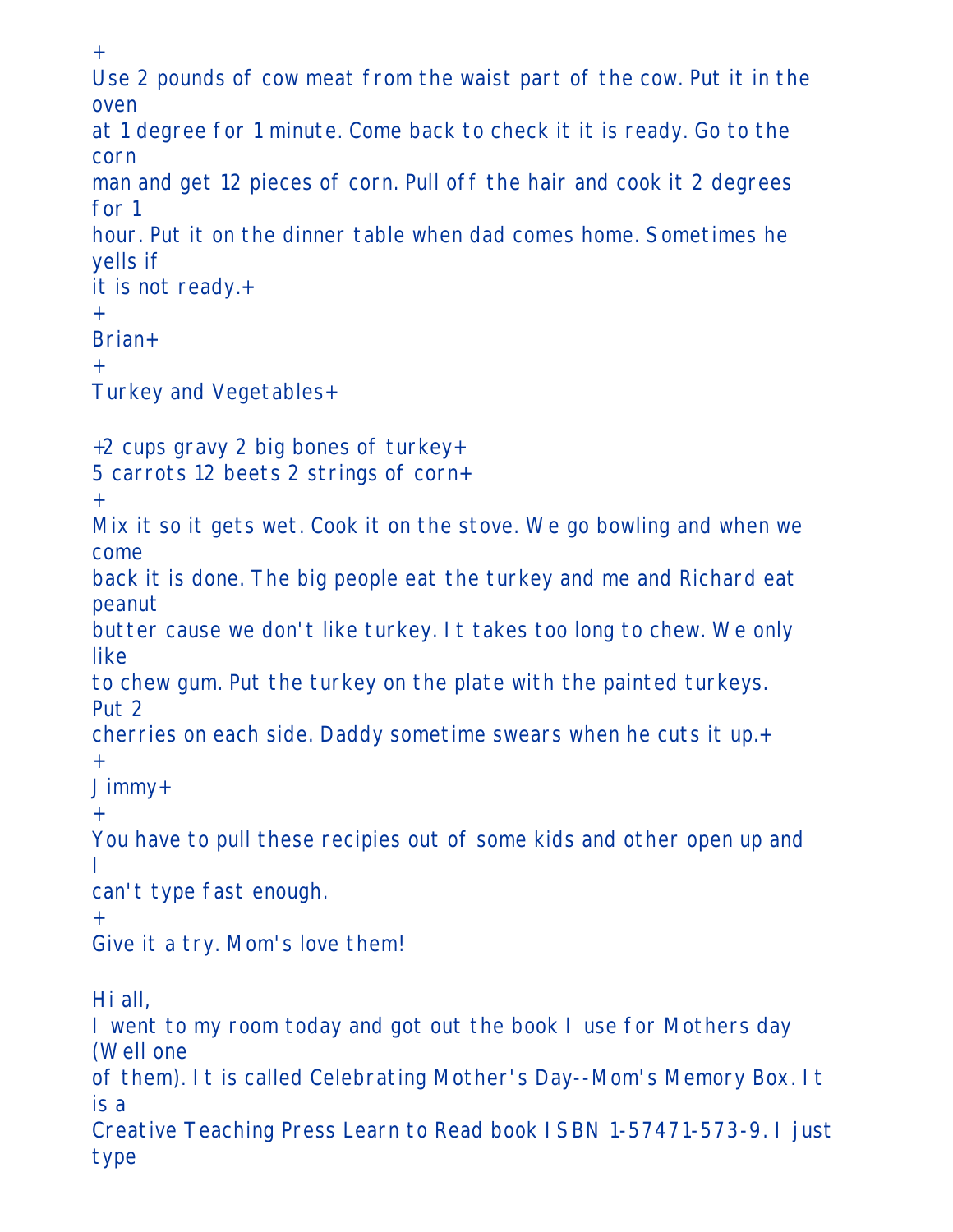the words to the book in poem format and small font to roll up and put in the

small box with the items in the poem. The box we cut out from our materials

center from an Ellison die cut in about 2 1/2 inches square with a top which

forms a heart when closed. I cut them out of a pastel color(s) so when the

kids water color them they look great. As I said before, a few days before

Mother's Day Tea, the kids and I enjoy the book and drop the items in their

boxes one at a time. (Paint the boxes a couple of days before).

Here is the poem and accompanying item to drop in:

Mom's Memory Box It's almost Mother's Day. I want to show my mom I love her a special way. I'll paint a little box. I'll put in a teddy bear. ( small fuzzy bear about 3/4 in purchased at craft store) It shows how we love to bear hug. I'll put in a piece of gum. (obviously, a piece of bubble gum) It shows how we always stick together. I'll put in some nuts. (Peanut in shell) They show how silly we like to be. I'll put in a bandage. (band-aid) It shows how she always comes to my rescue. I'll put in a chocolate kiss. (hershey's kiss) It shows how good it feels to be loved. And, Mom, don't forget... I'll love you forever!

Hope this is clear. It is loved by all and fairly cheap. I would definitely get the book (copywriting infringement is not my style) to read. The pics are cute, kind of small to read to whole group of moms and kinders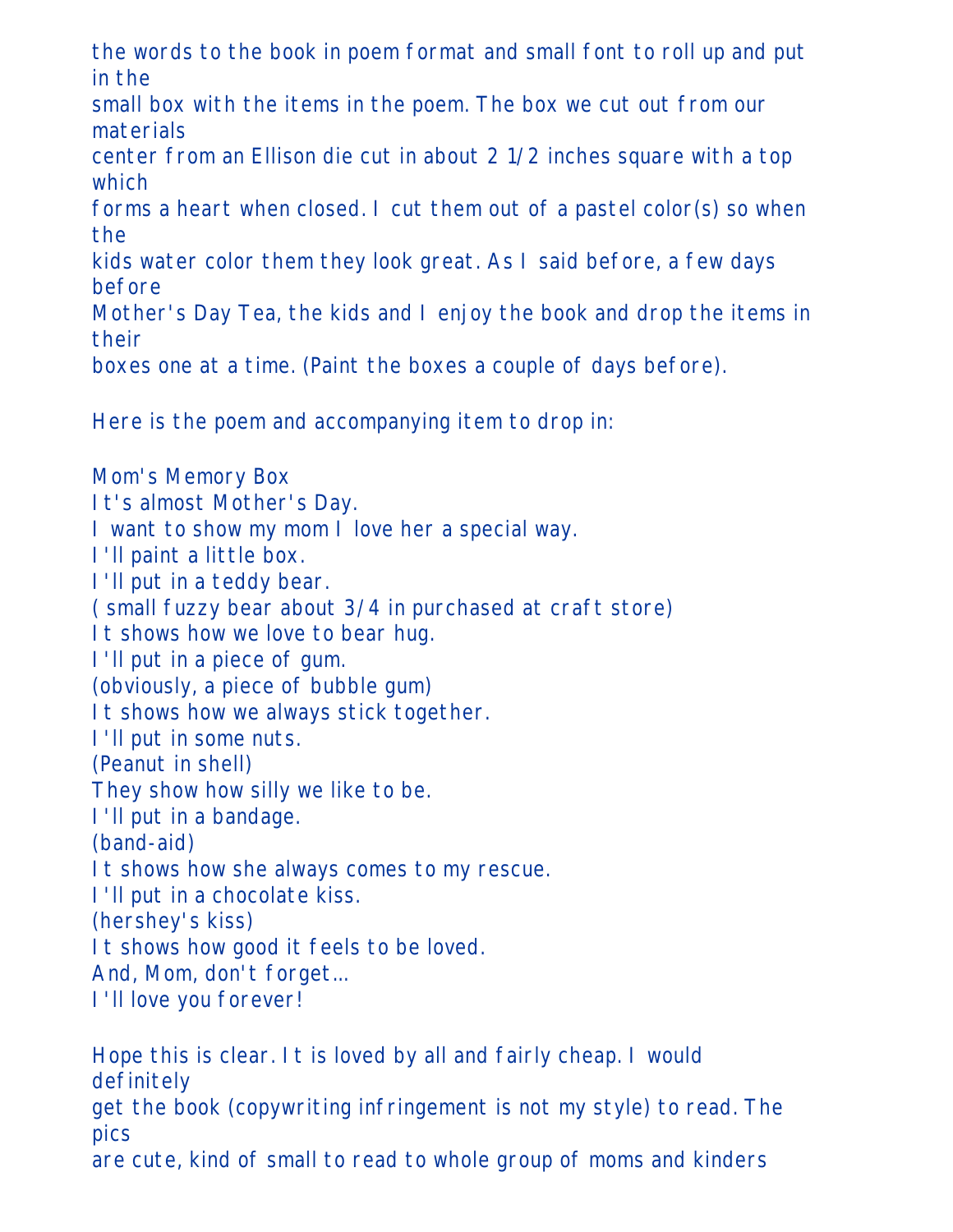though. I wish it came in big book. Oh well, email me for more information if needed. Laura in Upland (going back to school tomorrow after spring break)

Fro the past few years, I have done the same Mothers Day project:

On a sheet of 9X12 construction paper, I paste a teapot shape with the following poem: Here's a poem for Mothes Day I'll try my best in every way But when you get upset with me Relax and have a cup of tea

Under the teapot & poem, I paste a small picture of the child. I laminate it and tape a Lipton's tea bag to the front. If I have time, i have the child write Happy Mothers Day before I laminate...

There was a cute 'Mom's Day' version of Down By The Bay that I got off this post. We sang it for our Mom's Day Tea last year. The 'my mother will say...' part had responses mom-type responses.....and my mind is drawing a blank right now....but the favorite was 'change your underwear...because I care.....down by the bay!' VERY cute.

I also wanted to throw in a fun and touching activity to do for mothers day.

Creative Teaching Press has a little book called "Celebrating Mothers Day"

something like Mom's Memory Box. It is a cute short story about a child

making a memory box and putting things in that make them think of mom. For

instance, I'll put in a piece of gum cause we always stick together. etc. I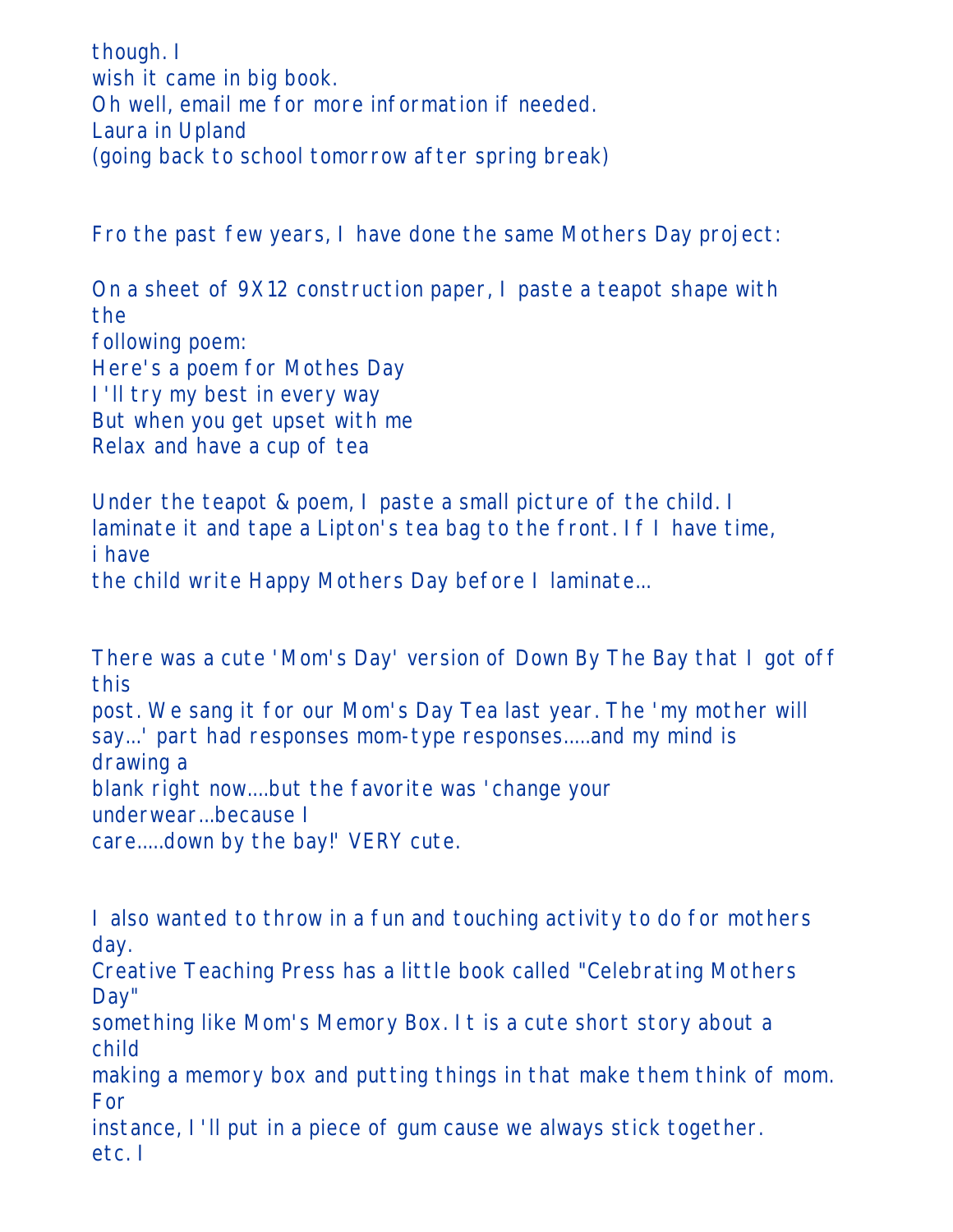have my kids paint a box that we cut out of cardstock at our materials center

die cuts. It is a box with a heart that forms the lid. Then after water

coloring flowers on outside, I read the story to them and we place all the

things in. On mothers day, at our tea, we read the book and they open the

box with their mom's and take out the things in the box. I also put the poem

on the front which is just the words from the book.

All is at school, but if anyone is interested, I can give you more infor.

The moms and kids love it.

Not too expensive!

Laura

K in Upland CA

I love this time of year!!! The past two years we have done a book for the

Moms. We have the children dictate sentences to us about their Moms and they

draw pictures of their Mom. We copy the pages and put them into a book.

They are absolutely hysterical...One child wrote my Mom loves to spit watermelon seeds, My mom loves to watch her soaps, My Mom looks so beautiful

when she paints her toes, and on and on! We get so many positive comments.

I write a note to the Moms in the beginning of the book, they are to guess

the mom on each page. We do not put their names on the front.

We also have the kids color a design on to that 'shrinky dink' paper and then

we shrink them and make pins. So cute! I think we are going to present

these things at a tea for the moms this year.

Hope this helps.

Did you know that Home Depot will send someone out from their gardening department to do a planting activity with our children? Neither did I. A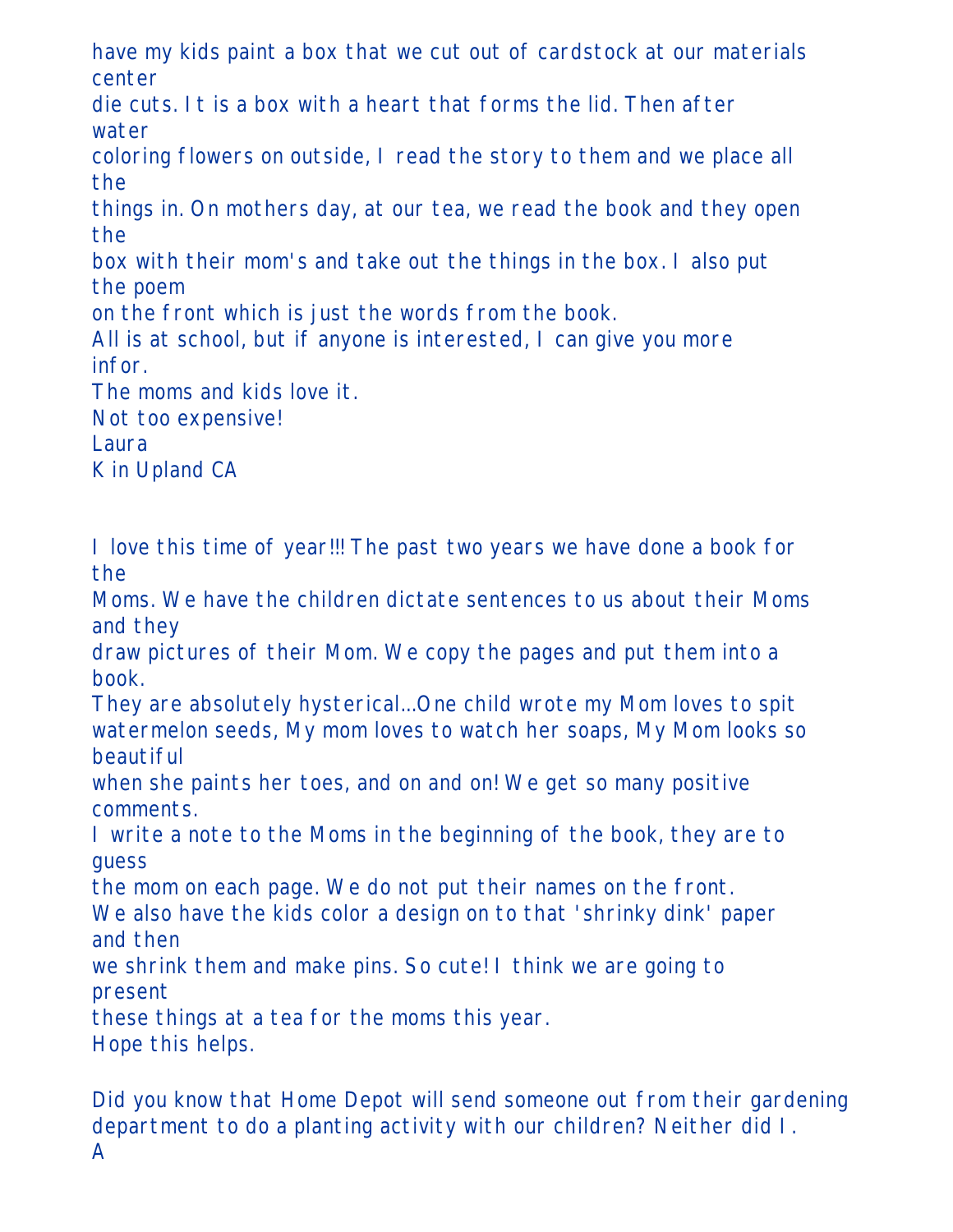student teacher at our school in first grade with us, called home depot to

ask them a question concerning when to plant Zinnia seeds so the at they

would be grown by Mother's Day. The lady said she would come out to the

school and bring all of the necessary items, pots, seeds (or plants), soil,

etc. The student teacher told her they had the items already (from another

free Home Depot giveaway). The lady came out and brought little orange Home

Depot aprons for the whole class to wear and keep and did the whole planting

lesson with t he kids. Then she brought them a petunia in a three inch pot

just because. She also said that if their seeds did not grow she would gladly come back with flowers to put in there. We are using these in our

plants unit, but they will also double as part of a Mother's Day gift. I just thought you guys who have a Home Depot nearby would like to know about

this!

# Mother's Day

I give the kids a pattern of a house to trace and cut out. I only use 2

parts..the roof and the base of the house. The kids can pick the color of

construction paper they want to use. The kids glue the roof to the base.

they cut out a rectangle for the dorr, but only make 3 cuts so the door can

open and close. I glue their pictures behind the door. Above the door is

written....Open the door and see who loves you.

# Mother's Day ideas

We take each child's individual picture holding a bouquet of flowers. **We**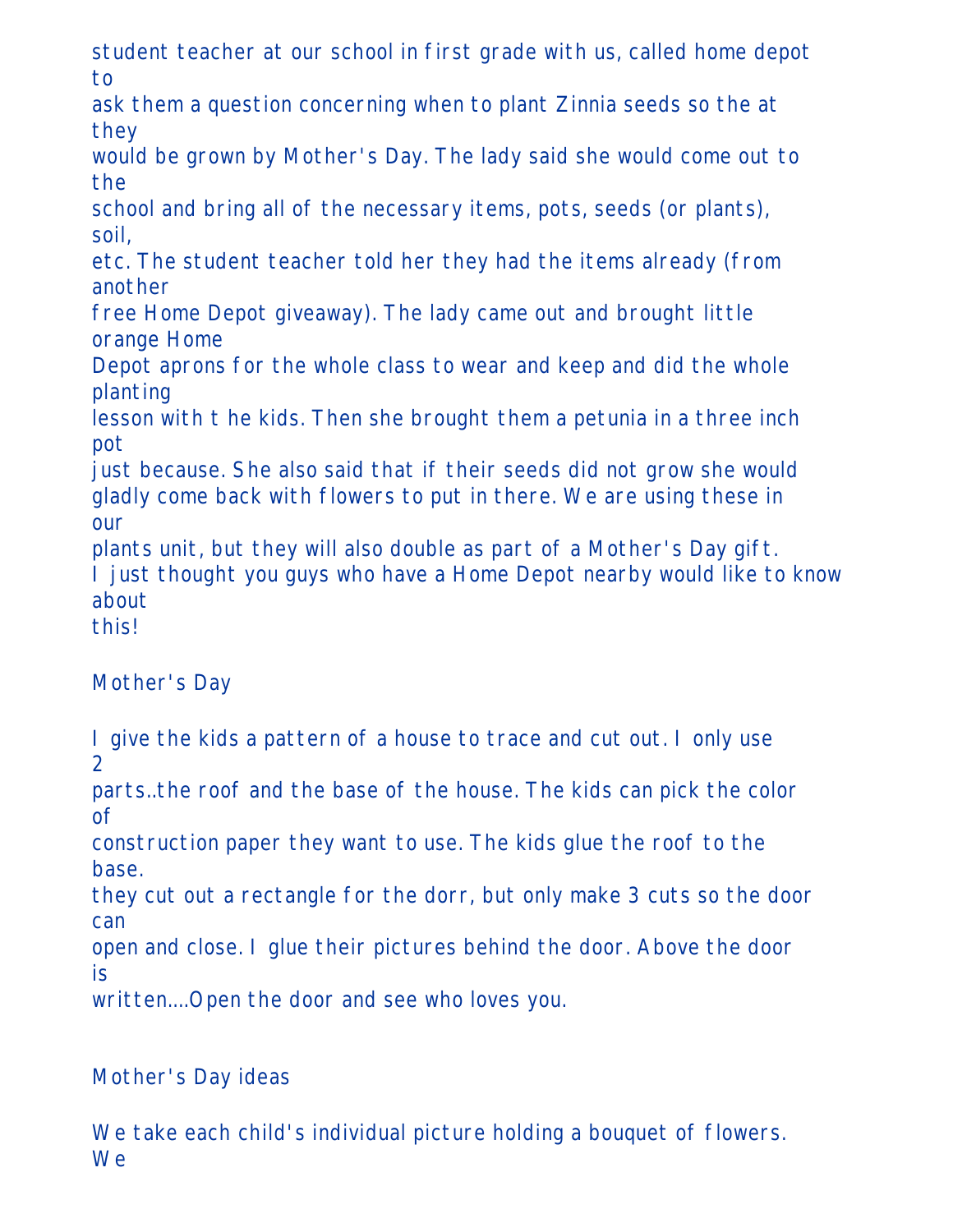then attach the poem that goes:

I will love you forever and forever you will be the most wonderful mother you mean everything to me.

Instead of giving you a gift in the usual way I though you would prefer A forever bouquet!

 $Love, \_\_$ 

I am your little flower, Mom Please help me grow and bloom; Take the weeds, but leave the roots And give me lots of room.

Mom, you are my gardener; My sunshine and my rain. Too much will make me wither With enough, I'll bloom again.

I am your little flower, Mom I'm different from the rest; Don't pick me Mom, just help me grow To be my very best.

Written by: Rebecca Armstrong May, 1998

I have a couple of books that we red about mothers such as Hazel's Amazing Mother The Mother's Day Mice

We are growing plants in our room as part o our study on seeds. Each student has one. My students are painying little clay pots to plant the flowers in and that will be a mother's day present along with a little book each student is writing called My Mommy is Special Because.... depending on the child, they draw and write two- four pages. We discuss things like things mommy cooks for up that we love, special things i always get to do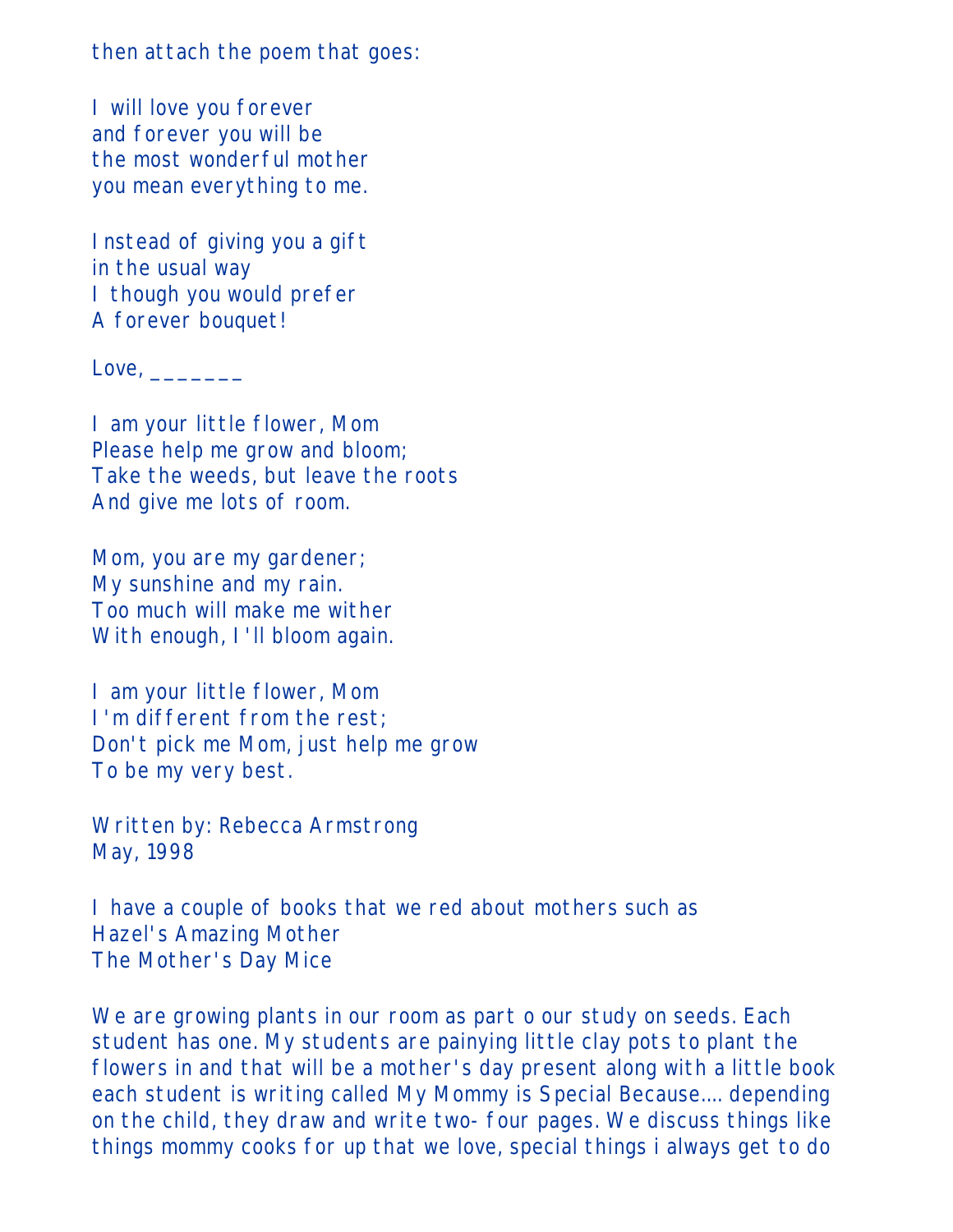with mommy, and things that mommy is really good at to get ideas going.

They always come out nice and the moms just love the little books.

Use our pre-printed page to create a Mother's Day Cup Insert. The insert can be colored, cut apart then fit in between 2 - 9oz Solo clear plastic cups. Once decorated and assembled, the cup can be used for a pot for a small plant to hold a sachet of potpourri to hold candy or other treats I think we are going to fill the cups with mints or some other wrapped candy. We are also making bookmarks with the kids pictures on them that have the following poem on it:

All through the year I'll try to do The things that show My love for you. And not be happy just to say, "I love you, Mother," on Mother's Day.

Mother's Day idea

A lady on a daycare board that I'm on gave this neat idea for Mother's Day. I love it…just wish my mom's would drop off in the mornings!!!!!

"We are taking white lunch bags and the kids are coloring them on one side with hand print on the other…the kids will make muffins on thur afternoon and i buy the individual oj. I pack them that morning and the kids give them to mom when she drops off…they love it"

"…buy inexpensive umbrellas for the moms and let the kids put their (painted) handprints in different places on the umbrella. Or I could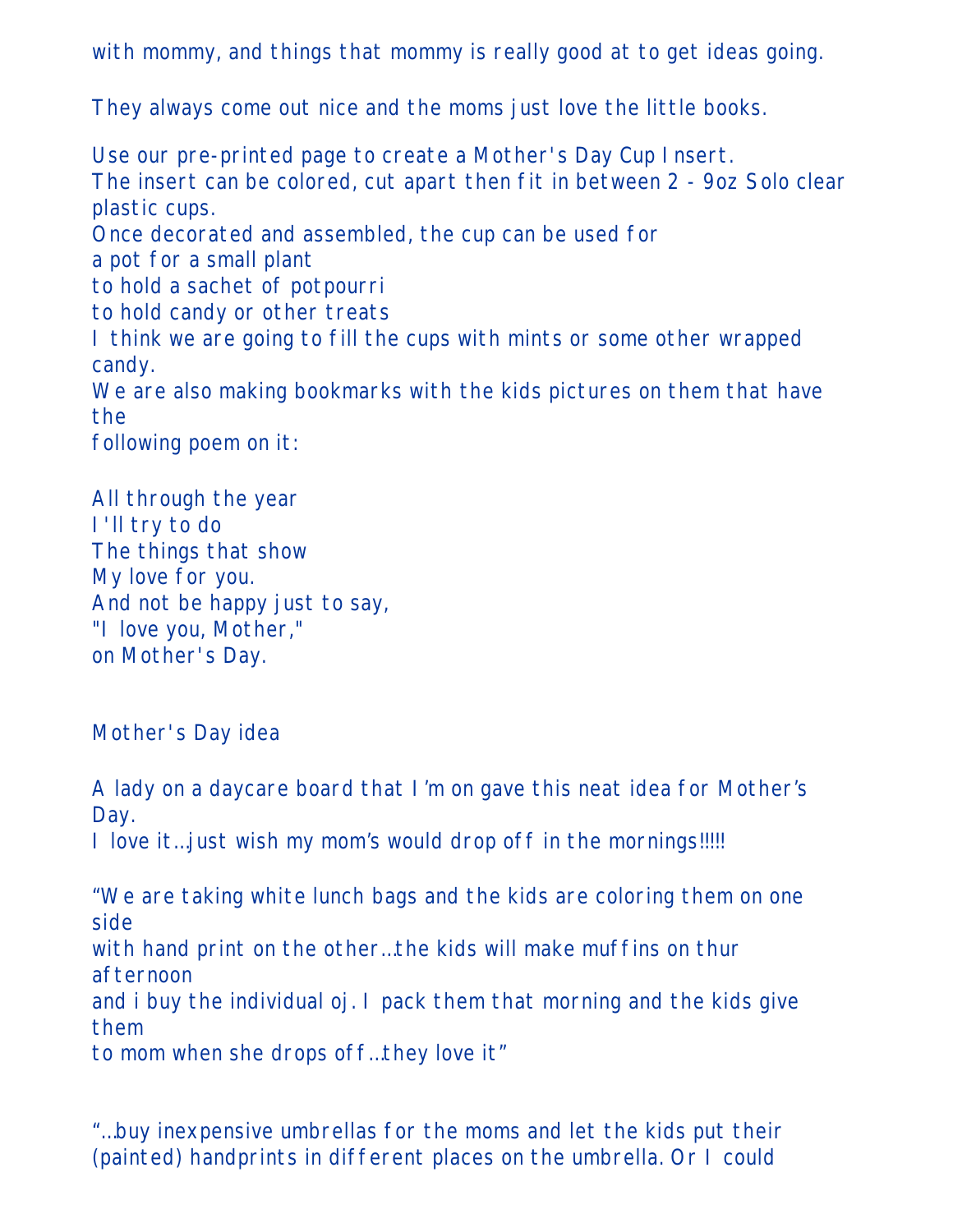have them decorate the umbrella with different shaped sponges." -----Original Message-----

This one has been a favorite of mine for quite a few years. I love it when this year's stuednt will say---"My sister has one of those!"

I take a photo of each child and mount near the top of a sheet of light blue construction paper. In the middle of the paper, we glue an outline of a teapot that has the following poem on it:

Here's a poem for Mother's Day I'll try my best in every way But when you get upset with me Relax and have a cup of tea

I have used the Carson-Dellosa teapot notepads, but couldn't find them last year, so I used a teapot I printed out from PrintMaster.

The whole page is laminated and I tape a Lipton's Tea bag to it..

The poem is not original, but I do not know where it came from originally

Little ducklings all have a mom to tell them wise-quacks.

Little piglets all have a mom to take them piggy back.

Little bugs all have a mom to give them buggy rides.

Little fawns all have a mom who is a deer besides.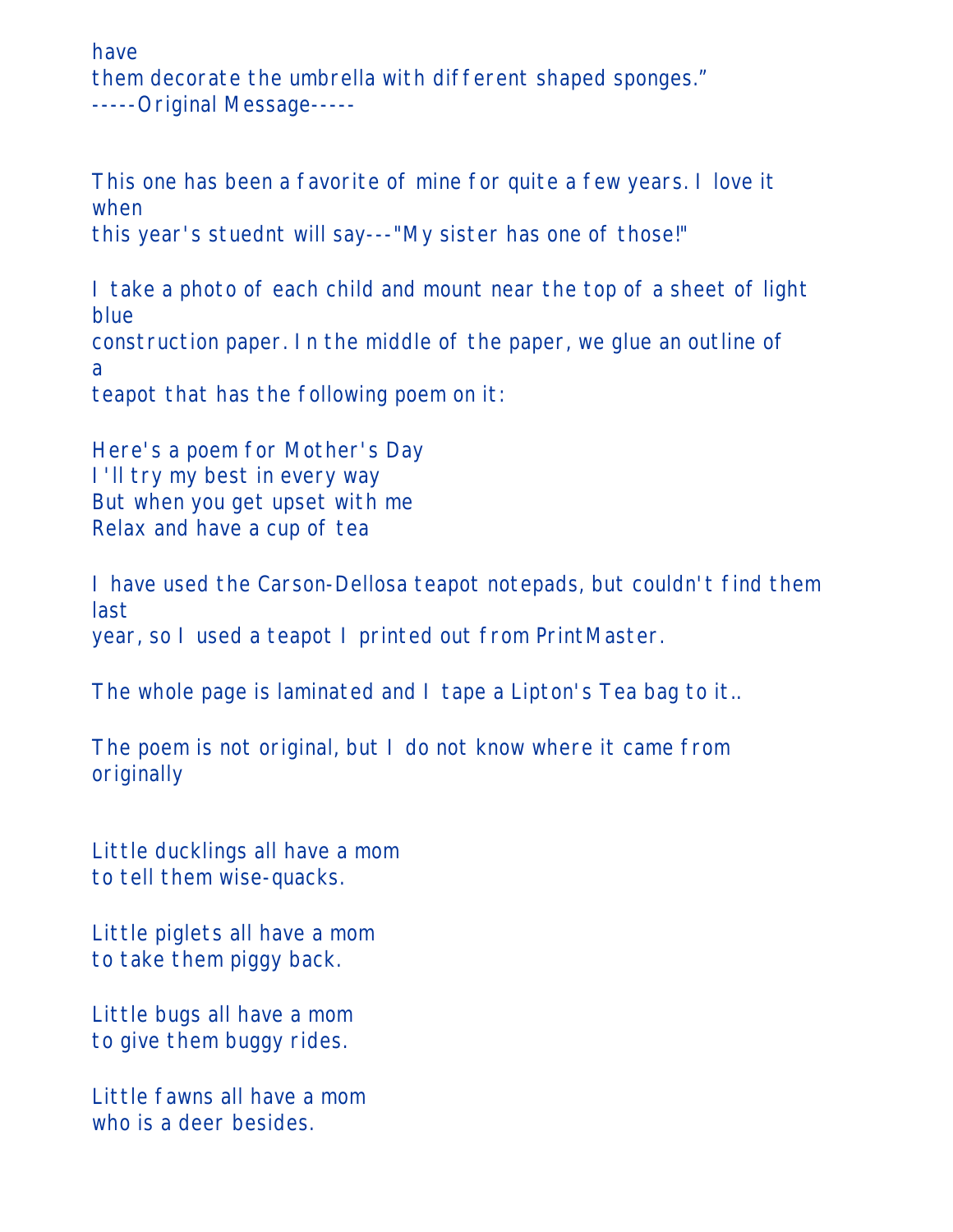Little skunks must have a mom who's sweet (at least to them).

And little flowers have a mom to keep them on the stem.

Little bookworms have a mom to teach them wrong from "write".

Little glowworms have a mom to keep their tail lights bright.

Little bunnies have a mom to teach them when to hop.

And little fishies have a mom to show them how to belly flop.

Now, they think that their moms are great. And probably it's true. But then they haven't met the BEST 'Cuz mom they don't know you!

Mother's Day

Because my pockets are empty, I am having my kids make Mother's Day books this year. I just made them on my computer and think they are worth sharing. If all goes as planned, they should be adorable! Here is what they say: My Mom By: This is my Mom. (they will draw a picture of Mom.) I think my Mom looks just like\_\_\_\_\_\_\_. Do you know how old my Mom is? She is \_\_\_ years old. My Mom weighs about \_\_\_\_ pounds. My Mom works hard all day. She is a \_\_\_\_\_\_\_\_\_. My Mom can \_\_\_\_\_\_ better than anyone else I know. I would not trade my Mom for anything, not even\_\_\_\_\_\_\_\_\_\_. If I could I would buy my Mom \_\_\_\_\_\_\_\_\_\_ for

Mother's Day. Happy Mother's Day! Love, \_\_\_\_\_\_.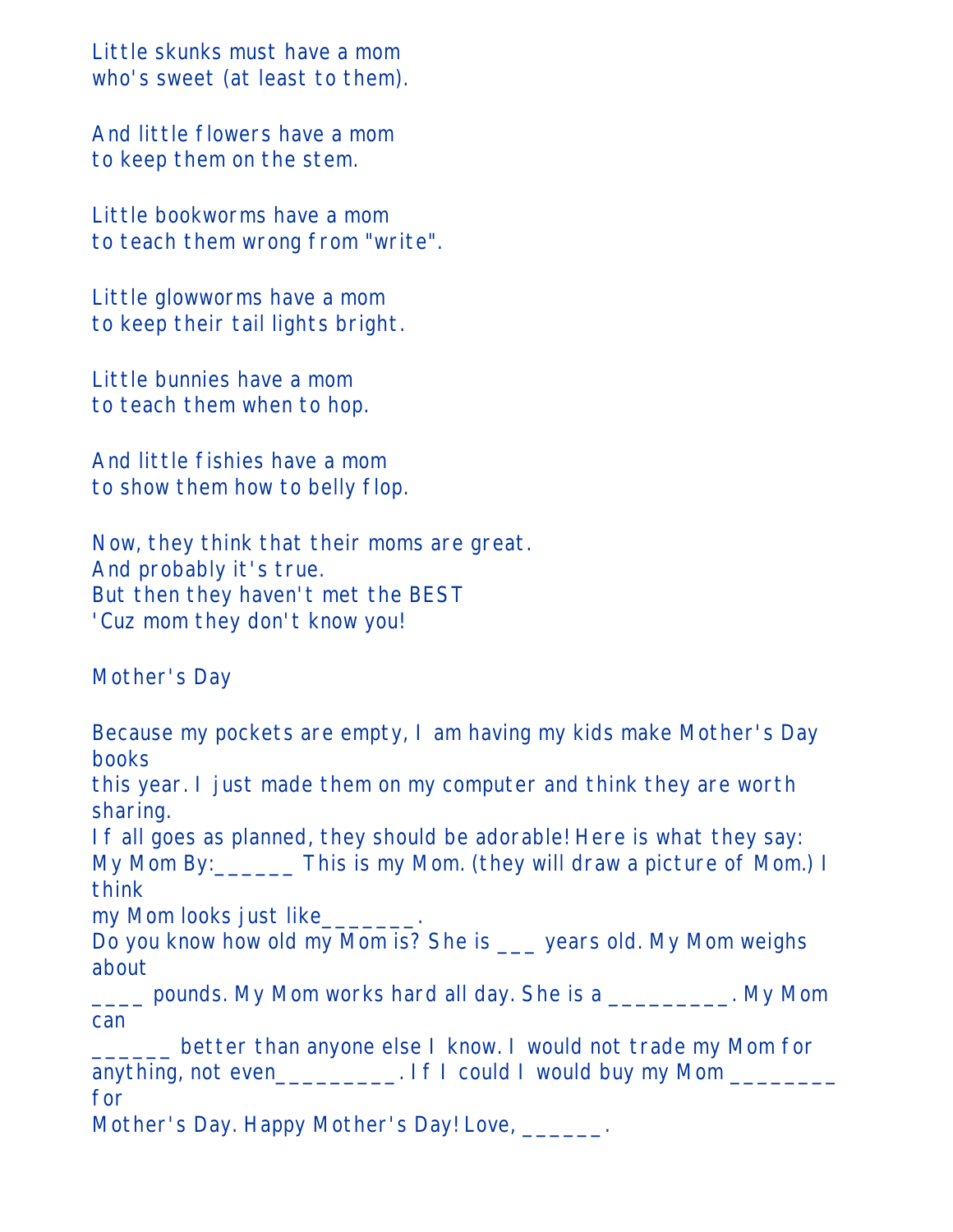I had all my kids do clay pots this year. The big ones did finger prints

that I turned into lady bugs. But with the baby, I just painted her foot

and I rolled her foot along the pot, it came out cute and I think her Mom is

going to love it

I just printed up a little mom poem and did their foot print next to it. It turned out cute!

mothers day tea

The monkey bread recipe is the one where you take cinamon sugar and the kids

cut the canned biscuits in fourths and shake them in the cinamon sugar. Layer in a Pam sprayed bundt pan and then when you are ready to bake at 350

degrees, pour 1/2 to 1 cup of melted butter in pan and add 3/4 c of sugar.

When heated pour over the top. The kids love making it and it is easy. Hope

this is not too confusing.

Laura

Here is a poem/ play that a fellow teacher used for her Mother's Day tea.

She had groups of 2-3 hold up a picture of each animal as they said the verse.

Then everyone said the last line together. It is really cute and just right

for pre k and k.

We made it into a book this year for our moms.

Little ducklings all have a mom to tell them wise-quacks.

Little piglets all have a mom to take them piggy back.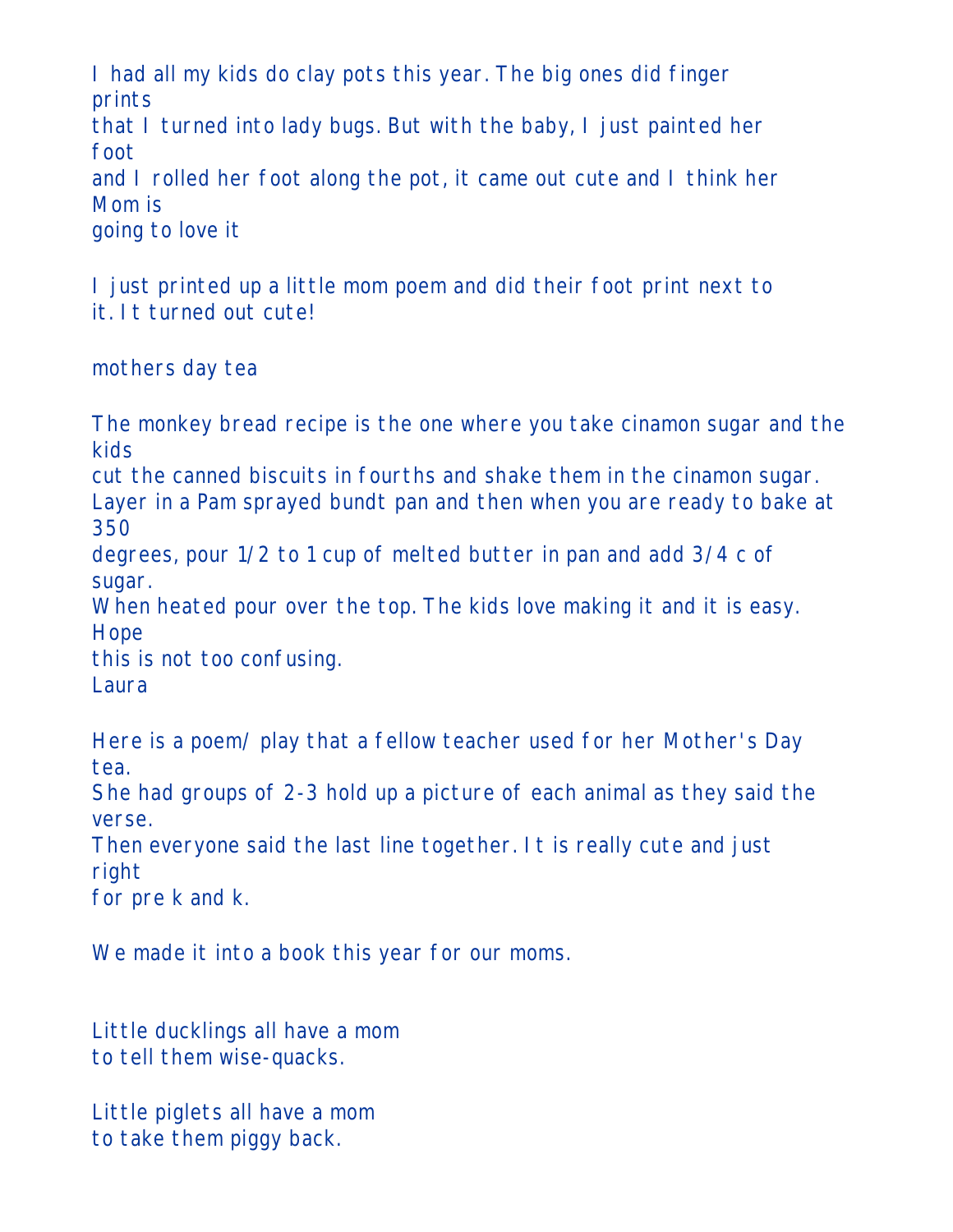Little bugs all have a mom to give them buggy rides.

Little fawns all have a mom who is a deer besides.

Little skunks must have a mom who's sweet (at least to them).

And little flowers have a mom to keep them on the stem.

Little bookworms have a mom to teach them wrong from "write".

Little glowworms have a mom to keep their tail lights bright.

Little bunnies have a mom to teach them when to hop.

And little fishies have a mom to show them how to belly flop.

Now, they think that their moms are great. And probably it's true. But then they haven't met the BEST 'Cuz mom they don't know you!

#### THE READING MOTHER

I had A MOTHER who read to me

Sagas of pirates who scoured the sea,

Cutlasses clenched in their yellow teeth,

"Blackbirds" stowed in the hold beneath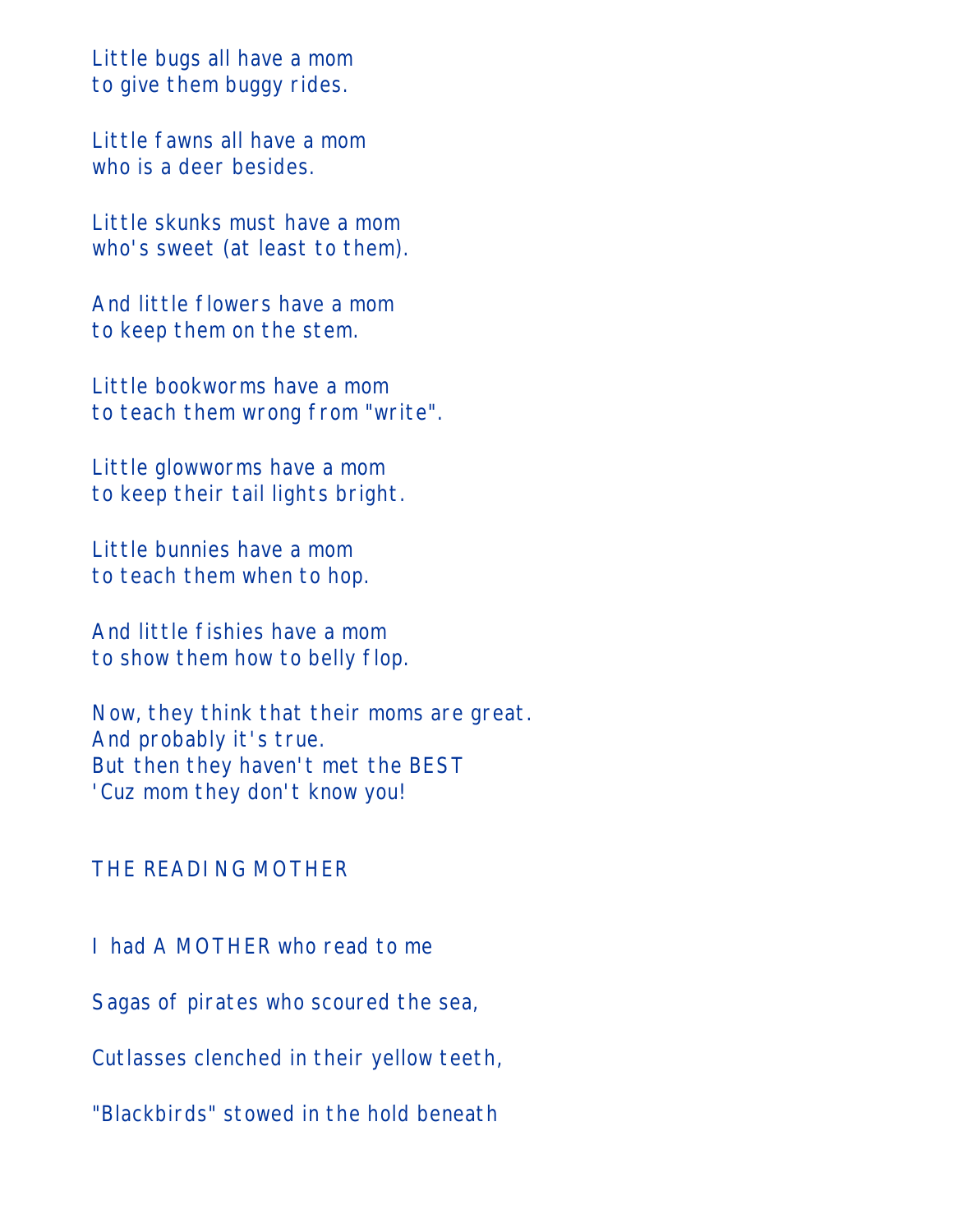I had a Mother who read me lays Of ancient and gallant and golden days; Stories of Marmion and Ivanhoe, Which every boy has a right to know.

I had a Mother who read me tales Of Gelert the hound of the hills of Wales, True to his trust till his tragic death, Faithfulness blent with his final breath.

I had a Mother who read me the things

That wholesome life to the boy heart brings-

Stories that stir with an upward touch,

Oh, that each mother of boys were such!

You may have tangible wealth untold;

Caskets of jewels and coffers of gold.

Richer than I you can never be-

I had a Mother who read to me.

As you know, I'm the person who is passionate about not having a Mother's Day Tea and I've explained my reasons 2 years in a row. I'd like to share my alternative that happened yesterday! We had a Nursery Rhyme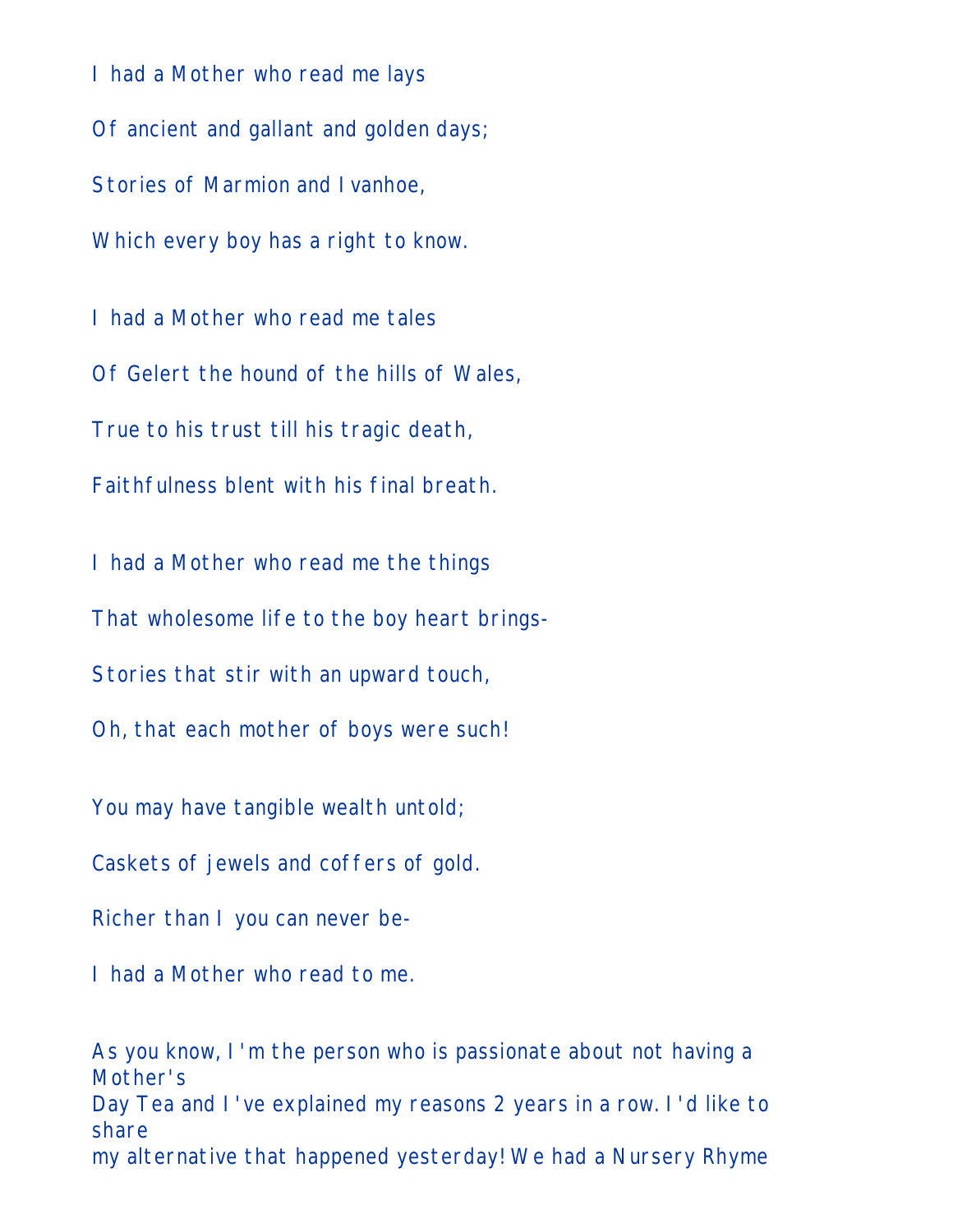Extravaganza

and it was absolutely delightful! I combined ideas I got from a teacher's

webpage (she gave me permission) and added a few of my own. The children

created their invitations inviting mom & dad or 2 special people. (each

child could invite 2 people) - I had moms & dads, and then a variety, aunts,

favorite people, Godmother, daycare lady.

I had 8 places the child and guests could visit - 2 they had to visit: decorate a cookie like a mouse or cat & have a cup of Mother Goose Grog

(fruit punch) and get your picture taken with your guests & my stuffed Mother Goose (by me with my digital camera-I will develop these and put them

in a free frame for the end of the year). They also could make a twinkling

star on a dowel and decorate it; make hickory dickory dock clock (from Dr.

Jean); drop Baa Baa Black Sheep's wool into the jug; Jump over Jack's candle

stick, measure and record the distance; knock Humpty off the wall; get their

face painted. In the background I had Dr. Jean's new nursery rhyme CD playing. The guests were invited for an hour and it took exactly that much

time. Of course the children wanted to do all the centers. Usually I have

done something where the children perform - a rodeo, a luau, a graduation,

but this was the best I've done yet, because the children were actively engaged with their guests. One grandpa said "Boy kindergarten is nothing

like when I went to school!" Another guest who was visiting from Alaska

said, "I can't believe how quiet this is (there were 66 people in my room

and the hallway) and I stopped to listen and he was right - kids and adults

were busy working and visiting. This was a great day in kindergarten! Linda in MN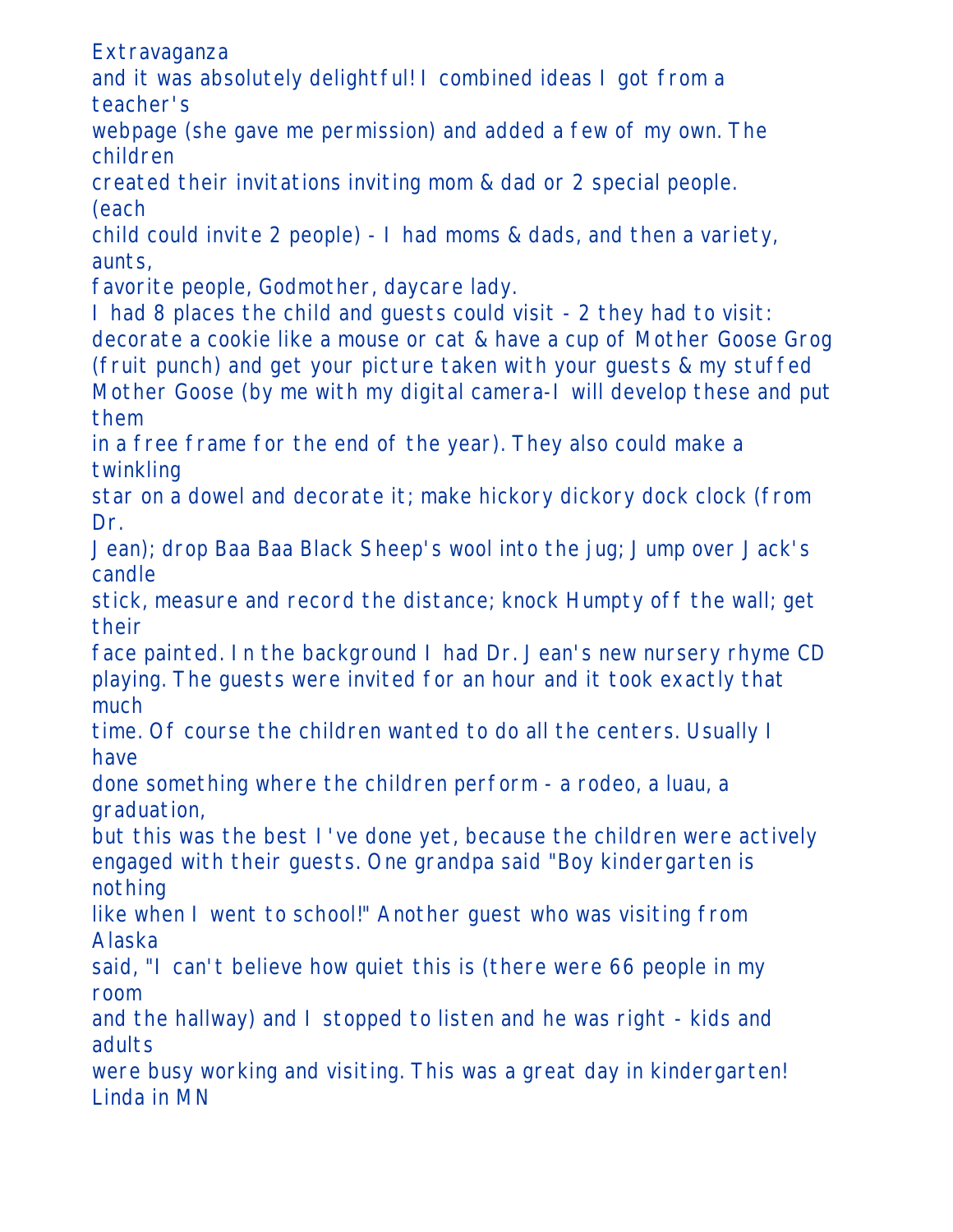Here ae some Mothers Day ideas I have saved from several sources! (Lots are from WONDERFUL teachers on this mailring!)

You Are My Mommy (Mother) (Sung to: You Are My Sunshine) Guitar/Autoharp chords "C", "F", "G7"

You are my mommy, my only mommy, The "one and only" Mom for me! You are the Best Mom, I really love you. I'm trying hard to be so good, you'll see!

You can substitute the word "Mother" for "Mommy" in the song.

Everyone Says (for Mom on Mother's Day)

Everyone says that I look like my mother, I have her eyes and her grin. And they say I have her cheekbones, And the shape of her nose and chin.

Everyone says I'm "the spitting image" Of my Mom when she was nine. And the color of my hair is like her hair was, Once upon a time.

But I don't really see how I can look like my Mom, you see. I was made this way on purpose, And I think I just look like me!

Mary - Songs 4 Teachers You sew the buttons on my clothes, You give me a hanky for my nose.

You make good things for me to eat, You buy me candy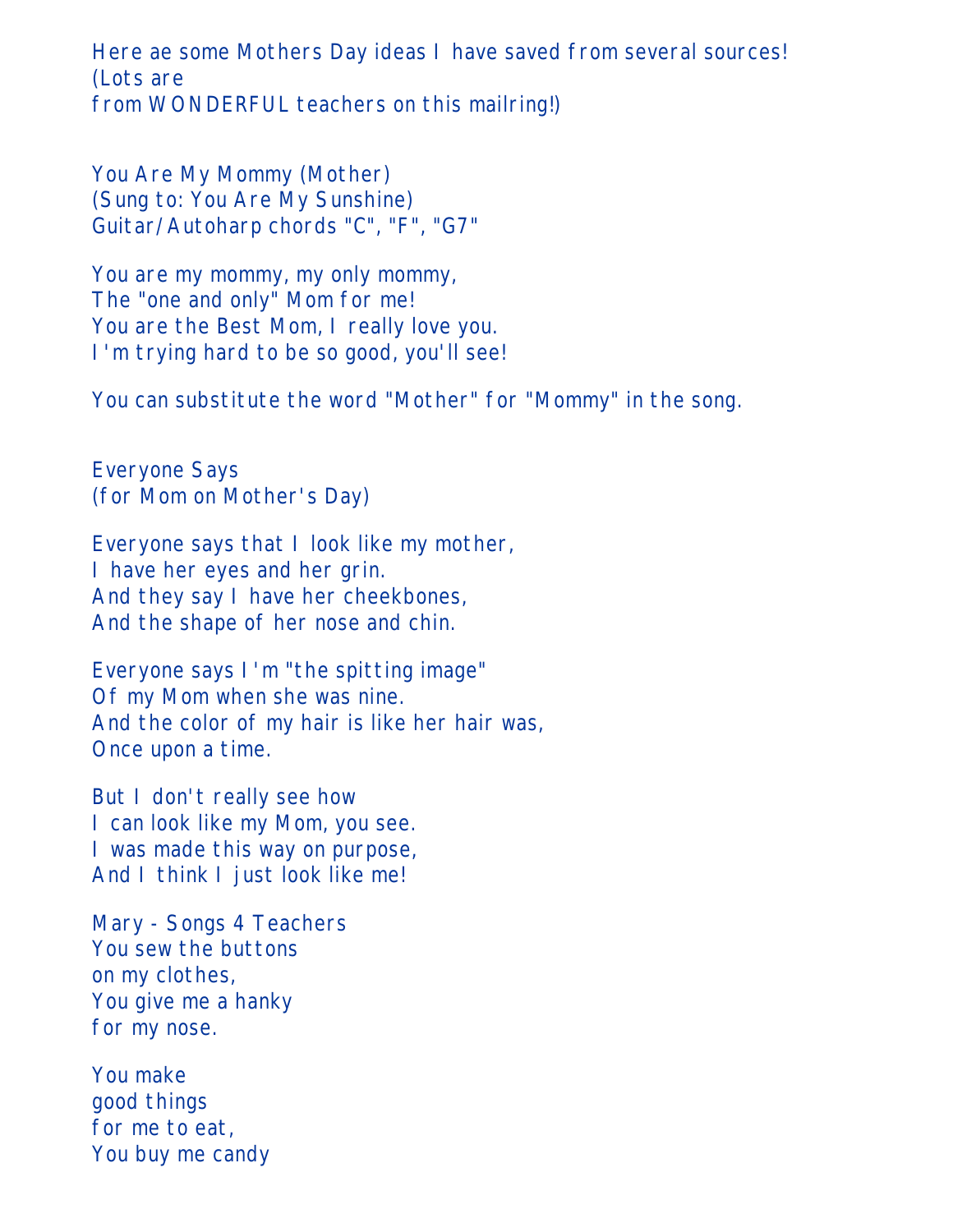for a treat.

You mend my clothes and wash my socks... Dear Mom. I love you lots and lots!!

I found this somewhere on the web. I used it last year to make a little

book that the kids gave to their mother on Mother's Day. We used

magazine pictures and real objects to illustrate the pages. We used the title: "Thumb"body Loves You". The cover was illustrated with a flower made with

thumbprints as petals.

M - O - T - H - E - R

"M" is for the million things she gave me, "O" means only that she's growing old, "T" is for the tears she shed to save me, "H" is for her heart of purest gold; "E" is for her eyes, with love-light shining, "R" means right, and right she'll always be, Put them all together, they spell "MOTHER," A word that means the world to me.

To Lead A Girl To Womanhood

Open her eyes to the blessings around her; Show her that beauty and goodness surround her. Help her to trust in the future, not fear it. Teach her that dreams are the wings of the spirit.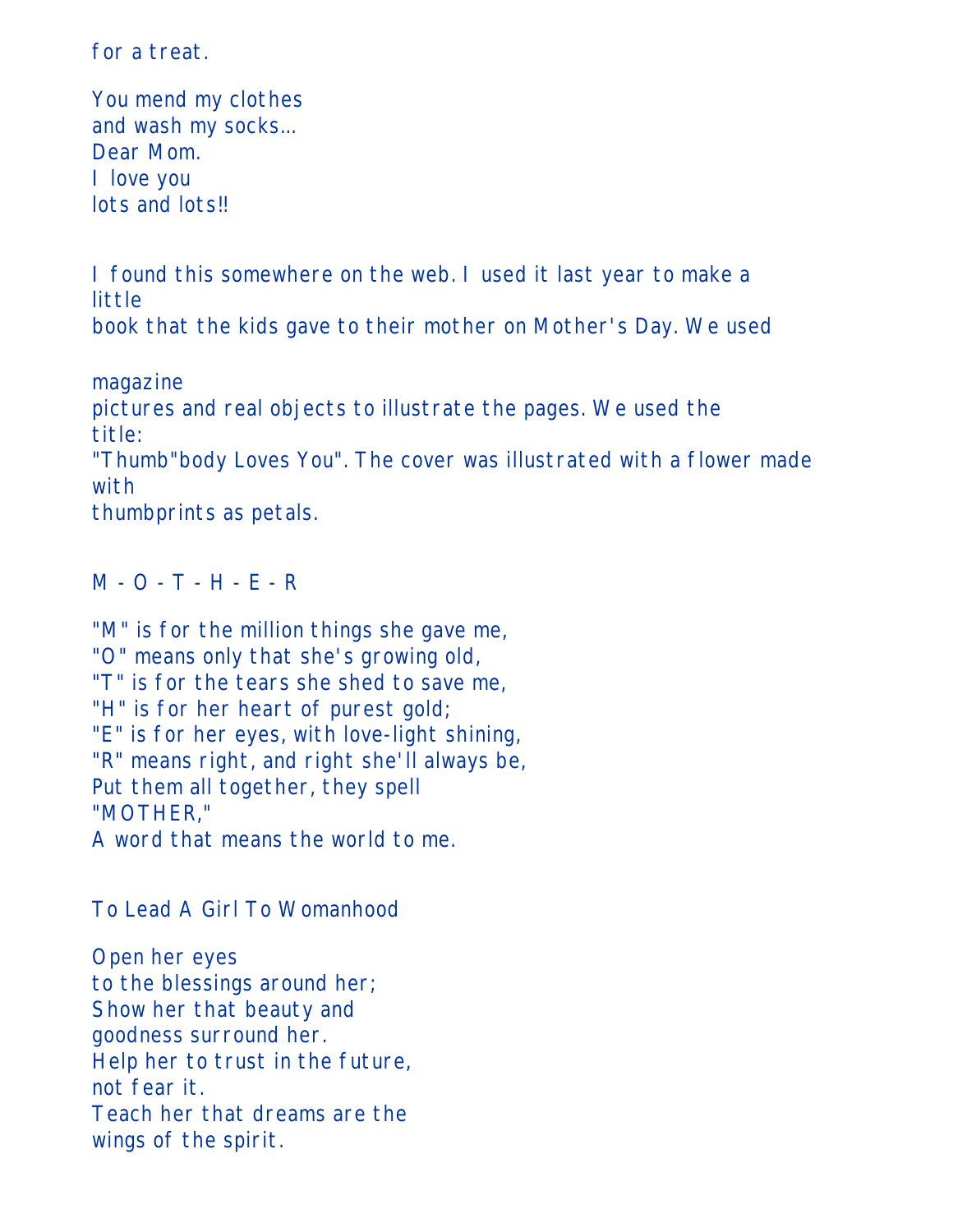Guide her with wisdom and gentle persuasion For she is God's pleasure His flower of creation.

Author Unknown

### Wonderful Mother

God made a wonderful mother, A mother who never grows old; He made her smile of the sunshine, And He molded her heart of pure gold; In her eyes He placed bright shining stars, In her cheeks fair roses you see; God made a wonderful mother, And He gave that dear mother to me.

For this one, we draw a portrait of mom, and mount this underneath

My Mother

| She loves to___________                       |  |
|-----------------------------------------------|--|
| Her hair is _______, she is _____ feet tall,  |  |
| and weighs____ pounds.                        |  |
| Her favorite thing to eat is ___________.     |  |
| She likes to with me.                         |  |
| My Mom is the best because she always________ |  |

I've done this one with a decorated candle votive

A Candle Votive Mom, you light up my life everyday, and I want to remind you in a special way, just how much you mean to me.

When the candle is lit, and there are bright colors to see let it remind you of all of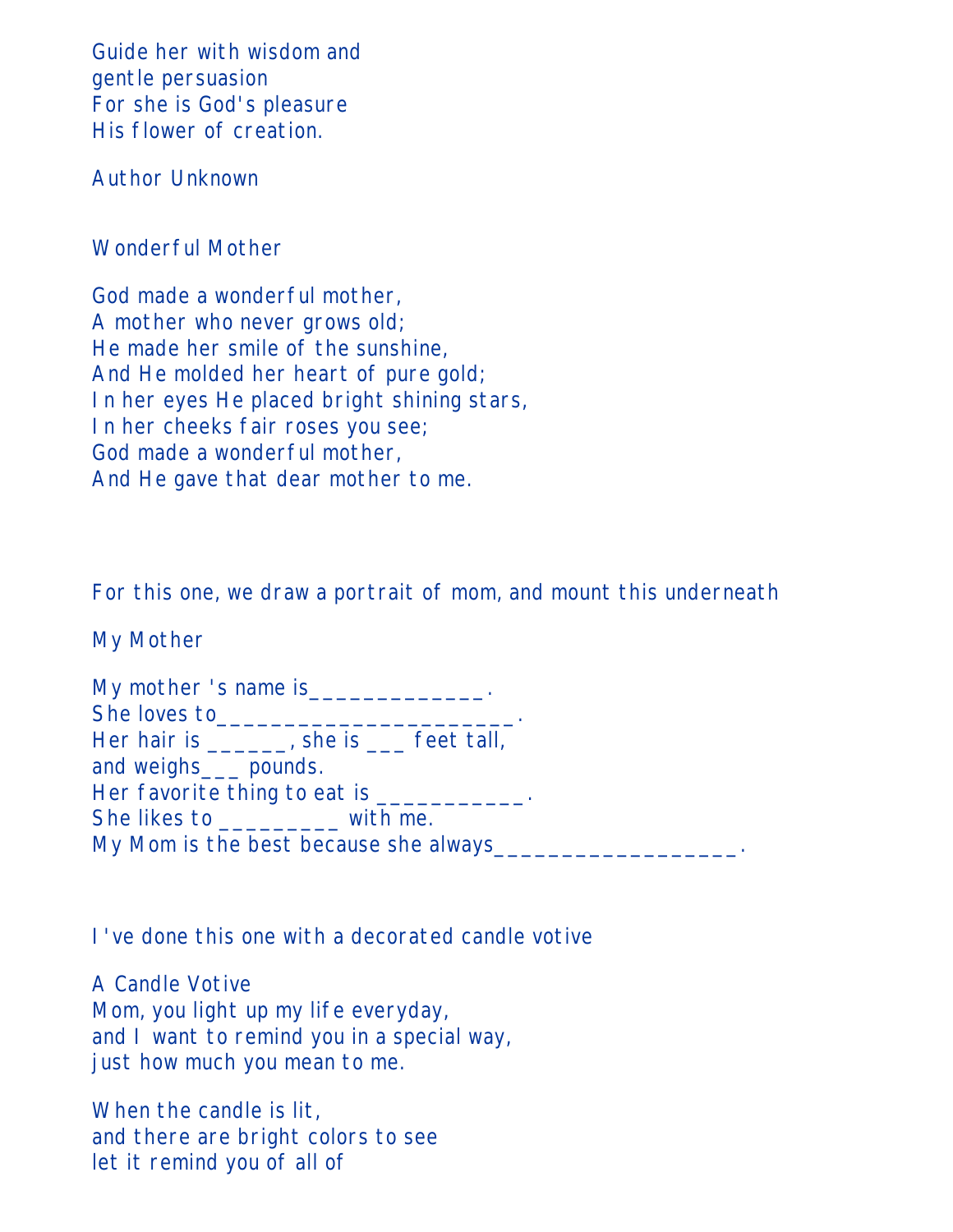the love you give to me.

Every mouse and bumblebee, Every bird up in a tree, Every caterpillar and ladybug, Loves to feel his mother's hug.

Every bear so fat and funny, Loves his mother more than honey. Just as woodland creatures do... I love my mother That is true!

I LOVE MY MOM!!!

Whistler's Mother We did portraits of our mothers one year...after looking at and talking about 'Whistler's Mother'. It was hilarious.

You can print red roses with nylon scrubber sponges - those that you use on non-stick pans, or the bath and body type scrubbers. Dip in red tempera paint and print on paper.

When we did a Mother's Day placemat last year it featured this poem and the kid's paintings of a flower gardern. Then were very pretty so we laminated them.

A mother's love is special, It cannot help but show... Like flowers in a garden,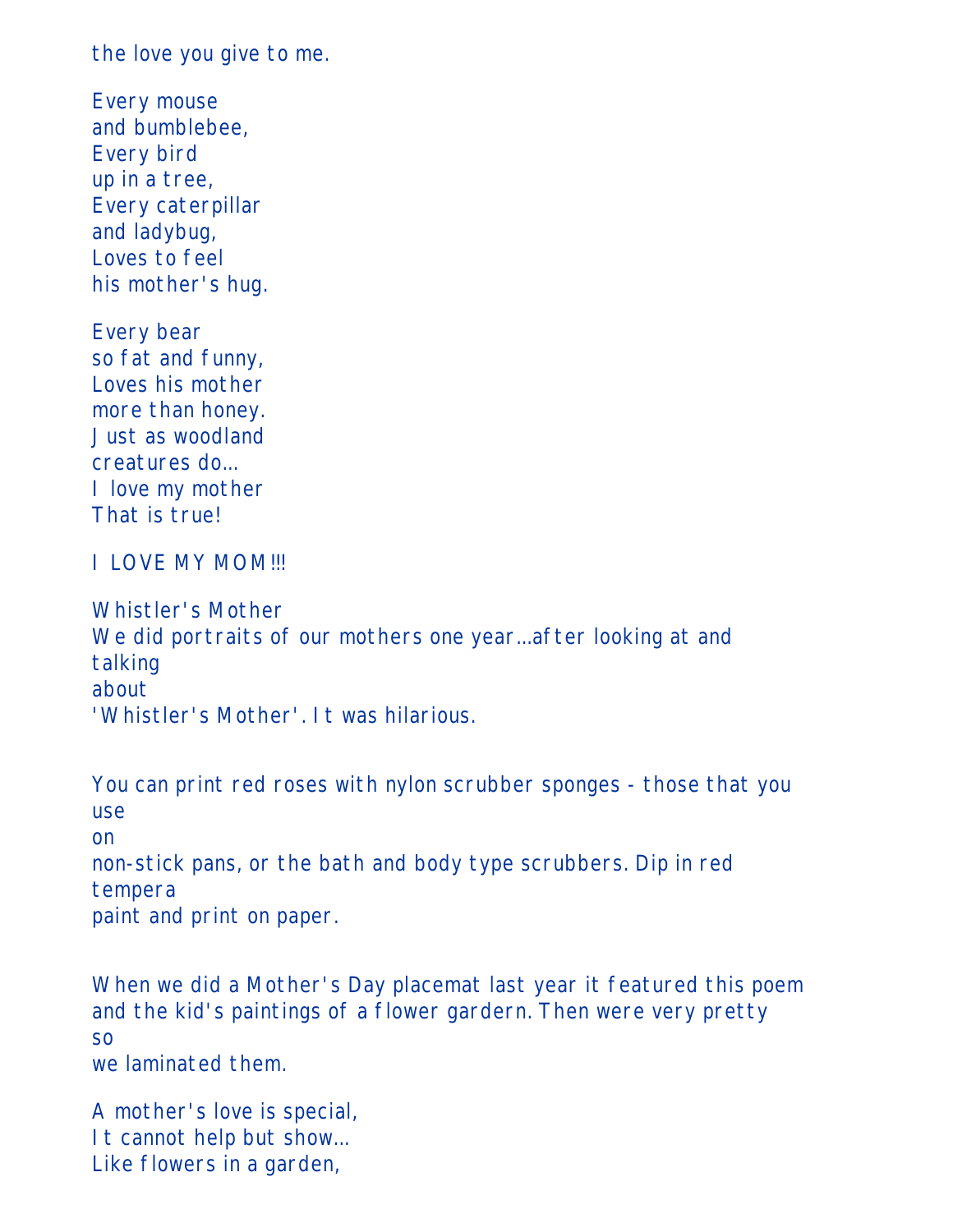Mother's Day Kisses...

You will need 2 wrapped candy kisses, 1 plastic spoon, a 4x4 piece of netting, and ribbon.Place the two kisses back to back in the bowl of the spoon. Cover with the netting and tie with small ribbon. To the ribbon's bow attach the following poem:

"Happy Mother's Day! A spoonful of love And a couple of wishes, That you enjoy your Mother's Day kisses!"

(To go with a flower) A mother's love and tender care makes happiness bloom everywhere.

A Marigold for Mom

This flower is for you, Mom It's a marigold, you see. It's growing more and more each day, It's really just like me!

So, I'm giving you this flower, With a note that's oh so true. And when you watch this flower grow, You'll remember, "I love you."

I make candle holders. I collect baby food jars (my mom works in the infant

room at a daycare) and cover them with MODGE PODGE or something like it.

Then the children stick on small squares of spring fabric. Then they paint

on another layer of modge podge. I let them dry until they're shiny and then

add a pretty ribbon. We add a tealight inside. THey come out soooo cute!

Good luck.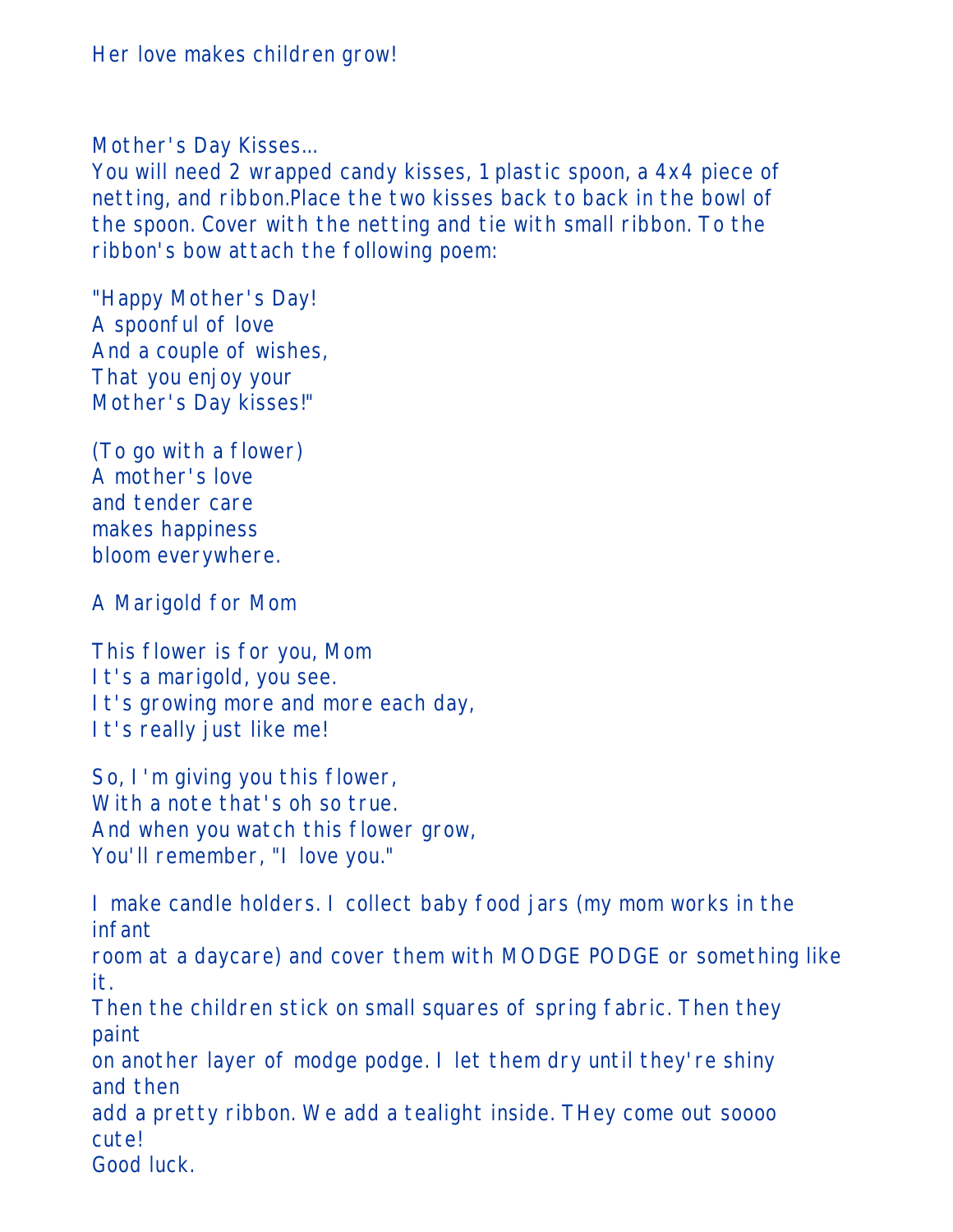Maria/N.J

Flower Pots for Mother's Day

Materials: 1 small clay pot for each child Sponges Acrylic Paint Potting Soil Flower Seeds

This is really a great inexpensive activity to share with your children.

Give each child a clay pot and a sponge.

Have them to dip the sponges into the paint and apply to the pot. If they get to much paint on the pot simply take a dry sponge and wipe off the excess.

Allow their pots to dry. Fill with potting soil and sow the seeds. Water and place the plants in a sunny location.

They should sprout just in time for Mother's Day ! (Tip): Use margarine containers and/or old lids for paint holders. They can be rinsed and reused later or thrown away.

Some seeds that sprout easy and fast are: Morning Glories Sunflower Seeds Shasta Daises Black eyed Susan Marigolds

Grow some flowers or herbs

Have the children draw a portrait of their moms and put them in a nice mat

Order the cups you color from oriental trading for \$1.95 a piece and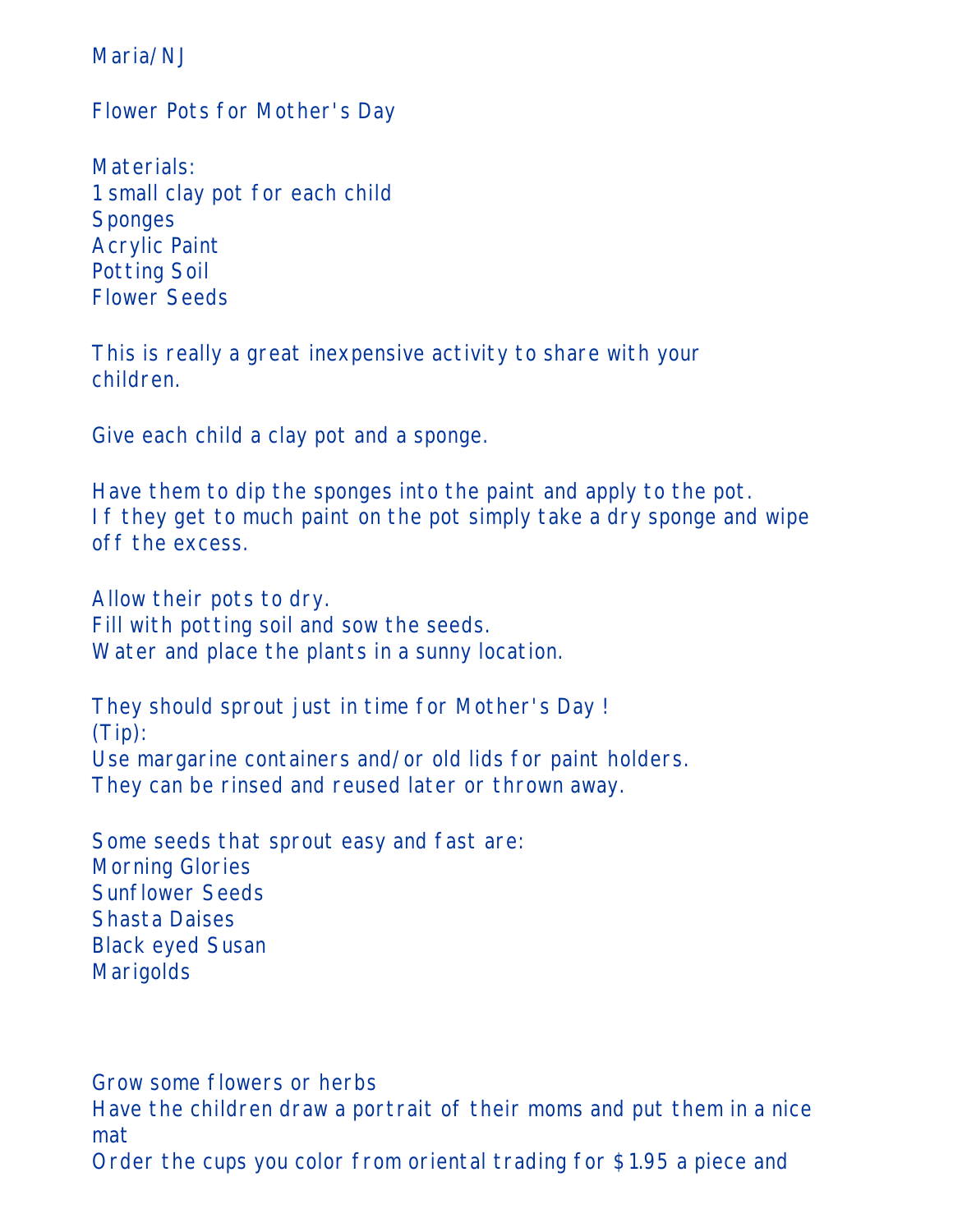have them color coffee cups for mom Take pictures of the kids and have the kids make frames for moms desk Make a book for each mom- ask the children a list of questions: My mommy is the best because? My mommy likes to? What my mommy does at work? I love my mommy because? Whatever questions one per page then write what the child said and have them draw a picture on each page. Hope some of these give you an idea.

#### Mothers day Poems

My little hands play pat-a-cake they peek-a-boo and wave... they catch me when I learn to walk and splash me when I bathe. My little hands reach up to you for hugs before I sleep... and fold together when I pray the Lord my soul to keep. My little hands are tiny now but yours will serve to guide me.. And when I'm grown I'll still reach out and know your beside me!

#### **HEARTPRINTS**

Whatever our hands touch--- We leave fingerprints! On walls, on furniture, On doorknobs, dishes, books, As we touch we leave our identity.

Oh please where ever I go today, Help me leave heartprints! Heartprints of compassion Of understanding and love.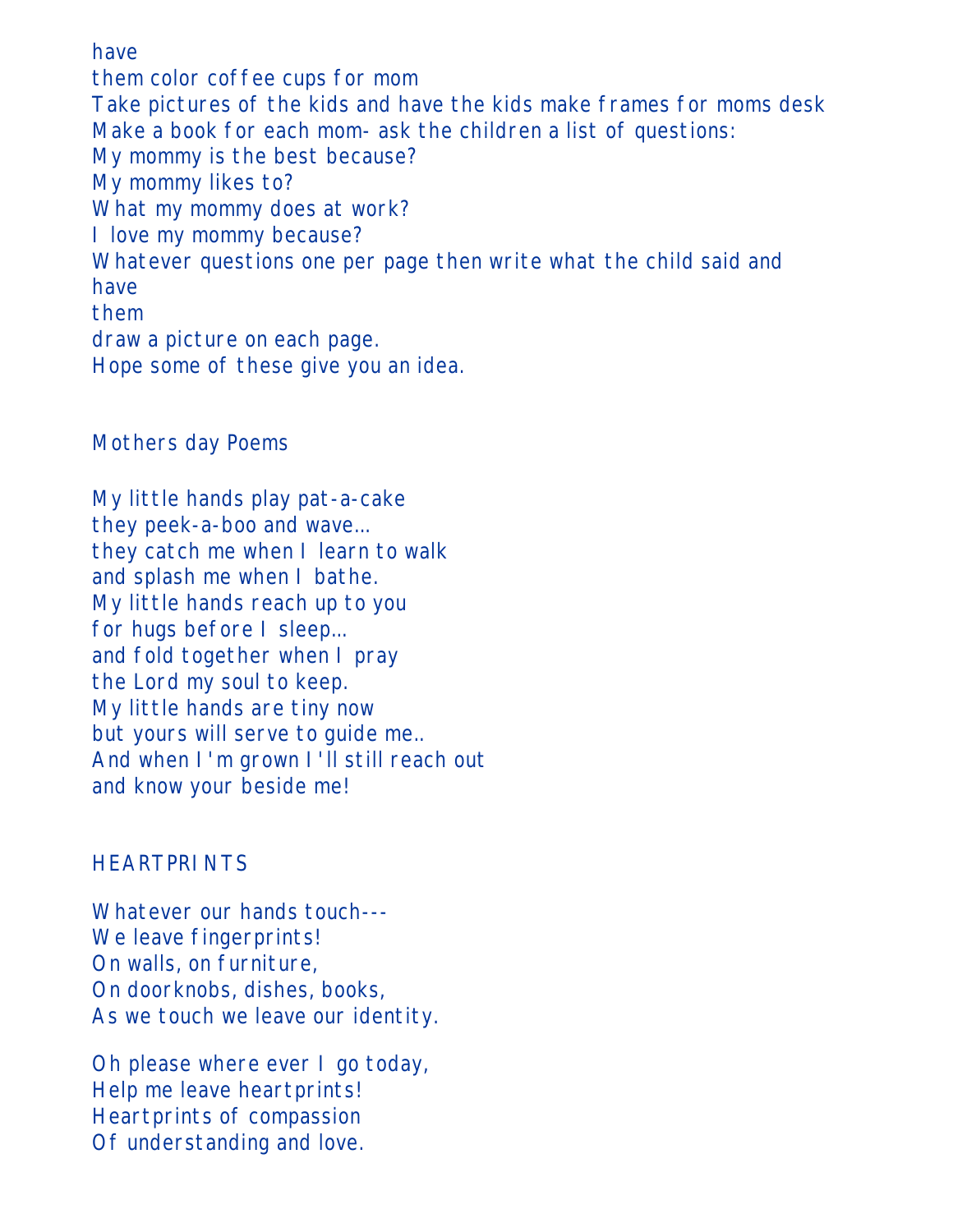Heartprints of kindness and genuine concern.

May my heart touch a lonely neighbor Or a runaway daughter, Or an anxious mother, Or, perhaps, a dear friend!

I shall go out today To leave heartprints, And if somone should say "I felt your touch," May that one sense be...YOUR LOVE Touching through ME...

Mother's Day Gift

These little hands will never grow, These little hands will stay, just so, When I'm grown and far away, These little hands with you will stay.

Print the poem and center it on an 8 1/2 x 11 sheet of plain copier paper. To each side of the poem paint the child's hands and make handprints. Just below the poem place a picture of the child that was taken in the classroom. If the child can write he or she can sign their name

and date the paper. I not, then do it for them. Then use the colored construction paper for a background, and place the white sheet on top in a matching color. Then laminate it, roll it up, and tie with a ribbon for each child to present to Mom.

Mother's Day Flower Poem

Cut a flower stem and leaves from the colored construction paper. Glue them onto another sheet of paper. Cut out a heart and glue on top of the stem and paint child's hand with tempera paint and put the print on top of the heart. Attach the following poem:

A piece of me I give to you.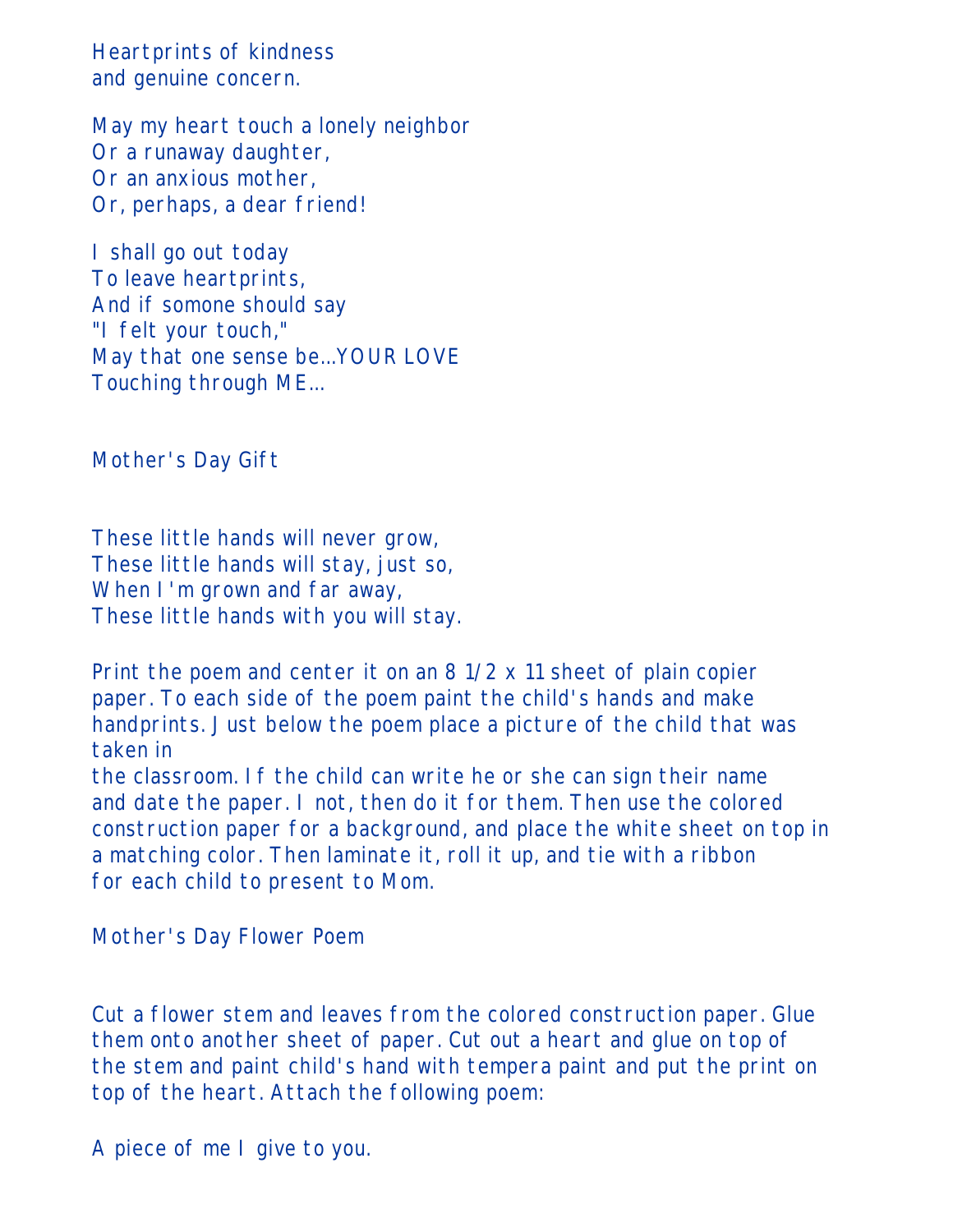I painted this flower to say "I Love You". The heart is you. The hand is me. To show we are friends The best there can be. I hope you will save it And look back someday At the flower we shared, On your special day.

Place two Hershey's kisses back to back in a "bowl" part of a spoon. Cover with netting and tie a small ribbon on. To the ribbon bow attach the following poem:

Happy Mother's Day!

A spoonful of love And a couple of wishes That you enjoy you Mother's Day Kisses!

more mothers day ideas

Wax hand and foot prints. Make impressions of their hands and feet in playdough that you've placed in a container (like an empty wipe box.) Then

melt candles or paraffin and pour it into the impression. Let it cool, trim

the edges, etch the child's name and the year into the flat side and there

you have it

Take paper and cut it into rectangles, then on as many as you want, write things like: "You get a free hug on this day" "I will make my bed on this day\_\_\_\_" "Good for one free hug" "Good for one Room Clean Up" "Good for breakfast in bed (with help from Dad)" "Good for one Kiss"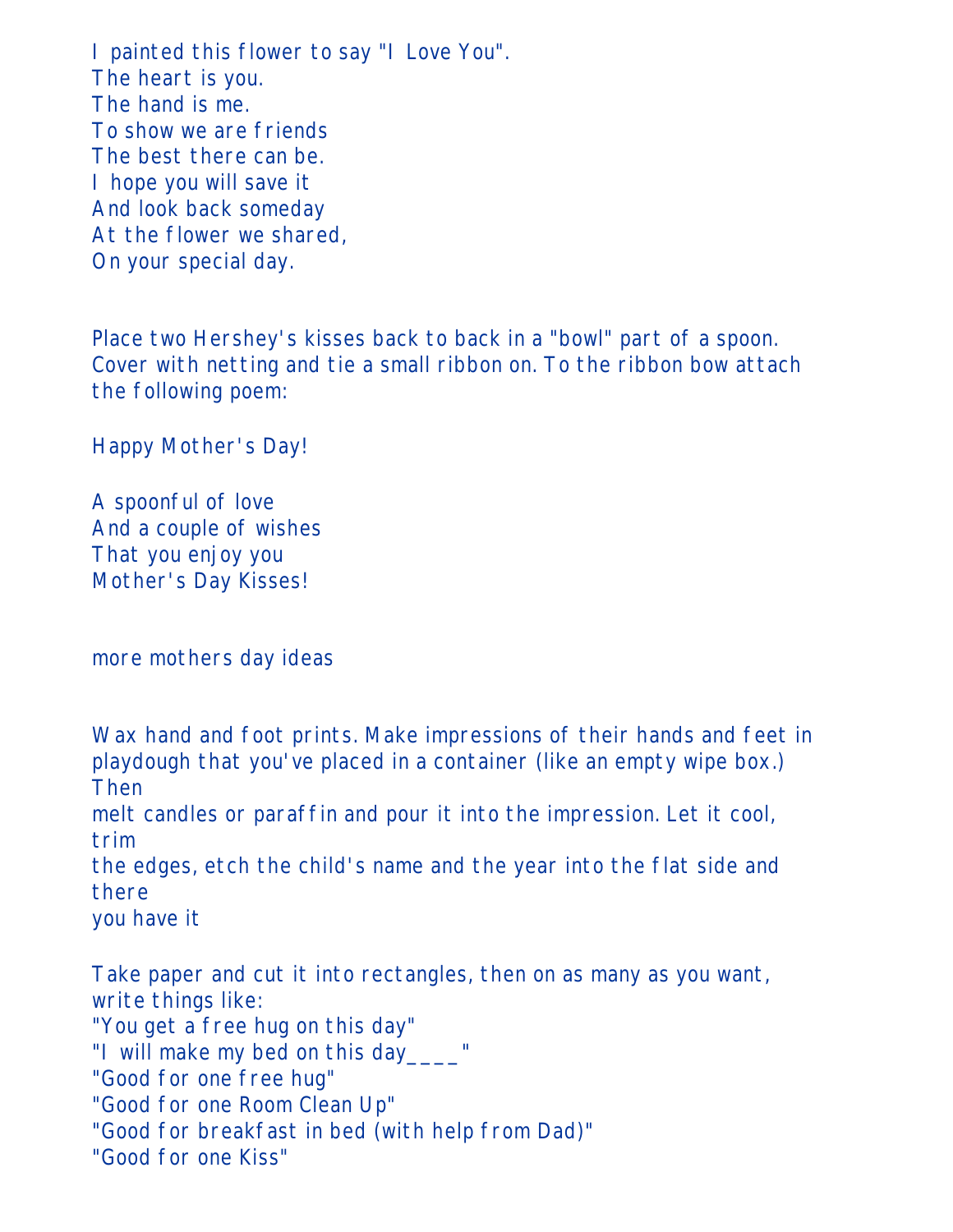Have the child draw a little picture of each "coupon" and color with markers. Then when you are finished, staple together and you have a sweet little coupon book for Mom.

Mother's Day Card

I'm sure that I got this idea from the Kindercorner website last year. Students complete the following survey on their knowledge of their own mother: I Know My Mother Well

by \_\_\_\_\_\_\_\_\_\_\_\_

| My mother is _____ years old.                        |
|------------------------------------------------------|
| My mother is ______ feet tall                        |
| My mother weights _______ pounds.                    |
| Her shoe size is _________.                          |
| Her job is $\_\_\_\_\_\_\_\_\$ .                     |
| She is happy when _________________________________. |
|                                                      |
| Her favorite food is ________________________.       |
| The color my mom likes best is ___________.          |
|                                                      |
| Mom likes to __________________________.             |
|                                                      |
|                                                      |
| I love you, Mom, because                             |
|                                                      |

We filled out a rough and final draft of the answers and glued it inside a card with a drawing of the student with their mother on the left and the survey on the right. On the back of the card I provided a translation for non-english speaking mothers.

This project touched many of the mothers of my students last year. Well worth the effort and fun to see my students (mis)perceptions of their mothers.

A Plant for My Mom

This gift is just for you, Mom.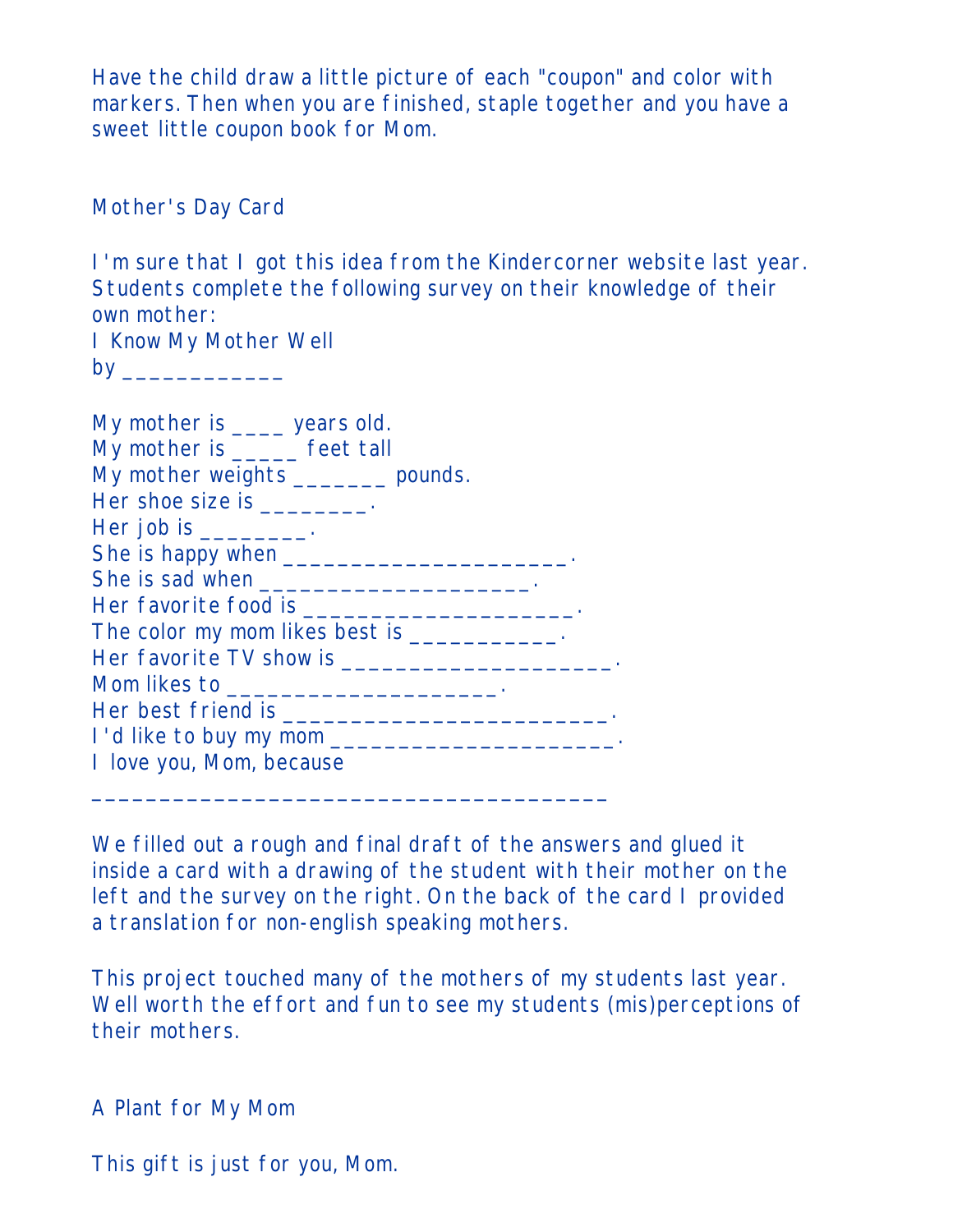It's a little plant, you see. It's growing more and more each day, It's really just like me!

So, I'm giving you this plant Mom, With a note that's oh so true. And when you watch this flower grow, You'll remember, "I love you."

for mothers day you could make a candle holder paint the cds with acrylic paint and place a tea candle in the middle.

Mother's Day Placemats

Cut out pictures from old mother's day cards or magazines. Make sure they're pictures of thing you think your mom would like.

Glue the pictures onto heavy construction paper leaving room in between to draw your own pictures or add in little sayings for special poems for mom.

Write your name and the date at the bottom and mom will have a wonderful keepsake to remember this Mother's Day.

Cover the placemat with clear contact paper.

Thumb-body Loves You

Take construction paper and make a card, then have child put their thumb prints on the front of the card. Make picture out of the thumb prints

into flowers and bees, by using the thumb print as the center of the flower and the body of the bees. You can add clouds in the sky and a tree or use your imagination Then write on the inside thumb-body loves you.

Mother's Day

I have done a great pin for mother's day. You get 100 weight water color

paper and the kids tear a shape (in a size appropriate for a pin. They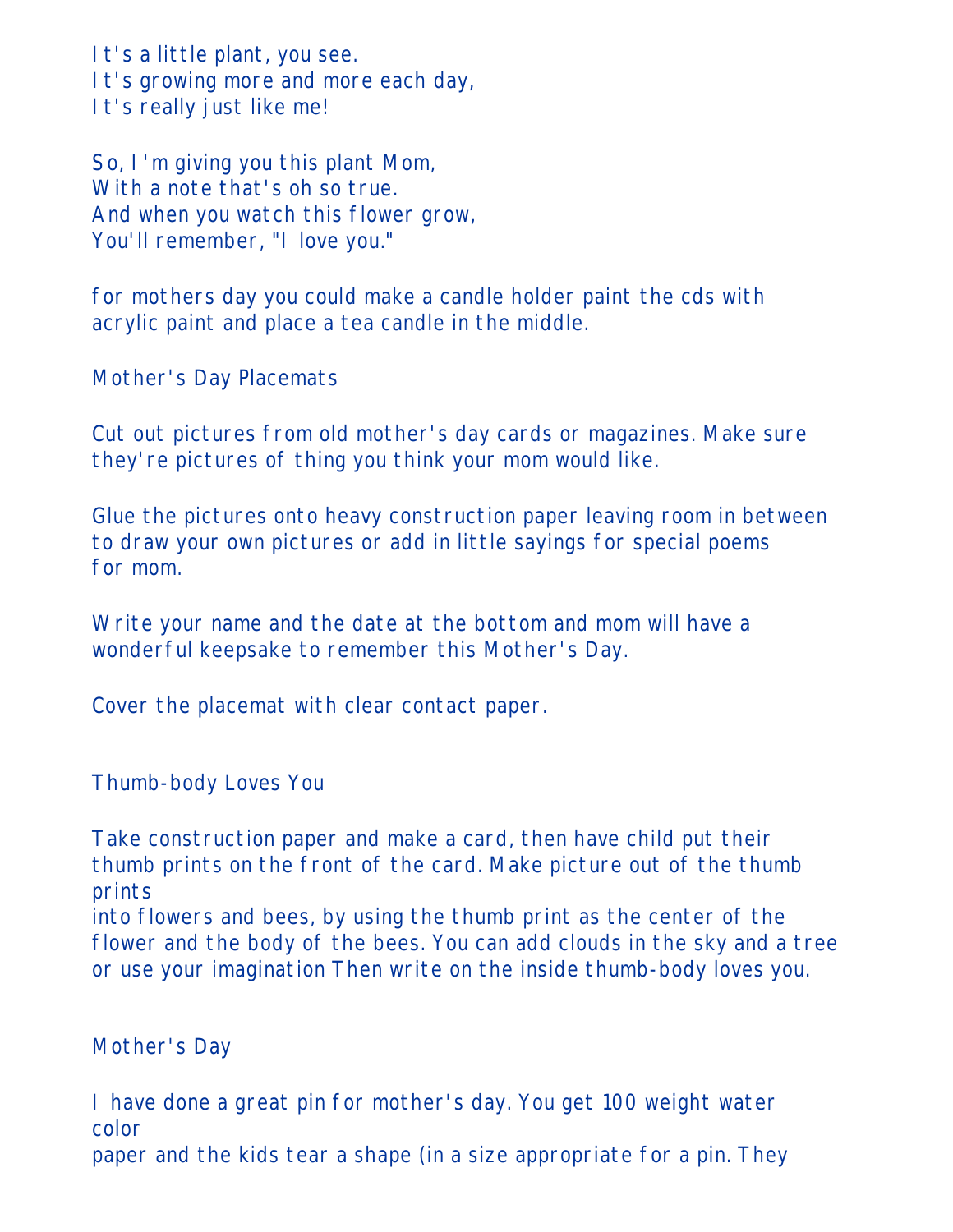then

watercolor it. Let it dry, and paint with clear shellac. Once that is dry,

hot glue the pin on the back. They come out really pretty and all look different. The paper is so thick that when it is torn it has layers, if that

makes sense. I always do this one, fast, easy and somethings moms could really pin on a coat, blazer or sweatshirt!

Mother's Day Survery:

What is your Mother's name?

How old is she?

How tall is she?

How much does she weigh?

What color is her hair?

What does she do around the house?

What is her favorite thing to eat?

What is her favorite TV show?

What does she cook?

Where does she like to go?

What is her favorite hobby?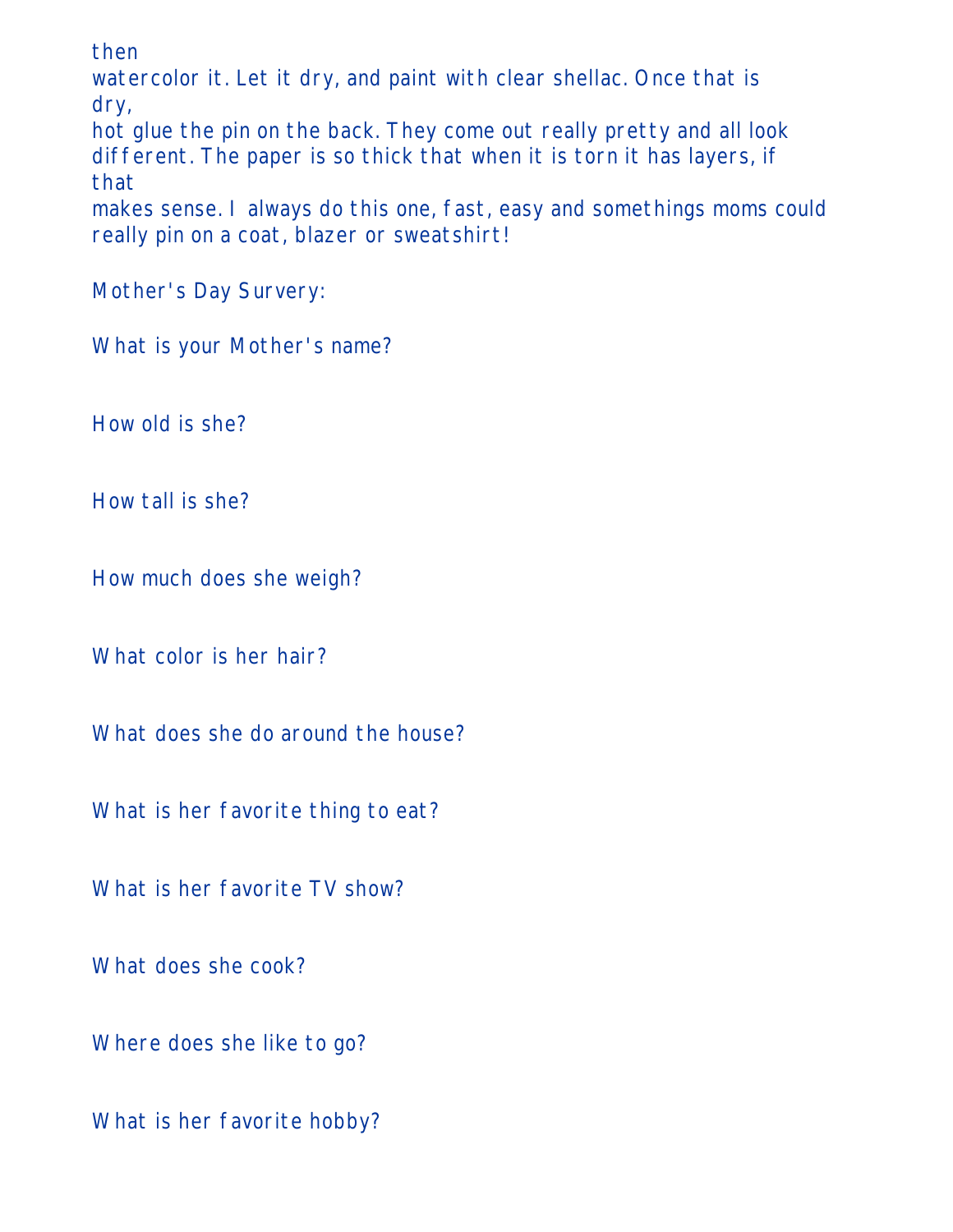My mother is special to me and I love her so much because...

Judy Santos

Bath Salts

To regular epsom salts, add perfume and food coloring. Put in baby food jars and cover lid with scraps of fabric cut with pinking shears. You can glue a ribbon around the edge to decorate it also.

My son (when he was in Kindergarten) also gave me a teacup paper pattern cutout with a tea bag inserted in between two copies of the teacup pattern. Here's the poem: A cup of tea to say thank you for all the things you've done, and wishes that the day will bring you happiness and fun.

Here is a spiced tea recipe that I found on-line. It could be put in a bag or baby food jar decorated for a mother's day gift. The kids could help mix up the recipe and then enough for one or two servings could be put in the container. Spiced Tea Ingredients: 1 1/2 cup instant tea (decaf or regular) 1 cup sugar 2 cups Tang (instant orange drink powder) 1/2 cup sweetened lemonade power (Country Time or Koolaide) 1/2 tsp ground cloves 1/2 tsp cinnamon

Combine all of the above ingredients into a container with a lid. Close lid tightly and shake to mix ingredients. Keep stored in a tightly closed container as it will clump with humidity.

Fill your mug with hot water and add about 3 heaping spoonfuls of the spiced tea mix. Stir and enjoy.

Sara K.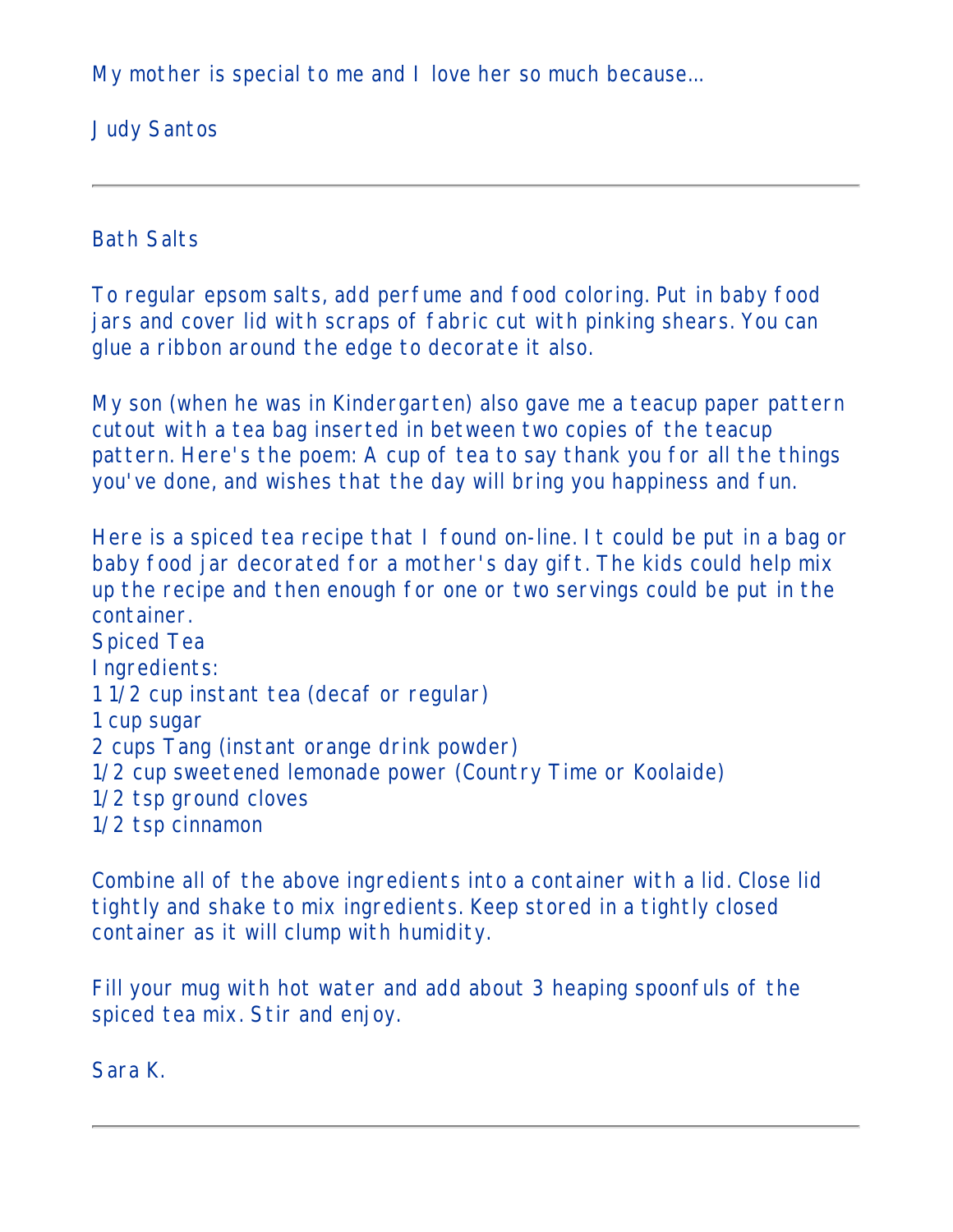We have made very inexpensive, but very cute photo frames with my students by using popsicle sticks or tongue depressors hot-glued together to form a square (end-to-end). Then I bought a jigsaw puzzle with a scenic landscape design (I found great ones at my local dollar store). They usually have something with pink, blue or yellow flowers - makes for colorful pieces. The children used regular white glue to glue these one the popsicle stick frame. We did about two-three layers to cover the sticks and create a 3-D layered look. I took a picture of my students in front of a flowered bush at our school (I did it with a digital camera, but 35 mm would be fine too). Then I had them copy this poem on a piece of cardstock for the backing -

"I know I may puzzling sometimes, but I love you to pieces! Love,

If your children are too young to write this all out, you could type it on the computer. Then I glued the picture in the frame and the backing on the picture (both with hot glue) and put a magnetic strip on the back of that. Voila!

My parents loved it and it didn't cost me a fortune.

Mandy

\_\_\_\_\_\_\_\_\_"

Here is what I use with my 4 years in my class.

I mix a small batch of Plaster of paris and make it a little on the thin side. (You have to judge it as you use it.) I pour it into small paper plates that are a little deeper and look like bowls and have a coating on them. Once in the plate, I have the children place there hand in the middle and and hold it in the plaster for a few min. Then the child takes our their hand and it leaves a handprint. Let it dry for one day and then have the child paint the area outside of the hand print red. The shape will pop out of the plate very easy but leave it in for taking home easier. Then I have the students decorate a 50 cent plastic frame around the Mothers day poem (see below). This will stand next to the plate on a table or dressor. It is a lovely idea for Mom.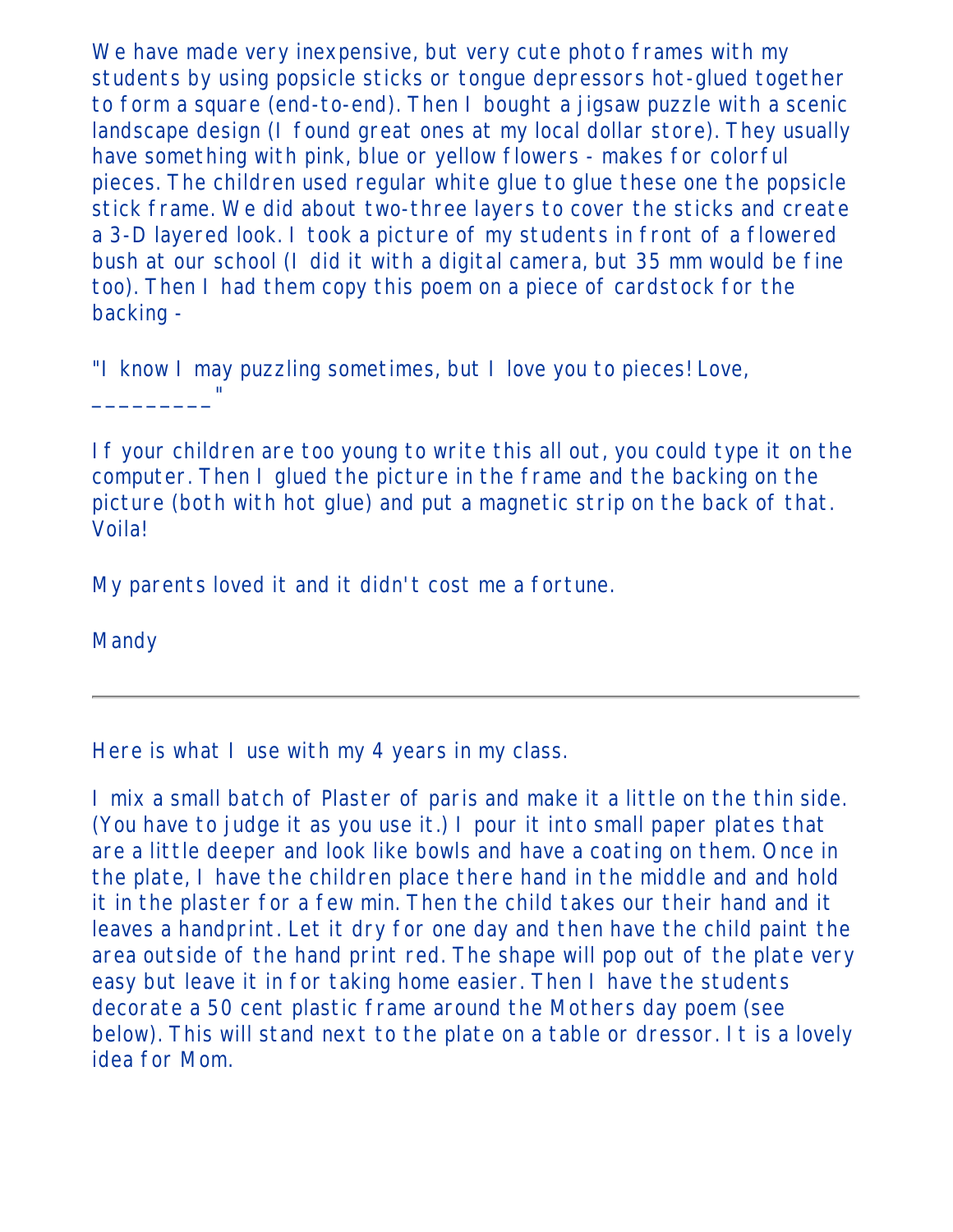#### MOTHER

Sometimes you get discouraged because I am so small

And always leave my fingerprints on the furniture and walls…

But everyday I am growing up; and soon I'll be so tall

That all those little hand prints will be so hard to recall…

So here is a special hand print just so that you can say..

"This is how my fingers looked when I placed them here today!"

#### HAPPY MOTHER'S DAY

### Cindy McManus

This is a gift that any mother will cherish forever! I save glass salad-type dressing jars throughout the year for this project. (Since a lot of dressings are now coming in plastic bottles, I just watch for other coolshaped glass bottles to use, too. Cut different colors of 1x1 squares of nonbleeding bright-colored tissue paper. Hot pinks, yellows, and bright turquoises looked sharp. Start at the bottom of the jar and have the kids brush on a small section at a time of thinned-down white glue. Then they add the squares and "paint" over each one with more glue to be sure all the edges are down good. Continue all the way to the neck of the bottle. Then for about 2 or 3 days in a row, have them add just a layer of glue all over the bottle to make it smooth and shiney---like the old Mod Podge. To make it waterproof, I give it a final spray with a preserver I got at Michaels.

Then of course, we make cards and on the day they take the bottles home we go buy a real carnation and greenery for the vase. Be sure to add the child's name and date to the bottom. This has been a Mother's Day gift that I repeat in 5 year cycles--in my 24 years of doing family child care and it's always a hit!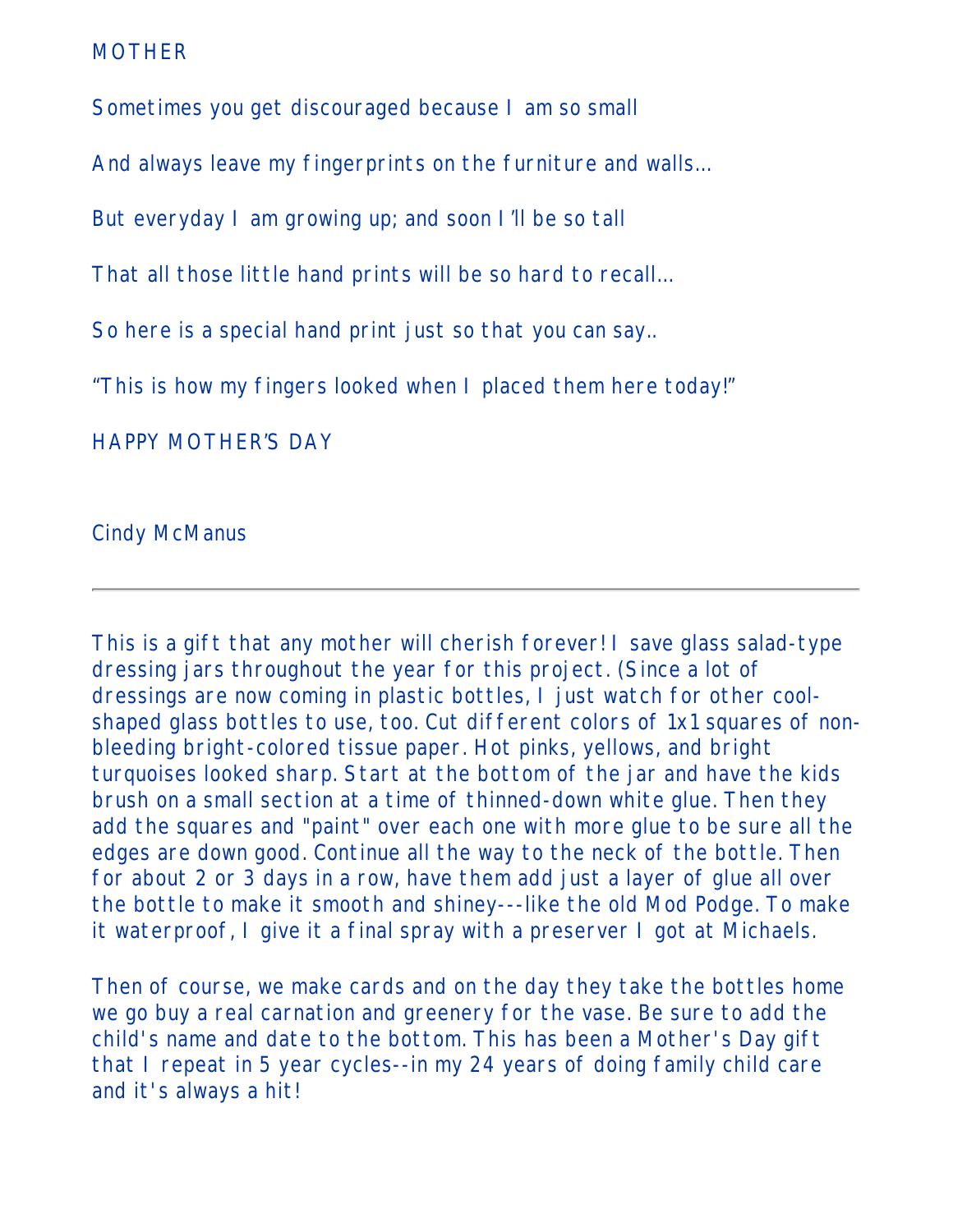Kathy Manderfield

### Kathy's Kids FCC Home - Woodridge, IL

**SUPPLIES** Empty glass Baby food jars Assorted colors of playdough (or make salt dough and use food coloring) silk flowers A small wooden plaque from walmart (\$1.00 each) assorted paints, glitter, buttons, stickers and foamies. paint brushes Digital camera, or any camera

Now if you are using a camera other than a digital, you have to do this way before mothers day, because you have to take a picture of the child for the final gift.

My kids took the playdough and put some of it in the bottom of the baby food jar, about 1/2 full. If you used salt dough, they of course make it first, then put in the baby food jar. This will get hard when it dries too :) Let them choose what flowers they want to use, and put them in the playdough, to make their arrangement.

Take a picture of each child by them selves holding their flowers that they just made. I sat them at the table, and took a close up from their tummies up, holding their flowers.

Ok now set the flowers aside and continue on to the next step.

Now my kids chose what paints they wanted to use, glitter, buttons, ribbons etc. and decorated their wooden plaque. When the plaques dry, glue their pictures on the plaques.

They gave their mothers the plaque and the flowers for Mothers Day.

For fathers day we did kind of the same thing, but the children glued nails, screws, washers etc on the frame after they painted it. I took their pictures holding a fishing rod and fish that they made out of cardboard gift wrapping tubes, yarn and a paper fish they decorated.

## HANDPRINT DISHCLOTH

What You Need: • A solid color dishcloth --- yellow, green blue ... your choice. (you can buy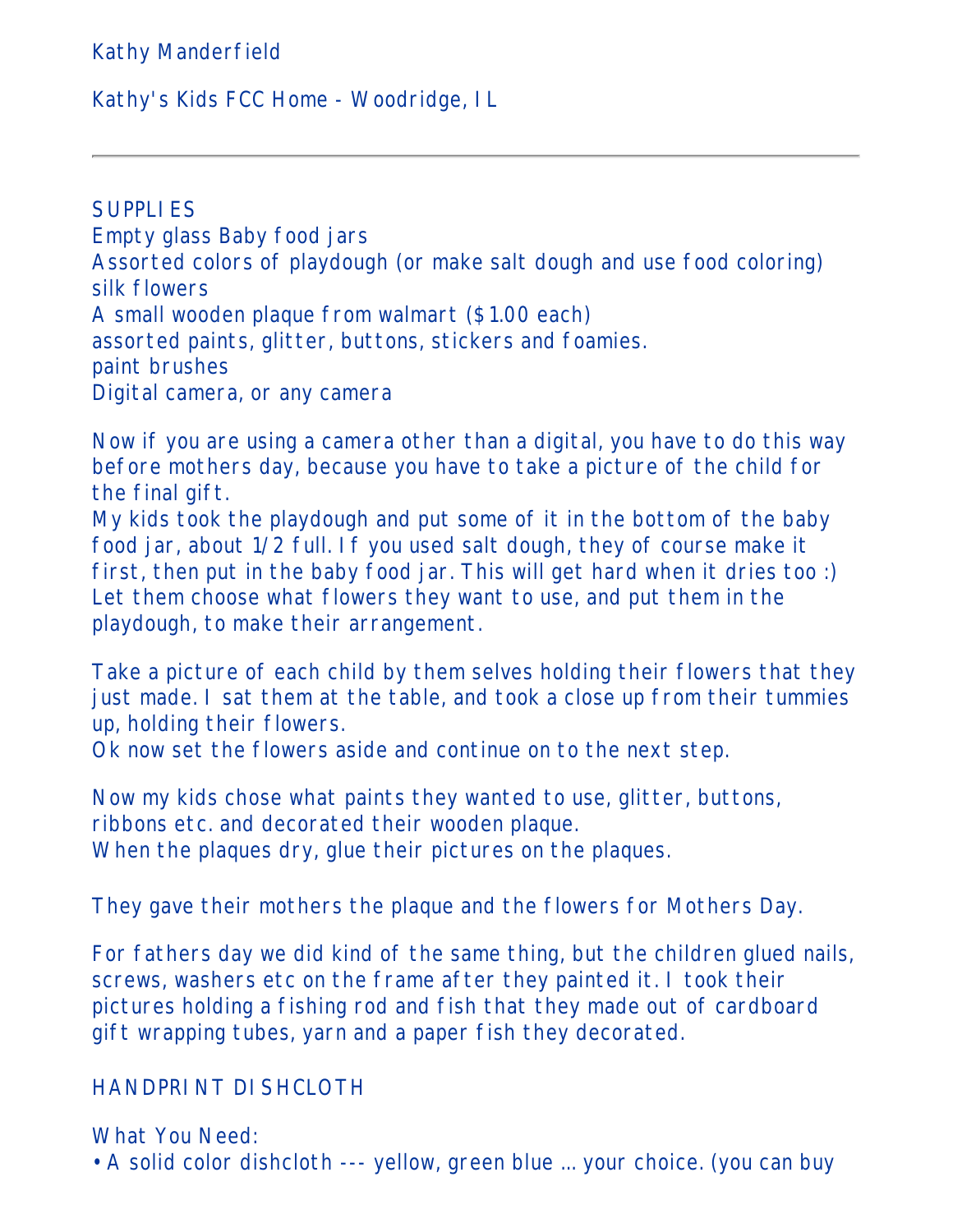sets of them at larger department stores for very little money).

• Fabric paint (this is important because you want a paint that will last through washing machine trips).

- Trays for holding paint.
- Paintbrushes or sponges.
- A covered work area.
- Hands (or even feet?!)

What You Do:

1. Here's the easy part, children paint their hands using a sponge or a paintbrush and make a handprint on the washcloth.

2. Think contrasting colors ... in other words, if you have a dark colored dishcloth, then use a light colored paint and visa versa.

3. Use a paintbrush to write the date on the corner of the dishcloth. (The child's name can go there too).

4. You can get really creative and try this on oven mitts, an apron (visualize a "bouquet" of hand and footprints all over mom's apron.) The sky's the limit.

5. \*Make sure you follow the directions for setting the fabric paint (the direction will be on the paint container). That way the washing machine will deliver mom back the same wonderful handprints wash after wash.

Here is a poem to go along with the dishcloth.

Sometimes I might upset you

Just because I'm small

By leaving fingerprints of mine

On a table, chair or wall.

But everyday I grow a bit

And I'll be big one day

When all my tiny fingerprints

Have long been cleaned away

So keep these prints of my two hands

To help you to recall

Just how big my fingers were

That time when I was small.

Mother's Day Ideas Mom's Apple Pie Materials needed Apple Potpourri Pie tin (small alluminum) Pom Poms (red) Gold glitter Tan Felt Glue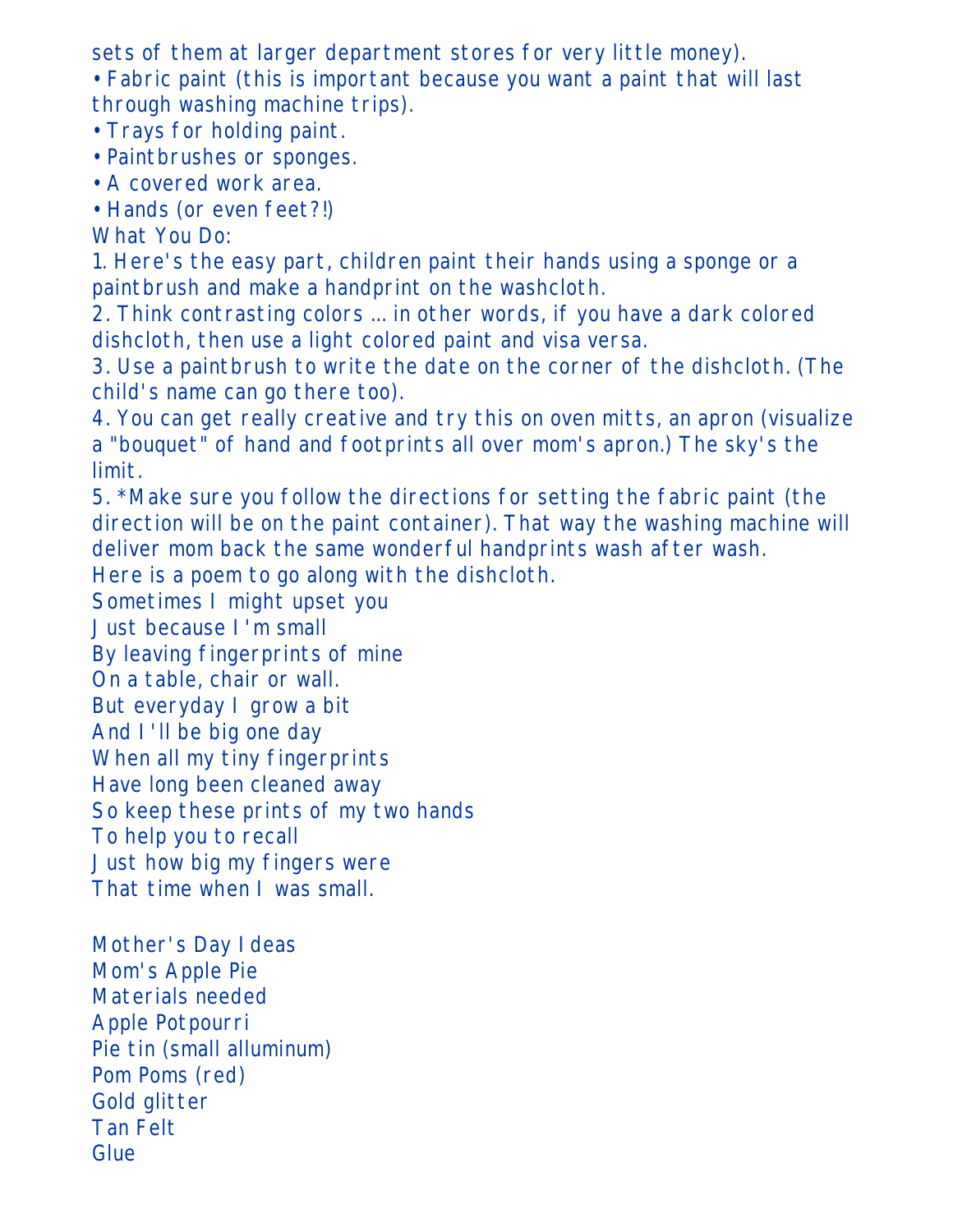**Scissors** 

pencil

wax paper

1. Place your pie tin upside down on the tan felt. Trace the shape with you pencil and cut out the pie crust.

2. Pour your potpourri into your pie tin. Dont eat it. It smells better than it tastes.

3. Fill your pie tin with pom pom "apples".

4. Put a bead of glue around the edge of the pie tin and cover with the pie crust felt.

5. Place a sheet of wax paper on top of the crust and place a book on top until the glue dries. Dont use a really heavy book or you may end up with apple sauce.

6. When your pie is dry, decorate the top by drawing lines with glue and sprinkle with glitter.

Your pie is done! Doesnt it smell Yummy. Put it anywhere you'd enjoy the delicious aroma of fresh apple pie. We usually make a card from a fish shape or tie or something similar, but one teacher put a fishing hat on her children, gave them a fishing pole and took each child's picture. Then had the children decorate a frame and put the picture inside. It was really cute.

Book of Kisses

The children can make a "Book Of Kisses" to give to their mothers Mother's Day. Make booklets by cutting paper into 4 inch squares and stapling ten sheets together in one booklet for each child. Write "Book of Kisses" on the top page and invite the children to decorate the page that is the cover of the booklet. In small groups, colour the children's lips with lipstick and have them kiss each page of the book. Send it home with a note explaining that the mothers can redeem each page for a real kiss.

Mother's Day Card

Materials

Construction paper

Tempera paint

Pie pan

**Scissors** 

Pencil

Directions:

Fold the construction paper in half to form a card. Pour enough tempera paint in the pie pan to cover the bottom. Have the child lay the palm of the hand in the paint. Take the hand out of the paint and press the hand on the front of the card, with the small finger along the folded edge. Let dry. Leaving the card folded, cut out the handprint so the card is now in the shape of the handprint. Open the card and write the message.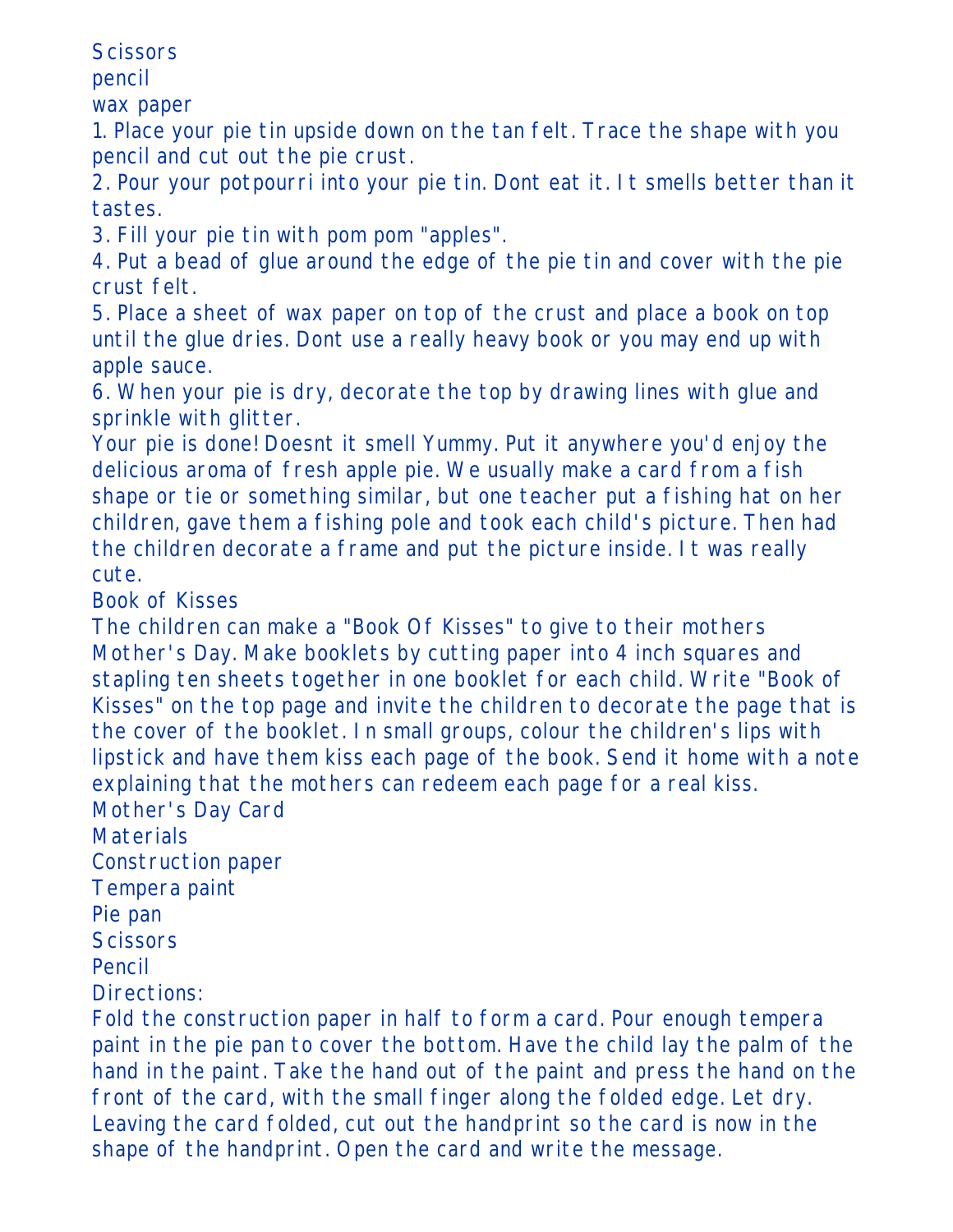Plant for Mom

For Mother's Day we usually paint a plant pot and then re-pot a petunia into the pot. Also I ask the child to tell me one thing they love about their mom and I write it on a big heart which we paste into the center of a fingerpainting the child has done and we display them for everyone to read. Tealight Candle Cut tissue paper into small pieces and glue on to baby food jars (use a glue/water mix and you can paint it on with a water color brush). First paint the jar with the mixture and place the tissue paper on. Then, after that has dried, paint over the tissue paper with the same mix. Put a tea light inside and you have a beautiful candle. These can be customized to any season or event, depending on the colors of tissue paper you use. Mother's Day Hug Have children trace their hands and cut them out. Attach a verrrrrrry long stip of paper to hands and print on it. Wrap this around yourself and here's a BIG hug from me to you. Science: Discuss what you might cook for Mom to eat. Mommy says to try some cheese; Eat your spinach, if you please. A glass of milk is good for you -- But shouldn't moms eat good foods, too? Grandma Handprint Gift Make a hand print placque to go with this poem "I miss you when we're not together I'm growing up so fast See how big I've gotten Sinceyou saw me last? As I grow, I'll change a lot, The years will fly right by. You'll wonder how I grew so quick When and where and why? So look upon this hand print plaque That's hanging on your wall And memories will come back me, When I was very small." GREAT BOOKS Are you My Mother by P E Eastman Love You Forever by R. Munsch SAND CANDLES Fill a baby food jar with colored sand and insert wick. Next, pour melted wax on top. (To make colored sand mix salt and food coloring thenmicrowave for a few seconds) MORE SAND CANDLES Fill a shallow pan with sand. Make an impression in the sand, add the wick and pour melted wax in the sand. Layer with different colors. After the wax has cooled remove candle. Some of the sand will stick to wax.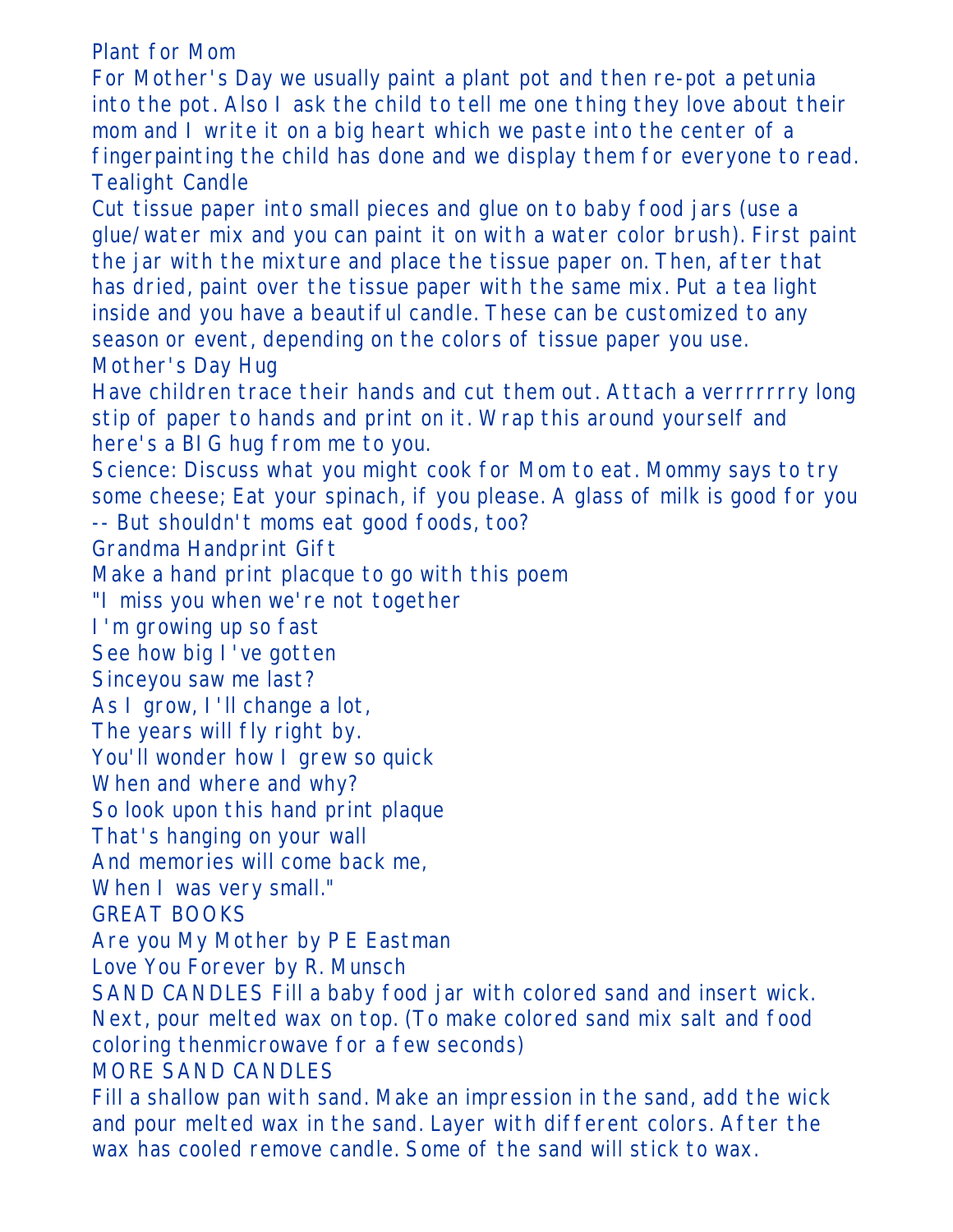## MOTHERS DAY YUMMY CUP

Take a regular plastic cup (tumbler), bright colors are cute! Let the kids decorate outside w/ marker. Help them write the occasion : Happy Mothers Day! Love you ! etc... We used med. pink cups w/ light purple tissue paper stuffed inside cup. Then let the kids fill w/ goodies for their Mom! We used a baggy of Hershey kisses, some gum, a small note-pad, and various other candies.

PAT ON THE BACK FOR MOM

Materials: T-shirts

Fabric Paint.

Have the children make hand-prints on the back of the T-shirts, then write, "This Mom Deserves A Pat On The Back."

Mother's Day Placque

I had a wood plaque pre-made for each of the children (each one was maybe 6" x 8" and had a routered edge and a coat of stain on it). I helped each child to put a hand print of any color they chose (press child's hand in tempra paint make handprint on one side of the front front of the plaque). I used my computer to print a little poem the kids helped me make up. It went like this:

Roses are red,

Violets are blue.

You're my one and only mommy

And I loveyou!

I did it in a script-type print so it looked kind of fancy and printed it small enough to fit on the plaque next to the hand print. The kids glued their poem on their plaques when the handprints were dry. I covered the table with LOTS of newspaper and helped each child individually to paint shellac (Mod Podge) on their plaques. These were placed out of reach to dry for a few days and were then wrapped for gift giving.

Flower Pot

Small clay pot

Acrylic paint

Flowers cut out of fun foam

Glue

Craft sticks

Picture of each child

**Moss** 

Foam brick

Let children paint their flower pot. Have children glue their flowers on craft sticks. Take the child's picture and cut their face out and glue on one of the flowers. Put piece of foam brick in bottom of pot, add moss. Stick 3 or 4 flowers in the pot.

Window Knick-knack for Mother's Day: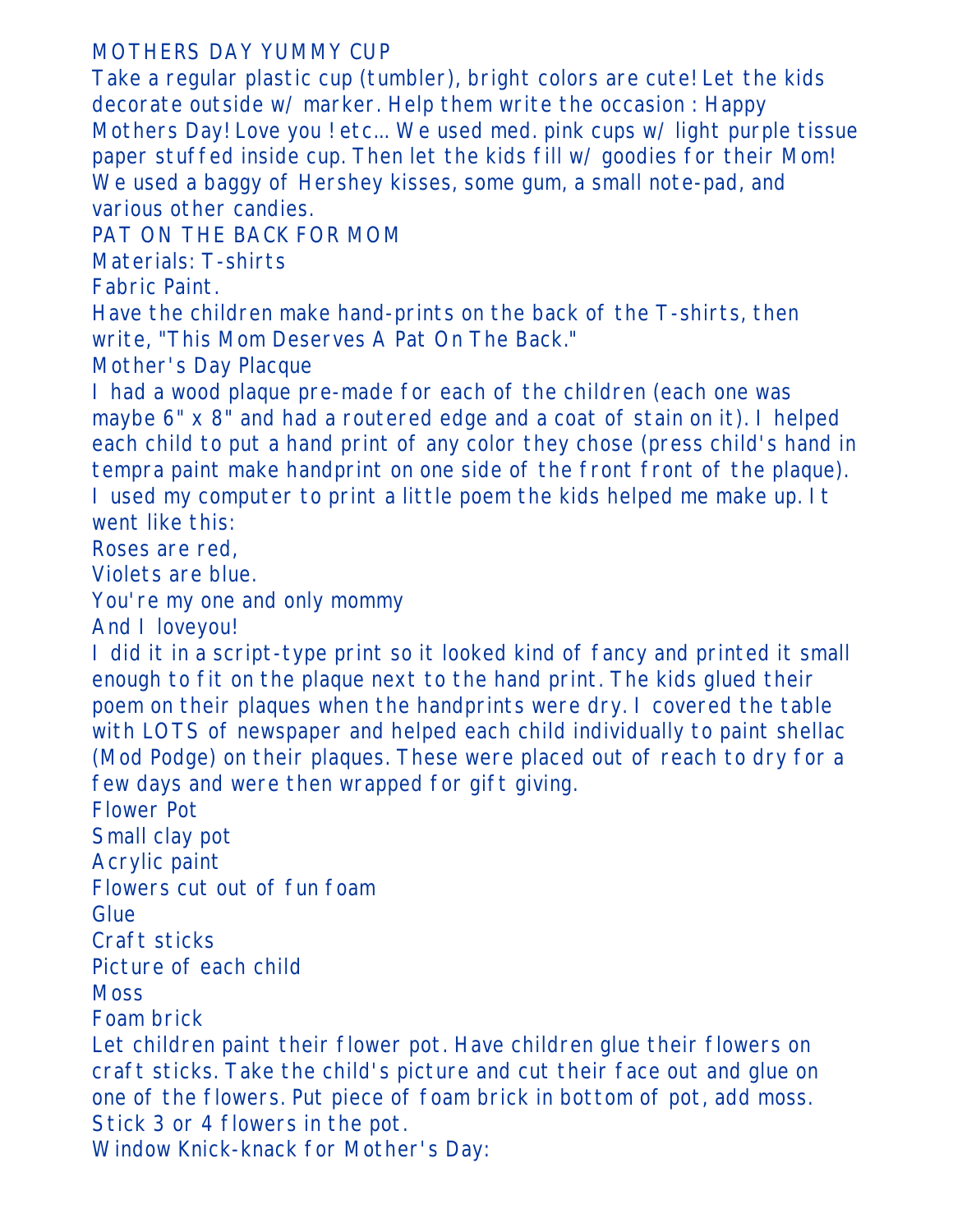Cereal box for each child **Clay** Dried flowers **Scissors** 

Adult can do the cutting part ahead of time, if nec.) Cereal box can be the small individual size, or a larger one depending on what size you want your gift to be. Sit box upright and cut off part of the front leaving enough at the bottom for a flower box (planter, so to speak). Cut little blocks from the back resembling panes in a window. Put a clump of clay on the bottom of the box toward the front. Stick dried flowers into the clay so that they come forward and stick out of the "window".

Father's Day/Mother's Day Present: The children wanted to give Dad a lasting impression of their hands so we went & bought good watercolor paper. Then each child picked out acrylic paint in the color of their choice. Then we purchased a frame, glass & mat. I painted each childs hand with the paint using a foam brush then positioned their hand over the paper & pressed..........then I took a gold paint marker & made a bow on the index finger. Then in the upper corner in calligraphy I wrote......."Dad (Mom) we have you wrapped around our fingers" He truly loved the print & it now hangs in our foyer for a permanent reminder of their little hands. You could also do this on a t-shirt not only for Dad but for Grandma as well! Because some children do not live with (some do not even know) one parent or the other (or either), remind children that they can make gifts for "Someone Who Is Like a Mother To Me" or "My Special Person" .... Mothers Day Snack Bag

The children cut out of a pocketbook shape out of a borwn paper bag. punch holes around the edges and have the children thread together. They can then decorate the bag any which way they like. The children then place two napkins, microwave popcorn, two juice boxes, and place them in the bag. The children can go home and have a nice quiet snack with mom. A Mother's Day Hug..

You need long paper (from a roll). Let the child hug you...then measure the hug with a piece of string. Put the string on the long paper and cut. Trace the childs hands and attach on either end of the paper. Let them decorate with bingo markers or whatever. Add a small heart in the middle with the poem:

"Here's a happy hug a bunch

Wrap it around and feel the crunch

May smiles and Kisses come your way

With Lots of Love on Mothers Day (or Fathers Day or Grandparents Day" Either use this along with a gift you've made as part of a card or make a book:

"You sew the buttons on my clothes" (glue button on this page)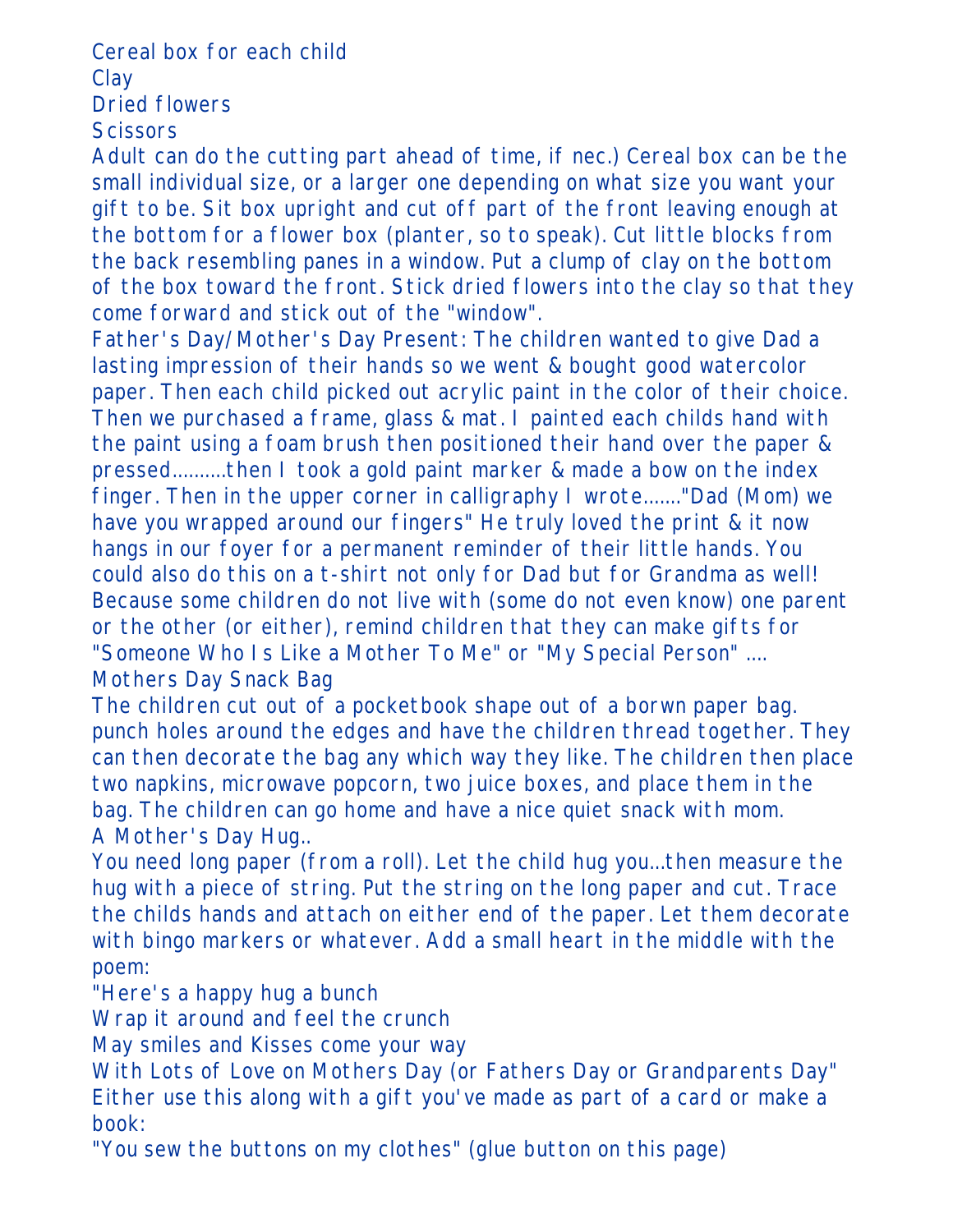"You gave me a hankie for my nose"(kleenex on this one) "You make good things for me to eat"(picture from magazing) "You buy me candy for a treat"(glue piece of candy on) "You wash my clothes and mend my socks" (picture from mag and a cut our sock) Dear Mother, I love you lots and lots!! Big heart - can put childs picture in it) or.... Cut a doily into a heart (or buy it like that) and make it into a flower (add cut stem and leaves) Put child's handprint on top of doily. Glue all onto bright colored paper with the following poem: "A Piece of me I give to you I made this flower Because I Love You The heart is for you The hand is me To show we arefriends The best there can be I hope you will save it And look back someday At the flower we shared on your SPECIAL DAY!" Do this craft with bright colored const. paper with coordinating colors. You will also need paint. Colors are up to you. On Reg. sized Const. Paper have the child paint his/her hand print on the paper up towards the top...this is going to be a flower. Then, Out of green Const. Paper, cut out a tulip stem and have Child Glue the stem where it goes under the handprint. When Paint of handprint is dry, cut out a heart and glue it to the palm of the child's handprint. Now, you should have a hand print flower with a heart in the middle. Print this Poem, cut it out and place it on the side of the flower... A Piece of me I give to you. I painted this flower To say "I love You." The heart is you The hand is me. To show that we are friends-The best there can be. I hope you will save it And look back someday At the flower we shared On your special day. Kathleen Lademan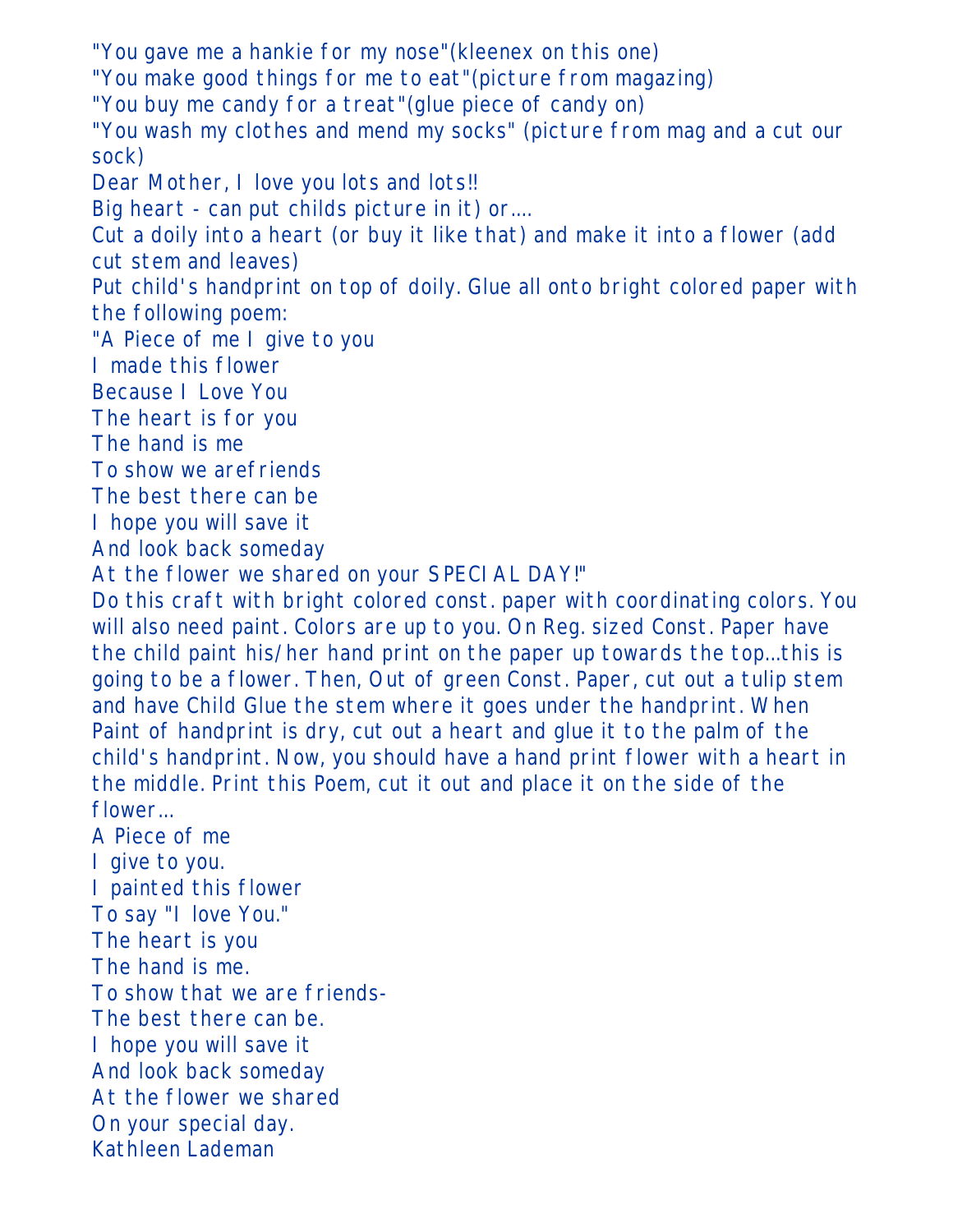If you are doing a class cookbook for Mother's Day, here is a verse to go with it:

"Here are some favorites we like to cook

We tell you how in this little book.

We carefully measured and mixed each dish

And send this to you with a

Happy Mother's Day wish!"

Here are some starters for child dictated cards for Mother or Father's Day: 1. "To Mother on her special day This is what I want to say:......."

2. "Thank you Mom, for all you do Today it's my turn to help you! (Make a list)"

3. "Here are some things I'm going to do For Mommy because I love you! (List)"

Refrigerator Magnets

You need clothespins

Magnetic tape

Fun foam

Cut flower shapes from the fun foam and glue at the top of ther clothespin. Cut stem, leaves from fun foam and glue beneath the flower. Put the magnetic tape on back. This will be a note holder. I think I will duplicate a "Mother" poem to go with it. Mom can put the poem up with the note holder and replace later if she wants to.

Mother's Day Apron

I buy white cook's bib aprons from a restaurant supply house. You can find one in your yellow pages. I buy 20 and they cost about 2.30 each. If you don't have the funds, parents will be happy to pay for these as they are really cool. I get two bottles of fabric paint, one lavendar and one magenta or pink. I use pie tins for printing pads. I put round pieces of damp felt in the pie tins and pour the fabric paint on and spread it into the felt with a paint brush. (If somebody is absent, just cover this with seran wrap and use it when they return). I put the apron on the table and cover the center of it with a piece of mat board so they won't print there. I put the pie tin print pads on the mat board. The kid puts their hands back and forth between the print pad and the apron and stamps their hand prints all around the border and on the bib. The next day, they draw a picture they think their mom will like on the large space in the middle of the apron that was covered by the mat board the day before. I use fabric crayon or fabric pens to draw the picture. In addition, a companion gift goes with the apron. Each child draws a picture of their mom with a thin crayola black marker. Then I ask each child to tell me what's special and important about their mom. Then I ask them to tell me what their mom likes to cook and how she cooks it. I type these up , reduce the pictures and copy enough for the whole class. The children make a book cover, usually a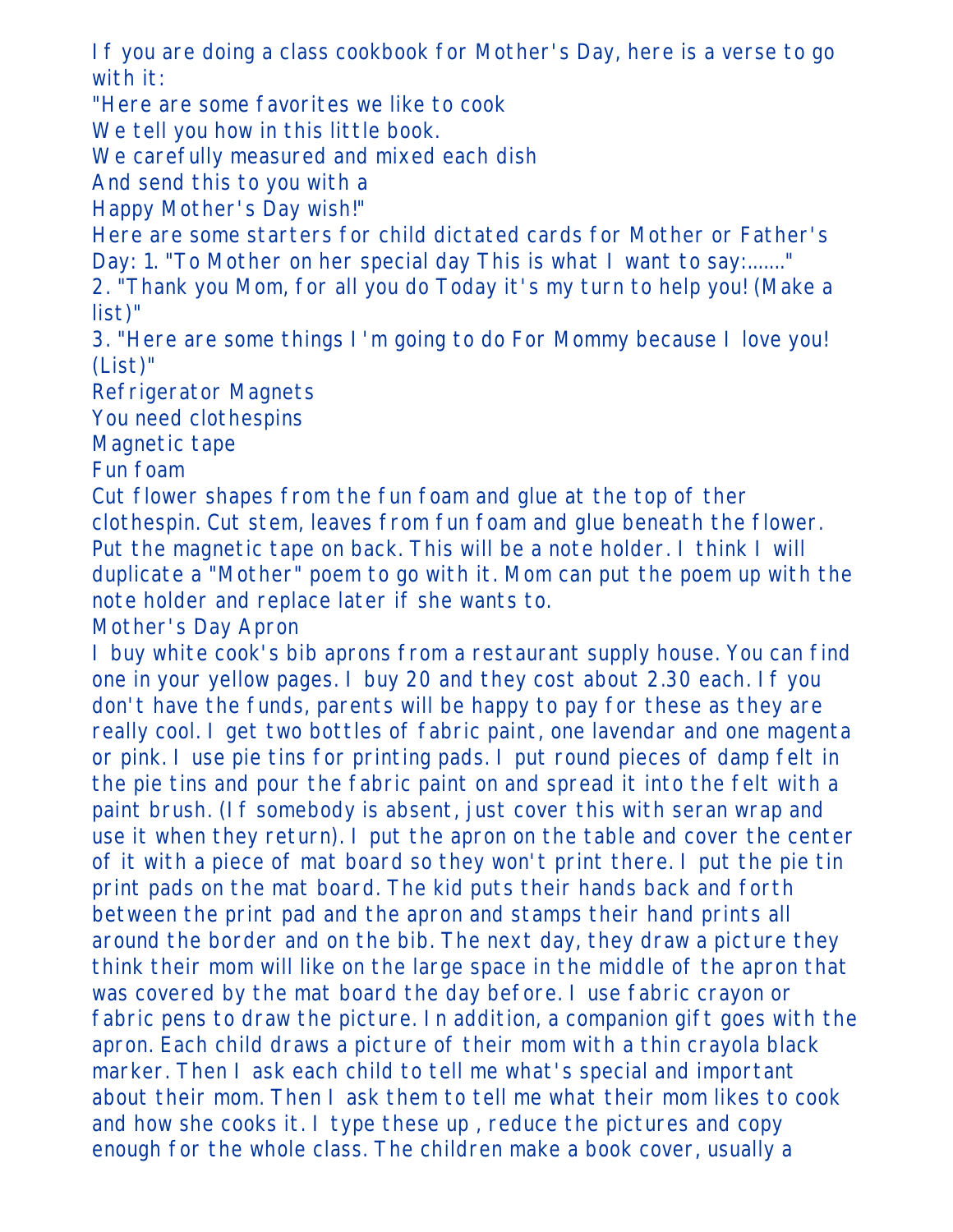printing activity on construction paper. So the book is called, "The Important Book about Moms and What They've Got Cookin" Each book contains everyone's text and drawings. We then make a simple dessert: oreo cookie crunched on the bottom of little pie tins filled with chocolate pudding mixed with coolwhip - kind of a simple chocolate mousse. We have a "Mother's tea" which is a brown bag lunch with dessert served to the mom's by the children who also at this time give their gifts of the aprons and the books. The children also sing songs for the mothers. One of the songs we sing is this: It's a very old song my grandmother taught me but they have it in the library.

M is for the million things she gave me

O means only that she's growing old

T is for the tears she shed to save me

H is for her heart of purest gold

E is for her eyes with love light shining

R means right and right she'll always be

Put them all together they spell Mother,

A word that means the world to me

We also sing, "You are the One Your Mommy Loves"

PASTA NECKLACE FOR MOM

Use various pasta shapes Wheels Straight Pasta with holes Hearts Bow Ties (tie on with pretty ribbon) Other shapes w/holes to string Dye pasta w/food color & alcohol. I use a small amount of alcohol (1/2 cup or less). Use about 1/2 bottle of food color in the rubbing alcohol. Add the pasta & drain. I do a small amount of pasta at a time & use a slotted spoon to drain the pasta. I keep using the colored alcohol. The pasta drys quickly.I use all kinds of bright colors. When dry let the children string the pasta on pretty ribbon. Tie on the bow tie shapes. This really is cute & fun for the kids. My mom's were proud to wear these beautiful creations that their child made. For a Mother's Day gift cut out flower petals from fun foam, have children paint craft sticks green. When sticks are dry children glue flower petals onto the sticks. On one of the flowers glue a picture of the child in the center of the flower. Get 3" clay pots and let children paint these ,add clay or old playdoh to bottom of pot, stick flowers in clay and add moss if you want. Our moms last year really loved these.

We've also planted flowers, the other old stand-by. Later, we'll have the kids decorate "flower-pots". Last year we made plaster flowers using a cookie stamp, and glued them onto clothespins the kids had painted green, and glued magnet strips on so they'd be refrig. note-holders, but as Tiana said, these type of things are not creative for the kids. A sure tip-off -- if done "right" they all look the same!! They are also a lot of work for the teachers!

One of my sons once made me a plaster handprint which he'd arranged sea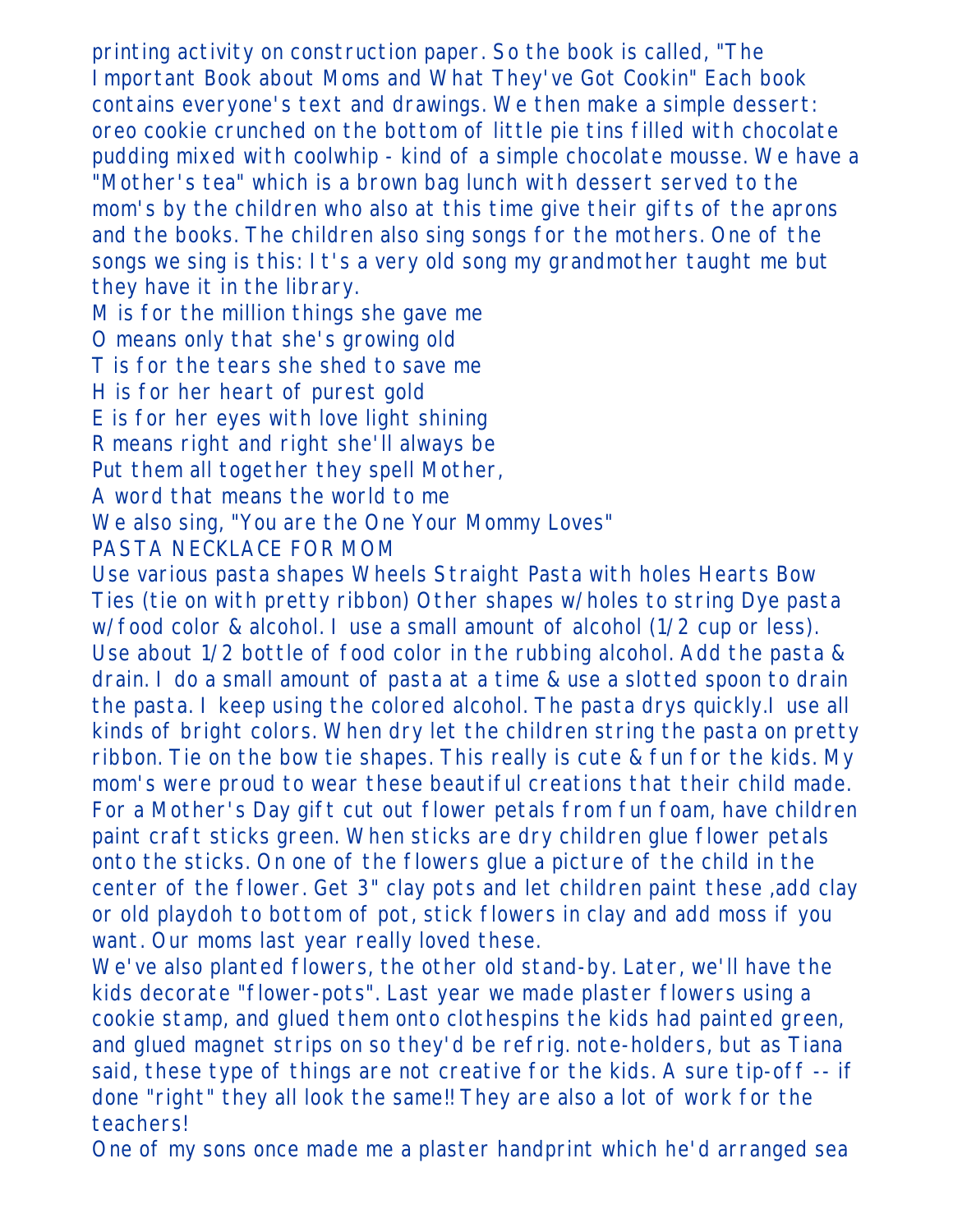shells around, so it was somewhat creative. Another idea is to take photos of each child and have them decorate a photo frame with collage materials. I think the nicest thing is to dictate what they love about their mom and let them decorate a card. These are always "keepers".

One thing we do for our mothers on the Friday before Mother's day is provide them with a tissue corsage to take to work with them. We generally have our 4 and 5 year olds and school kids make the flowers. We buy the colored facial tissue that is 2 ply. Fold the tissues in a fan, tie yarn around the middle and fluff them up. I like to round the edges to make them prettier!!!

I just remembered a real cute easy Mothers day/Grandma's day gift. You need a tuna fish can. take the paper off and make sure it isn't sharp anywhere. You can hammer the inside rim a bit or ask people with that new kind of can opener (the kind that takes the whole top off and it isn't sharp) to do you can saving for you. You want the kids to put elbow shaped macaroni all over the outside of the can. There are big elbow shapes and small ones...either one is ok, or use both. . You can dye the mac before you glue it on, or I've also spray painted it gold and it looks real nice. Depending on the age of the child, and how messy they like to get their fingers, either let them dip the mac into the glue and stick it on, or put glue on a small area at a time, (spread around with your fingers) and let them stick the macaroni on. The craft glue or non washable kind works best, with much supervision, although I have used regular washable school glue and it's ok. Then cut a piece of felt (child's choice of color) to fit inside bottom of can and it make a darling "thing holder" ....for this thing or that thing....coins, jewelry, buttons...whatever.

Care Package

I recently went to a class for parents and providers and the speaker gave everyone a little baggie with a slip of paper in it. On it was written:

- A STICK OF GUM to remind you to stick with it.
- A CANDLE to give you light when you feel burned out.
- A CHOCOLATE KISS to remind you that someone cares.
- SMARTIES to help you on days when you don't feel so smart.
- LIFESAVER to remind you that everyone needs help once in a while.
- A SNICKER to remind you to see the funny side -- there is one!
- A ROSE to remind you to take time to smell the flowers.
- CONFETTI to help you celebrate the good times.
- A PENNY with thanks for sharing your thoughts.
- A BAG to help you keep it all together.

In the bag were all the items mentioned, the candle was a little birthday candle, the confetti was the glittzy stuff you spread on a table, the rose was one of a bunch you can buy at craft stores - very tiny, the smarties are those little candies that come in a roll. " A Care Package To Help You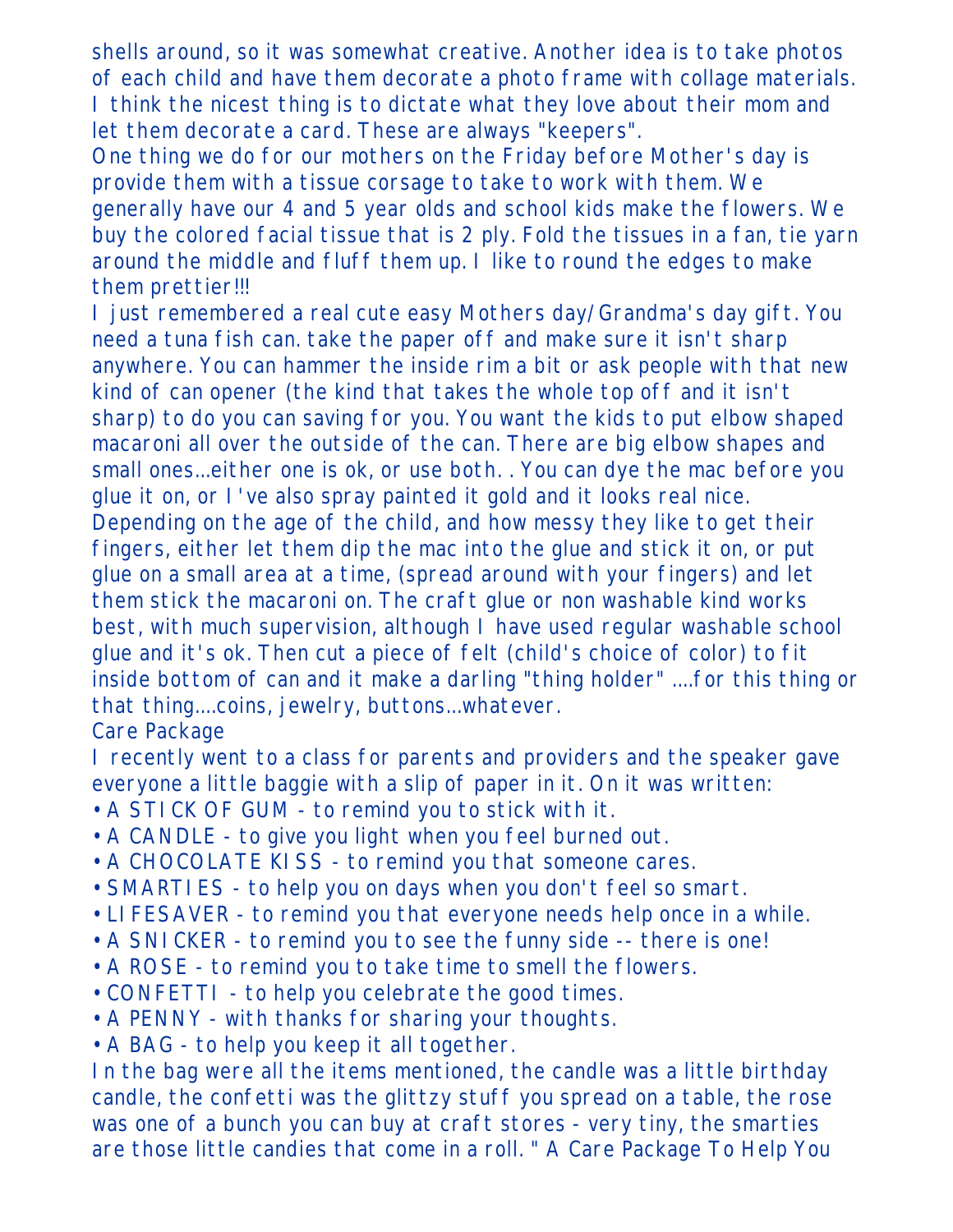Do ..."Whatever It Takes"

Picture Frames

We made craft stick frames, and glued buttons all around them, and the words "cute as a button!" then glued pics of the kids in them, and paper to the back and wrote Happy Mother's (Father's, Grandparent's) Day! the date and the kids name. Then we glued magnets to the back so they could hang on the fridge.

Votive Candle Holders

One baby food jar per child

Different colored tissue paper

Watered down glue

Paint brush

Votive candle or tealight

Rip paper into pieces paint on tissue paper with watered down glue allow to dry drop in a candle or tealight they look stained glass. we also did these one year on salad dressing bottles for a bud vase.

Clear Plastic Pencil Holder

This craft has also been done by my daughter, with favorable response. Purchase clear plastic disposable cups (not opaque, clear). The first thing you have to do is make a pattern from construction paper by cutting it until it fits along the inside of a plastic cup. (This may take you a few tries by trial and error. The finished product will look a little bit like a "U" or a semi-circle.) Once you have the pattern created, allow your child to draw, paint, glue pictures, etc. to the pattern. When dried and finished, place the artwork inside a plastic cup, then another cup inside the cup. Use a glue that dries clear to seal the cups together, taking care not to drip the glue inside the cups. My daughter drew pictures of herself and the recipient of the pencil holder, and used stickers as well as those tiny pictures often a part of the portrait packages.

Tin Can Pencil Holder

This is a craft I made years ago, and it is still a cherished memento of my childhood. Begin with a clean, dry empty can of any size. Have your child cover the can with any of the following: cancelled stamps (what mine is made of), tissue paper, stickers, etc. Or you may wish to cut a piece of construction paper to cover the can and allow your child to decorate it as desired.

Picture Frame

For Mothers day my dck are making a picture frame made out of Tongue depressors. I make the frame and then they decorate it with jelly beans and then i take a picture of each of the kids and put it in the frame from the back. We are going to make wrapping paper with there hand prints on it and we also made cards for the moms! They love the idea of eating the jelly beans while doing the project!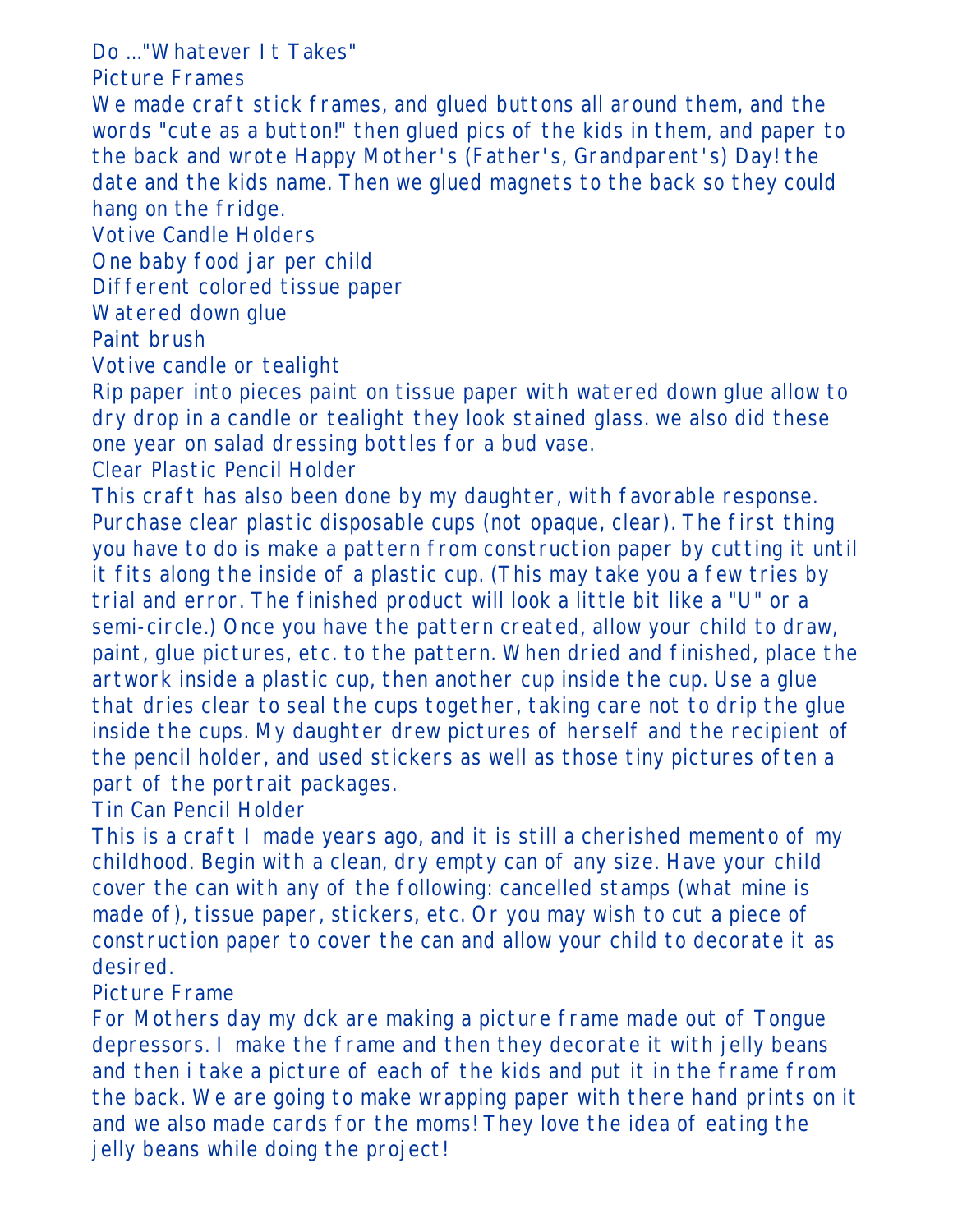### Brooches

They turned out really nice! You take a pill bottle (the small plastic kind) and put some crayon shavings in it. Put it in the oven and let it melt down. Hot glue a broach(sp?) pin to the back. The kids thought it was really cool to watch the bottle shrink and the crayons melt! Mom's were very impressed too!

# Pin Cushions

Take a small babyfood jar. The older children used a nail & made 5 or 6 holes in the lids. Wash the jars & remove the labels & all the glue. The children filled the jars with porpourri & put on the lids. I cut a circle that is about 6 1/2 diameter using fabric with a tiny print.I cut about 10 different types of fabric designs so my kids could pick the fabric that they wanted. I did the same w/the ribbon.I cut my fabric circle using pinking shears. After the jar is filled I let the children pick a fabric circle. They took a small handful of poly-fil & put it in the middle of the fabric circle. The child applys some tacky glue to the outside of the jar lid. I then put the fabric w/the poly-fil over the jar & secure it on the jar w/a rubberband. You want to put the rubberband over the lid or just under it on the rim of the glass.Now you can adjust the fabric. I let my older kids tie on the ribbon over the rubberband. I also let the children put 4 pins into the fabric top. I wrote on the bottom of the jar w/permanent marker name of the child.

Bird Baths

One year we made bird baths. You take a small clay pot and turn upside down and the saucer is placed on top of the pot with the basin up. Hot glue together. The kids painted the inside of the saucer blue and if you want to get fancy you can buy textured paint to paint the outside with. We then glued a little bird to edge of the bird bath and glued moss and ivy and little flowers inside one edge and around the bottom of bird bath. Turned out real cute.

Potpourri Gel Jars

I think this would work GREAT in smaller baby food jars decorated with lace, flowers and ribbons!

2 cups distilled water

4 pkgs Knox Gelatin

50 drops essential oil

Heat one cup water in saucepan. Add gelatin, stirring to dissolve. Remove from heat, add remaining 1 cup of liquid and stir until dissolved. Put drops of essential oil into jars then add gelatin mixture. Place in fridge for approximately 2 hours. Remove, cover with plastic wrap or lid if you have one, and store at room temperature. To release the scent simply remove the lid... and when you are finished make sure you recover so all the scent doesn't evaporate. This recipe makes four gel jars..aprox. 4 oz each. To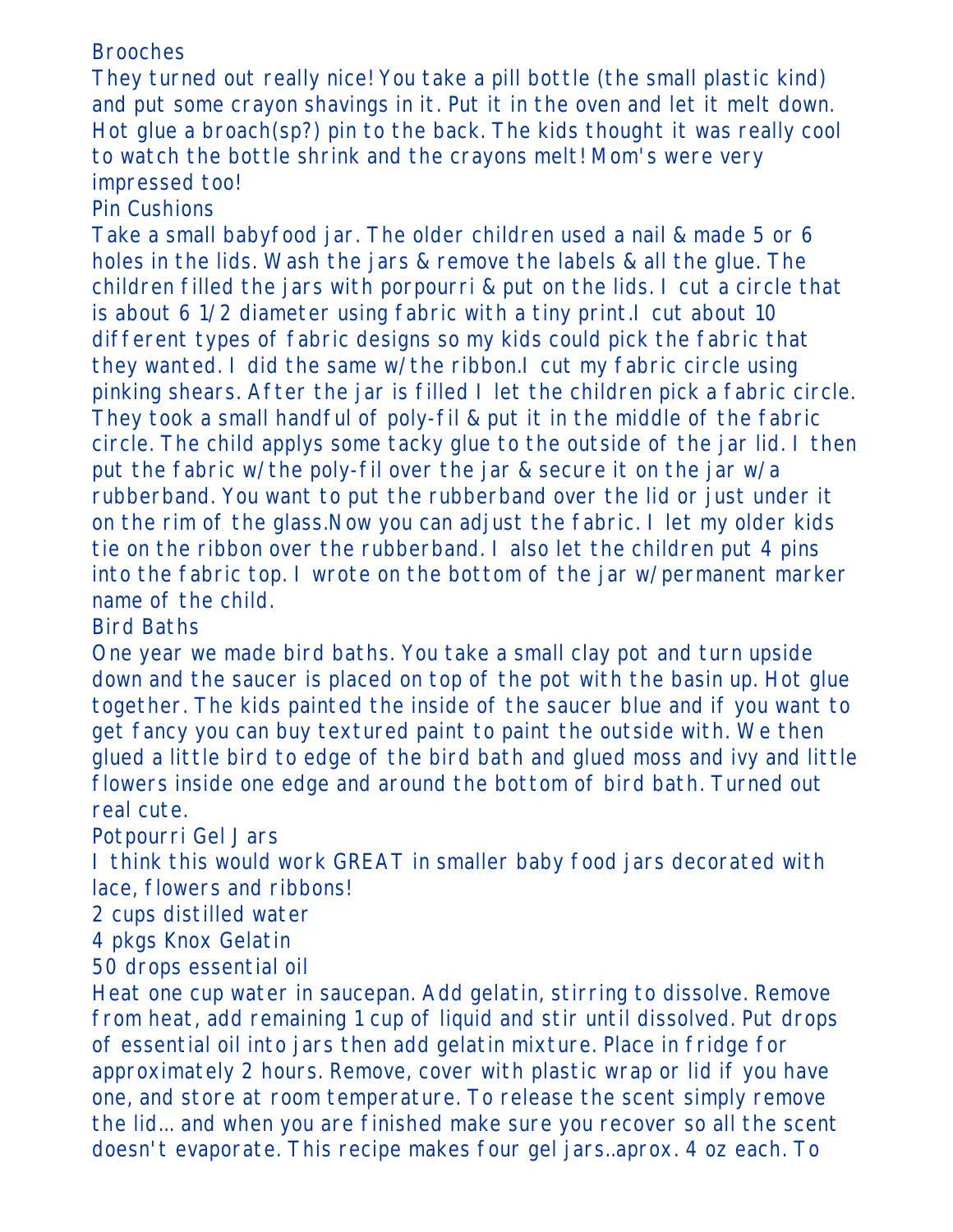decorate for gifts, tie ribbon or lace around the neck of the jar! Tile Trivets

One of the nicest gifts we've ever made were tile trivets. Go to your local tile store and buy some 12x12 ceramic tiles. Then you will need to go to a craft store and purchase paints that you will then use on the tiles AND bake in the oven to set. That is the key...mine are somewhere in that mess I call a playroom...you have to have the kind that bake in the oven to set the paint. Anyway, hand prints or foot prints on these are darling (you can add a cute little border and personalize with the child's name and the date) or just let the kids free-paint or sponge. Then, you will bake in the oven. After they are cooled, add little feet or some felt to the bottom of the tile and you have a really nice trivet/hot pad FOREVER. Now...the easier way - if you have Michael's or MJDesigns around you - see if they have a bisque dept. You can set up a time to take your kids in, purchase their trivets (from .99 - \$5.00) and they supply everything else at no additional cost (paint, brushes, sponges, aprons, CLEAN-UP...everything!). The price of the bisque includes everything including the firing in the kiln. I can't tell you how nice these turn out (homemade or from MJD) - we have them for all the seasonsof the year and it's a nice way to look back and remember.

# Bookmark For A Special Mom

Let your children take a nature walk to collect such things as pretty leaves, flowers, blossoms, unusual weeds, etc. Be sure everything collected can be flattened. Provide pieces of posterboard or card stock for the children to glue their finds onto. When dry, cover each side with clear contact paper or laminate. Trim and punch a hole on one end of each bookmark. Tie on ribbon to make a tassel.

Picture Magnet

Take a picture of each child and cut it to the size of a frozen juice lid. Glue the picture on the lid and decorate around it to make it a pretty lid. Put a magnet on the back and give it as a gift.

Mother's Day Recipe Card Holder

Small plastic plant pots

Silk flowers

Plastic forks

Plaster of paris

**Stickers** 

Have the children decorate the pots using various stickers. Mix up a batch of plaster and fill each pot almost full. Let stand for a minute or two or until the silk flowers will stand up in the plaster, insert a fork, handle first. Let harden, place a favorite recipe in the fork. It makes a great recipe holder for your counter. $\langle p \rangle$ Soap Gifts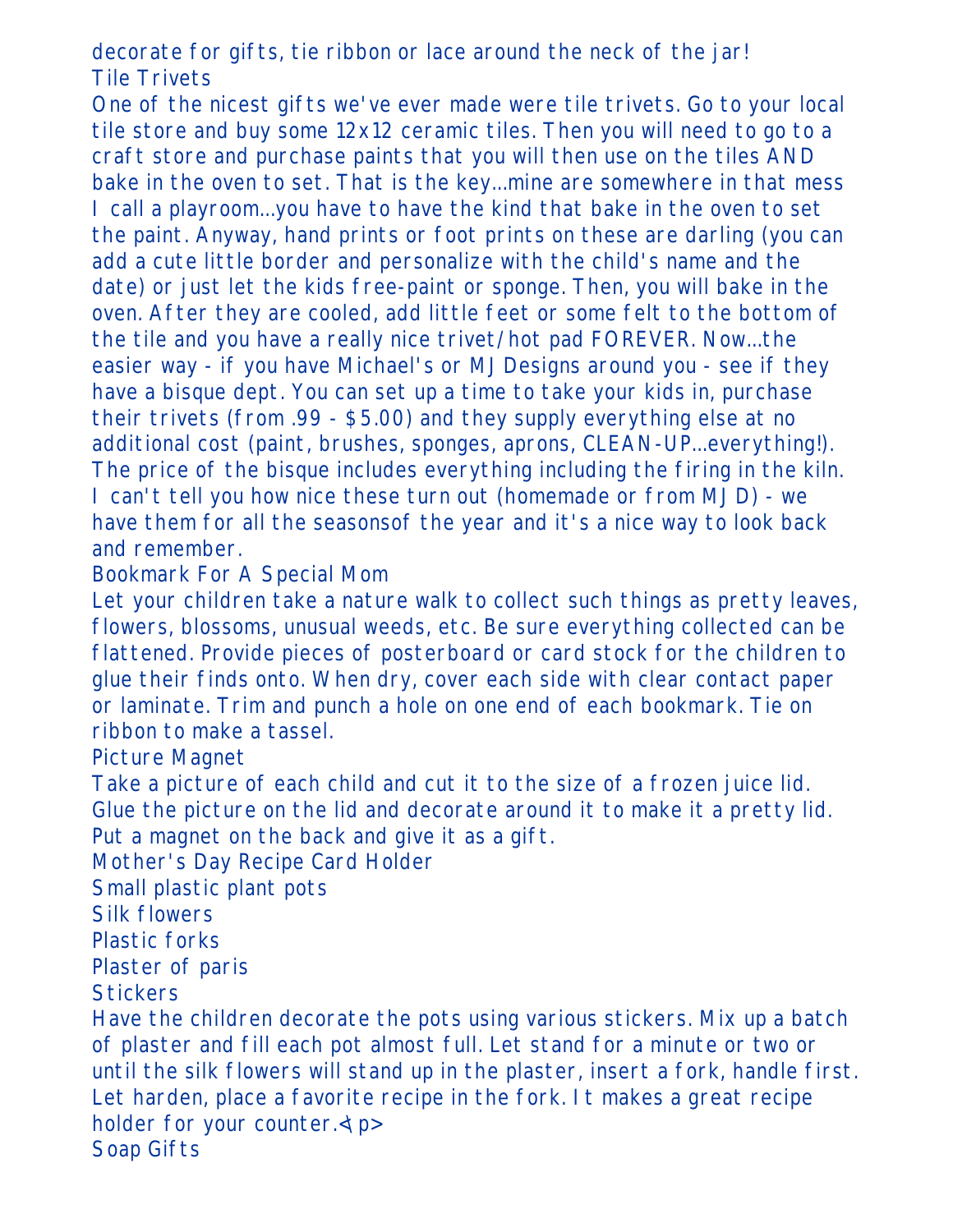Per every 2 students: 1 bar of Dove soap cut into 10 small squares 1 tablespoon lemon peel 1 tablespoon orange peel After you have pre cut the soap bars the children can grind them up in a small cheese shredder, and use a regular cheese grater to do the lemon and orange peels. Add ingredients for two children to a bowl and heat in a microwave for 30 seconds. It will look like a big puff. Let cool for a few seconds, divide the puff for two children and the children can then form them into a shape. Let stand overnight. Mother's Day Sachet Glue Cotton Balls Perfume Lace Doilies Thread Plastic Sewing Needles Saturate cotton balls with perfume. Place doilies together, back to back and sew with thread leaving a small opening. Insert cotton balls and tie thread to secure. Decorate as desired. Makes a wonderful sachet for mom. Fingerplays Mother's Day Five flower baskets sitting on the floor. One will go to....................'s mom, Then there will be four. Four flower baskets, pretty as can be. One will go to ...................'s mom, Then there will be three. Three flower baskets with flowers red and blue. One will go to....................'s mom, Then there will be two. Two flower baskets, bright as the sun. One will go to....................'s mom, Then there will be one. One flower basket, oh, it's sure to go. To your very own mother, who is the Nicest one you know. Talk with the children about what mother's do and what their mother does for them. We Love Mothers, Tune to: Frere Jacques We love mothers. We love mothers. Yes we do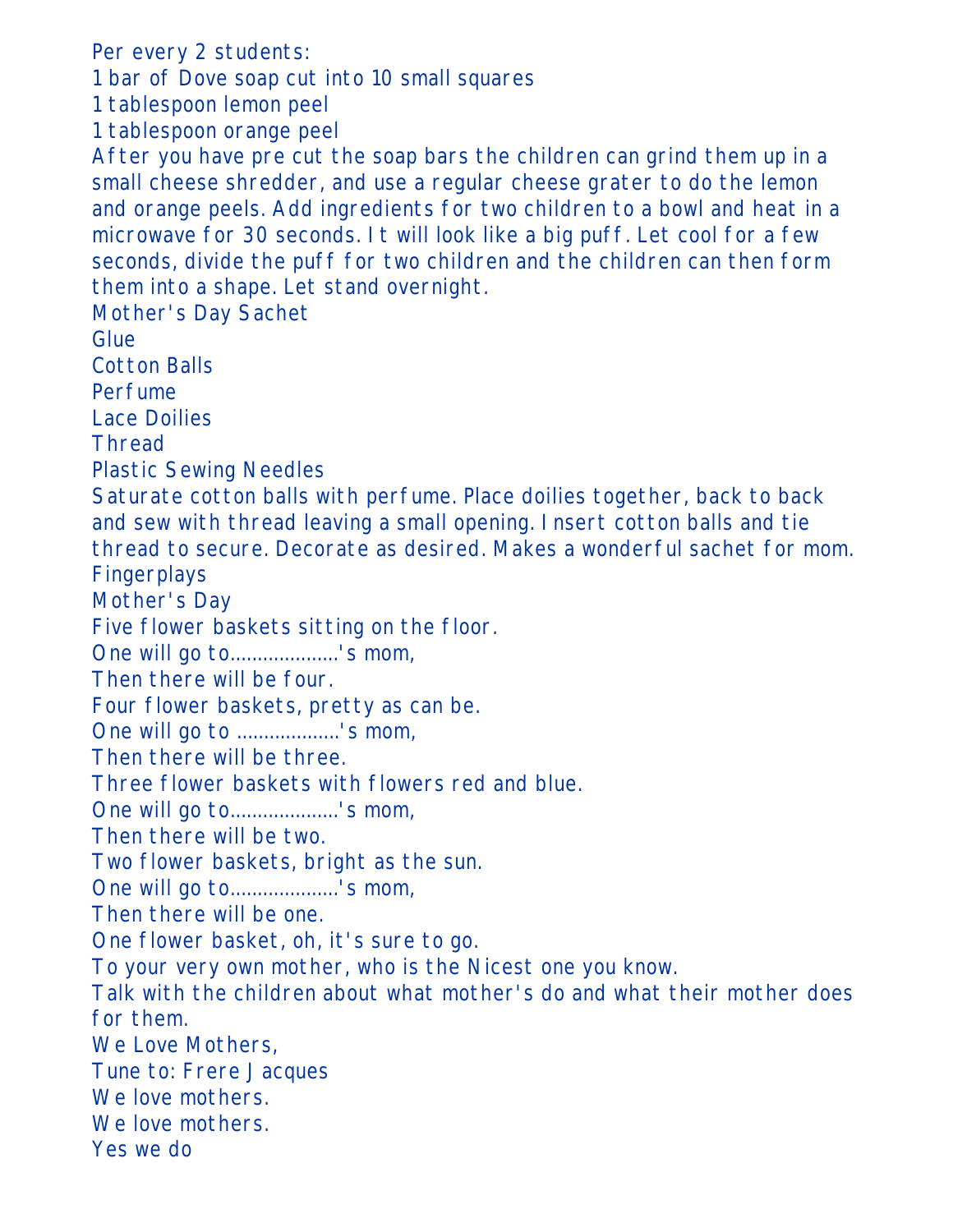Yes we do. Mothers are for hugging (hug self) Mothers are for kissing (blow kiss) WE love you Yes, we do. Thank you, mothers. Thank you, mothers. For your love, For your love. Mothers are for hugging, (hug self) Mothers are for kissing (blow kiss) We love you; yes, we do. I'll pick some flowers for my Mom. To make a nice bouquet (pick flowers) I'll give her a smile (smile) And say, Happy Mother's Day. I LOVE FAMILY (tune: Frerer Jacques) I love Mommy, I love Mommy. Yes I do yes I do And my mommy loves me Yes,my mommy loves me Loves me too loves me too. MOTHER'S DAY Sung to tune of "This Old Man" Mother's Day Mother's Day Is a very special day. Here's a great big hug And lots of kisses too. Each one says that I love you! I Love My Mommy Sing to tune of "Up on the Housetop" I love my mommy, Yessiree! She is very good to me! She makes me cookies and yummy treats, That's my mom and she's real neat! Oh, oh, oh, who wouldn't know, Oh, oh, oh, who wouldn't know,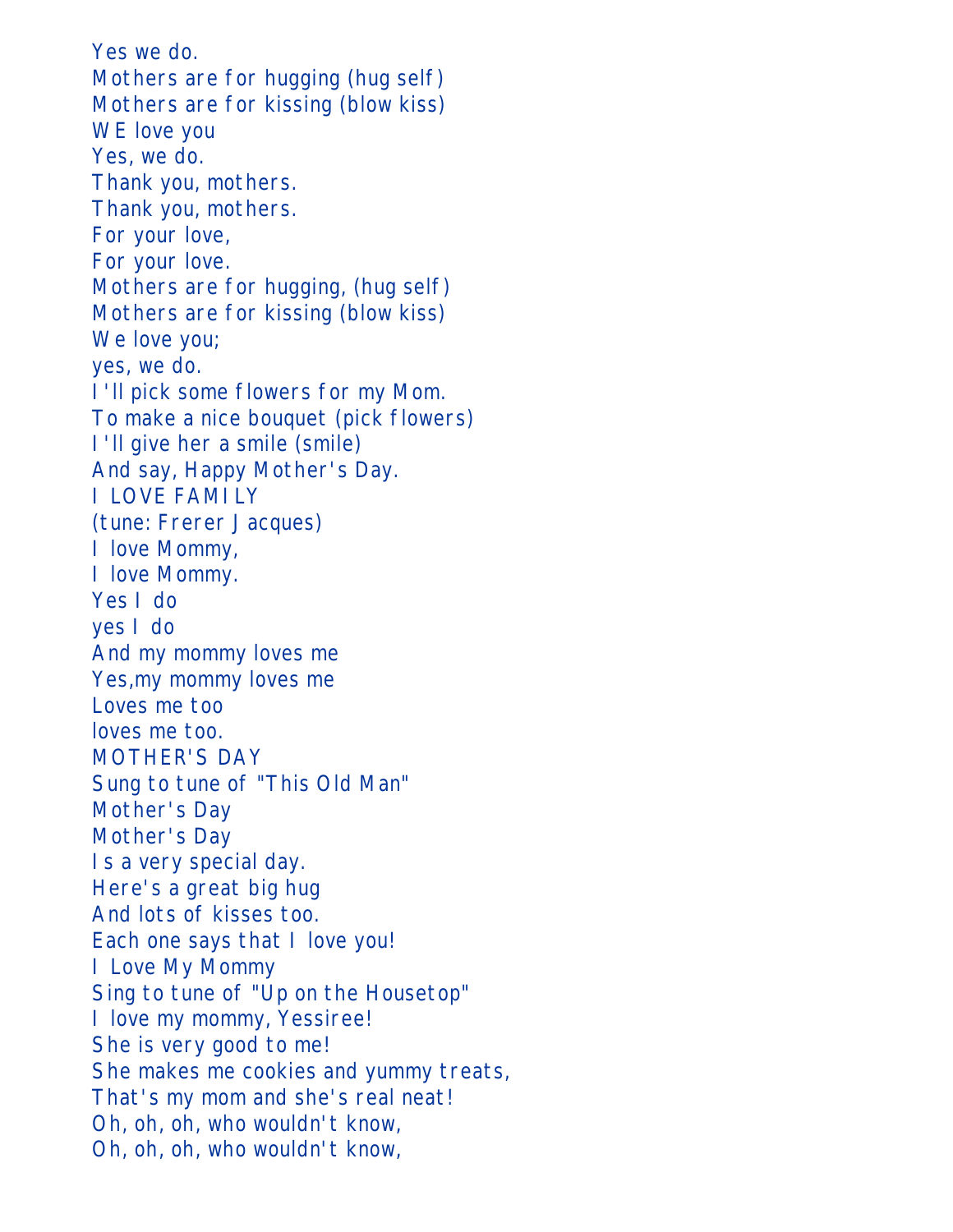I love my mommy and she loves me, That's the way it's supposed to be! Five Pretty Mommies Sing to tune of "Five Little Ducks" Five pretty mommies I once knew,\par Fat ones, skinny ones, tall ones, too, But the one in the middle that belongs to me... I love her and she loves me! Down to the grocery we did go, Wibble - wobble, wibble - wobble, to and fro, But the one in the middle that belongs to me, I love her and she loves me! Mother's Day Song (Melody:You are my sunshine) I love you mommy My dearest mommy You make me happy When I am sad I want to tell you I really love you! When I'm with you I am so glad! HAPPY MOTHER'S DAY! My dirty little fingerprints, I've left on every wall. And on the drawers and table tops. I've really marked them all. But here is one that won't rub off. I'm giving it to you. Because I'm thankful, For a mother just like you! Another Poem I laugh I dance I nap and play at Miss ( your name)'s but home is where I love to be With Mommy right there next to me. To hold and hug and kiss and say "I love you mom, Happy Mother's Day " Sign Language Flower Here is a unique flower for children to make and give to their moms on Mother's Day (or Father's Day. The hand forms a sign language symbol for "I love you." Construction paper Burlap or felt Plaster of Paris Polyester or cotton batting (is using fabric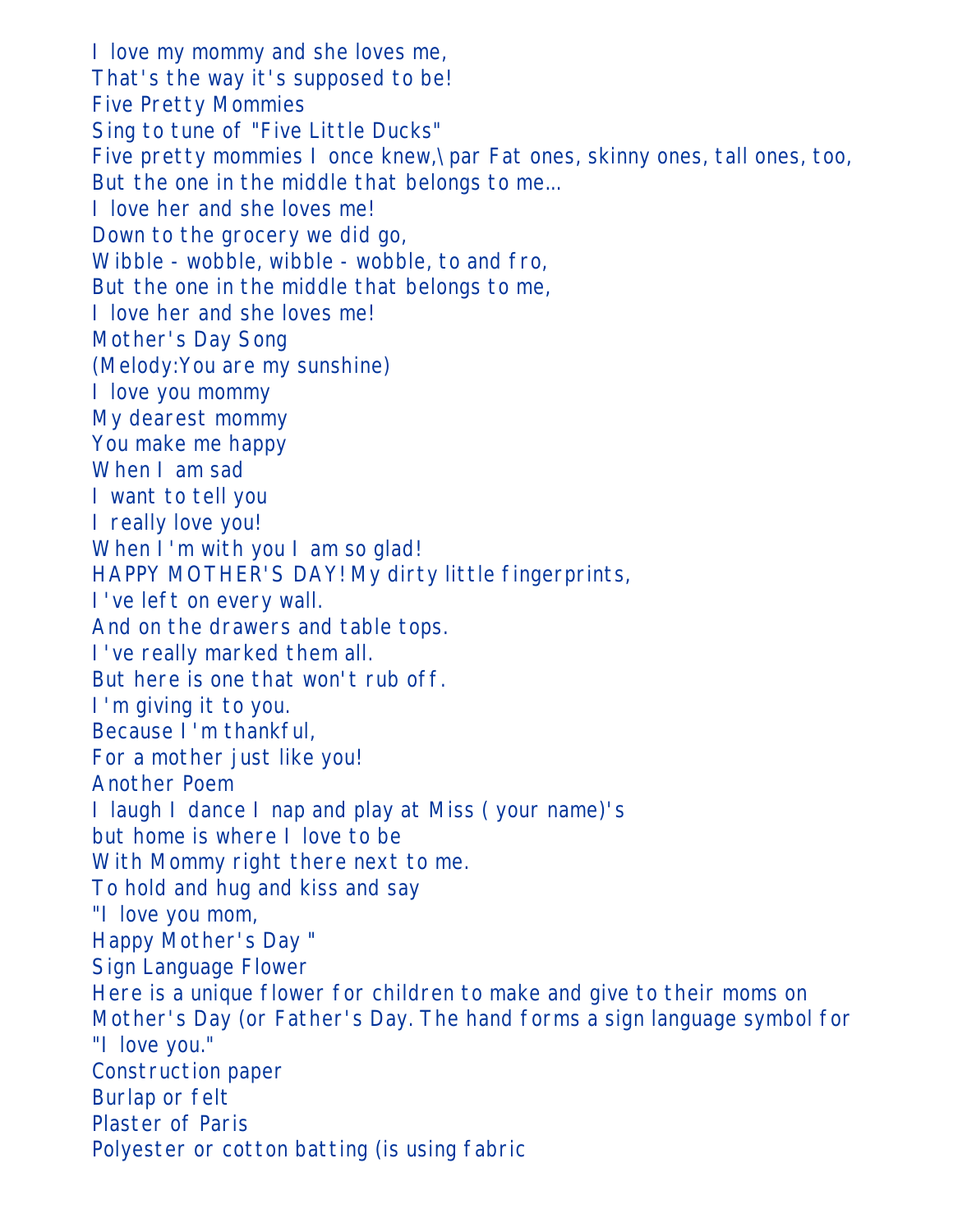) Tagboard **Water** Ice Cream Stick or thin dowel Colored paper drinking cup **Scissors** Glue Pencil or felt-tip pen **Newspapers** Container for plaster Have children trace around their hands on tagboard with a pencil to make a handprint. Cut out pattern and place on folded construction paper, burlap or felt. Trace around pattern with pencil or pen and carefully cut out pieces. Insert end of stick or dowel between handprint cutouts. Dot dowel with glue to secure. Glue hands together by lining edges with glue. Let dry. Bend middle and ring fingers down and glue to palm, thumb out. Cover work area with newspapers. Mix and quickly pour plaster into cup. Insert flower and secure until set and dry. Paper or felt leaves may be glued to stem of flower. Love Box You use a small box like a jewelry box or make one out of box board or cut a small piece of wood. Have each child wrap it in paper or fabric Tie a ribbon with a bow around it. And attach this poem: This is a very special gift That you can never see. The reason its so special is Its just for you from me You can never unwrap it, Please leave the ribbon tied. Just hold the box close to your heart, Its filled with love inside. childs name and the date A BERRY TART FOR MOM PREPARED with a ready-made crust and whole strawberries, this foolproof fruit tart meets two important requirements for any Mother's Day dessert: It is both elegant and edible. **SHELL** 1 9-inch frozen piecrust FILLING 1 8-oz. pkg. cream cheese, softened 1/3 cup sugar 2 tbsp. milk 1 tsp. vanilla extract TOPPING